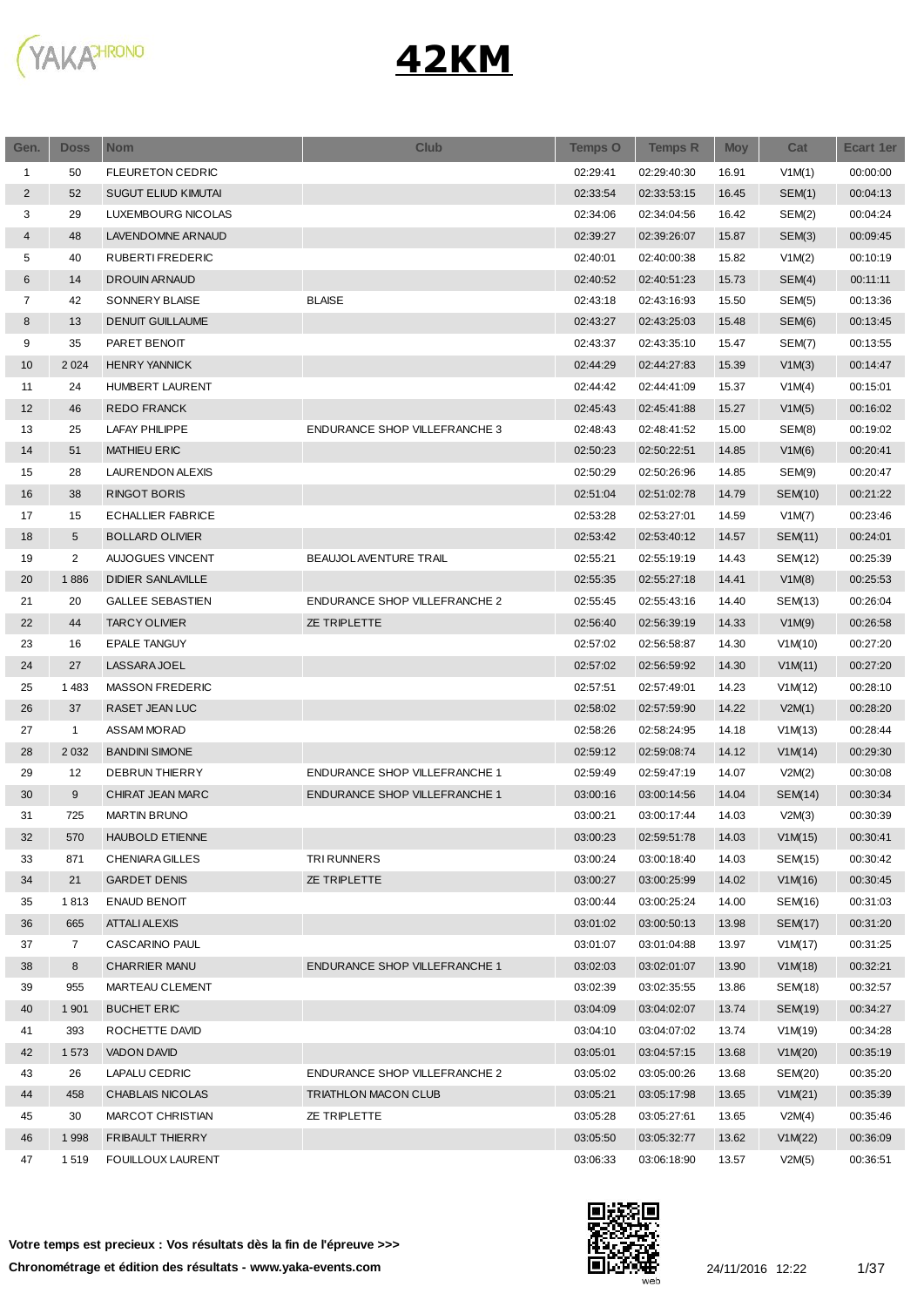

| Gen. | <b>Doss</b> | <b>Nom</b>                | <b>Club</b>                   | <b>Temps O</b> | <b>Temps R</b> | <b>Moy</b> | Cat            | Ecart 1er |
|------|-------------|---------------------------|-------------------------------|----------------|----------------|------------|----------------|-----------|
| 48   | 1522        | <b>DESTAILLEUR JULIEN</b> |                               | 03:07:17       | 03:07:10:33    | 13.51      | SEM(21)        | 00:37:35  |
| 49   | 18          | <b>FLECHE MAGALI</b>      |                               | 03:07:20       | 03:07:16:99    | 13.51      | SEF(1)         | 00:37:38  |
| 50   | 1549        | <b>COURAGEOT BERTRAND</b> |                               | 03:08:15       | 03:08:11:73    | 13.44      | <b>SEM(22)</b> | 00:38:33  |
| 51   | 1 2 1 9     | <b>LAGRANGE CLEMENT</b>   |                               | 03:09:00       | 03:08:45:24    | 13.39      | SEM(23)        | 00:39:18  |
| 52   | 1569        | <b>BONNET LUDOVIC</b>     |                               | 03:09:28       | 03:09:25:07    | 13.36      | V1M(23)        | 00:39:46  |
| 53   | 1899        | <b>CLEMENT JULIEN</b>     |                               | 03:09:53       | 03:09:44:84    | 13.33      | SEM(24)        | 00:40:12  |
| 54   | 1 6 6 3     | <b>CHAMI AMAR</b>         |                               | 03:10:11       | 03:10:05:25    | 13.31      | V2M(6)         | 00:40:29  |
| 55   | 576         | KIVIRÜÜT MARGUS           |                               | 03:10:16       | 03:10:08:95    | 13.30      | SEM(25)        | 00:40:34  |
| 56   | 1 2 5 7     | <b>DOS SANTOS CYRILLE</b> |                               | 03:11:06       | 03:10:45:62    | 13.24      | V1M(24)        | 00:41:24  |
| 57   | 1781        | HUTY STEPHANE             |                               | 03:12:02       | 03:11:56:34    | 13.18      | V2M(7)         | 00:42:20  |
| 58   | 607         | <b>FALCONET MARC</b>      |                               | 03:12:03       | 03:11:40:72    | 13.18      | SEM(26)        | 00:42:21  |
| 59   | 1 3 7 0     | <b>CLERC FABIEN</b>       |                               | 03:12:52       | 03:12:50:34    | 13.12      | SEM(27)        | 00:43:11  |
| 60   | 2 0 2 8     | MIGLIORERO AURELIEN       |                               | 03:13:02       | 03:12:47:02    | 13.11      | SEM(28)        | 00:43:20  |
| 61   | 664         | PORRET BLANC MARTIAL      |                               | 03:13:10       | 03:12:58:51    | 13.10      | SEM(29)        | 00:43:28  |
| 62   | 629         | LEROYER TERRY             |                               | 03:13:14       | 03:13:09:55    | 13.10      | SEM(30)        | 00:43:32  |
| 63   | 970         | FELBER STE DIFLUID LOUIS  |                               | 03:13:31       | 03:13:28:59    | 13.08      | V2M(8)         | 00:43:49  |
| 64   | 305         | <b>VIARD PIERRE LOIC</b>  | <b>MACADAMBOY</b>             | 03:13:32       | 03:13:03:89    | 13.08      | V1M(25)        | 00:43:50  |
| 65   | 965         | <b>MORGANDO THIBAULT</b>  |                               | 03:13:42       | 03:13:39:43    | 13.07      | SEM(31)        | 00:44:01  |
| 66   | 1823        | <b>DUTHION REGIS</b>      |                               | 03:13:56       | 03:13:50:52    | 13.05      | V1M(26)        | 00:44:15  |
| 67   | 47          | CARPENTIER PATRICK        |                               | 03:14:12       | 03:14:09:82    | 13.03      | V2M(9)         | 00:44:30  |
| 68   | 601         | <b>VANNIER SERGE</b>      |                               | 03:14:32       | 03:14:28:98    | 13.01      | V2M(10)        | 00:44:50  |
| 69   | 1936        | <b>COQUARD REMI</b>       |                               | 03:14:52       | 03:14:49:67    | 12.99      | SEM(32)        | 00:45:11  |
| 70   | 290         | <b>BROCHU SERGE</b>       | LA TORNADE QUEBECOISE         | 03:15:23       | 03:14:58:83    | 12.95      | V1M(27)        | 00:45:41  |
| 71   | 746         | BRUNEBARBE JOËL           |                               | 03:15:29       | 03:15:24:26    | 12.95      | V1M(28)        | 00:45:47  |
| 72   | 749         | VANDERHEYDEN JACQUES      |                               | 03:15:30       | 03:15:25:33    | 12.94      | V1M(29)        | 00:45:48  |
| 73   | 2 0 3 0     | <b>BLAIN STEPHANE</b>     |                               | 03:15:41       | 03:14:03:01    | 12.93      | V1M(30)        | 00:46:00  |
| 74   | 1580        | <b>GONIN LUDOVIC</b>      |                               | 03:15:56       | 03:15:49:30    | 12.92      | V1M(31)        | 00:46:15  |
| 75   | 802         | <b>HASSID JACQUES</b>     |                               | 03:16:39       | 03:16:29:79    | 12.87      | V2M(11)        | 00:46:57  |
| 76   | 249         | <b>CASTAGNET FLORENCE</b> |                               | 03:16:40       | 03:16:25:68    | 12.87      | SEF(2)         | 00:46:58  |
| 77   | 1 1 5 2     | WESOLOWSKI THOMAS         |                               | 03:17:16       | 03:17:01:94    | 12.83      | SEM(33)        | 00:47:34  |
| 78   | 1 7 1 6     | MOUETTE EDOUARD           |                               | 03:17:19       | 03:17:06:66    | 12.83      | SEM(34)        | 00:47:37  |
| 79   | 463         | CHALET BRUNO              |                               | 03:17:26       | 03:17:20:03    | 12.82      | V1M(32)        | 00:47:44  |
| 80   | 409         | TREMBLAIS SEBASTIEN       |                               | 03:17:34       | 03:17:29:82    | 12.81      | V1M(33)        | 00:47:52  |
| 81   | 1600        | <b>BAILLY YANNIS</b>      | <b>NOUE</b>                   | 03:18:01       | 03:17:42:57    | 12.78      | V1M(34)        | 00:48:19  |
| 82   | 31          | <b>MOUCHON LAURENT</b>    | ENDURANCE SHOP VILLEFRANCHE 3 | 03:18:46       | 03:18:44:87    | 12.73      | SEM(35)        | 00:49:05  |
| 83   | 726         | <b>MENTION PATRICK</b>    | ORALIA1                       | 03:18:54       | 03:18:26:84    | 12.72      | V2M(12)        | 00:49:13  |
| 84   | 1418        | COTTE JEAN PHILIPPE       |                               | 03:18:57       | 03:18:43:08    | 12.72      | V1M(35)        | 00:49:16  |
| 85   | 1 2 4 0     | <b>FERRAGUT LIONEL</b>    |                               | 03:19:16       | 03:18:42:12    | 12.70      | V1M(36)        | 00:49:34  |
| 86   | 1 207       | <b>BOURGEON THIERRY</b>   |                               | 03:19:30       | 03:18:52:02    | 12.69      | V1M(37)        | 00:49:48  |
| 87   | 132         | MARECHAL LIONEL           |                               | 03:19:40       | 03:19:34:77    | 12.67      | V1M(38)        | 00:49:58  |
| 88   | 1868        | <b>BULLION JULIEN</b>     |                               | 03:19:45       | 03:19:29:44    | 12.67      | V1M(39)        | 00:50:04  |
| 89   | 1 1 8 5     | DESBORDES CLAUDE          |                               | 03:20:01       | 03:19:45:65    | 12.65      | V2M(13)        | 00:50:19  |
| 90   | 3           | <b>BAILLY OLIVIER</b>     |                               | 03:20:40       | 03:20:37:06    | 12.61      | V2M(14)        | 00:50:58  |
| 91   | 1978        | <b>DECONINCK GREGORY</b>  |                               | 03:20:58       | 03:20:53:69    | 12.59      | V1M(40)        | 00:51:17  |
| 92   | 6           | <b>BRUYAS RICHARD</b>     |                               | 03:21:07       | 03:21:04:75    | 12.58      | V1M(41)        | 00:51:25  |
| 93   | 1 2 0 3     | POCHON PIERRE EMMANUEL    |                               | 03:21:09       | 03:20:52:55    | 12.58      | V1M(42)        | 00:51:27  |
| 94   | 1538        | MASSIMO GIORDAN           |                               | 03:21:24       | 03:20:30:66    | 12.57      | V2M(15)        | 00:51:42  |
|      |             |                           |                               |                |                |            |                |           |

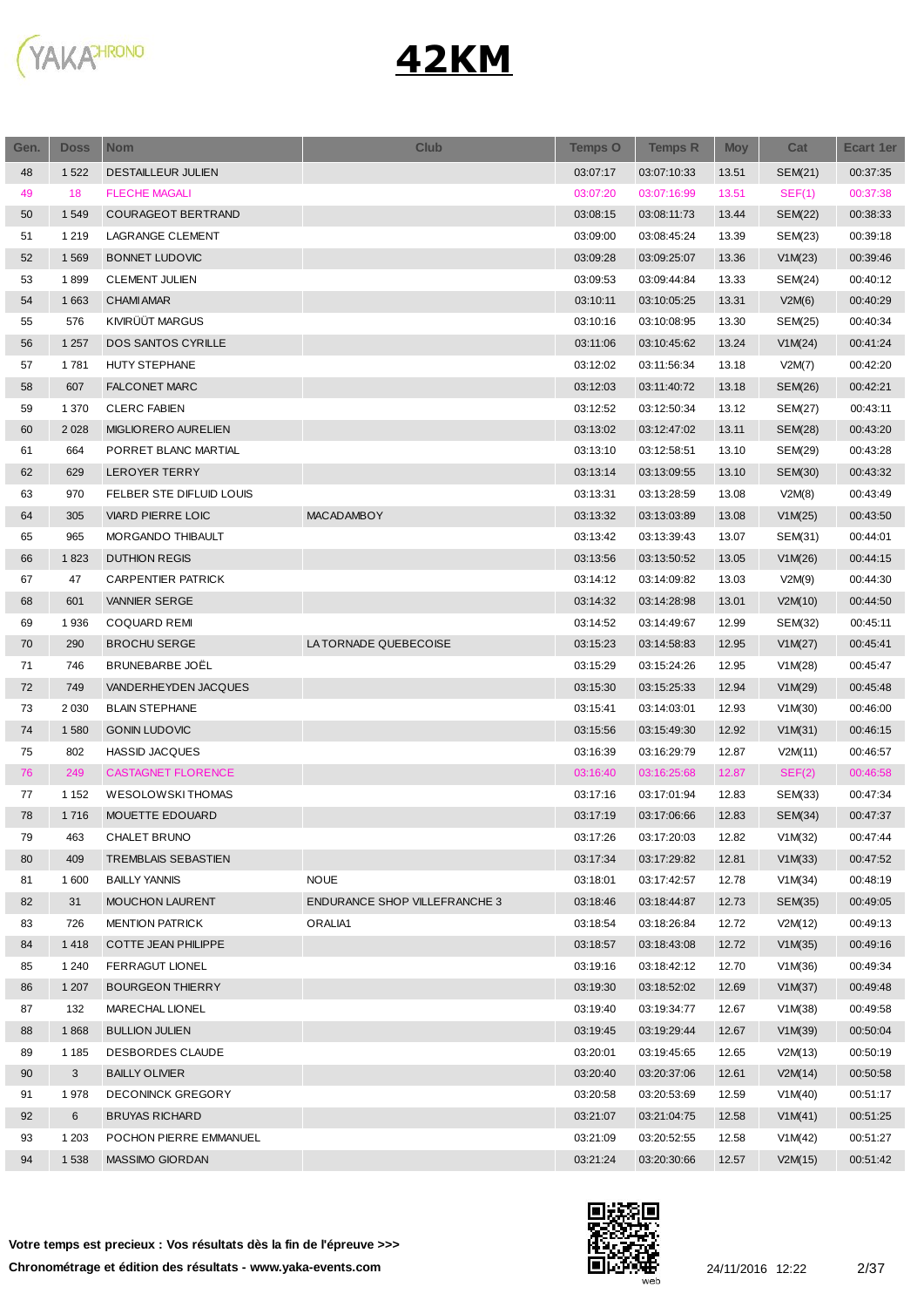

| Gen. | <b>Doss</b> | <b>Nom</b>                | <b>Club</b>                  | <b>Temps O</b> | <b>Temps R</b> | <b>Moy</b> | Cat            | <b>Ecart 1er</b> |
|------|-------------|---------------------------|------------------------------|----------------|----------------|------------|----------------|------------------|
| 95   | 1676        | <b>MOREAU ERWANN</b>      | AXIMA1                       | 03:21:58       | 03:21:47:69    | 12.53      | SEM(36)        | 00:52:17         |
| 96   | 1764        | <b>CHALON FRANCK</b>      |                              | 03:22:17       | 03:22:13:54    | 12.51      | V1M(43)        | 00:52:35         |
| 97   | 1 377       | <b>FISCHER DAVID</b>      |                              | 03:23:05       | 03:22:50:99    | 12.46      | V1M(44)        | 00:53:23         |
| 98   | 772         | <b>CHARPENTIER GILLES</b> |                              | 03:23:05       | 03:22:55:90    | 12.46      | V2M(16)        | 00:53:23         |
| 99   | 103         | <b>BOCHENEK YVAN</b>      | LES THALESIONS               | 03:23:15       | 03:23:12:06    | 12.45      | V1M(45)        | 00:53:33         |
| 100  | 1 3 2 1     | DELORAZ ARNAUD            |                              | 03:23:21       | 03:22:21:83    | 12.44      | SEM(37)        | 00:53:39         |
| 101  | 1973        | <b>AUJOGUES CELINE</b>    | <b>BEAUJOLAVENTURE TRAIL</b> | 03:23:21       | 03:23:12:67    | 12.44      | SEF(3)         | 00:53:39         |
| 102  | 1943        | <b>ANTOULY THIERRY</b>    |                              | 03:23:45       | 03:23:28:31    | 12.42      | V2M(17)        | 00:54:04         |
| 103  | 1 0 8 5     | <b>FESSY PIERRE ALAIN</b> | <b>COURIR A GRENOBLE</b>     | 03:24:06       | 03:23:13:26    | 12.40      | SEM(38)        | 00:54:24         |
| 104  | 1867        | DIEBOLT JOCELYN           |                              | 03:24:28       | 03:24:15:80    | 12.38      | V1M(46)        | 00:54:46         |
| 105  | 645         | SASSOLAS NICOLAS          |                              | 03:24:31       | 03:24:05:33    | 12.37      | SEM(39)        | 00:54:49         |
| 106  | 294         | <b>DURAND MATHIEU</b>     | ASO NTN SNR                  | 03:24:32       | 03:24:16:48    | 12.37      | <b>SEM(40)</b> | 00:54:50         |
| 107  | 848         | DELOBELLE MARC            |                              | 03:24:40       | 03:24:36:36    | 12.36      | SEM(41)        | 00:54:58         |
| 108  | 1971        | <b>BREDAANTHONY</b>       |                              | 03:24:45       | 03:24:40:67    | 12.36      | V1M(47)        | 00:55:04         |
| 109  | 1951        | <b>FONTAINE ALAIN</b>     |                              | 03:24:51       | 03:24:13:99    | 12.35      | V1M(48)        | 00:55:10         |
| 110  | 1 2 2 6     | REVELLO PASCAL            |                              | 03:24:51       | 03:24:41:61    | 12.35      | V2M(18)        | 00:55:10         |
| 111  | 1632        | ARRICOT RALPH             |                              | 03:24:54       | 03:24:16:29    | 12.35      | V1M(49)        | 00:55:13         |
| 112  | 778         | CHAREF PASCAL             |                              | 03:24:58       | 03:24:51:11    | 12.35      | V2M(19)        | 00:55:17         |
| 113  | 942         | <b>TEMPERE DANIEL</b>     |                              | 03:24:58       | 03:24:36:11    | 12.35      | V2M(20)        | 00:55:17         |
| 114  | 2072        | <b>TRUBLIN SEBASTIEN</b>  |                              | 03:25:09       | 03:24:01:50    | 12.34      | V1M(50)        | 00:55:27         |
| 115  | 644         | <b>BERRUT FANNY</b>       | <b>SG ST MAURICE</b>         | 03:25:19       | 03:24:07:67    | 12.33      | V1F(1)         | 00:55:37         |
| 116  | 779         | <b>DAGENS NICOLAS</b>     |                              | 03:25:31       | 03:25:22:67    | 12.31      | V2M(21)        | 00:55:49         |
| 117  | 1700        | <b>CARLE JULIEN</b>       |                              | 03:25:33       | 03:25:24:47    | 12.31      | V1M(51)        | 00:55:51         |
| 118  | 333         | PICAMELOT JEROME          |                              | 03:25:48       | 03:24:34:49    | 12.30      | V1M(52)        | 00:56:07         |
| 119  | 113         | <b>GUIONNET BAPTISTE</b>  |                              | 03:26:05       | 03:25:48:61    | 12.28      | SEM(42)        | 00:56:23         |
| 120  | 386         | <b>RABUT SYLVAIN</b>      |                              | 03:26:16       | 03:26:09:66    | 12.27      | V1M(53)        | 00:56:34         |
| 121  | 1 1 4 1     | <b>GUILLAUMIN RODGERS</b> |                              | 03:26:20       | 03:26:20:00    | 12.26      | V3M(1)         | 00:56:38         |
| 122  | 1 0 0 4     | <b>CHANEL ERIC</b>        |                              | 03:26:24       | 03:26:20:82    | 12.26      | V1M(54)        | 00:56:42         |
| 123  | 258         | <b>JOUAN GAEL</b>         |                              | 03:26:41       | 03:26:26:46    | 12.24      | V2M(22)        | 00:57:00         |
| 124  | 2016        | <b>DURAFFOURG SIMON</b>   |                              | 03:26:43       | 03:26:22:80    | 12.24      | SEM(43)        | 00:57:02         |
| 125  | 2 0 4 1     | <b>VALERO XAVIER</b>      |                              | 03:26:45       | 03:26:07:29    | 12.24      | V3M(2)         | 00:57:04         |
| 126  | 972         | LABARDE JEAN PIERRE       |                              | 03:26:58       | 03:26:27:30    | 12.23      | V1M(55)        | 00:57:17         |
| 127  | 1413        | <b>FERRER GUILLAUME</b>   | FERRER UNITED CLUB           | 03:27:03       | 03:26:57:13    | 12.22      | <b>SEM(44)</b> | 00:57:21         |
| 128  | 1597        | <b>BILLOT DAVID</b>       | <b>CAP CHULEMO</b>           | 03:27:30       | 03:27:19:21    | 12.20      | V2M(23)        | 00:57:48         |
| 129  | 1564        | PRADON MORGAN             |                              | 03:27:38       | 03:27:20:63    | 12.19      | SEM(45)        | 00:57:56         |
| 130  | 610         | RIMAUD ETIENNE            |                              | 03:27:40       | 03:27:17:70    | 12.19      | SEM(46)        | 00:57:58         |
| 131  | 1677        | <b>DURET MARC</b>         | AXIMA1                       | 03:27:54       | 03:27:43:19    | 12.17      | V2M(24)        | 00:58:13         |
| 132  | 373         | CHARBONNEL DENIS          |                              | 03:28:17       | 03:28:09:28    | 12.15      | <b>SEM(47)</b> | 00:58:35         |
| 133  | 679         | BEAUSOLEIL CHRISTOPHE     |                              | 03:28:18       | 03:28:11:75    | 12.15      | SEM(48)        | 00:58:36         |
| 134  | 1590        | <b>BONIN EMELINE</b>      |                              | 03:28:21       | 03:28:15:71    | 12.15      | SEF(4)         | 00:58:39         |
| 135  | 502         | <b>BOUCHET LUDOVIC</b>    |                              | 03:28:24       | 03:28:01:40    | 12.14      | V2M(25)        | 00:58:42         |
| 136  | 1 0 0 1     | ZACARIAS LAURENT          |                              | 03:28:25       | 03:28:07:18    | 12.14      | V2M(26)        | 00:58:43         |
| 137  | 518         | EYNARD CEDRIC             |                              | 03:28:26       | 03:27:52:53    | 12.14      | V1M(56)        | 00:58:44         |
| 138  | 828         | <b>TASSIN JEROME</b>      |                              | 03:28:27       | 03:28:09:42    | 12.14      | V1M(57)        | 00:58:45         |
| 139  | 827         | <b>GRISOUARD FRANCOIS</b> |                              | 03:28:32       | 03:27:54:26    | 12.14      | SEM(49)        | 00:58:50         |
| 140  | 918         | DANTEC MICHEL             |                              | 03:28:34       | 03:28:02:49    | 12.13      | V2M(27)        | 00:58:52         |
| 141  | 1 502       | <b>NOIA MARC</b>          |                              | 03:28:34       | 03:28:15:53    | 12.13      | SEM(50)        | 00:58:52         |
|      |             |                           |                              |                |                |            |                |                  |

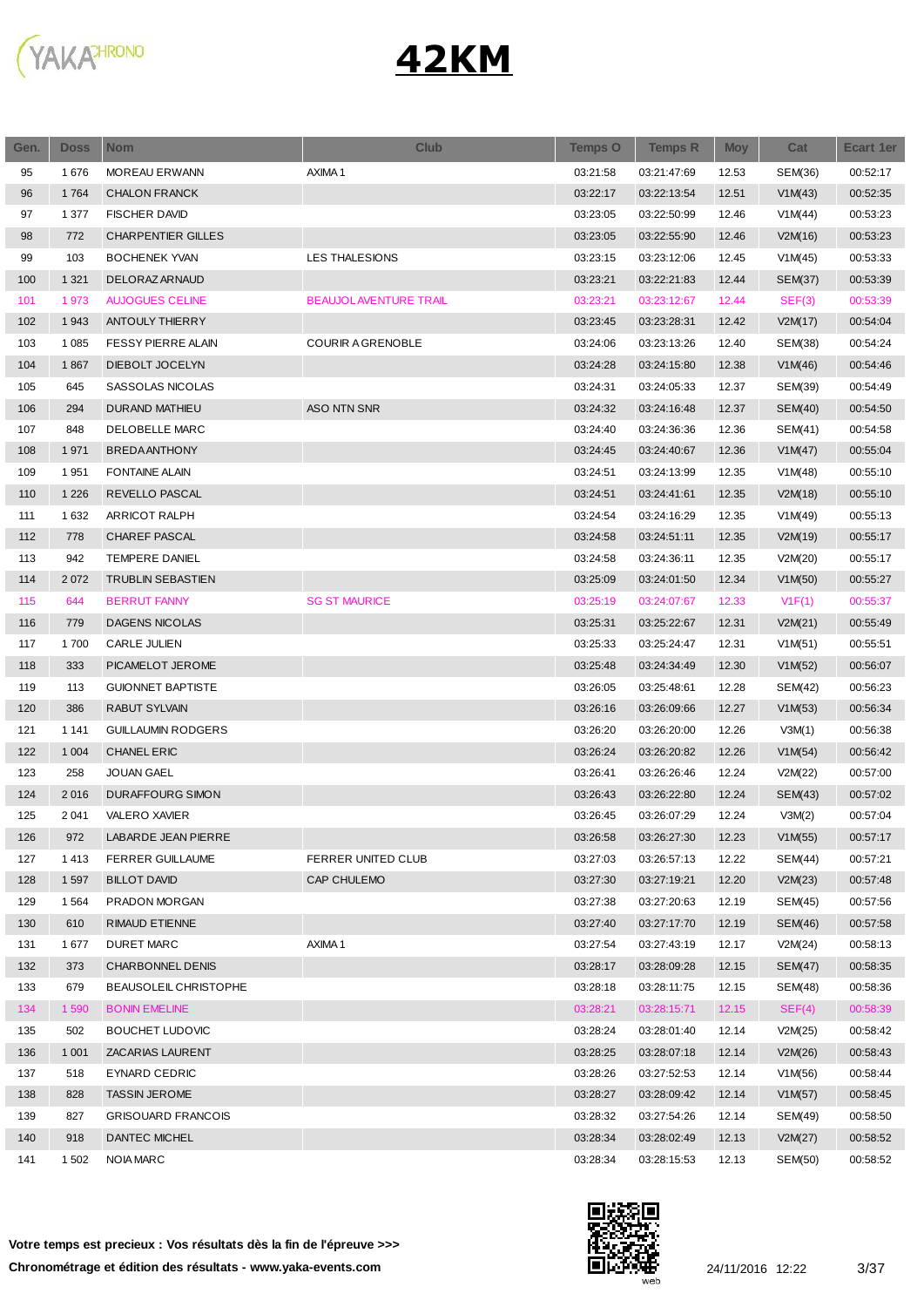

| Gen. | <b>Doss</b> | <b>Nom</b>               | <b>Club</b>            | <b>Temps O</b> | <b>Temps R</b> | <b>Moy</b> | Cat            | <b>Ecart 1er</b> |
|------|-------------|--------------------------|------------------------|----------------|----------------|------------|----------------|------------------|
| 142  | 1 6 2 5     | <b>GUIRAUD DOMINIQUE</b> |                        | 03:28:34       | 03:28:27:33    | 12.13      | V3M(3)         | 00:58:52         |
| 143  | 1411        | <b>GUYONNET DAMIEN</b>   | FERRER UNITED CLUB     | 03:28:37       | 03:04:19:91    | 12.13      | SEM(51)        | 00:58:55         |
| 144  | 1 2 7 6     | <b>MAKHLOUF LIESS</b>    |                        | 03:28:40       | 03:28:00:07    | 12.13      | <b>SEM(52)</b> | 00:58:58         |
| 145  | 1 0 4 6     | <b>BELLON FREDERIC</b>   |                        | 03:28:41       | 03:28:00:26    | 12.13      | V1M(58)        | 00:59:00         |
| 146  | 1935        | <b>BREMONT ARNAUD</b>    |                        | 03:28:43       | 03:28:38:87    | 12.12      | V1M(59)        | 00:59:02         |
| 147  | 1496        | MASSE HERVE              | <b>GUIL TRAIL CLUB</b> | 03:28:45       | 03:28:44:68    | 12.12      | V2M(28)        | 00:59:04         |
| 148  | 745         | RIOS JOSE                |                        | 03:29:00       | 03:28:54:76    | 12.11      | V1M(60)        | 00:59:18         |
| 149  | 669         | BENAZZOUZ DAVID          |                        | 03:29:06       | 03:28:44:03    | 12.10      | V1M(61)        | 00:59:24         |
| 150  | 1 2 2 7     | <b>MONBON MICHEL</b>     |                        | 03:29:15       | 03:28:51:62    | 12.09      | V1M(62)        | 00:59:33         |
| 151  | 446         | LONGEFAY SEBASTIEN       |                        | 03:29:29       | 03:29:19:76    | 12.08      | V1M(63)        | 00:59:47         |
| 152  | 699         | <b>COSTERG DANIEL</b>    | <b>MACADAMBOY</b>      | 03:29:31       | 03:29:22:09    | 12.08      | V1M(64)        | 00:59:49         |
| 153  | 1 0 6 9     | LAVERTY FABRICE          |                        | 03:29:32       | 03:29:27:32    | 12.08      | SEM(53)        | 00:59:50         |
| 154  | 1 4 7 2     | CHARTRAIN SAMUEL         |                        | 03:29:33       | 03:29:21:01    | 12.08      | SEM(54)        | 00:59:51         |
| 155  | 455         | WINZENRIETH LIONEL       |                        | 03:29:37       | 03:29:13:10    | 12.07      | V2M(29)        | 00:59:55         |
| 156  | 429         | <b>COELHO DAVID</b>      |                        | 03:29:38       | 03:29:23:93    | 12.07      | V1M(65)        | 00:59:56         |
| 157  | 180         | <b>COGEZ CATHY</b>       |                        | 03:29:49       | 03:28:39:24    | 12.06      | V2F(1)         | 01:00:08         |
| 158  | 614         | DELEUZE FREDERIC         |                        | 03:29:49       | 03:29:35:55    | 12.06      | <b>SEM(55)</b> | 01:00:08         |
| 159  | 1876        | PERCHE MAXIME            |                        | 03:29:52       | 03:29:21:64    | 12.06      | SEM(56)        | 01:00:11         |
| 160  | 548         | SOUBEYRAND ROGER         |                        | 03:30:03       | 03:29:40:91    | 12.05      | V3M(4)         | 01:00:21         |
| 161  | 1739        | <b>FERLAY DAVID</b>      |                        | 03:30:04       | 03:29:30:20    | 12.05      | V1M(66)        | 01:00:22         |
| 162  | 781         | <b>STEPANOV PIERRE</b>   |                        | 03:30:08       | 03:29:21:58    | 12.04      | V1M(67)        | 01:00:26         |
| 163  | 1 1 1 7     | PARNHAM PHILLIP          |                        | 03:30:16       | 03:29:55:15    | 12.04      | V1M(68)        | 01:00:34         |
| 164  | 182         | <b>FAYOL FRANCK</b>      |                        | 03:30:22       | 03:30:15:79    | 12.03      | V1M(69)        | 01:00:40         |
| 165  | 980         | <b>BOUSSION FRANCOIS</b> |                        | 03:30:25       | 03:29:44:18    | 12.03      | SEM(57)        | 01:00:43         |
| 166  | 767         | PERRAUD BRUNO            |                        | 03:30:33       | 03:29:41:79    | 12.02      | V2M(30)        | 01:00:51         |
|      |             |                          |                        |                |                |            |                |                  |
| 167  | 1 277       | STEPHAN GEOFFROY         |                        | 03:30:37       | 03:30:11:75    | 12.02      | SEM(58)        | 01:00:55         |
| 168  | 407         | DEPARDON JEAN LUC        |                        | 03:30:48       | 03:30:45:09    | 12.00      | V1M(70)        | 01:01:07         |
| 169  | 574         | MOUROU MAURICE           |                        | 03:30:49       | 03:30:42:00    | 12.00      | V4M(1)         | 01:01:08         |
| 170  | 1 1 1 8     | PARNHAM MARIA            |                        | 03:30:53       | 03:30:32:60    | 12.00      | V1F(2)         | 01:01:12         |
| 171  | 465         | MIGNEREY ETIENNE         |                        | 03:31:25       | 03:30:54:74    | 11.97      | V2M(31)        | 01:01:43         |
| 172  | 1 5 4 4     | <b>LESY PIERRE</b>       |                        | 03:31:29       | 03:31:12:00    | 11.97      | <b>SEM(59)</b> | 01:01:47         |
| 173  | 312         | <b>GILARDIN NICOLAS</b>  |                        | 03:31:30       | 03:30:13:29    | 11.97      | V1M(71)        | 01:01:48         |
| 174  | 1 5 6 3     | PECHOUX FLORENT          |                        | 03:31:39       | 03:31:18:30    | 11.96      | V1M(72)        | 01:01:57         |
| 175  | 1 3 3 8     | <b>FOISY HELENE</b>      |                        | 03:31:59       | 03:31:28:13    | 11.94      | SEF(5)         | 01:02:18         |
| 176  | 1488        | <b>DUTOUR NICOLAS</b>    |                        | 03:32:01       | 03:30:42:94    | 11.94      | <b>SEM(60)</b> | 01:02:19         |
| 177  | 1491        | <b>VERMOREL REMI</b>     |                        | 03:32:03       | 03:31:58:53    | 11.93      | V1M(73)        | 01:02:21         |
| 178  | 2 0 6 6     | <b>FELGUEIRAS ADRIEN</b> |                        | 03:32:04       | 03:31:48:67    | 11.93      | SEM(61)        | 01:02:22         |
| 179  | 1612        | SANCHIS BENOIT           | LEALEX <sub>1</sub>    | 03:32:05       | 03:31:33:71    | 11.93      | V1M(74)        | 01:02:23         |
| 180  | 1 307       | REGEASE JEROME           |                        | 03:32:09       | 03:31:43:57    | 11.93      | SEM(62)        | 01:02:27         |
| 181  | 1 1 0 1     | CANIVET AYMERIC          |                        | 03:32:34       | 03:32:28:59    | 11.91      | SEM(63)        | 01:02:52         |
| 182  | 796         | <b>VOLK JEROME</b>       |                        | 03:32:51       | 03:32:36:69    | 11.89      | V1M(75)        | 01:03:10         |
| 183  | 1 4 8 0     | <b>CLAITTE FABIEN</b>    |                        | 03:32:54       | 03:32:44:52    | 11.89      | SEM(64)        | 01:03:13         |
| 184  | 1 6 2 6     | <b>MASSIT MANON</b>      |                        | 03:33:05       | 03:32:33:65    | 11.88      | SEF(6)         | 01:03:23         |
| 185  | 969         | SAUZAY JEROME            | TCN V2H                | 03:33:16       | 03:32:26:15    | 11.87      | V2M(32)        | 01:03:34         |
| 186  | 430         | <b>CINIER FLORIAN</b>    |                        | 03:33:24       | 03:32:15:60    | 11.86      | SEM(65)        | 01:03:42         |
| 187  | 22          | <b>GILBERT STEPHANE</b>  | TRIATHLON MACON CLUB   | 03:33:33       | 03:33:29:40    | 11.85      | V1M(76)        | 01:03:51         |
| 188  | 1914        | PROTIERE JEAN MARC       |                        | 03:33:45       | 03:33:24:35    | 11.84      | V1M(77)        | 01:04:04         |

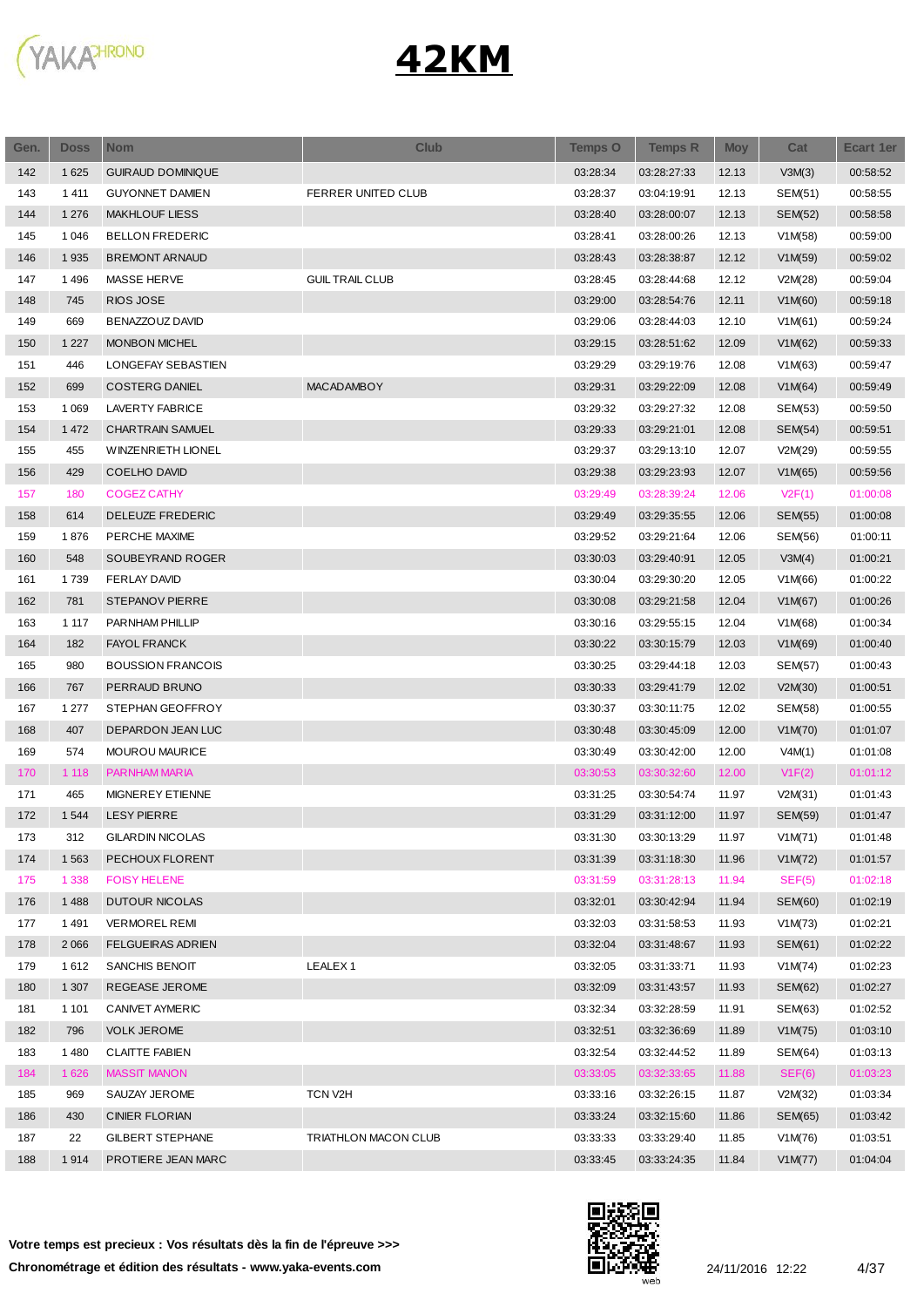

| Gen. | <b>Doss</b> | <b>Nom</b>                   | <b>Club</b>          | <b>Temps O</b> | <b>Temps R</b> | <b>Moy</b> | Cat            | Ecart 1er |
|------|-------------|------------------------------|----------------------|----------------|----------------|------------|----------------|-----------|
| 189  | 112         | CHEVALIER FRANCK             |                      | 03:33:46       | 03:33:42:47    | 11.84      | V1M(78)        | 01:04:05  |
| 190  | 1 902       | <b>CHABRERIE DAVID</b>       |                      | 03:33:47       | 03:33:22:29    | 11.84      | V1M(79)        | 01:04:06  |
| 191  | 1 1 8 9     | RAYNAUD JEAN MICHEL          |                      | 03:33:55       | 03:33:12:53    | 11.83      | V2M(33)        | 01:04:14  |
| 192  | 1567        | BOURRAT JEAN JACQUES         |                      | 03:34:09       | 03:33:18:88    | 11.82      | V1M(80)        | 01:04:27  |
| 193  | 1845        | <b>CREUZERAND ERIC</b>       |                      | 03:34:19       | 03:33:52:03    | 11.81      | V2M(34)        | 01:04:37  |
| 194  | 427         | PAYOUX PHILIPPE              |                      | 03:34:26       | 03:32:53:93    | 11.80      | V2M(35)        | 01:04:44  |
| 195  | 315         | ALFRINK MAARTEN              |                      | 03:34:30       | 03:32:13:85    | 11.80      | V1M(81)        | 01:04:48  |
| 196  | 1 0 5 8     | ROCHE DE JERPHANION NATHALIE |                      | 03:34:32       | 03:34:06:82    | 11.80      | V1F(3)         | 01:04:50  |
| 197  | 1 0 9 0     | CARLES THIERRY               |                      | 03:34:33       | 03:34:08:58    | 11.80      | V2M(36)        | 01:04:51  |
| 198  | 1 3 3 7     | <b>BENE FRANCK</b>           |                      | 03:34:35       | 03:34:15:94    | 11.79      | <b>SEM(66)</b> | 01:04:53  |
| 199  | 354         | SOULIER DAVID                | PRISMAFLEX           | 03:34:46       | 03:34:35:00    | 11.78      | V1M(82)        | 01:05:05  |
| 200  | 1996        | HERNANDEZ RENNE              |                      | 03:35:07       | 03:34:54:90    | 11.76      | V1M(83)        | 01:05:25  |
| 201  | 1 0 6 3     | <b>VIGNERON SERGE</b>        |                      | 03:35:17       | 03:34:38:17    | 11.75      | V3M(5)         | 01:05:35  |
| 202  | 1 1 3 8     | SAUTOUR ERIC                 |                      | 03:35:28       | 03:35:21:52    | 11.74      | V2M(37)        | 01:05:46  |
| 203  | 2 0 5 4     | ROUX ANDRE FRANCOIS          |                      | 03:35:37       | 03:34:18:92    | 11.74      | SEM(67)        | 01:05:55  |
| 204  | 1 4 4 6     | CENAC JEAN MICHEL            |                      | 03:35:39       | 03:35:25:49    | 11.73      | V1M(84)        | 01:05:57  |
| 205  | 1525        | KIPPER PHILIPPE              |                      | 03:36:11       | 03:35:23:78    | 11.71      | V3M(6)         | 01:06:29  |
| 206  | 1 4 7 3     | <b>SEVE CEDRIC</b>           |                      | 03:36:16       | 03:35:41:18    | 11.70      | V1M(85)        | 01:06:34  |
| 207  | 270         | <b>BRISARD JACQUES</b>       |                      | 03:36:21       | 03:34:32:75    | 11.70      | V4M(2)         | 01:06:39  |
| 208  | 1800        | MAHAMADOU ALHASSANE          |                      | 03:36:21       | 03:35:51:01    | 11.70      | <b>SEM(68)</b> | 01:06:39  |
| 209  | 1844        | <b>CHOLLETON ANNE SOPHIE</b> |                      | 03:36:21       | 03:35:34:83    | 11.70      | V1F(4)         | 01:06:39  |
| 210  | 578         | <b>BRANCART LOIC</b>         |                      | 03:36:23       | 03:35:19:17    | 11.70      | V1M(86)        | 01:06:41  |
| 211  | 2098        | ROBERT NICOLAS               |                      | 03:36:28       | 03:35:42:93    | 11.69      | V1M(87)        | 01:06:46  |
| 212  | 36          | <b>QUENTIN VINCENT</b>       | <b>TCN V2H</b>       | 03:36:34       | 03:36:21:70    | 11.69      | V2M(38)        | 01:06:52  |
| 213  | 1988        | RAITIERE ROMUALD             |                      | 03:37:12       | 03:35:51:54    | 11.65      | V1M(88)        | 01:07:30  |
| 214  | 1 3 1 6     | DE SAINT JEAN NICOLAS        |                      | 03:37:12       | 03:35:51:64    | 11.65      | SEM(69)        | 01:07:30  |
| 215  | 1827        | ROULON CHRISTOPHE            |                      | 03:37:20       | 03:37:12:75    | 11.64      | V2M(39)        | 01:07:38  |
| 216  | 1888        | <b>BOISSIER ARNAUD</b>       |                      | 03:37:25       | 03:37:18:22    | 11.64      | V1M(89)        | 01:07:43  |
| 217  | 571         | <b>GARCIA JEAN CLAUDE</b>    |                      | 03:37:27       | 03:37:20:07    | 11.64      | V2M(40)        | 01:07:45  |
| 218  | 1719        | <b>LAENGER CYRIL</b>         |                      | 03:37:42       | 03:36:30:79    | 11.62      | <b>SEM(70)</b> | 01:08:01  |
| 219  | 720         | RABUEL FREDERIC              |                      | 03:37:42       | 03:37:37:16    | 11.62      | SEM(71)        | 01:08:01  |
| 220  | 1915        | CANARD VINCENT               |                      | 03:37:43       | 03:37:38:54    | 11.62      | <b>SEM(72)</b> | 01:08:02  |
| 221  | 1 2 8 5     | <b>GUILLAUME DUBREUIL</b>    |                      | 03:37:50       | 03:37:22:94    | 11.62      | SEM(73)        | 01:08:09  |
| 222  | 780         | <b>SPREUX THIBAULT</b>       |                      | 03:37:50       | 03:37:38:79    | 11.62      | SEM(74)        | 01:08:09  |
| 223  | 1 2 4 4     | RAMPON CHRISTOPHE            |                      | 03:37:54       | 03:37:38:02    | 11.61      | V1M(90)        | 01:08:13  |
| 224  | 1 0 9 7     | <b>BRIAND DAVID</b>          |                      | 03:37:59       | 03:37:51:13    | 11.61      | V1M(91)        | 01:08:18  |
| 225  | 2 0 3 5     | <b>BATAILLE PASCAL</b>       |                      | 03:38:02       | 03:37:54:69    | 11.61      | V2M(41)        | 01:08:20  |
| 226  | 846         | MAFFEI BRUNO                 |                      | 03:38:10       | 03:37:58:47    | 11.60      | V3M(7)         | 01:08:28  |
| 227  | 1 1 3 0     | <b>GENEVE DIDIER</b>         |                      | 03:38:13       | 03:38:09:55    | 11.60      | V2M(42)        | 01:08:31  |
| 228  | 434         | <b>FERRE SOPHIE</b>          |                      | 03:38:17       | 03:37:38:44    | 11.59      | V1F(5)         | 01:08:35  |
| 229  | 1 2 4 3     | DELAMARE ARNAUD              |                      | 03:38:19       | 03:38:09:88    | 11.59      | V1M(92)        | 01:08:37  |
| 230  | 765         | MANNAZ JEAN MICHEL           |                      | 03:38:27       | 03:38:14:00    | 11.58      | V2M(43)        | 01:08:45  |
| 231  | 2 0 4 3     | <b>DURIAUD THIERRY</b>       |                      | 03:38:31       | 03:38:12:82    | 11.58      | V2M(44)        | 01:08:49  |
| 232  | 1 2 3 1     | ROLANDEZ GREGORY             |                      | 03:38:37       | 03:37:43:33    | 11.58      | V1M(93)        | 01:08:55  |
| 233  | 927         | RATIGNIER MICHEL             | TCN V2H              | 03:38:40       | 03:37:50:41    | 11.57      | V2M(45)        | 01:08:58  |
| 234  | 1837        | <b>CARLIN THIERRY</b>        | <b>VIOCS VAUDAIS</b> | 03:38:42       | 03:37:39:90    | 11.57      | V2M(46)        | 01:09:01  |
| 235  | 168         | ALBOUSSIERE THIERRY          |                      | 03:38:46       | 03:36:34:27    | 11.57      | V2M(47)        | 01:09:05  |
|      |             |                              |                      |                |                |            |                |           |

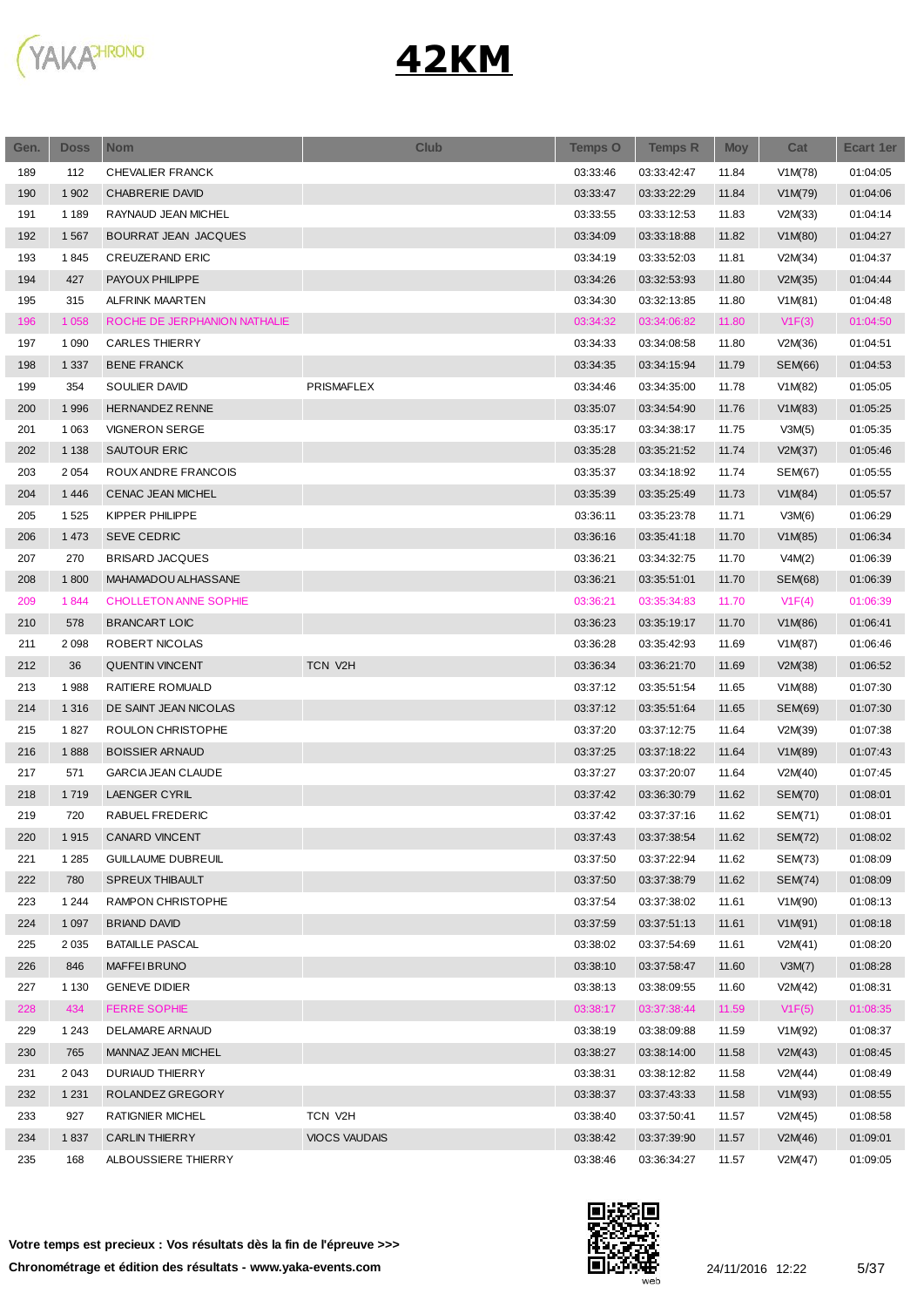

| Gen. | <b>Doss</b> | <b>Nom</b>               | <b>Club</b>               | <b>Temps O</b> | <b>Temps R</b> | <b>Moy</b> | Cat            | <b>Ecart 1er</b> |
|------|-------------|--------------------------|---------------------------|----------------|----------------|------------|----------------|------------------|
| 236  | 1 1 5 9     | <b>BOUSSAT CELINE</b>    |                           | 03:38:48       | 03:38:03:75    | 11.57      | SEF(7)         | 01:09:07         |
| 237  | 501         | PEREZ PATRICE            |                           | 03:38:54       | 03:38:13:84    | 11.56      | V1M(94)        | 01:09:13         |
| 238  | 888         | <b>JAYR LUDOVIC</b>      |                           | 03:38:55       | 03:38:30:06    | 11.56      | <b>SEM(75)</b> | 01:09:14         |
| 239  | 1 3 5 7     | <b>BAUDOIN STEPHANE</b>  | <b>DIJON SINGLE TRACK</b> | 03:38:58       | 03:38:48:99    | 11.56      | V2M(48)        | 01:09:17         |
| 240  | 175         | <b>LIAIGRE FRANCK</b>    |                           | 03:38:59       | 03:38:41:78    | 11.56      | V1M(95)        | 01:09:18         |
| 241  | 1945        | PIARD VALENTIN           |                           | 03:39:16       | 03:38:14:61    | 11.54      | ESM(1)         | 01:09:34         |
| 242  | 201         | FERNANDEZ FREDERIC       |                           | 03:39:20       | 03:38:24:10    | 11.54      | V1M(96)        | 01:09:38         |
| 243  | 1 3 9 4     | <b>TATE ERWAN</b>        |                           | 03:39:26       | 03:39:11:77    | 11.53      | V1M(97)        | 01:09:44         |
| 244  | 1 3 9 7     | <b>LECOUFFE MEHDI</b>    |                           | 03:39:30       | 03:38:02:34    | 11.53      | V1M(98)        | 01:09:48         |
| 245  | 1 2 4 8     | <b>VIVIER MAXIME</b>     |                           | 03:39:37       | 03:39:11:86    | 11.52      | SEM(76)        | 01:09:55         |
| 246  | 723         | JACQUES PIERRE ANDRE     | AMICALE DU CLIMBING       | 03:39:47       | 03:39:32:31    | 11.51      | <b>SEM(77)</b> | 01:10:06         |
| 247  | 1 0 9 1     | <b>OLLIVIER FREDERIC</b> |                           | 03:39:49       | 03:39:39:26    | 11.51      | V1M(99)        | 01:10:08         |
| 248  | 1784        | <b>REYNES STEPHANE</b>   |                           | 03:39:51       | 03:38:38:21    | 11.51      | SEM(78)        | 01:10:10         |
| 249  | 1 7 3 4     | VAN LANGEVELD ROGER      |                           | 03:40:11       | 03:39:39:02    | 11.49      | V3M(8)         | 01:10:29         |
| 250  | 1 2 1 6     | MAROT RAPHAEL            |                           | 03:40:17       | 03:40:03:65    | 11.49      | V1M(100)       | 01:10:35         |
| 251  | 521         | MONTEIX PHILIPPE         |                           | 03:40:20       | 03:39:50:58    | 11.49      | V3M(9)         | 01:10:38         |
| 252  | 1 6 6 2     | <b>BRAZET JEAN LOUIS</b> |                           | 03:40:26       | 03:39:48:38    | 11.48      | V1M(101)       | 01:10:44         |
| 253  | 1642        | <b>BOURG YOHAN</b>       | CSND1                     | 03:40:33       | 03:40:29:01    | 11.47      | SEM(79)        | 01:10:51         |
| 254  | 1 6 4 3     | <b>NESME SAMUEL</b>      | CSND1                     | 03:40:35       | 03:40:30:17    | 11.47      | SEM(80)        | 01:10:53         |
| 255  | 898         | <b>RUDE FABIENNE</b>     |                           | 03:40:44       | 03:40:17:80    | 11.46      | SEF(8)         | 01:11:03         |
| 256  | 890         | DELCOURT ALAIN           |                           | 03:40:46       | 03:40:26:14    | 11.46      | V2M(49)        | 01:11:05         |
| 257  | 1410        | RABOUTOT EMMANUEL        |                           | 03:40:50       | 03:39:31:90    | 11.46      | SEM(81)        | 01:11:09         |
| 258  | 1718        | ROCHE SEVERINE           |                           | 03:40:56       | 03:40:42:65    | 11.45      | V1F(6)         | 01:11:15         |
| 259  | 1841        | HAR NOF RONEN            |                           | 03:41:02       | 03:40:52:54    | 11.45      | V2M(50)        | 01:11:20         |
| 260  | 946         | RICAUD CEDRIC            |                           | 03:41:04       | 03:40:25:75    | 11.45      | SEM(82)        | 01:11:22         |
| 261  | 1898        | MOREAU ROQUE ERIC        |                           | 03:41:06       | 03:40:29:87    | 11.45      | V1M(102)       | 01:11:24         |
| 262  | 1536        | <b>BALAYRE FRANCOIS</b>  |                           | 03:41:08       | 03:39:52:92    | 11.44      | V2M(51)        | 01:11:26         |
| 263  | 2038        | <b>MOUTON MATHIAS</b>    |                           | 03:41:09       | 03:40:08:92    | 11.44      | V1M(103)       | 01:11:27         |
| 264  | 826         | <b>HERRMANN ROMAIN</b>   |                           | 03:41:10       | 03:40:31:56    | 11.44      | SEM(83)        | 01:11:28         |
| 265  | 2 0 3 1     | ROUSSEL DOMINIQUE        |                           | 03:41:11       | 03:40:20:36    | 11.44      | V3M(10)        | 01:11:29         |
| 266  | 1953        | <b>GAUNET SYLVAIN</b>    |                           | 03:41:13       | 03:41:02:27    | 11.44      | V1M(104)       | 01:11:31         |
| 267  | 158         | DIEU STEPHANE            |                           | 03:41:13       | 03:40:59:88    | 11.44      | V1M(105)       | 01:11:31         |
| 268  | 1 6 5 0     | PACCARD FABIEN           |                           | 03:41:16       | 03:40:32:62    | 11.44      | <b>SEM(84)</b> | 01:11:34         |
| 269  | 1 0 7 5     | LAROZE BERNARD           |                           | 03:41:20       | 03:40:59:70    | 11.43      | V2M(52)        | 01:11:38         |
| 270  | 911         | POULAIN PASCAL           |                           | 03:41:25       | 03:40:44:80    | 11.43      | V2M(53)        | 01:11:43         |
| 271  | 1887        | <b>JUHANS LAURENT</b>    |                           | 03:41:36       | 03:41:12:16    | 11.42      | V1M(106)       | 01:11:54         |
| 272  | 711         | <b>FAUGERAS GILLES</b>   |                           | 03:41:42       | 03:41:24:47    | 11.41      | V1M(107)       | 01:12:01         |
| 273  | 1 2 2 9     | <b>VALLOIS STEFANE</b>   |                           | 03:41:44       | 03:40:49:77    | 11.41      | V1M(108)       | 01:12:03         |
| 274  | 2 0 7 4     | FERNANDEZ DAVID          |                           | 03:41:44       | 03:41:31:02    | 11.41      | V1M(109)       | 01:12:03         |
| 275  | 1610        | <b>BUCILLIAT THIERRY</b> | LEALEX <sub>1</sub>       | 03:41:52       | 03:41:20:20    | 11.41      | SEM(85)        | 01:12:11         |
| 276  | 2 0 6 5     | AGRET JULIEN             |                           | 03:41:58       | 03:40:50:49    | 11.40      | <b>SEM(86)</b> | 01:12:17         |
| 277  | 250         | PETIT YVES               | DRR SUD EST               | 03:42:02       | 03:41:41:75    | 11.40      | V2M(54)        | 01:12:20         |
| 278  | 1801        | <b>BESSON MICHEL</b>     |                           | 03:42:08       | 03:41:39:03    | 11.39      | V2M(55)        | 01:12:26         |
| 279  | 1 0 2 1     | <b>GUILLAUME PIERRE</b>  |                           | 03:42:10       | 03:41:07:73    | 11.39      | V2M(56)        | 01:12:28         |
| 280  | 609         | <b>FERREIRAJOSE</b>      |                           | 03:42:16       | 03:41:46:05    | 11.39      | V1M(110)       | 01:12:34         |
| 281  | 797         | PICHOUD LEA              |                           | 03:42:17       | 03:40:23:70    | 11.38      | EST(1)         | 01:12:35         |
| 282  | 1687        | FIESCHI JEAN MARC        |                           | 03:42:20       | 03:40:57:71    | 11.38      | <b>SEM(87)</b> | 01:12:38         |
|      |             |                          |                           |                |                |            |                |                  |

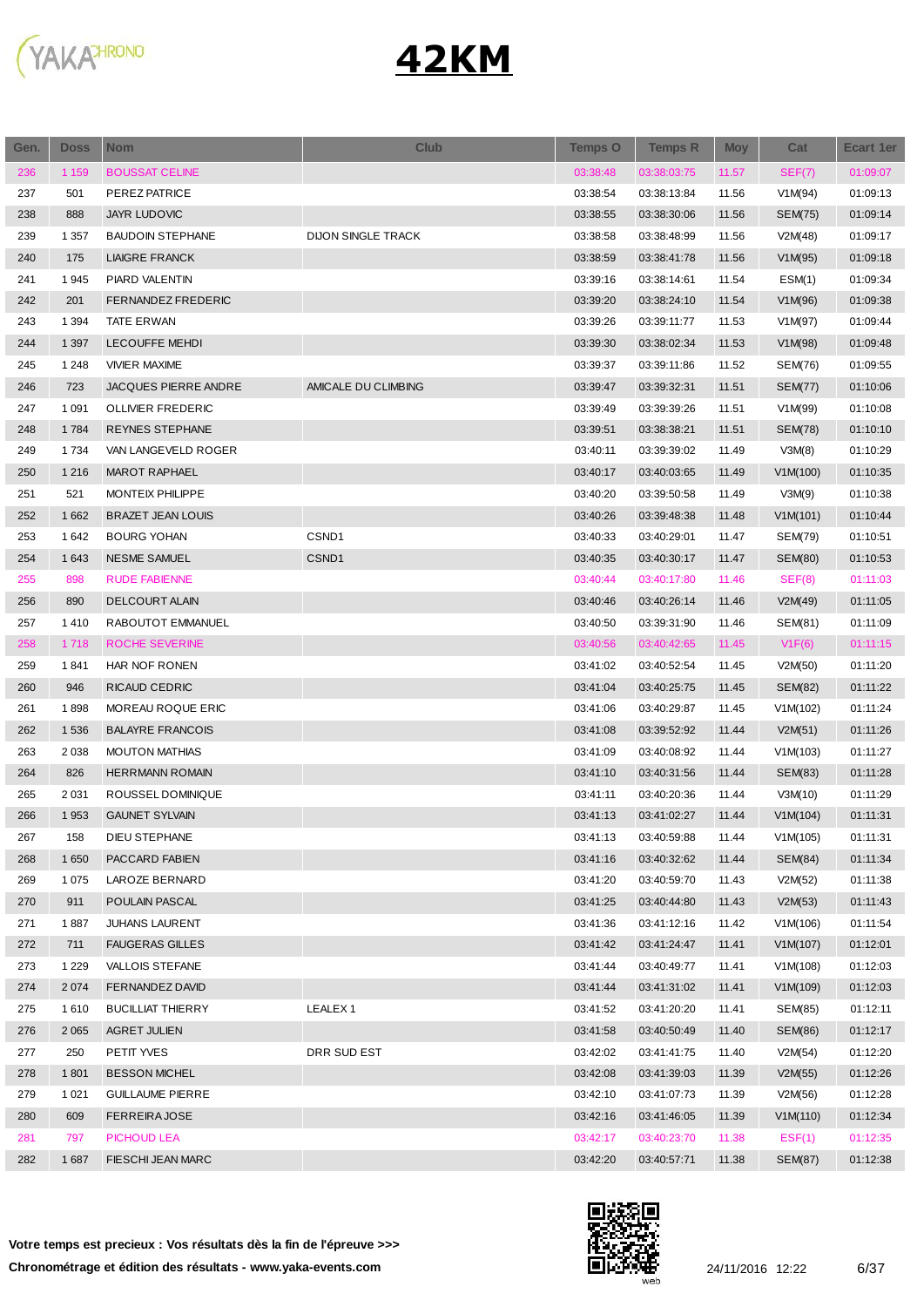

| Gen. | <b>Doss</b> | <b>Nom</b>                            | <b>Club</b>                          | <b>Temps O</b> | <b>Temps R</b>             | <b>Moy</b> | Cat            | Ecart 1er |
|------|-------------|---------------------------------------|--------------------------------------|----------------|----------------------------|------------|----------------|-----------|
| 283  | 1 2 6 3     | <b>DAUJAT MICKAEL</b>                 |                                      | 03:42:23       | 03:41:51:28                | 11.38      | SEM(88)        | 01:12:41  |
| 284  | 740         | <b>GILLARD JEAN PIERRE</b>            |                                      | 03:42:23       | 03:39:58:53                | 11.38      | V2M(57)        | 01:12:41  |
| 285  | 1487        | <b>DELY SIMON</b>                     |                                      | 03:42:28       | 03:42:12:90                | 11.38      | SEM(89)        | 01:12:46  |
| 286  | 105         | <b>NAROUS ISMAIL</b>                  |                                      | 03:42:41       | 03:41:17:93                | 11.36      | <b>SEM(90)</b> | 01:13:00  |
| 287  | 1982        | <b>WOLLWERT LIONEL</b>                |                                      | 03:42:42       | 03:41:10:00                | 11.36      | SEM(91)        | 01:13:01  |
| 288  | 2 0 8 1     | <b>MAGNIN DANIEL</b>                  |                                      | 03:42:46       | 03:42:13:98                | 11.36      | V3M(11)        | 01:13:05  |
| 289  | 1883        | <b>LABROSSE DENIS</b>                 |                                      | 03:42:48       | 03:42:29:72                | 11.36      | V2M(58)        | 01:13:07  |
| 290  | 884         | <b>LAURENT ARNAUD</b>                 |                                      | 03:42:55       | 03:41:27:80                | 11.35      | V1M(111)       | 01:13:14  |
| 291  | 724         | <b>GAUDE LIONEL</b>                   | AMICALE DU CLIMBING                  | 03:42:59       | 03:42:43:01                | 11.35      | SEM(92)        | 01:13:18  |
| 292  | 923         | <b>BAYLE DIDIER</b>                   |                                      | 03:42:59       | 03:42:49:14                | 11.35      | V2M(59)        | 01:13:18  |
| 293  | 145         | MEUNIER JOHANN                        |                                      | 03:43:07       | 03:43:01:21                | 11.34      | V1M(112)       | 01:13:25  |
| 294  | 1 3 0 4     | <b>DUMAS CHRISTIAN</b>                |                                      | 03:43:12       | 03:43:02:04                | 11.34      | V1M(113)       | 01:13:30  |
| 295  | 1 3 4 8     | MALNOY JEAN YVES                      |                                      | 03:43:13       | 03:43:05:63                | 11.34      | V1M(114)       | 01:13:31  |
| 296  | 1571        | <b>GIRIN PATRICK</b>                  |                                      | 03:43:13       | 03:41:32:55                | 11.34      | V2M(60)        | 01:13:31  |
| 297  | 1666        | <b>FAUQUE PIERRE</b>                  |                                      | 03:43:18       | 03:42:17:31                | 11.33      | SEM(93)        | 01:13:36  |
| 298  | 1 0 7 0     | <b>TOMCZAK ROMAIN</b>                 |                                      | 03:43:19       | 03:42:19:53                | 11.33      | <b>SEM(94)</b> | 01:13:37  |
| 299  | 1814        | PETER FABRICE                         |                                      | 03:43:20       | 03:43:11:55                | 11.33      | V2M(61)        | 01:13:38  |
| 300  | 2010        | <b>BELPOMO FRANCK</b>                 |                                      | 03:43:22       | 03:42:56:38                | 11.33      | V2M(62)        | 01:13:40  |
| 301  | 1 2 7 2     | <b>DEGOUT FREDERIC</b>                |                                      | 03:43:23       | 03:42:58:58                | 11.33      | V1M(115)       | 01:13:41  |
| 302  | 1933        | THIERY OLIVIER                        |                                      | 03:43:31       | 03:43:18:04                | 11.32      | V1M(116)       | 01:13:49  |
| 303  | 697         | ROTH LARS                             |                                      | 03:43:31       | 03:43:09:80                | 11.32      | V1M(117)       | 01:13:49  |
| 304  | 902         | <b>GERARD ANTOINE</b>                 |                                      | 03:43:35       | 03:42:35:19                | 11.32      | <b>SEM(95)</b> | 01:13:53  |
| 305  | 1 3 8 1     | <b>MANUEL PIERRE</b>                  |                                      | 03:43:38       | 03:43:17:76                | 11.32      | SEM(96)        | 01:13:56  |
| 306  | 1 1 6 1     | <b>SAURER HUGUES</b>                  |                                      | 03:43:43       | 03:43:19:44                | 11.31      | V2M(63)        | 01:14:02  |
| 307  | 1944        | <b>NOTIN SAMUEL</b>                   |                                      | 03:43:48       | 03:43:37:88                | 11.31      | V1M(118)       | 01:14:07  |
| 308  | 595         | SAHRAOUI MEHDI                        | <b>JLUCMEHDIPHILOU</b>               | 03:43:51       | 03:42:58:22                | 11.30      | V2M(64)        | 01:14:10  |
| 309  | 908         | <b>DEVILLE PHILIPPE</b>               |                                      | 03:43:58       | 03:43:52:71                | 11.30      | V1M(119)       | 01:14:17  |
| 310  | 1970        | <b>BRUYERE PATRICK ALEX</b>           |                                      | 03:44:00       | 03:43:44:99                | 11.30      | V2M(65)        | 01:14:18  |
| 311  | 437         | <b>BOUVIER LIONEL</b>                 |                                      | 03:44:06       | 03:43:49:94                | 11.29      | V1M(120)       | 01:14:24  |
| 312  | 659         | <b>DEHAYE FRANCOIS</b>                |                                      | 03:44:07       | 03:43:56:96                | 11.29      | SEM(97)        | 01:14:25  |
| 313  | 1959        | FEBVAY MICHAËL                        |                                      | 03:44:08       | 03:43:23:95                | 11.29      | SEM(98)        | 01:14:26  |
| 314  | 1 4 3 4     | <b>BARTHOLLET PHILIPPE</b>            |                                      | 03:44:12       | 03:43:52:03                | 11.29      | V1M(121)       | 01:14:30  |
| 315  | 1 5 3 0     | <b>DAMIEN MICHEL</b>                  |                                      | 03:44:13       | 03:43:05:45                | 11.29      | SEM(99)        | 01:14:31  |
| 316  | 1469        | <b>TROUILLET LUDOVIC</b>              |                                      | 03:44:17       |                            | 11.28      | V1M(122)       |           |
| 317  | 816         |                                       |                                      | 03:44:20       | 03:42:57:10<br>03:43:21:80 |            |                | 01:14:35  |
| 318  |             | DUFOSSE LAURENT<br><b>COLAS ALAIN</b> | CAP CHULEMO                          | 03:44:21       |                            | 11.28      | V1M(123)       | 01:14:38  |
|      | 1738        | MONGOIN JULIEN                        |                                      |                | 03:44:04:56                | 11.28      | V2M(66)        | 01:14:39  |
| 319  | 900         |                                       |                                      | 03:44:22       | 03:43:49:71                | 11.28      | SEM(100)       | 01:14:40  |
| 320  | 527         | <b>GAREL ISABELLE</b>                 |                                      | 03:44:24       | 03:44:19:02                | 11.28      | V1F(7)         | 01:14:42  |
| 321  | 1709        | <b>GIRY SEBASTIEN</b>                 |                                      | 03:44:31       | 03:44:28:61                | 11.27      | SEM(101)       | 01:14:49  |
| 322  | 1644        | DALLOZ FABRICE                        |                                      | 03:44:32       | 03:44:00:11                | 11.27      | V1M(124)       | 01:14:50  |
| 323  | 1416        | <b>MERLE GERALDINE</b>                |                                      | 03:44:38       | 03:44:18:82                | 11.27      | SEF(9)         | 01:14:56  |
| 324  | 1649        | SAUNIER THOMAS                        |                                      | 03:44:38       | 03:44:19:50                | 11.27      | V1M(125)       | 01:14:56  |
| 325  | 1443        | <b>GOSSIN VINCENT</b>                 |                                      | 03:44:41       | 03:43:37:33                | 11.26      | V2M(67)        | 01:15:00  |
| 326  | 17          | <b>FIX CHRISTELLE</b>                 | <b>ENDURANCE SHOP VILLEFRANCHE 3</b> | 03:44:46       | 03:44:43:11                | 11.26      | SEF(10)        | 01:15:05  |
| 327  | 1787        | MINIER VINCENT                        |                                      | 03:44:50       | 03:44:35:96                | 11.26      | V1M(126)       | 01:15:09  |
| 328  | 1748        | CHARASSON PASCAL                      |                                      | 03:44:56       | 03:43:48:34                | 11.25      | V1M(127)       | 01:15:15  |
| 329  | 1637        | THENET JEAN MICHEL                    |                                      | 03:44:59       | 03:43:20:95                | 11.25      | V3M(12)        | 01:15:18  |

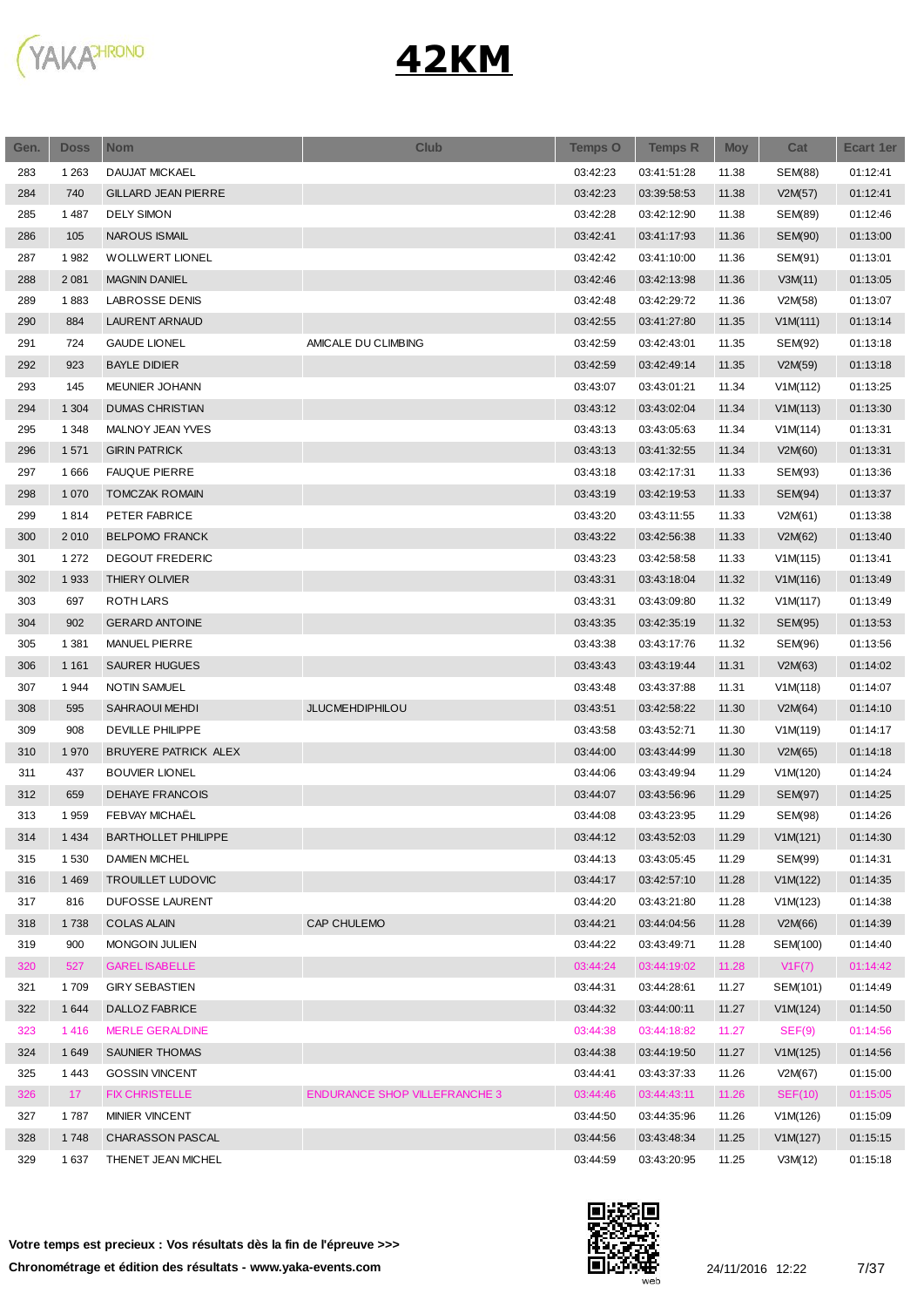

| Gen. | <b>Doss</b> | <b>Nom</b>                 | <b>Club</b>          | <b>Temps O</b> | <b>Temps R</b> | <b>Moy</b> | Cat      | <b>Ecart 1er</b> |
|------|-------------|----------------------------|----------------------|----------------|----------------|------------|----------|------------------|
| 330  | 949         | DELUCENAY PHILIPPE         |                      | 03:45:02       | 03:44:43:61    | 11.25      | SEM(102) | 01:15:20         |
| 331  | 790         | <b>DELUCENAY CHARLES</b>   |                      | 03:45:04       | 03:44:44:90    | 11.24      | SEM(103) | 01:15:22         |
| 332  | 1426        | <b>BOLUDA JEAN MICHEL</b>  |                      | 03:45:12       | 03:43:52:87    | 11.24      | V1M(128) | 01:15:30         |
| 333  | 1798        | <b>GUIBERT ALBAN</b>       |                      | 03:45:31       | 03:44:56:30    | 11.22      | SEM(104) | 01:15:49         |
| 334  | 1 1 6 5     | <b>MAHU JASON</b>          |                      | 03:45:35       | 03:45:01:14    | 11.22      | V1M(129) | 01:15:53         |
| 335  | 1 1 6 6     | MAHU JONATHAN              |                      | 03:45:36       | 03:45:01:03    | 11.22      | SEM(105) | 01:15:54         |
| 336  | 339         | <b>GLAIZAL FREDERIC</b>    |                      | 03:45:40       | 03:45:18:36    | 11.21      | V1M(130) | 01:15:58         |
| 337  | 1 3 6 0     | VILLEMAGNE CLAUDE          |                      | 03:45:44       | 03:45:22:33    | 11.21      | V1M(131) | 01:16:03         |
| 338  | 193         | <b>SIVIGNON MARC</b>       |                      | 03:45:56       | 03:44:56:04    | 11.20      | SEM(106) | 01:16:15         |
| 339  | 1 4 6 3     | <b>BURG FREDERIC</b>       |                      | 03:46:00       | 03:45:03:84    | 11.20      | V2M(68)  | 01:16:18         |
| 340  | 1 4 5 5     | <b>CROTTI GREGOR</b>       |                      | 03:46:03       | 03:45:17:04    | 11.19      | V1M(132) | 01:16:21         |
| 341  | 1 3 6 3     | JUDITH JOHAN               |                      | 03:46:06       | 03:45:51:57    | 11.19      | SEM(107) | 01:16:24         |
| 342  | 1 4 3 8     | POULET ERIC                |                      | 03:46:11       | 03:45:50:40    | 11.19      | V1M(133) | 01:16:29         |
| 343  | 540         | <b>GALIZI NICOLAS</b>      | <b>TOKAY</b>         | 03:46:12       | 03:46:03:91    | 11.19      | V1M(134) | 01:16:30         |
| 344  | 1 3 6 5     | NICOLAS JULIEN             |                      | 03:46:19       | 03:45:01:78    | 11.18      | SEM(108) | 01:16:37         |
| 345  | 2 0 9 0     | <b>DUMINY EMMANUEL</b>     |                      | 03:46:25       | 03:46:14:47    | 11.18      | V2M(69)  | 01:16:43         |
| 346  | 1 0 8 3     | <b>DRAULT SEBASTIEN</b>    |                      | 03:46:25       | 03:45:56:04    | 11.18      | V1M(135) | 01:16:43         |
| 347  | 356         | <b>DURIX FREDERIC</b>      |                      | 03:46:30       | 03:46:04:18    | 11.17      | V2M(70)  | 01:16:48         |
| 348  | 1 0 3 4     | <b>DUHAMEL GILLES</b>      |                      | 03:46:48       | 03:46:08:22    | 11.16      | V1M(136) | 01:17:07         |
| 349  | 1614        | <b>CATIN FRANCK</b>        | LEALEX <sub>2</sub>  | 03:46:58       | 03:46:20:37    | 11.15      | SEM(109) | 01:17:17         |
| 350  | 1 5 6 0     | <b>GILLET DANIEL</b>       | GROUPAMA 2016        | 03:46:59       | 03:46:14:74    | 11.15      | V3M(13)  | 01:17:18         |
| 351  | 1703        | THEVENET JEAN MARC         |                      | 03:47:12       | 03:45:57:05    | 11.14      | V2M(71)  | 01:17:30         |
| 352  | 782         | <b>MICONI LIONEL</b>       | <b>BAMS</b>          | 03:47:22       | 03:46:50:38    | 11.13      | SEM(110) | 01:17:40         |
| 353  | 906         | PERRET FRANCK              |                      | 03:47:25       | 03:46:53:90    | 11.13      | V2M(72)  | 01:17:43         |
| 354  | 297         | MARCONNET GIRAUD BARBARA   | <b>LES FAGOTIERS</b> | 03:47:26       | 03:46:52:62    | 11.13      | V1F(8)   | 01:17:44         |
| 355  | 549         | PETIT CLEMENT              |                      | 03:47:29       | 03:47:19:37    | 11.12      | SEM(111) | 01:17:47         |
| 356  | 464         | <b>GUYOT FABIEN</b>        |                      | 03:47:29       | 03:47:14:58    | 11.12      | SEM(112) | 01:17:47         |
| 357  | 1 0 7 1     | <b>BAYLES ETIENNE</b>      |                      | 03:47:37       | 03:46:44:99    | 11.12      | SEM(113) | 01:17:55         |
| 358  | 526         | <b>BERTRAND GUILLAUME</b>  |                      | 03:47:38       | 03:47:25:44    | 11.12      | V1M(137) | 01:17:56         |
| 359  | 460         | <b>DESCAMPS SYLVAIN</b>    |                      | 03:47:47       | 03:46:31:89    | 11.11      | V2M(73)  | 01:18:06         |
| 360  | 554         | <b>GRUFFAT CHRISTIAN</b>   |                      | 03:48:04       | 03:47:27:60    | 11.10      | V2M(74)  | 01:18:22         |
| 361  | 127         | <b>GARRIGUE THIERRY</b>    |                      | 03:48:05       | 03:47:36:16    | 11.09      | V1M(138) | 01:18:23         |
| 362  | 2 0 4 6     | <b>CHOLLET PATRICE</b>     |                      | 03:48:08       | 03:47:45:40    | 11.09      | V1M(139) | 01:18:26         |
| 363  | 1678        | PASSOT PHILIPPE            | AXIMA1               | 03:48:09       | 03:47:56:34    | 11.09      | V2M(75)  | 01:18:27         |
| 364  | 1803        | <b>BODIN JEAN BAPTISTE</b> |                      | 03:48:17       | 03:48:12:12    | 11.09      | SEM(114) | 01:18:35         |
| 365  | 751         | <b>DEBIEU ISABELLE</b>     |                      | 03:48:19       | 03:46:30:13    | 11.08      | V2F(2)   | 01:18:37         |
| 366  | 276         | LAURENT DANIEL             |                      | 03:48:19       | 03:46:29:87    | 11.08      | V2M(76)  | 01:18:37         |
| 367  | 1929        | DUGOUJARD ALAIN            |                      | 03:48:19       | 03:48:01:07    | 11.08      | V1M(140) | 01:18:37         |
| 368  | 1964        | ANDRES ROBERT              |                      | 03:48:26       | 03:48:03:06    | 11.08      | V2M(77)  | 01:18:44         |
| 369  | 2 0 0 2     | CHARDIGNY JEAN CHRISTOPHE  |                      | 03:48:27       | 03:48:18:52    | 11.08      | V1M(141) | 01:18:45         |
| 370  | 618         | MALUCELLI JEAN LUC         | JLUCMEHDIPHILOU      | 03:48:33       | 03:47:40:93    | 11.07      | V2M(78)  | 01:18:51         |
| 371  | 1 1 0 5     | <b>GUGLIELMI DAVID</b>     |                      | 03:48:36       | 03:48:29:81    | 11.07      | V1M(142) | 01:18:54         |
| 372  | 291         | <b>JURQUET SANDRA</b>      |                      | 03:49:07       | 03:48:43:04    | 11.04      | SEF(11)  | 01:19:25         |
| 373  | 1893        | MOREAU FRANCK              |                      | 03:49:09       | 03:48:36:74    | 11.04      | V1M(143) | 01:19:27         |
| 374  | 1 0 8 7     | <b>BOADA HERVE</b>         |                      | 03:49:11       | 03:48:49:27    | 11.04      | V1M(144) | 01:19:29         |
| 375  | 1681        | <b>COMAS THIERRY</b>       | AXIMA <sub>2</sub>   | 03:49:46       | 03:49:29:63    | 11.01      | V2M(79)  | 01:20:05         |
| 376  | 1 707       | <b>GIROUD DIDIER</b>       |                      | 03:49:48       | 03:49:31:68    | 11.01      | V2M(80)  | 01:20:07         |
|      |             |                            |                      |                |                |            |          |                  |

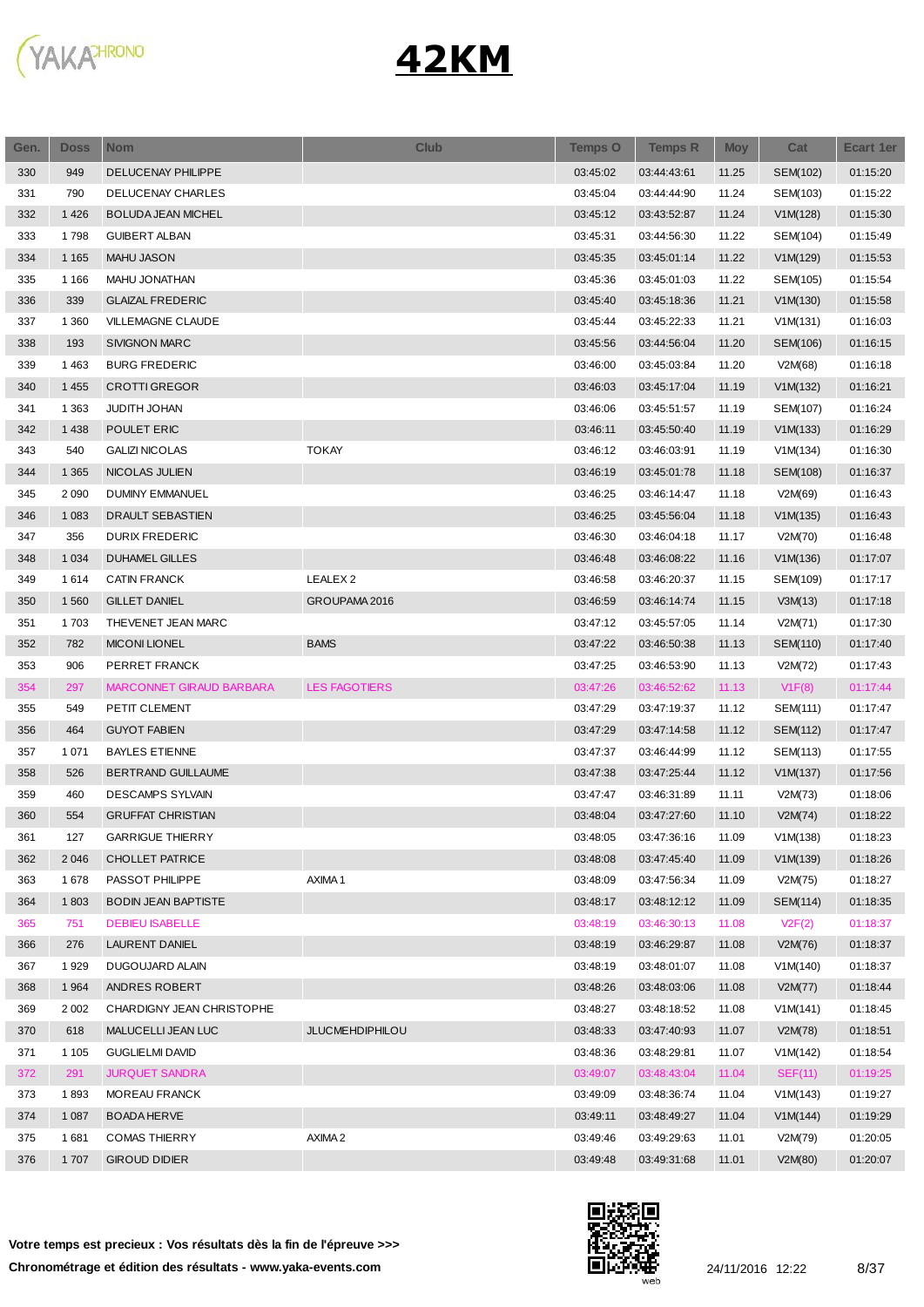

| Gen.       | <b>Doss</b> | <b>Nom</b>                                           | <b>Club</b>          | Temps O              | <b>Temps R</b>             | <b>Moy</b>     | Cat                 | <b>Ecart 1er</b>     |
|------------|-------------|------------------------------------------------------|----------------------|----------------------|----------------------------|----------------|---------------------|----------------------|
| 377        | 1 0 2 3     | <b>COCHARD ROBERT</b>                                |                      | 03:49:54             | 03:49:34:07                | 11.01          | V2M(81)             | 01:20:13             |
| 378        | 1 3 5 4     | MATEJOVSKÝ PAVEL                                     |                      | 03:49:57             | 03:49:48:82                | 11.00          | V2M(82)             | 01:20:16             |
| 379        | 1 0 0 3     | <b>BRUEL BERTRAND</b>                                |                      | 03:49:58             | 03:48:58:20                | 11.00          | V1M(145)            | 01:20:17             |
| 380        | 743         | <b>PICOT NATHALIE</b>                                |                      | 03:49:59             | 03:49:15:70                | 11.00          | V2F(3)              | 01:20:18             |
| 381        | 332         | FAUQUANT CLEMENT                                     |                      | 03:50:00             | 03:49:37:11                | 11.00          | SEM(115)            | 01:20:18             |
| 382        | 1 3 4 4     | RAGA GUILLAUME                                       |                      | 03:50:01             | 03:49:08:45                | 11.00          | V1M(146)            | 01:20:19             |
| 383        | 1736        | <b>HELMBOLDT ARNIM</b>                               |                      | 03:50:05             | 03:49:17:93                | 11.00          | V1M(147)            | 01:20:23             |
| 384        | 1 4 4 2     | DUPRE CHRISTOPHE                                     |                      | 03:50:07             | 03:49:58:33                | 11.00          | SEM(116)            | 01:20:25             |
| 385        | 1 2 4 6     | <b>VENET PASCAL</b>                                  |                      | 03:50:15             | 03:49:57:08                | 10.99          | V1M(148)            | 01:20:33             |
| 386        | 1 2 6 6     | <b>MICHON BERNARD</b>                                |                      | 03:50:16             | 03:50:13:01                | 10.99          | V3M(14)             | 01:20:34             |
| 387        | 533         | <b>CHATENOUD SYLVIE</b>                              |                      | 03:50:17             | 03:49:41:54                | 10.99          | V1F(9)              | 01:20:35             |
| 388        | 1 0 2 4     | <b>HARB SEMIR</b>                                    |                      | 03:50:22             | 03:49:47:23                | 10.98          | V1M(149)            | 01:20:40             |
| 389        | 1587        | <b>BOUNAAS FAOUZI</b>                                |                      | 03:50:22             | 03:48:36:68                | 10.98          | V1M(150)            | 01:20:40             |
| 390        | 530         | <b>COTTON LILIAN</b>                                 |                      | 03:50:24             | 03:49:07:90                | 10.98          | V1M(151)            | 01:20:42             |
| 391        | 1 2 9 4     | <b>HOGREL HUGUES</b>                                 |                      | 03:50:34             | 03:50:11:67                | 10.98          | V3M(15)             | 01:20:52             |
| 392        | 1 2 9 5     | <b>HOGREL FRANCOIS</b>                               |                      | 03:50:34             | 03:50:12:64                | 10.98          | <b>SEM(117)</b>     | 01:20:52             |
| 393        | 118         | <b>VIOLON EMILIEN</b>                                |                      | 03:50:36             | 03:50:32:72                | 10.97          | SEM(118)            | 01:20:54             |
| 394        | 516         | <b>GAUTHIER LAURE</b>                                |                      | 03:50:36             | 03:49:20:51                | 10.97          | SEF(12)             | 01:20:54             |
| 395        | 1834        | <b>OUMEDDOUR FELLA</b>                               | <b>VIOCS VAUDAIS</b> | 03:50:42             | 03:49:41:44                | 10.97          | V1F(10)             | 01:21:01             |
| 396        | 39          | <b>ROBERT SYBILLE</b>                                |                      | 03:50:42             | 03:50:37:96                | 10.97          | V1F(11)             | 01:21:01             |
| 397        | 1835        | POURNIN NICOLAS                                      | <b>VIOCS VAUDAIS</b> | 03:50:43             | 03:49:41:09                | 10.97          | V1M(152)            | 01:21:02             |
| 398        | 1 1 8 7     | <b>FRANCHINO PATRICK</b>                             |                      | 03:50:44             | 03:50:34:08                | 10.97          | V1M(153)            | 01:21:03             |
| 399        | 870         | <b>AYME SABRINE</b>                                  | <b>TRI RUNNERS</b>   | 03:50:47             | 03:50:35:36                | 10.97          | SEF(13)             | 01:21:06             |
| 400        | 1930        | MORESTIN FREDERIC                                    |                      | 03:50:56             | 03:49:06:46                | 10.96          | V1M(154)            | 01:21:15             |
| 401        | 1 0 8 1     | <b>BIDAOU ERIC</b>                                   |                      | 03:50:59             | 03:50:38:48                | 10.96          | V2M(83)             | 01:21:18             |
| 402        | 1927        | <b>DUMOULIN ALAIN</b>                                |                      | 03:51:01             | 03:50:45:24                | 10.95          | V3M(16)             | 01:21:19             |
| 403        | 646         | <b>ZACH ANNE MARIE</b>                               |                      | 03:51:04             | 03:50:49:20                | 10.95          | V2F(4)              | 01:21:22             |
| 404        | 1 3 7 1     | DUCOURTIOUX LAURENT                                  |                      | 03:51:09             | 03:50:09:67                | 10.95          | SEM(119)            | 01:21:27             |
| 405        | 1661        | PISSELOUP EMMANUEL                                   |                      | 03:51:10             | 03:50:50:36                | 10.95          | V1M(155)            | 01:21:28             |
| 406        | 1828        | <b>CAVELAN AURELIEN</b>                              |                      | 03:51:11             | 03:50:46:73                | 10.95          | SEM(120)            | 01:21:29             |
| 407        | 1 4 4 0     | <b>ESSLINGER HERVE</b>                               |                      | 03:51:16             | 03:50:52:94                | 10.94          | SEM(121)            | 01:21:34             |
| 408        | 1 1 0 4     | <b>DUPONT FRANCK</b>                                 |                      | 03:51:20             | 03:51:01:07                | 10.94          | V2M(84)             | 01:21:38             |
| 409        | 1981        | GUICHERD CALLIN CHRISTOPHE                           |                      | 03:51:20             | 03:50:39:92                | 10.94          | V2M(85)             | 01:21:38             |
| 410        | 716         | ABDOU VALERY                                         | AMICALE DU CLIMBING  | 03:51:22             | 03:51:06:44                | 10.94          | SEM(122)            | 01:21:40             |
| 411        | 119         | POUGUET FLORENCE                                     |                      | 03:51:26             | 03:51:15:79                | 10.93          | V2F(5)              | 01:21:44             |
| 412        | 756         | <b>DURAND BENJAMIN</b>                               |                      | 03:51:28             | 03:51:01:74                | 10.93          | V1M(156)            | 01:21:46             |
| 413        | 829         | FLANT RAPHAËL                                        |                      | 03:51:30             | 03:51:24:35                | 10.93          | V1M(157)            | 01:21:48             |
| 414        | 1 6 2 1     | CHRISTOPHE CORNU                                     |                      | 03:51:32             | 03:50:30:18                | 10.93          | V1M(158)            | 01:21:50             |
| 415        | 1641        | <b>BONJOUR CYRILLE</b>                               | CSND <sub>1</sub>    | 03:51:39             | 03:51:20:72                | 10.92          | V1M(159)            | 01:21:57             |
| 416        | 416         | MOUTEL MARC                                          |                      | 03:51:41             | 03:51:05:33                | 10.92          | V1M(160)            | 01:22:00             |
| 417        | 1 1 9 2     | <b>MORIN LAURENT</b>                                 |                      | 03:51:42             | 03:50:27:71                | 10.92          | SEM(123)            | 01:22:01             |
| 418        | 561         | <b>TOIANI FREDERIC</b>                               |                      | 03:51:43             | 03:51:38:55                | 10.92          | V1M(161)            | 01:22:02             |
|            |             |                                                      |                      |                      |                            |                |                     |                      |
| 419<br>420 | 1790<br>542 | <b>ZATOUT PATRICK</b><br><b>GANDILHON CLEMENTINE</b> |                      | 03:51:49<br>03:51:51 | 03:50:20:51<br>03:51:12:85 | 10.92<br>10.91 | V1M(162)<br>SEF(14) | 01:22:08<br>01:22:10 |
| 421        | 1771        | <b>GUZEEV DMITRII</b>                                |                      | 03:51:53             |                            | 10.91          | V1M(163)            | 01:22:12             |
| 422        | 467         | CAYZAC ALAIN                                         |                      | 03:51:55             | 03:51:33:69<br>03:50:23:69 |                |                     |                      |
|            |             |                                                      |                      |                      |                            | 10.91          | V2M(86)             | 01:22:14             |
| 423        | 2057        | <b>BONNEL YVES</b>                                   |                      | 03:51:55             | 03:51:47:71                | 10.91          | V2M(87)             | 01:22:14             |

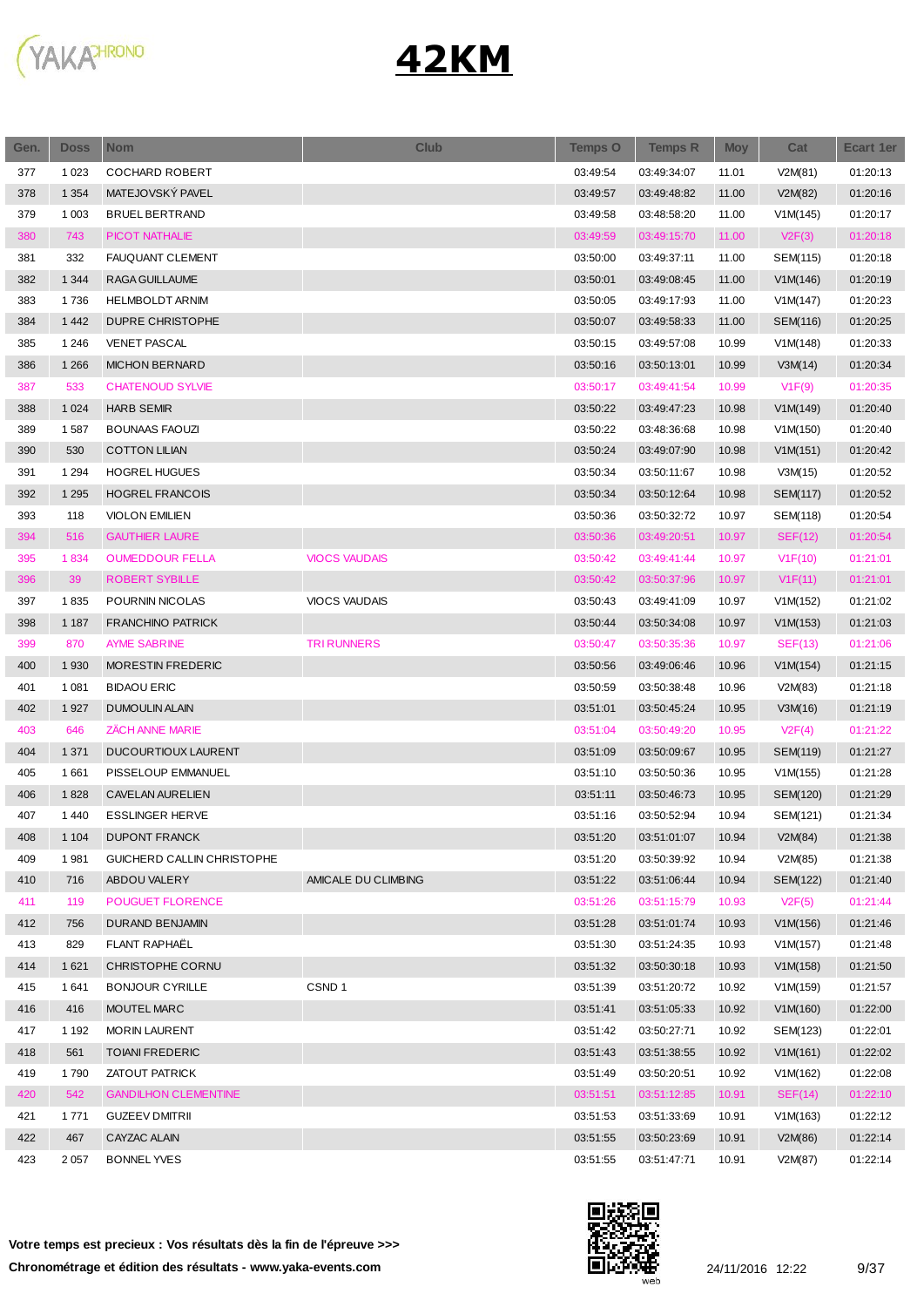

| Gen. | Doss    | <b>Nom</b>                   | <b>Club</b>               | <b>Temps O</b> | <b>Temps R</b> | <b>Moy</b> | Cat            | Ecart 1er |
|------|---------|------------------------------|---------------------------|----------------|----------------|------------|----------------|-----------|
| 424  | 436     | <b>BOUVIER TRISTANA</b>      |                           | 03:51:56       | 03:51:39:40    | 10.91      | V1F(12)        | 01:22:15  |
| 425  | 1 1 8 8 | <b>GUICHARD BRUNO</b>        |                           | 03:51:58       | 03:51:33:39    | 10.91      | V1M(164)       | 01:22:17  |
| 426  | 662     | <b>FROIDEFOND JEAN LOUIS</b> | C2P TEAM                  | 03:52:06       | 03:51:53:64    | 10.90      | V1M(165)       | 01:22:24  |
| 427  | 1923    | <b>MARIE ALEXIS</b>          |                           | 03:52:12       | 03:51:17:23    | 10.90      | SEM(124)       | 01:22:30  |
| 428  | 364     | <b>HUON FREDERIC</b>         |                           | 03:52:14       | 03:51:58:81    | 10.90      | V1M(166)       | 01:22:32  |
| 429  | 1881    | PACHOUD ERIC                 |                           | 03:52:16       | 03:52:08:84    | 10.89      | V2M(88)        | 01:22:34  |
| 430  | 859     | <b>COLLET CHRISTOPHE</b>     |                           | 03:52:25       | 03:52:08:82    | 10.89      | V2M(89)        | 01:22:43  |
| 431  | 1812    | NORMAND MARC                 |                           | 03:52:29       | 03:51:12:63    | 10.88      | V1M(167)       | 01:22:47  |
| 432  | 887     | <b>CODIS GILLE</b>           |                           | 03:52:47       | 03:51:32:62    | 10.87      | V1M(168)       | 01:23:06  |
| 433  | 546     | DE CHOUDENS CHRISTELLE       |                           | 03:52:55       | 03:52:34:33    | 10.86      | V2F(6)         | 01:23:14  |
| 434  | 736     | <b>LEGRAND SYLVIANE</b>      |                           | 03:52:55       | 03:52:05:62    | 10.86      | V2F(7)         | 01:23:14  |
| 435  | 1931    | PANASSIER ERIC               |                           | 03:52:56       | 03:50:54:13    | 10.86      | V1M(169)       | 01:23:15  |
| 436  | 496     | <b>FRANCONY JEAN LOUIS</b>   |                           | 03:53:05       | 03:51:47:43    | 10.86      | V2M(90)        | 01:23:23  |
| 437  | 883     | <b>LEBON PHILIPPE</b>        |                           | 03:53:05       | 03:51:36:69    | 10.86      | V2M(91)        | 01:23:23  |
| 438  | 1916    | <b>CANARD BENOIT</b>         |                           | 03:53:11       | 03:53:06:98    | 10.85      | SEM(125)       | 01:23:29  |
| 439  | 2014    | <b>VIVIANT GILLES</b>        |                           | 03:53:13       | 03:52:22:17    | 10.85      | V1M(170)       | 01:23:31  |
| 440  | 643     | <b>COQUOZ HILKKA</b>         | <b>SG ST MAURICE</b>      | 03:53:14       | 03:52:02:84    | 10.85      | V3F(1)         | 01:23:32  |
| 441  | 442     | POTHET DIDIER                |                           | 03:53:23       | 03:52:51:49    | 10.84      | V2M(92)        | 01:23:41  |
| 442  | 185     | <b>ZELBMANN HAGEN</b>        |                           | 03:53:27       | 03:51:20:09    | 10.84      | V2M(93)        | 01:23:45  |
| 443  | 594     | <b>MORIN SVETLANA</b>        |                           | 03:53:30       | 03:53:20:09    | 10.84      | <b>SEF(15)</b> | 01:23:48  |
| 444  | 1 631   | <b>BUGNOT CELINE</b>         |                           | 03:53:39       | 03:53:00:29    | 10.83      | V1F(13)        | 01:23:57  |
| 445  | 1 2 2 3 | <b>AVENEL PARDO AGNES</b>    |                           | 03:53:41       | 03:53:00:84    | 10.83      | V1F(14)        | 01:24:00  |
| 446  | 1 4 0 8 | <b>GUERIPEL ARNAUD</b>       |                           | 03:53:47       | 03:53:12:52    | 10.82      | SEM(126)       | 01:24:06  |
| 447  | 1 0 6 2 | DELARCHE SEBASTIEN           |                           | 03:53:49       | 03:53:31:88    | 10.82      | V1M(171)       | 01:24:08  |
| 448  | 169     | <b>DIOUF RODOLPHE</b>        |                           | 03:53:54       | 03:52:39:72    | 10.82      | SEM(127)       | 01:24:13  |
| 449  | 314     | <b>BELARBINEWEL</b>          |                           | 03:53:55       | 03:52:56:24    | 10.82      | SEF(16)        | 01:24:14  |
| 450  | 292     | MASSERAN DANIEL              |                           | 03:53:55       | 03:52:20:59    | 10.82      | V2M(94)        | 01:24:14  |
| 451  | 212     | <b>GUILLOT ERIC</b>          | CONSCRITS DE VILLEFRANCHE | 03:54:01       | 03:52:41:60    | 10.81      | V2M(95)        | 01:24:19  |
| 452  | 1 2 4 1 | <b>FERRAGUT VERONIQUE</b>    |                           | 03:54:02       | 03:53:28:36    | 10.81      | V1F(15)        | 01:24:20  |
| 453  | 1 3 0 9 | <b>MAGNARD CHRISTELLE</b>    |                           | 03:54:03       | 03:53:43:94    | 10.81      | V1F(16)        | 01:24:21  |
| 454  | 1 3 6 4 | MENDI NASSERDINE HANS        | <b>TEAM MENDI</b>         | 03:54:11       | 03:53:47:64    | 10.81      | V3M(17)        | 01:24:29  |
| 455  | 1 3 8 2 | <b>MENDI OLIVIER</b>         | TEAM MENDI                | 03:54:11       | 03:53:46:80    | 10.81      | SEM(128)       | 01:24:29  |
| 456  | 1570    | <b>COLLET STEPHANE</b>       |                           | 03:54:15       | 03:53:40:15    | 10.80      | V1M(172)       | 01:24:33  |
| 457  | 248     | <b>VRAC LIONEL</b>           |                           | 03:54:28       | 03:54:05:11    | 10.79      | SEM(129)       | 01:24:46  |
| 458  | 1 909   | <b>SADOUN SABINE</b>         |                           | 03:54:30       | 03:53:44:62    | 10.79      | V1F(17)        | 01:24:48  |
| 459  | 600     | LIEGEARD CHRISTIAN           |                           | 03:54:36       | 03:53:33:77    | 10.79      | V1M(173)       | 01:24:54  |
| 460  | 228     | <b>CRISCUOLO PHILIPPE</b>    |                           | 03:54:37       | 03:53:36:92    | 10.79      | V2M(96)        | 01:24:55  |
| 461  | 1 1 8 6 | <b>JEAN XAVIER</b>           |                           | 03:54:40       | 03:52:37:02    | 10.78      | SEM(130)       | 01:24:58  |
| 462  | 309     | <b>VALARCHER GILLES</b>      |                           | 03:54:43       | 03:53:41:54    | 10.78      | V1M(174)       | 01:25:02  |
| 463  | 1 297   | RIBARDIERE OLIVIER           |                           | 03:54:43       | 03:53:17:08    | 10.78      | V1M(175)       | 01:25:02  |
| 464  | 608     | PELLETERET JEAN              |                           | 03:54:44       | 03:53:31:06    | 10.78      | V3M(18)        | 01:25:03  |
| 465  | 153     | LONGHI BRUNO                 |                           | 03:54:44       | 03:53:36:13    | 10.78      | SEM(131)       | 01:25:03  |
| 466  | 1 3 3 1 | <b>GIVAUDAN CEDRIC</b>       |                           | 03:54:47       | 03:54:22:47    | 10.78      | V1M(176)       | 01:25:06  |
| 467  | 2 0 3 7 | <b>ESPOSITO VINCENT</b>      |                           | 03:54:48       | 03:53:53:48    | 10.78      | V1M(177)       | 01:25:07  |
| 468  | 1 3 7 9 | <b>BRUYERE CLAUDE</b>        | LES FOULETTES             | 03:54:49       | 03:54:06:96    | 10.78      | V2M(97)        | 01:25:08  |
| 469  | 2 0 3 3 | ROS CHRISTOBAL               |                           | 03:54:51       | 03:54:37:47    | 10.78      | SEM(132)       | 01:25:10  |
| 470  | 1 1 7 6 | <b>MICHAUD PIERRE</b>        |                           | 03:54:59       | 03:54:29:64    | 10.77      | SEM(133)       | 01:25:18  |
|      |         |                              |                           |                |                |            |                |           |

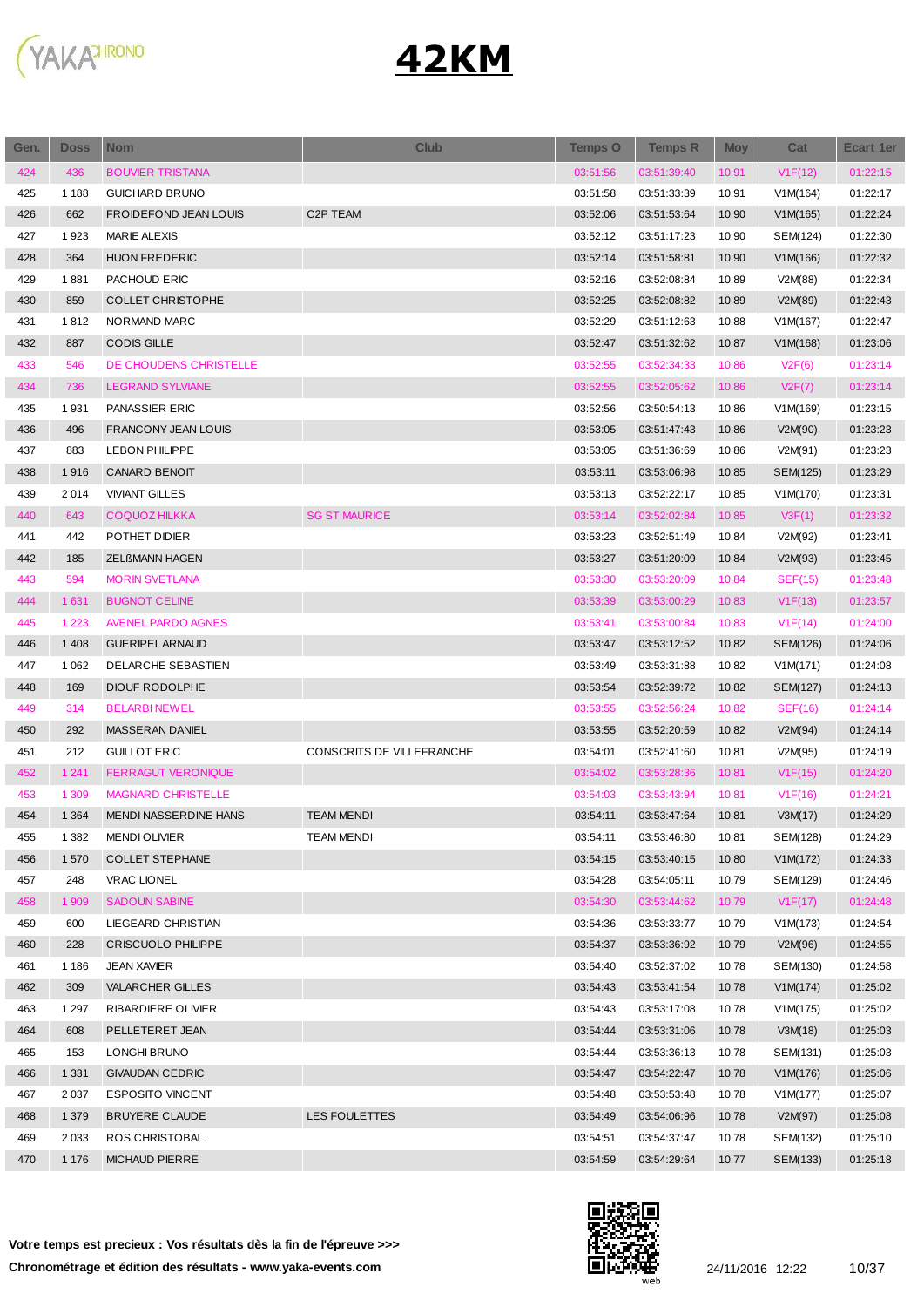

| Gen. | <b>Doss</b> | <b>Nom</b>                | <b>Club</b>        | <b>Temps O</b> | <b>Temps R</b> | <b>Moy</b> | Cat            | <b>Ecart 1er</b> |
|------|-------------|---------------------------|--------------------|----------------|----------------|------------|----------------|------------------|
| 471  | 1470        | <b>FLECHE ALAIN</b>       |                    | 03:55:05       | 03:54:58:90    | 10.76      | V3M(19)        | 01:25:23         |
| 472  | 208         | <b>MALONDRACYRIL</b>      |                    | 03:55:06       | 03:54:09:20    | 10.76      | V1M(178)       | 01:25:24         |
| 473  | 1 1 8 0     | <b>BARON THOMAS</b>       |                    | 03:55:17       | 03:54:21:84    | 10.76      | SEM(134)       | 01:25:35         |
| 474  | 1 1 6 4     | <b>FEUILLET CAMILLE</b>   |                    | 03:55:21       | 03:54:35:19    | 10.75      | SEM(135)       | 01:25:39         |
| 475  | 1732        | <b>COLLANGE EMERIC</b>    |                    | 03:55:23       | 03:55:06:08    | 10.75      | V1M(179)       | 01:25:41         |
| 476  | 513         | <b>PILAZ PIERRE</b>       |                    | 03:55:23       | 03:53:49:60    | 10.75      | V1M(180)       | 01:25:41         |
| 477  | 1704        | <b>CARLOT FABRICE</b>     |                    | 03:55:32       | 03:55:25:71    | 10.74      | V1M(181)       | 01:25:50         |
| 478  | 543         | PIOCHE MATHIEU            |                    | 03:55:37       | 03:54:59:54    | 10.74      | SEM(136)       | 01:25:55         |
| 479  | 1622        | DELABRE DECHANOZ JEROME   |                    | 03:55:39       | 03:55:07:73    | 10.74      | SEM(137)       | 01:25:57         |
| 480  | 1811        | <b>AVALLET DENIS</b>      |                    | 03:55:40       | 03:54:54:39    | 10.74      | SEM(138)       | 01:25:58         |
| 481  | 873         | AYME CHRISTIAN            | <b>TRI RUNNERS</b> | 03:55:52       | 03:55:37:63    | 10.73      | V2M(98)        | 01:26:11         |
| 482  | 681         | CAMBECEDES JEROME         |                    | 03:55:57       | 03:53:52:85    | 10.72      | V1M(182)       | 01:26:16         |
| 483  | 885         | CHAUVIN BRUNO             |                    | 03:56:02       | 03:54:34:97    | 10.72      | V2M(99)        | 01:26:20         |
| 484  | 1842        | RAOUL PASCAL              |                    | 03:56:04       | 03:55:17:38    | 10.72      | V1M(183)       | 01:26:22         |
| 485  | 1 900       | JEROME RUET               |                    | 03:56:10       | 03:56:02:42    | 10.71      | SEM(139)       | 01:26:28         |
| 486  | 653         | <b>PISANU ANGEL</b>       |                    | 03:56:11       | 03:55:45:42    | 10.71      | V1M(184)       | 01:26:29         |
| 487  | 1986        | <b>DUMONT RICHARD</b>     |                    | 03:56:23       | 03:53:58:67    | 10.71      | V1M(185)       | 01:26:41         |
| 488  | 438         | CHAULET SEBASTIEN         |                    | 03:56:27       | 03:55:48:28    | 10.70      | SEM(140)       | 01:26:45         |
| 489  | 960         | <b>VERNAY BENOIT</b>      |                    | 03:56:27       | 03:56:02:35    | 10.70      | V1M(186)       | 01:26:45         |
| 490  | 795         | RICHARD JONATHAN          |                    | 03:56:32       | 03:55:47:34    | 10.70      | SEM(141)       | 01:26:50         |
| 491  | 1 2 8 6     | <b>WOJCIK LUDOVIC</b>     |                    | 03:56:36       | 03:54:53:38    | 10.70      | V1M(187)       | 01:26:54         |
| 492  | 1620        | <b>TREVE VINCENT</b>      |                    | 03:56:43       | 03:56:01:84    | 10.69      | SEM(142)       | 01:27:02         |
| 493  | 1963        | PERNET SEBASTIEN          |                    | 03:56:43       | 03:56:24:93    | 10.69      | SEM(143)       | 01:27:02         |
| 494  | 1412        | SYLVESTRE NICOLAS         |                    | 03:56:44       | 03:55:48:45    | 10.69      | SEM(144)       | 01:27:03         |
| 495  | 1527        | <b>CHAMBRE BERNARD</b>    |                    | 03:56:49       | 03:55:55:96    | 10.69      | V3M(20)        | 01:27:08         |
| 496  | 122         | RAVEAU ALAIN              |                    | 03:56:59       | 03:56:34:94    | 10.68      | V2M(100)       | 01:27:18         |
| 497  | 486         | <b>ANDRE CYRIL</b>        |                    | 03:57:04       | 03:55:36:02    | 10.67      | SEM(145)       | 01:27:22         |
| 498  | 737         | SOBRY CLAUDE              |                    | 03:57:05       | 03:56:15:58    | 10.67      | V2M(101)       | 01:27:23         |
| 499  | 987         | <b>WATY DIMITRI</b>       |                    | 03:57:10       | 03:56:58:67    | 10.67      | SEM(146)       | 01:27:28         |
| 500  | 1 9 5 4     | <b>BONNEFOND HERVE</b>    |                    | 03:57:11       | 03:57:06:65    | 10.67      | V2M(102)       | 01:27:29         |
| 501  | 1 3 7 6     | TERRET PASCAL HENRI       |                    | 03:57:16       | 03:57:04:78    | 10.67      | V2M(103)       | 01:27:34         |
| 502  | 695         | <b>CONESSAHERVE</b>       |                    | 03:57:19       | 03:57:03:86    | 10.66      | V2M(104)       | 01:27:37         |
| 503  | 858         | DE HERCE ERIC             |                    | 03:57:22       | 03:56:42:32    | 10.66      | V2M(105)       | 01:27:40         |
| 504  | 1 660       | <b>CARTIER LEONIE</b>     |                    | 03:57:23       | 03:56:03:20    | 10.66      | V1F(18)        | 01:27:41         |
| 505  | 1588        | <b>BLANC NOËLIE</b>       |                    | 03:57:28       | 03:57:22:50    | 10.66      | <b>SEF(17)</b> | 01:27:46         |
| 506  | 1 5 5 1     | <b>GONNET LAURENT</b>     |                    | 03:57:29       | 03:56:55:54    | 10.66      | V1M(188)       | 01:27:47         |
| 507  | 1 2 8 9     | <b>GISSEROT THIERRY</b>   |                    | 03:57:30       | 03:57:18:38    | 10.65      | V1M(189)       | 01:27:48         |
| 508  | 1 4 2 7     | <b>DEQUATRE SEBASTIEN</b> |                    | 03:57:31       | 03:56:25:78    | 10.65      | V1M(190)       | 01:27:49         |
| 509  | 1465        | <b>FIESCHI LAURENT</b>    |                    | 03:57:31       | 03:56:08:83    | 10.65      | SEM(147)       | 01:27:49         |
| 510  | 925         | CHAPT PIERRE HENRI        |                    | 03:57:41       | 03:56:13:44    | 10.65      | V1M(191)       | 01:28:00         |
| 511  | 1498        | RONDEL FREDERIC           |                    | 03:57:42       | 03:56:55:41    | 10.65      | SEM(148)       | 01:28:01         |
| 512  | 1825        | <b>MEZARD FABIEN</b>      |                    | 03:57:42       | 03:56:16:52    | 10.65      | SEM(149)       | 01:28:01         |
| 513  | 1674        | <b>BAILLY NOEL</b>        |                    | 03:57:49       | 03:55:24:88    | 10.64      | V3M(21)        | 01:28:08         |
| 514  | 1776        | <b>CHANAVAT FRANCOIS</b>  |                    | 03:57:50       | 03:56:07:72    | 10.64      | SEM(150)       | 01:28:09         |
| 515  | 2 0 9 2     | <b>OUDIN OLIVIER</b>      |                    | 03:57:59       | 03:57:52:07    | 10.63      | V2M(106)       | 01:28:18         |
| 516  | 1 1 3 4     | MONVILLE BERTRAND         |                    | 03:57:59       | 03:57:43:30    | 10.63      | V1M(192)       | 01:28:18         |
| 517  | 316         | <b>GASTINOIS GREGORY</b>  |                    | 03:58:01       | 03:57:01:95    | 10.63      | SEM(151)       | 01:28:19         |

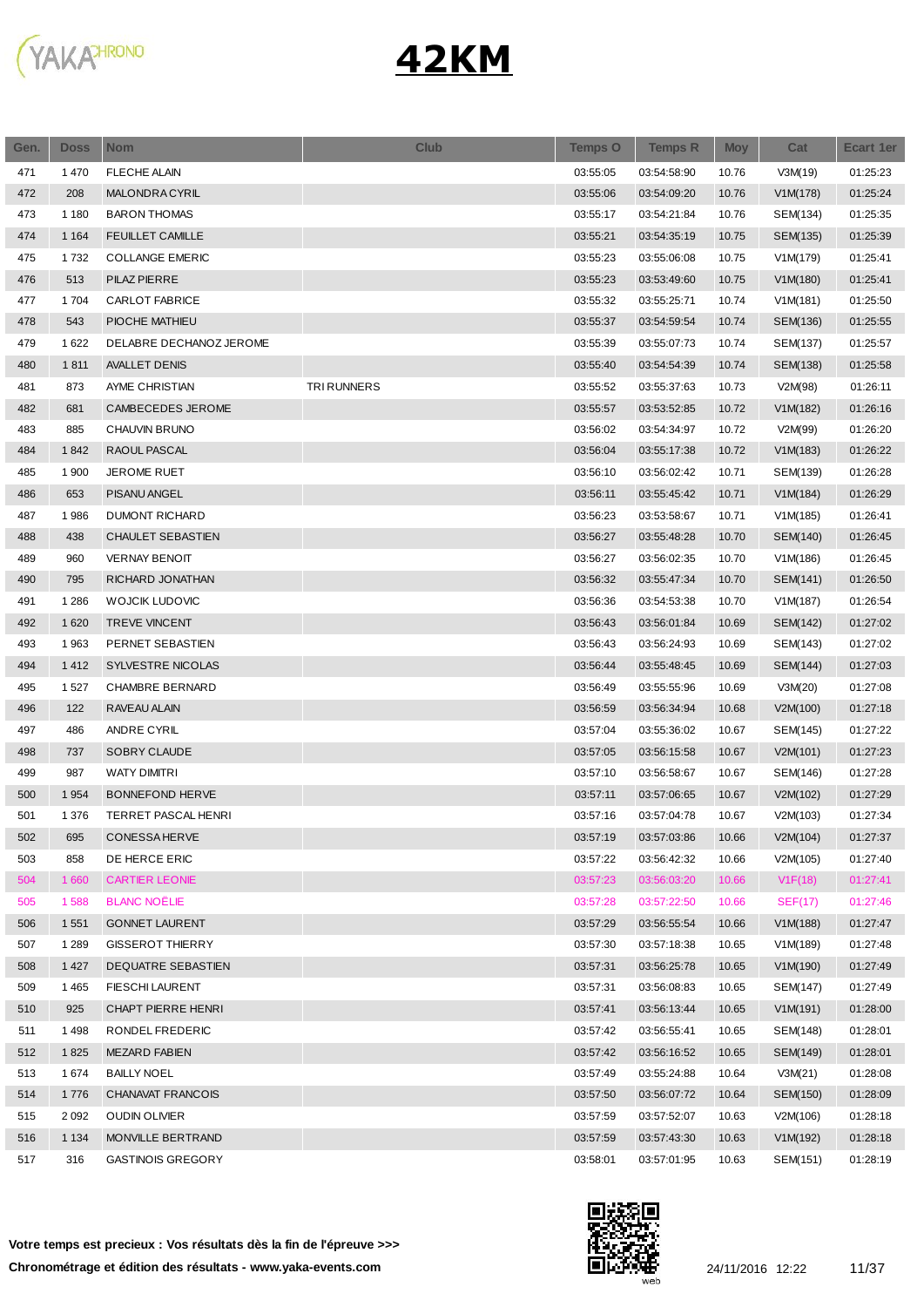

| Gen. | <b>Doss</b> | <b>Nom</b>                 | <b>Club</b>           | <b>Temps O</b> | <b>Temps R</b> | <b>Moy</b> | Cat            | <b>Ecart 1er</b> |
|------|-------------|----------------------------|-----------------------|----------------|----------------|------------|----------------|------------------|
| 518  | 1 5 2 0     | <b>FOUILLOUX VERONIQUE</b> |                       | 03:58:02       | 03:57:33:46    | 10.63      | V2F(8)         | 01:28:20         |
| 519  | 1 1 5 6     | JACQUEMOT PIERRE PHILIPPE  |                       | 03:58:05       | 03:57:35:44    | 10.63      | SEM(152)       | 01:28:23         |
| 520  | 683         | SEIGNEZ CHRISTOPHE         |                       | 03:58:05       | 03:57:58:67    | 10.63      | V1M(193)       | 01:28:23         |
| 521  | 775         | <b>KARLESKIND CHARLENE</b> |                       | 03:58:05       | 03:57:35:62    | 10.63      | <b>SEF(18)</b> | 01:28:23         |
| 522  | 266         | <b>TANGUY CHRYSTELE</b>    |                       | 03:58:07       | 03:57:04:58    | 10.63      | V1F(19)        | 01:28:25         |
| 523  | 254         | <b>DELETAIN KARINE</b>     |                       | 03:58:07       | 03:57:04:43    | 10.63      | V1F(20)        | 01:28:25         |
| 524  | 1 0 7 9     | <b>ADRIAN JUNGO</b>        |                       | 03:58:09       | 03:57:21:08    | 10.63      | V2M(107)       | 01:28:27         |
| 525  | 1780        | <b>FROISSARD THIERRY</b>   |                       | 03:58:10       | 03:56:51:72    | 10.62      | V2M(108)       | 01:28:28         |
| 526  | 363         | LOGEROT JEAN JACQUES       |                       | 03:58:11       | 03:57:04:83    | 10.62      | V1M(194)       | 01:28:29         |
| 527  | 1 0 4 7     | DESCOMBES BENOIT NICOLAS   |                       | 03:58:12       | 03:57:41:00    | 10.62      | SEM(153)       | 01:28:30         |
| 528  | 638         | <b>PEREIRA PAUL</b>        |                       | 03:58:15       | 03:57:06:02    | 10.62      | V3M(22)        | 01:28:33         |
| 529  | 1 306       | LOZAC H NICOLAS            |                       | 03:58:19       | 03:57:59:94    | 10.62      | V1M(195)       | 01:28:37         |
| 530  | 1 1 6 8     | <b>BEAUMONT THIERRY</b>    |                       | 03:58:21       | 03:56:45:07    | 10.62      | V2M(109)       | 01:28:39         |
| 531  | 963         | <b>DELRIO FRANCOIS</b>     |                       | 03:58:22       | 03:57:29:45    | 10.62      | V2M(110)       | 01:28:40         |
| 532  | 1896        | <b>BRUNET PHILIPPE</b>     |                       | 03:58:23       | 03:57:59:85    | 10.62      | V2M(111)       | 01:28:41         |
| 533  | 1 5 3 1     | <b>JEAN PAUL PHILIBERT</b> |                       | 03:58:24       | 03:57:14:23    | 10.61      | V1M(196)       | 01:28:42         |
| 534  | 346         | RENIER SEBASTIEN           |                       | 03:58:26       | 03:57:47:26    | 10.61      | SEM(154)       | 01:28:44         |
| 535  | 234         | RAKETIC MICKAEL            |                       | 03:58:26       | 03:57:07:87    | 10.61      | V1M(197)       | 01:28:44         |
| 536  | 1918        | <b>BAC LIONEL</b>          |                       | 03:58:27       | 03:57:22:50    | 10.61      | V1M(198)       | 01:28:45         |
| 537  | 1516        | <b>BUSIRIS PATRICK</b>     |                       | 03:58:30       | 03:57:39:32    | 10.61      | V2M(112)       | 01:28:48         |
| 538  | 510         | COLOMBERT JEAN PAUL        | HOPITAL NORD OUEST    | 03:58:32       | 03:57:33:94    | 10.61      | V3M(23)        | 01:28:50         |
| 539  | 1543        | <b>GIACOMINI ROMAIN</b>    |                       | 03:58:34       | 03:57:30:38    | 10.61      | V1M(199)       | 01:28:52         |
| 540  | 1 9 0 4     | MARAILLAC JACQUES          | VILLE DE VILLEFRANCHE | 03:58:36       | 03:58:01:08    | 10.61      | V1M(200)       | 01:28:54         |
| 541  | 1940        | <b>KERCKHOVE FRANK</b>     |                       | 03:58:40       | 03:56:53:00    | 10.60      | V2M(113)       | 01:28:58         |
| 542  | 503         | <b>BATON GUILLAUME</b>     |                       | 03:58:43       | 03:58:14:21    | 10.60      | SEM(155)       | 01:29:02         |
| 543  | 892         | DEPORTE CHRISTOPHE         |                       | 03:58:44       | 03:58:13:51    | 10.60      | V1M(201)       | 01:29:03         |
| 544  | 1720        | <b>MANSUY MATHIEU</b>      |                       | 03:58:45       | 03:57:56:10    | 10.60      | SEM(156)       | 01:29:04         |
| 545  | 1714        | CHATAIN RAPHAËL            |                       | 03:58:46       | 03:57:58:51    | 10.60      | SEM(157)       | 01:29:05         |
| 546  | 161         | <b>BELLANCE ANNE</b>       |                       | 03:58:48       | 03:58:21:17    | 10.60      | V2F(9)         | 01:29:07         |
| 547  | 1 0 6 8     | PASSERAT JEROME            |                       | 03:58:52       | 03:58:21:70    | 10.59      | V1M(202)       | 01:29:11         |
| 548  | 2 0 3 6     | <b>BATTEUX TIMOTHEE</b>    |                       | 03:58:55       | 03:57:21:68    | 10.59      | SEM(158)       | 01:29:14         |
| 549  | 1421        | <b>SEGARRA MICHEL</b>      |                       | 03:58:56       | 03:58:45:13    | 10.59      | V2M(114)       | 01:29:15         |
| 550  | 1579        | PALLUET BAPTISTE           |                       | 03:58:59       | 03:58:40:01    | 10.59      | SEM(159)       | 01:29:18         |
| 551  | 1985        | SIMERAY JEAN NOËL          |                       | 03:59:06       | 03:56:41:61    | 10.58      | V1M(203)       | 01:29:24         |
| 552  | 461         | LEMEUNIER NICOLAS          |                       | 03:59:07       | 03:58:13:80    | 10.58      | SEM(160)       | 01:29:25         |
| 553  | 221         | TETE NICOLAS               | <b>BARATHON</b>       | 03:59:08       | 03:58:42:66    | 10.58      | SEM(161)       | 01:29:26         |
| 554  | 710         | <b>CHARPILLON PAULINE</b>  |                       | 03:59:09       | 03:58:43:31    | 10.58      | <b>SEF(19)</b> | 01:29:27         |
| 555  | 1 2 9 6     | <b>MAGNI CHRISTOPHE</b>    |                       | 03:59:10       | 03:58:51:40    | 10.58      | V2M(115)       | 01:29:28         |
| 556  | 1448        | D ANJOU CORINNE            |                       | 03:59:10       | 03:58:00:93    | 10.58      | V1F(21)        | 01:29:28         |
| 557  | 1449        | MORALES STEPHANE           |                       | 03:59:12       | 03:58:54:90    | 10.58      | V2M(116)       | 01:29:30         |
| 558  | 1730        | <b>COUDRAIS OLIVIER</b>    |                       | 03:59:14       | 03:57:56:82    | 10.58      | SEM(162)       | 01:29:32         |
| 559  | 1882        | <b>MEUNIER THOMAS</b>      |                       | 03:59:26       | 03:59:03:49    | 10.57      | SEM(163)       | 01:29:44         |
| 560  | 1952        | <b>COUTET JULIEN</b>       |                       | 03:59:29       | 03:58:09:39    | 10.57      | SEM(164)       | 01:29:47         |
| 561  | 398         | QUIRIN FRANCIS             |                       | 03:59:30       | 03:59:01:87    | 10.57      | V2M(117)       | 01:29:48         |
| 562  | 432         | <b>TINJUS PATRICK</b>      |                       | 03:59:37       | 03:58:41:40    | 10.56      | V2M(118)       | 01:29:55         |
| 563  | 636         | FAVRAT JEAN PIERRE         |                       | 03:59:43       | 03:58:59:53    | 10.56      | V3M(24)        | 01:30:02         |
| 564  | 334         | <b>CARNERIE PATRICK</b>    |                       | 03:59:53       | 03:59:49:13    | 10.55      | V1M(204)       | 01:30:12         |
|      |             |                            |                       |                |                |            |                |                  |



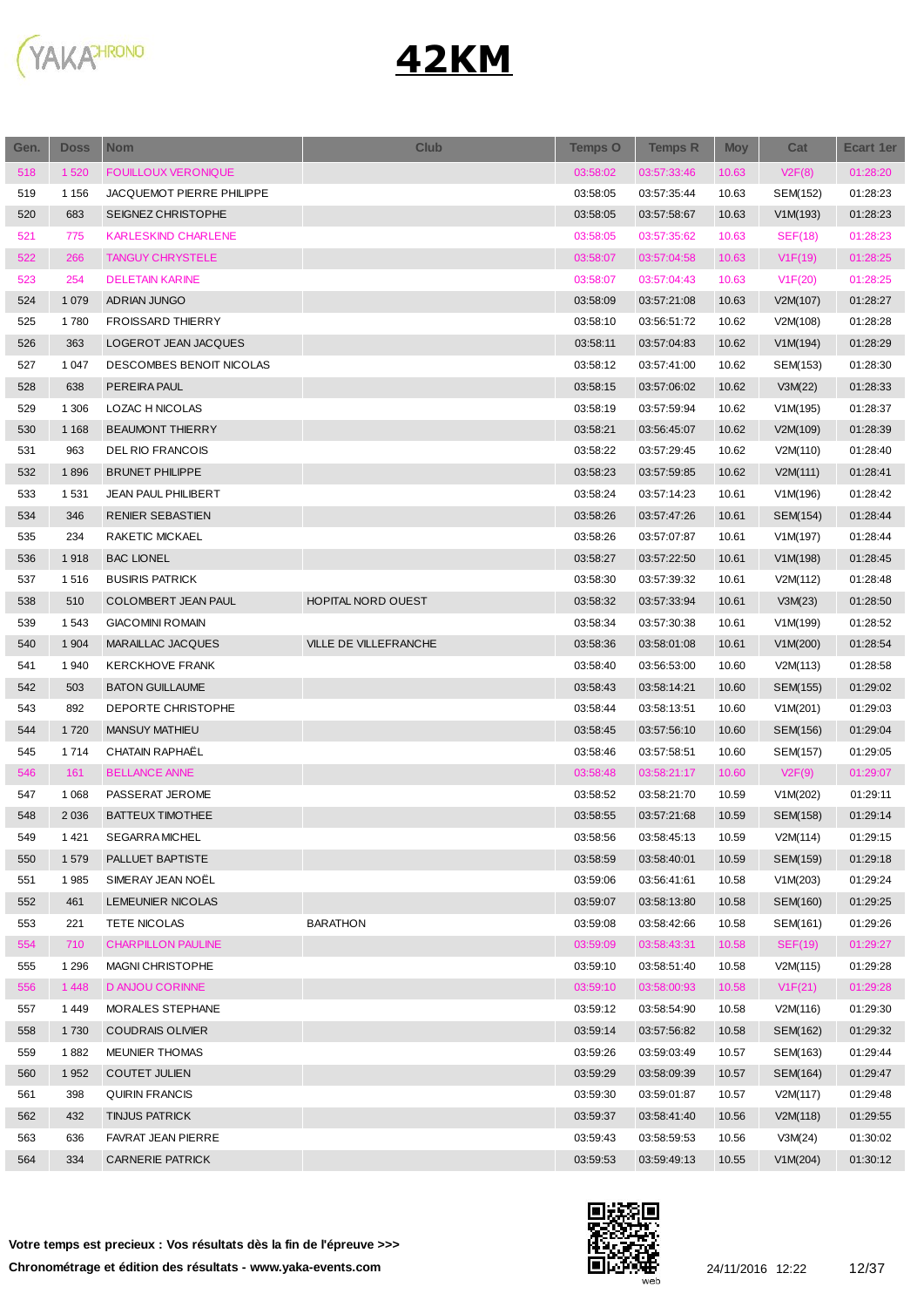

| Gen. | <b>Doss</b> | <b>Nom</b>                  | <b>Club</b>         | Temps O  | <b>Temps R</b> | <b>Moy</b> | Cat      | <b>Ecart 1er</b> |
|------|-------------|-----------------------------|---------------------|----------|----------------|------------|----------|------------------|
| 565  | 1431        | PRELY NICOLAS               |                     | 03:59:55 | 03:59:49:68    | 10.55      | V1M(205) | 01:30:14         |
| 566  | 588         | RICHARD PASCAL              |                     | 04:00:00 | 03:59:22:25    | 10.54      | V1M(206) | 01:30:18         |
| 567  | 1 0 7 8     | MEUNIER CARUS MAXENCE       |                     | 04:00:01 | 03:59:10:32    | 10.54      | SEM(165) | 01:30:19         |
| 568  | 1934        | <b>MARTIN ERIC</b>          |                     | 04:00:03 | 03:59:57:97    | 10.54      | V1M(207) | 01:30:21         |
| 569  | 519         | <b>BERTHELON AURELIEN</b>   |                     | 04:00:05 | 03:58:39:69    | 10.54      | SEM(166) | 01:30:23         |
| 570  | 1 4 4 5     | ROBERT EMMANUEL             |                     | 04:00:06 | 03:59:39:40    | 10.54      | V1M(208) | 01:30:24         |
| 571  | 462         | DURAND TANGUY               |                     | 04:00:19 | 04:00:03:84    | 10.53      | ESM(2)   | 01:30:37         |
| 572  | 1 5 3 4     | <b>MASSON STEPHANIE</b>     |                     | 04:00:34 | 04:00:18:78    | 10.52      | SEF(20)  | 01:30:52         |
| 573  | 473         | <b>GARBAN GUILLAUME</b>     |                     | 04:00:37 | 03:58:10:33    | 10.52      | SEM(167) | 01:30:55         |
| 574  | 423         | PELTIER BENOIT              |                     | 04:00:37 | 03:58:09:55    | 10.52      | SEM(168) | 01:30:55         |
| 575  | 1 3 1 3     | <b>BERNARD XAVIER</b>       |                     | 04:00:46 | 03:59:57:32    | 10.51      | V1M(209) | 01:31:05         |
| 576  | 964         | <b>JABOULAY DAVID</b>       |                     | 04:00:51 | 04:00:26:19    | 10.51      | V1M(210) | 01:31:10         |
| 577  | 936         | ALBERT SEBASTIEN            |                     | 04:01:13 | 03:59:45:89    | 10.49      | V1M(211) | 01:31:31         |
| 578  | 698         | <b>DELORME DANIEL</b>       |                     | 04:01:14 | 04:00:02:82    | 10.49      | V2M(119) | 01:31:32         |
| 579  | 439         | <b>VIRICELLE ARMAND</b>     |                     | 04:01:14 | 04:00:03:70    | 10.49      | V1M(212) | 01:31:32         |
| 580  | 445         | <b>HAYOZ TRISTAN</b>        |                     | 04:01:18 | 04:00:38:44    | 10.49      | V1M(213) | 01:31:36         |
| 581  | 388         | BOURRELIERE JEAN RODOLPHE   |                     | 04:01:19 | 03:59:43:94    | 10.49      | SEM(169) | 01:31:37         |
| 582  | 691         | THEROND ARMELLE             | <b>LES COLVERTS</b> | 04:01:25 | 04:00:00:51    | 10.48      | V1F(22)  | 01:31:43         |
| 583  | 528         | <b>GUISE ANTOINE</b>        |                     | 04:01:26 | 03:59:47:65    | 10.48      | SEM(170) | 01:31:44         |
| 584  | 411         | <b>MCLAREN PAUL</b>         |                     | 04:01:36 | 03:59:16:88    | 10.47      | V1M(214) | 01:31:54         |
| 585  | 705         | <b>SCHOLLY SEBASTIEN</b>    |                     | 04:01:41 | 04:01:24:26    | 10.47      | SEM(171) | 01:32:00         |
| 586  | 240         | <b>BRICHLER VINCENT</b>     |                     | 04:01:42 | 04:00:11:27    | 10.47      | V1M(215) | 01:32:01         |
| 587  | 677         | CHETATI MIKAEL              |                     | 04:01:45 | 04:01:04:84    | 10.47      | SEM(172) | 01:32:04         |
| 588  | 340         | VAN LAARHOVEN BAS           |                     | 04:01:50 | 04:00:12:49    | 10.46      | V1M(216) | 01:32:09         |
| 589  | 341         | <b>VAN LAARHOVEN YVONNE</b> |                     | 04:01:50 | 04:00:12:69    | 10.46      | SEF(21)  | 01:32:09         |
| 590  | 365         | <b>RIDIRA SYLVIN</b>        |                     | 04:01:50 | 04:01:32:33    | 10.46      | SEM(173) | 01:32:09         |
| 591  | 851         | LECOMTE JEAN FRANCOIS       |                     | 04:01:56 | 04:01:05:04    | 10.46      | V1M(217) | 01:32:15         |
| 592  | 511         | <b>GONZALEZ LAURE</b>       |                     | 04:01:57 | 04:01:02:77    | 10.46      | SEF(22)  | 01:32:16         |
| 593  | 1766        | MARCHAND CLAUDE             |                     | 04:02:08 | 04:01:44:69    | 10.45      | V2M(120) | 01:32:26         |
| 594  | 1777        | <b>FESARD JULIEN</b>        |                     | 04:02:13 | 04:00:29:45    | 10.45      | SEM(174) | 01:32:31         |
| 595  | 801         | <b>SECHIER MARTINE</b>      |                     | 04:02:38 | 04:01:59:93    |            |          | 01:32:56         |
|      |             |                             |                     |          |                | 10.43      | V2F(10)  | 01:33:03         |
| 596  | 701         | $MEY$ :) FRED:P             |                     | 04:02:44 | 04:02:17:15    | 10.42      | SEM(175) |                  |
| 597  | 1832        | COPPOLA LAURENT             |                     | 04:02:45 | 04:01:21:48    | 10.42      | V1M(218) | 01:33:04         |
| 598  | 1884        | ROBLOT OLIVIER              |                     | 04:02:51 | 04:01:11:62    | 10.42      | V1M(219) | 01:33:10         |
| 599  | 268         | <b>BERACHRISTOPHE</b>       |                     | 04:02:59 | 04:01:21:52    | 10.41      | V2M(121) | 01:33:18         |
| 600  | 1515        | <b>VINCENT MANUEL</b>       |                     | 04:03:02 | 04:02:12:52    | 10.41      | V2M(122) | 01:33:20         |
| 601  | 369         | <b>JANNIER FLORENCE</b>     |                     | 04:03:07 | 04:01:49:51    | 10.41      | V1F(23)  | 01:33:25         |
| 602  | 612         | RINGARD CONSTANCE           |                     | 04:03:09 | 04:01:35:37    | 10.41      | V1F(24)  | 01:33:27         |
| 603  | 696         | PLASSE DOMINIQUE            |                     | 04:03:11 | 04:03:07:72    | 10.41      | V2M(123) | 01:33:29         |
| 604  | 1 4 3 3     | <b>ECOIFFIER MICHEL</b>     |                     | 04:03:23 | 04:03:14:76    | 10.40      | V2M(124) | 01:33:41         |
| 605  | 425         | <b>CHAPUIS CATHERINE</b>    |                     | 04:03:23 | 04:01:24:22    | 10.40      | SEF(23)  | 01:33:41         |
| 606  | 1 2 7 0     | <b>JOURNOT ROBERT</b>       |                     | 04:03:24 | 04:03:14:74    | 10.40      | V2M(125) | 01:33:42         |
| 607  | 1514        | <b>GERARDI BRIGITTE</b>     |                     | 04:03:28 | 04:02:51:98    | 10.39      | V2F(11)  | 01:33:46         |
| 608  | 1 2 5 5     | <b>GUILLOUX LUC</b>         |                     | 04:03:35 | 04:01:08:96    | 10.39      | V2M(126) | 01:33:53         |
| 609  | 1 2 2 0     | <b>HAON MICHAEL</b>         |                     | 04:03:35 | 04:03:15:83    | 10.39      | V1M(220) | 01:33:53         |
| 610  | 1795        | <b>AMANN PIERRE</b>         |                     | 04:03:54 | 04:01:52:58    | 10.38      | V1M(221) | 01:34:13         |
| 611  | 1490        | <b>IDASZEWSKI XAVIER</b>    |                     | 04:03:55 | 04:03:39:89    | 10.37      | V2M(127) | 01:34:14         |

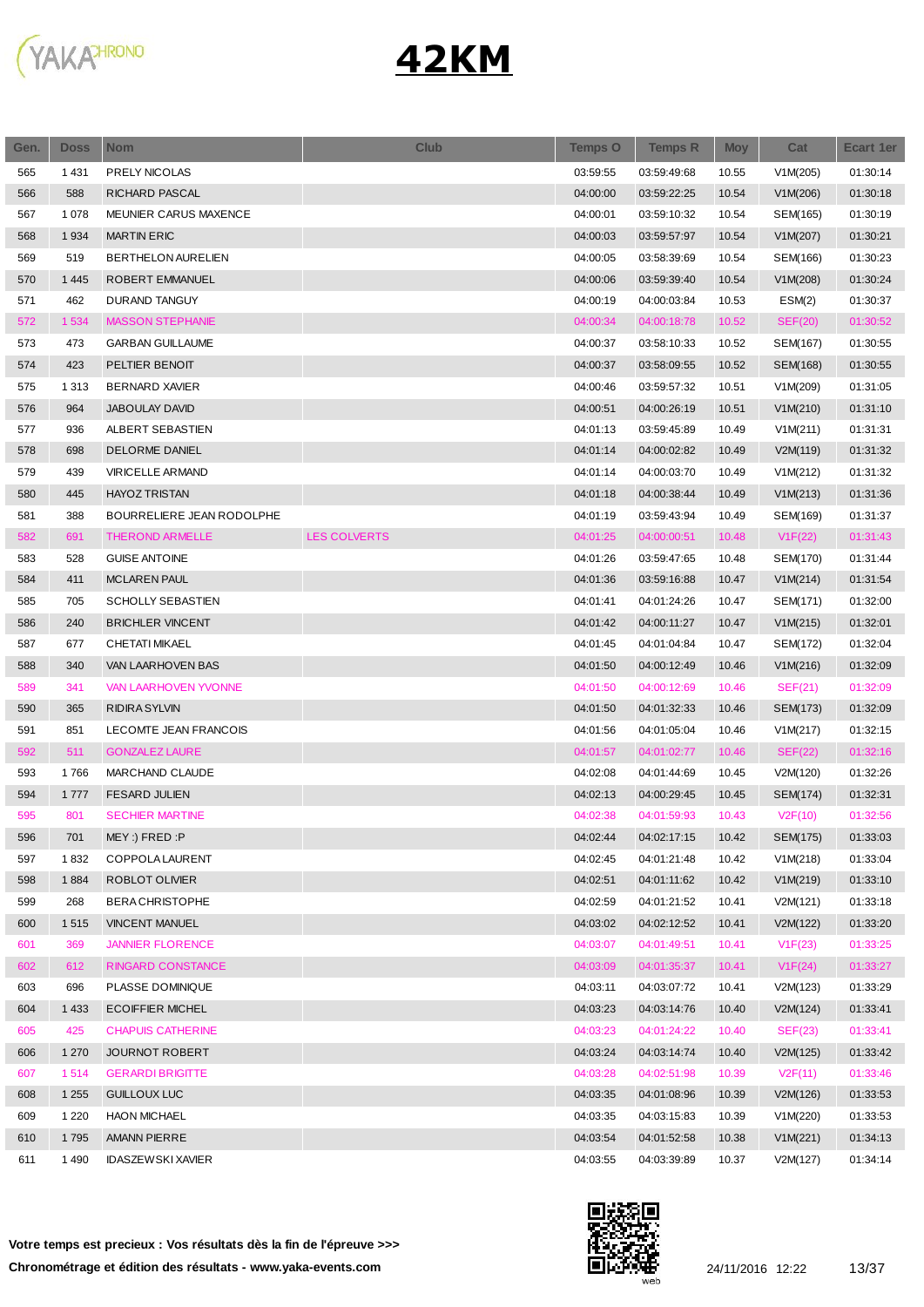

| Gen. | <b>Doss</b> | <b>Nom</b>                  | <b>Club</b>       | <b>Temps O</b> | <b>Temps R</b> | <b>Moy</b> | Cat      | <b>Ecart 1er</b> |
|------|-------------|-----------------------------|-------------------|----------------|----------------|------------|----------|------------------|
| 612  | 754         | ROCHE MICHEL                |                   | 04:04:07       | 04:03:41:09    | 10.37      | V2M(128) | 01:34:25         |
| 613  | 1774        | <b>FANNI PHILIPPE</b>       |                   | 04:04:08       | 04:03:35:26    | 10.37      | SEM(176) | 01:34:26         |
| 614  | 613         | POULET FRANCK               |                   | 04:04:15       | 04:02:27:90    | 10.36      | V1M(222) | 01:34:33         |
| 615  | 1 0 7 3     | AYAS FAYCAL                 |                   | 04:04:18       | 04:03:04:35    | 10.36      | SEM(177) | 01:34:36         |
| 616  | 219         | <b>TISSERAND ANTOINE</b>    |                   | 04:04:29       | 04:02:11:57    | 10.35      | V2M(129) | 01:34:47         |
| 617  | 1 0 3 9     | <b>CHAMBON CEDRIC</b>       |                   | 04:04:37       | 04:03:51:26    | 10.34      | SEM(178) | 01:34:55         |
| 618  | 1 3 9 8     | <b>TESSIER PASCAL</b>       |                   | 04:04:41       | 04:04:30:75    | 10.34      | V2M(130) | 01:35:00         |
| 619  | 921         | <b>FELGEN CAROLE</b>        |                   | 04:04:42       | 04:04:05:73    | 10.34      | V1F(25)  | 01:35:01         |
| 620  | 926         | <b>MERGEN PATRICK</b>       |                   | 04:04:42       | 04:04:05:48    | 10.34      | V1M(223) | 01:35:01         |
| 621  | 1 0 3 2     | <b>HOFFMANN DANIELE</b>     |                   | 04:04:42       | 04:04:06:60    | 10.34      | V1F(26)  | 01:35:01         |
| 622  | 1 0 0 5     | THEPAUT ERIC                |                   | 04:04:47       | 04:03:54:95    | 10.34      | V1M(224) | 01:35:06         |
| 623  | 656         | <b>WEINBERG BENJAMIN</b>    |                   | 04:04:51       | 04:03:33:16    | 10.33      | SEM(179) | 01:35:10         |
| 624  | 1729        | <b>GOURDOL NATACHA</b>      |                   | 04:04:53       | 04:03:50:68    | 10.33      | V1F(27)  | 01:35:12         |
| 625  | 133         | SRAMEK ONDREJ               |                   | 04:04:54       | 04:02:41:73    | 10.33      | SEM(180) | 01:35:13         |
| 626  | 1 0 1 1     | <b>FUTIN FABRICE</b>        |                   | 04:04:54       | 04:04:27:72    | 10.33      | V1M(225) | 01:35:13         |
| 627  | 1937        | ZOCCARATO YANNICK           |                   | 04:04:54       | 04:04:26:20    | 10.33      | V1M(226) | 01:35:13         |
| 628  | 194         | <b>GARDETTE REMY</b>        |                   | 04:05:00       | 04:04:50:56    | 10.33      | V1M(227) | 01:35:18         |
| 629  | 243         | <b>WACGNERE JEAN CLAUDE</b> |                   | 04:05:00       | 04:04:01:20    | 10.33      | V4M(3)   | 01:35:18         |
| 630  | 867         | <b>DUGELAY FRANCE</b>       |                   | 04:05:12       | 04:04:59:19    | 10.32      | V1F(28)  | 01:35:30         |
| 631  | 1 4 0 9     | EYRAUD SERGE                | LES FOULETTES     | 04:05:12       | 04:04:39:75    | 10.32      | V3M(25)  | 01:35:30         |
| 632  | 1577        | <b>TOMATIS PASCAL</b>       |                   | 04:05:18       | 04:05:10:49    | 10.32      | V2M(131) | 01:35:36         |
| 633  | 1817        | <b>BECART DENIS</b>         |                   | 04:05:20       | 04:05:07:83    | 10.31      | V1M(228) | 01:35:38         |
| 634  | 1791        | CARTELLIER MICHEL           |                   | 04:05:20       | 04:04:06:15    | 10.31      | V2M(132) | 01:35:38         |
| 635  | 2 0 5 1     | <b>CORTES DAMIEN</b>        |                   | 04:05:20       | 04:05:12:50    | 10.31      | SEM(181) | 01:35:38         |
| 636  | 1749        | <b>MENDUNI EMMANUELLE</b>   |                   | 04:05:21       | 04:05:08:92    | 10.31      | V1F(29)  | 01:35:39         |
| 637  | 1750        | DORILLE JEAN CHRISTOPHE     |                   | 04:05:23       | 04:05:04:13    | 10.31      | V1M(229) | 01:35:41         |
| 638  | 1 609       | <b>MORIANGE NICOLAS</b>     |                   | 04:05:24       | 04:05:01:74    | 10.31      | SEM(182) | 01:35:42         |
| 639  | 604         | <b>JANACEK PIERRE</b>       |                   | 04:05:25       | 04:04:13:32    | 10.31      | V2M(133) | 01:35:43         |
| 640  | 1848        | MINSSIEUX BRUNO             |                   | 04:05:28       | 04:05:14:39    | 10.31      | V2M(134) | 01:35:46         |
| 641  | 1999        | <b>BENAZIZA SLIMANE</b>     |                   | 04:05:37       | 04:04:33:81    | 10.30      | V2M(135) | 01:35:55         |
| 642  | 306         | <b>PALENI CLAIRE</b>        |                   | 04:05:37       | 04:04:33:80    | 10.30      | V1F(30)  | 01:35:55         |
| 643  | 154         | RIOT SEBASTIEN              |                   | 04:05:40       | 04:04:30:55    | 10.30      | SEM(183) | 01:35:58         |
| 644  | 1 501       | ROBBE OLIVIER               |                   | 04:05:43       | 04:04:34:92    | 10.30      | V1M(230) | 01:36:02         |
| 645  | 440         | ROCHET SOPHIE               |                   | 04:05:48       | 04:04:37:60    | 10.29      | V1F(31)  | 01:36:07         |
| 646  | 2 0 4 4     | CAUTARD DOMINIQUE           |                   | 04:05:48       | 04:05:28:92    | 10.29      | V3M(26)  | 01:36:07         |
| 647  | 1 5 3 5     | <b>GRIFFIE BRIGITTE</b>     |                   | 04:05:54       | 04:05:32:24    | 10.29      | V2F(12)  | 01:36:13         |
| 648  | 1 4 7 1     | <b>MARTIN OLIVIER</b>       |                   | 04:05:59       | 04:04:46:63    | 10.29      | V1M(231) | 01:36:18         |
| 649  | 189         | <b>CORRAO CAROLE</b>        |                   | 04:06:02       | 04:05:13:41    | 10.29      | V1F(32)  | 01:36:20         |
| 650  | 370         | JANOW ICZ REGIS             |                   | 04:06:06       | 04:05:13:97    | 10.28      | SEM(184) | 01:36:24         |
| 651  | 1 2 5 6     | <b>FRASCHINI LOUIS</b>      |                   | 04:06:12       | 04:05:32:31    | 10.28      | V2M(136) | 01:36:30         |
| 652  | 174         | <b>CARRA PHILIPPE</b>       |                   | 04:06:25       | 04:04:54:85    | 10.27      | V1M(232) | 01:36:43         |
| 653  | 1 0 3 7     | <b>GUERET DOMINIQUE</b>     |                   | 04:06:26       | 04:06:00:73    | 10.27      | V1M(233) | 01:36:44         |
| 654  | 200         | MARY RAPHAEL                |                   | 04:06:28       | 04:06:03:77    | 10.27      | V1M(234) | 01:36:46         |
| 655  | 1 3 7 4     | JOBLOT GERARD               |                   | 04:06:36       | 04:06:11:64    | 10.26      | V3M(27)  | 01:36:54         |
| 656  | 1 3 7 3     | <b>MANSER MICHEL</b>        | <b>TEAM MENDI</b> | 04:06:40       | 04:06:15:90    | 10.26      | V3M(28)  | 01:36:58         |
| 657  | 941         | MAROT YVES                  |                   | 04:06:48       | 04:06:40:71    | 10.25      | V2M(137) | 01:37:07         |
| 658  | 1 4 4 1     | MIROSLAV VOSTRÝ             |                   | 04:06:52       | 04:04:36:68    | 10.25      | V1M(235) | 01:37:11         |
|      |             |                             |                   |                |                |            |          |                  |

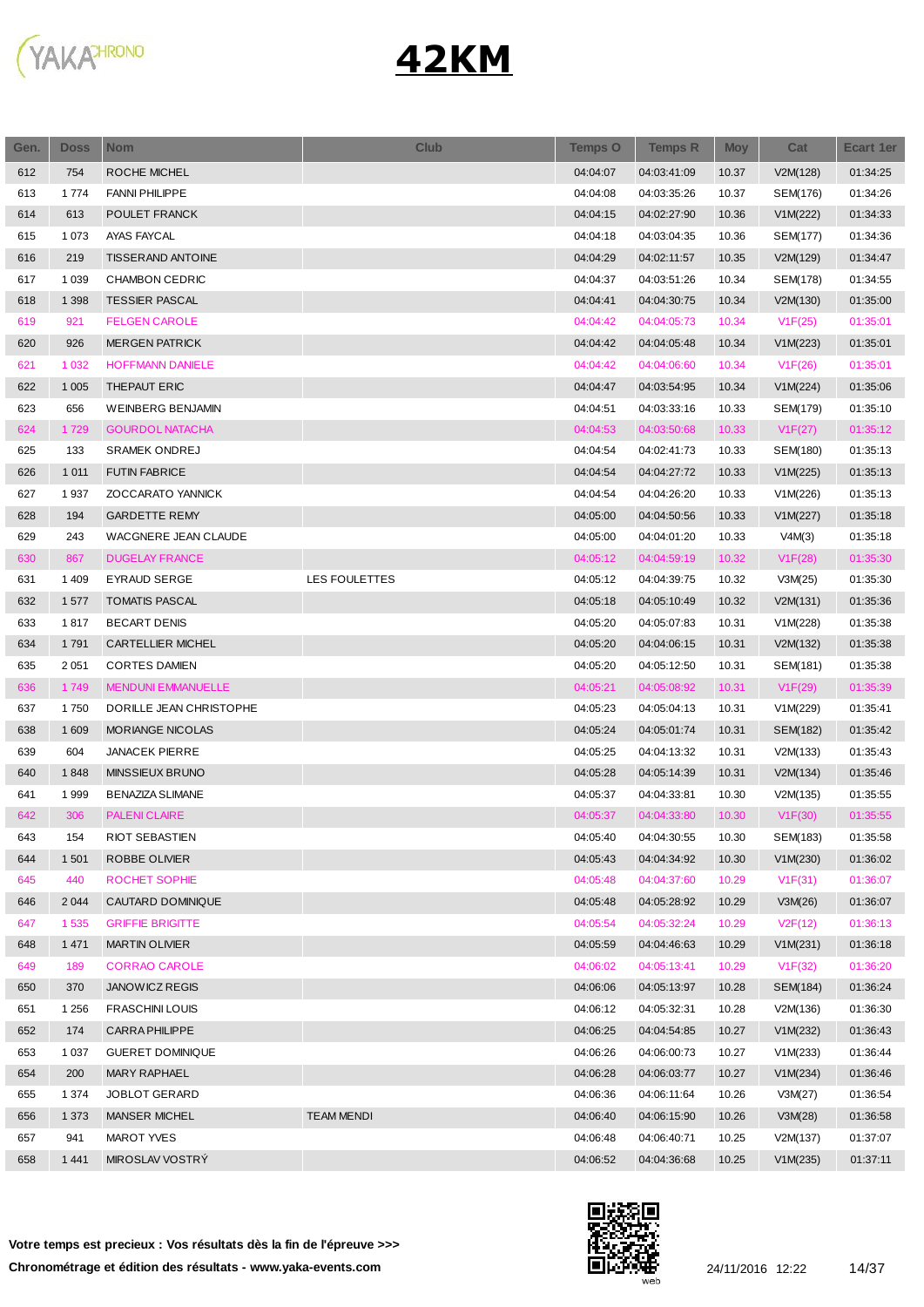

| Gen. | <b>Doss</b> | <b>Nom</b>                  | <b>Club</b>         | <b>Temps O</b> | <b>Temps R</b> | <b>Moy</b> | Cat      | <b>Ecart 1er</b> |
|------|-------------|-----------------------------|---------------------|----------------|----------------|------------|----------|------------------|
| 659  | 123         | <b>COLLAUDIN CHRISTOPHE</b> |                     | 04:07:01       | 04:06:43:33    | 10.24      | V2M(138) | 01:37:19         |
| 660  | 428         | ROCHET DIDIER               |                     | 04:07:02       | 04:05:52:12    | 10.24      | V1M(236) | 01:37:20         |
| 661  | 1 0 3 6     | <b>VEYSSEYRE CHRISTOPHE</b> |                     | 04:07:08       | 04:07:03:50    | 10.24      | V2M(139) | 01:37:26         |
| 662  | 109         | <b>CHARLOT FRANCOIS</b>     |                     | 04:07:16       | 04:06:36:14    | 10.23      | SEM(185) | 01:37:34         |
| 663  | 786         | <b>MEYET AURELIEN</b>       |                     | 04:07:29       | 04:05:37:69    | 10.22      | SEM(186) | 01:37:47         |
| 664  | 1897        | PARIS STEPHANE              |                     | 04:07:46       | 04:06:24:80    | 10.21      | SEM(187) | 01:38:05         |
| 665  | 1013        | <b>MOUNIER ISABELLE</b>     |                     | 04:07:58       | 04:05:34:50    | 10.20      | V2F(13)  | 01:38:17         |
| 666  | 372         | <b>PERIOT SANDIE</b>        |                     | 04:07:58       | 04:07:27:42    | 10.20      | V1F(33)  | 01:38:17         |
| 667  | 148         | PISKE MICHAEL               |                     | 04:08:04       | 04:05:54:75    | 10.20      | V3M(29)  | 01:38:22         |
| 668  | 1987        | <b>GUISOLAN ALAIN</b>       |                     | 04:08:07       | 04:06:38:71    | 10.20      | V3M(30)  | 01:38:25         |
| 669  | 586         | SADOURNY JEROME             | <b>LES COLVERTS</b> | 04:08:29       | 04:07:03:76    | 10.18      | V2M(140) | 01:38:47         |
| 670  | 692         | THEROND CHRISTOPHE          | <b>LES COLVERTS</b> | 04:08:30       | 04:07:06:07    | 10.18      | V1M(237) | 01:38:48         |
| 671  | 1 2 6 7     | <b>ZANOTTO HERVE</b>        |                     | 04:08:42       | 04:08:06:66    | 10.17      | V1M(238) | 01:39:01         |
| 672  | 1843        | <b>GOY ANDRE</b>            |                     | 04:08:43       | 04:07:56:19    | 10.17      | V2M(141) | 01:39:02         |
| 673  | 732         | <b>GUERIN FLORENT</b>       |                     | 04:08:46       | 04:06:14:89    | 10.17      | V1M(239) | 01:39:05         |
| 674  | 1768        | MARTEL FRANCK               |                     | 04:08:48       | 04:08:09:56    | 10.17      | V1M(240) | 01:39:07         |
| 675  | 951         | TUTIC ZELJKO                |                     | 04:09:02       | 04:07:51:36    | 10.16      | V1M(241) | 01:39:20         |
| 676  | 1 0 8 4     | CHANG JEAN BAPTISTE         |                     | 04:09:02       | 04:07:54:61    | 10.16      | V1M(242) | 01:39:20         |
| 677  | 1 0 0 7     | <b>BEAUFILS GILLES</b>      |                     | 04:09:12       | 04:07:43:52    | 10.15      | V2M(142) | 01:39:30         |
| 678  | 1 0 8 6     | <b>MIALON LAURENT</b>       |                     | 04:09:13       | 04:08:57:41    | 10.15      | SEM(188) | 01:39:31         |
| 679  | 284         | <b>BASILLE DOMINIQUE</b>    |                     | 04:09:19       | 04:08:50:59    | 10.15      | V2M(143) | 01:39:37         |
| 680  | 302         | <b>BIDAUX PASCAL</b>        |                     | 04:09:19       | 04:08:50:90    | 10.15      | V1M(243) | 01:39:37         |
| 681  | 805         | RIQUIER DAMIEN              |                     | 04:09:19       | 04:07:44:87    | 10.15      | SEM(189) | 01:39:37         |
| 682  | 1 4 4 7     | <b>SENESAEL DANIEL</b>      |                     | 04:09:22       | 04:08:08:77    | 10.15      | V3M(31)  | 01:39:40         |
| 683  | 1 378       | ROTAT FRANCOIS              |                     | 04:09:31       | 04:09:00:99    | 10.14      | SEM(190) | 01:39:49         |
| 684  | 538         | <b>DELORME OLIVIER</b>      |                     | 04:09:33       | 04:07:55:21    | 10.14      | V1M(244) | 01:39:51         |
| 685  | 422         | ROUSSEAU PATRICK            |                     | 04:09:42       | 04:08:08:25    | 10.13      | V2M(144) | 01:40:01         |
| 686  | 861         | <b>FOIX SONIA</b>           |                     | 04:09:45       | 04:07:59:66    | 10.13      | V1F(34)  | 01:40:04         |
| 687  | 1891        | <b>DENIS CORJET</b>         |                     | 04:09:48       | 04:09:34:20    | 10.13      | V2M(145) | 01:40:07         |
| 688  | 1585        | <b>GERBET THOMAS</b>        |                     | 04:09:52       | 04:09:33:23    | 10.13      | SEM(191) | 01:40:11         |
| 689  | 1 6 2 3     | FORESTIER JEAN CHRISTOPHE   |                     | 04:09:54       | 04:09:02:11    | 10.13      | V1M(245) | 01:40:13         |
| 690  | 1 3 1 2     | CAPUANO DAVID               |                     | 04:09:56       | 04:08:22:98    | 10.12      | SEM(192) | 01:40:15         |
| 691  | 1 0 5 4     | <b>FAYOLLE PHILIPPE</b>     |                     | 04:09:57       | 04:07:37:04    | 10.12      | V2M(146) | 01:40:16         |
| 692  | 1 2 7 1     | <b>GENOLET JEROME</b>       |                     | 04:10:10       | 04:09:34:22    | 10.12      | SEM(193) | 01:40:28         |
| 693  | 368         | ROUFFY FABRICE              |                     | 04:10:25       | 04:09:35:70    | 10.10      | V1M(246) | 01:40:43         |
| 694  | 1 0 0 2     | <b>VALLIN PATRICK</b>       |                     | 04:10:31       | 04:09:21:59    | 10.10      | V1M(247) | 01:40:49         |
| 695  | 129         | <b>DUPUIS CAILLOT MAUD</b>  |                     | 04:10:33       | 04:09:51:16    | 10.10      | V1F(35)  | 01:40:51         |
| 696  | 1016        | <b>JACQUIER BLAISE</b>      |                     | 04:10:33       | 04:08:03:28    | 10.10      | V1M(248) | 01:40:51         |
| 697  | 799         | <b>BALLAZ BRUNO</b>         |                     | 04:10:38       | 04:09:36:03    | 10.10      | V2M(147) | 01:40:56         |
| 698  | 1 508       | POULY ANNE LISE             |                     | 04:10:45       | 04:08:47:35    | 10.09      | SEF(24)  | 01:41:04         |
| 699  | 1890        | CAYUELA CHRISTOPHE          |                     | 04:10:54       | 04:10:07:65    | 10.09      | V1M(249) | 01:41:13         |
| 700  | 1949        | <b>GRANGER PATRICK</b>      |                     | 04:10:59       | 04:10:25:56    | 10.08      | V2M(148) | 01:41:18         |
| 701  | 591         | ROLLAND RENAUD              |                     | 04:11:05       | 04:09:59:19    | 10.08      | V1M(250) | 01:41:23         |
| 702  | 1420        | ZABOTTI DIDIER              |                     | 04:11:07       | 04:09:53:40    | 10.08      | SEM(194) | 01:41:25         |
| 703  | 933         | <b>FROUX DIDIER</b>         |                     | 04:11:08       | 04:10:07:06    | 10.08      | V2M(149) | 01:41:26         |
| 704  | 658         | <b>COMOGLIO PETER</b>       |                     | 04:11:11       | 04:10:27:25    | 10.07      | SEM(195) | 01:41:29         |
| 705  | 592         | LASSARA JESSICA             |                     | 04:11:11       | 04:10:26:99    | 10.07      | EST(2)   | 01:41:29         |



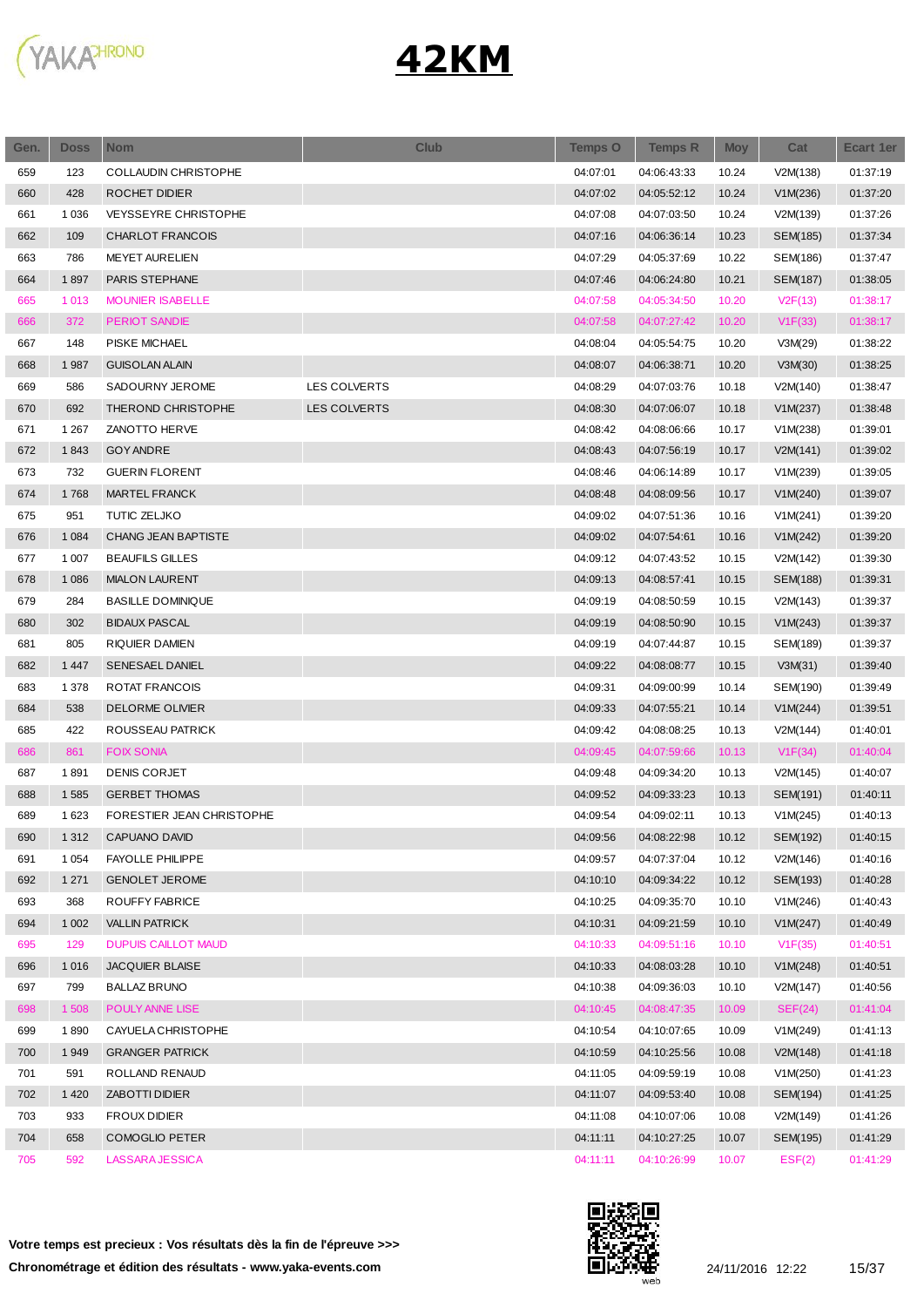

| Gen.       | <b>Doss</b>        | <b>Nom</b>                 | <b>Club</b>           | <b>Temps O</b>       | <b>Temps R</b> | <b>Moy</b> | Cat      | Ecart 1er            |
|------------|--------------------|----------------------------|-----------------------|----------------------|----------------|------------|----------|----------------------|
| 706        | 1765               | <b>THIMON AURELIE</b>      |                       | 04:11:12             | 04:08:57:91    | 10.07      | SEF(25)  | 01:41:30             |
| 707        | 1727               | <b>ELIZANGELA SILVA</b>    |                       | 04:11:27             | 04:11:04:21    | 10.06      | SEF(26)  | 01:41:45             |
| 708        | 41                 | SANTOS JOSE                |                       | 04:11:27             | 04:11:04:21    | 10.06      | V2M(150) | 01:41:45             |
| 709        | 1 3 0 8            | <b>FRANCOIS ERIC</b>       |                       | 04:11:29             | 04:09:23:53    | 10.06      | SEM(196) | 01:41:47             |
| 710        | 882                | <b>GOHIER DAVID</b>        |                       | 04:11:32             | 04:10:04:83    | 10.06      | SEM(197) | 01:41:50             |
| 711        | 1 3 5 1            | LE BAUT STEPHANE           |                       | 04:11:35             | 04:09:55:47    | 10.06      | V2M(151) | 01:41:53             |
| 712        | 1815               | <b>BECHE RICHARD</b>       |                       | 04:11:38             | 04:10:14:61    | 10.06      | V2M(152) | 01:41:56             |
| 713        | 236                | <b>BOYERA NATHALIE</b>     |                       | 04:11:38             | 04:10:59:34    | 10.06      | V2F(14)  | 01:41:56             |
| 714        | 694                | <b>SEDUSI CHRISTOPHE</b>   |                       | 04:11:39             | 04:09:32:24    | 10.06      | V2M(153) | 01:41:57             |
| 715        | 1946               | BERTRAND RAPHAEL           |                       | 04:11:39             | 04:09:32:61    | 10.06      | V1M(251) | 01:41:57             |
| 716        | 2 0 4 8            | <b>GREPELUT GERARD</b>     |                       | 04:11:43             | 04:11:25:98    | 10.05      | V3M(32)  | 01:42:02             |
| 717        | 520                | <b>JOUD FRANCK</b>         |                       | 04:11:47             | 04:09:20:02    | 10.05      | V1M(252) | 01:42:06             |
| 718        | 1725               | OLDONI CHRISTIAN           |                       | 04:11:48             | 04:11:02:42    | 10.05      | V2M(154) | 01:42:07             |
| 719        | 106                | CHAGNEUX YVES              |                       | 04:11:54             | 04:11:44:00    | 10.05      | V1M(253) | 01:42:13             |
| 720        | 667                | POLI RENAUD                |                       | 04:11:55             | 04:10:33:09    | 10.04      | V1M(254) | 01:42:14             |
| 721        | 1517               | BOURGET JEAN PAUL          |                       | 04:11:56             | 04:11:04:95    | 10.04      | V2M(155) | 01:42:15             |
| 722        | 1 0 6 7            | <b>GEORGES THIERRY</b>     |                       | 04:12:03             | 04:11:59:00    | 10.04      | V1M(255) | 01:42:21             |
| 723        | 1708               | LYARD PHILIPPE             |                       | 04:12:04             | 04:10:57:79    | 10.04      | V2M(156) | 01:42:22             |
| 724        | 555                | AUBRY JEAN PIERRE          |                       | 04:12:05             | 04:10:32:80    | 10.04      | V1M(256) | 01:42:23             |
| 725        | 1697               | <b>HAZARD BRIGITTE</b>     |                       | 04:12:06             | 04:11:40:06    | 10.04      | V2F(15)  | 01:42:24             |
| 726        | 1696               | <b>HAZARD PIERRE</b>       |                       | 04:12:07             | 04:11:40:79    | 10.04      | V3M(33)  | 01:42:25             |
| 727        | 1911               | TRANCHIMAND ANTOINE        |                       | 04:12:21             | 04:10:46:70    | 10.03      | V1M(257) | 01:42:39             |
| 728        | 634                | <b>TETI TONIO</b>          |                       | 04:12:26             | 04:11:44:83    | 10.02      | V3M(34)  | 01:42:44             |
| 729        | 1 604              | <b>MANDRILLON DAVID</b>    | <b>NOUE</b>           | 04:12:27             | 04:11:24:35    | 10.02      | SEM(198) | 01:42:45             |
| 730        | 525                | MONNET JEAN LUC            |                       | 04:12:39             | 04:12:19:78    | 10.02      | V1M(258) | 01:42:57             |
| 731        | 385                | DUCROT RODOLPHE            |                       | 04:12:46             | 04:10:34:65    | 10.01      | V1M(259) | 01:43:05             |
| 732        | 1 0 2 2            | ETHGEN ARNAUD              |                       | 04:13:01             | 04:11:51:54    | 10.00      | SEM(199) | 01:43:19             |
| 733        | 298                | <b>DEFAY THOMAS</b>        |                       | 04:13:01             | 04:11:51:31    | 10.00      | V1M(260) | 01:43:19             |
| 734        | 1 2 9 0            | <b>CELLIER LAURENT</b>     |                       | 04:13:01             | 04:11:39:84    | 10.00      | V2M(157) | 01:43:19             |
| 735        | 1 3 1 0            | MAUCOURT SYLVAIN           |                       | 04:13:01             | 04:11:39:13    | 10.00      | SEM(200) | 01:43:19             |
| 736        | 195                | <b>DREVAUX AXELLE</b>      |                       | 04:13:08             | 04:10:52:00    | 10.00      | SEF(27)  | 01:43:26             |
| 737        | 2075               | <b>BEAUDET PIERRE</b>      |                       | 04:13:08             | 04:10:51:92    | 10.00      | SEM(201) | 01:43:26             |
| 738        | 1 9 6 7            | LARDERET THIERRY           |                       | 04:13:10             | 04:10:45:77    | 10.00      | V2M(158) | 01:43:28             |
| 739        | 1822               | <b>CLEAU JEREMIE</b>       |                       | 04:13:27             | 04:11:12:69    | 9.988      | SEM(202) | 01:43:45             |
| 740        | 1 1 0 8            | <b>DAUJAT MICHEL</b>       |                       | 04:13:28             | 04:12:54:22    | 9.988      | V2M(159) | 01:43:46             |
| 741        | 1 3 9 5            | <b>GENY JEAN LUC</b>       |                       | 04:13:31             |                | 9.986      |          | 01:43:49             |
| 742        | 793                | PORZIO PASCAL              |                       |                      | 04:11:37:46    |            | V1M(261) |                      |
|            |                    |                            |                       | 04:13:37             | 04:13:01:65    | 9.982      | V2M(160) | 01:43:55             |
| 743<br>744 | 1 5 5 0<br>1 3 8 3 | MIOCHE DAVID<br>LUCAS YANN |                       | 04:13:44<br>04:13:46 | 04:13:17:44    | 9.977      | V1M(262) | 01:44:03<br>01:44:05 |
|            |                    |                            |                       |                      | 04:12:44:20    | 9.976      | SEM(203) |                      |
| 745        | 1722               | <b>PINAY ERIC</b>          |                       | 04:13:48             | 04:13:37:28    | 9.975      | V2M(161) | 01:44:07             |
| 746        | 831                | <b>LEGROS FRED</b>         |                       | 04:13:49             | 04:11:17:71    | 9.974      | V1M(263) | 01:44:08             |
| 747        | 1706               | BUELLET JEAN PAUL          |                       | 04:13:52             | 04:13:25:71    | 9.972      | V2M(162) | 01:44:11             |
| 748        | 1 1 8 3            | <b>GERADINE KATHERINE</b>  | <b>GRAPE ESCAPEES</b> | 04:13:52             | 04:11:32:24    | 9.972      | SEF(28)  | 01:44:11             |
| 749        | 1731               | <b>BEAUGE CECILE</b>       |                       | 04:13:58             | 04:12:08:88    | 9.968      | SEF(29)  | 01:44:17             |
| 750        | 211                | ROEHR YVES                 |                       | 04:14:02             | 04:12:26:46    | 9.966      | V3M(35)  | 01:44:20             |
| 751        | 421                | <b>GABRIEL PHILIPPE</b>    |                       | 04:14:14             | 04:12:42:05    | 9.958      | V2M(163) | 01:44:32             |
| 752        | 1 6 9 4            | <b>VERT THIERRY</b>        |                       | 04:14:15             | 04:13:04:68    | 9.957      | V2M(164) | 01:44:33             |



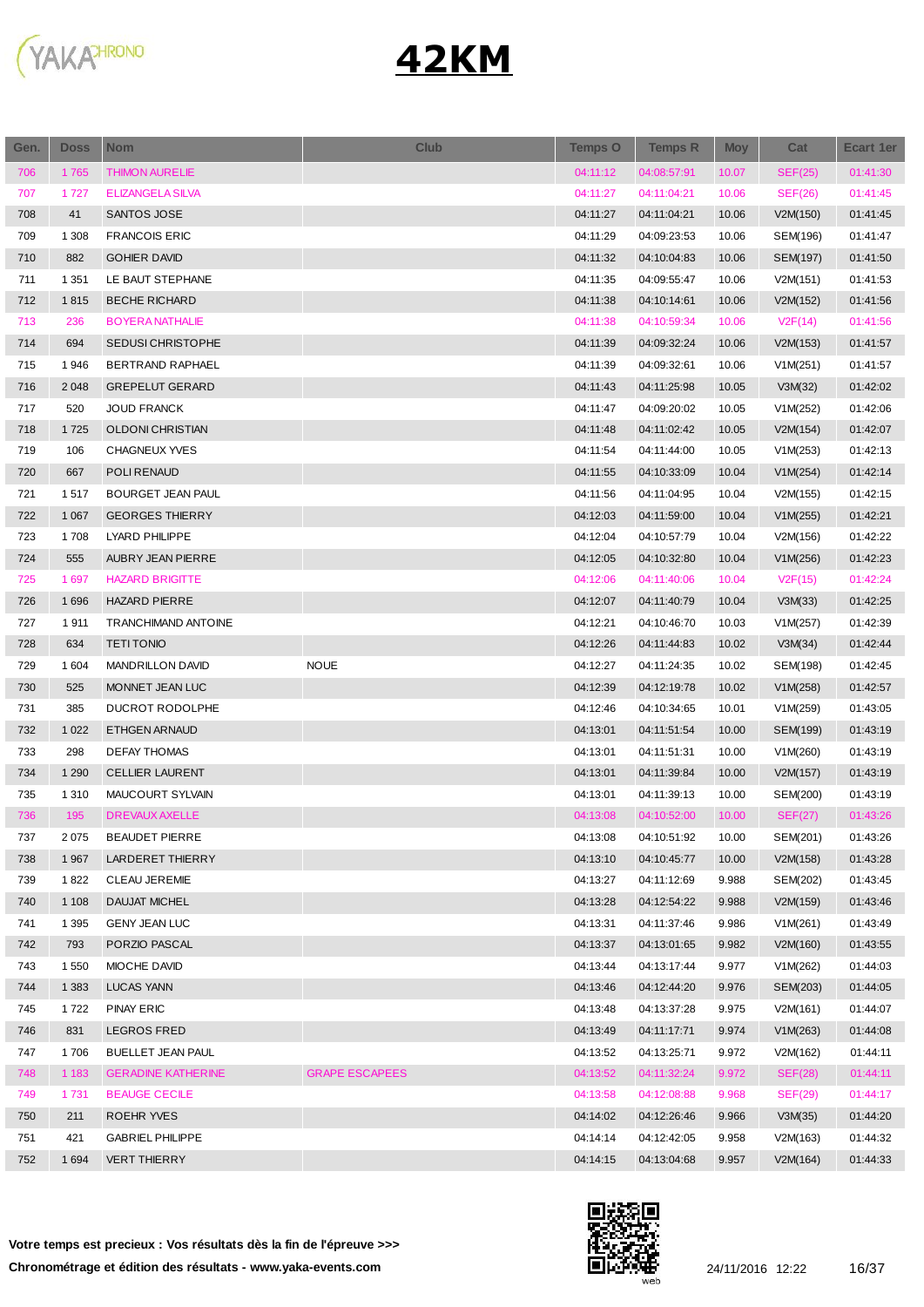

| Gen. | <b>Doss</b> | <b>Nom</b>                   | <b>Club</b>          | <b>Temps O</b> | <b>Temps R</b> | <b>Moy</b> | Cat            | <b>Ecart 1er</b> |
|------|-------------|------------------------------|----------------------|----------------|----------------|------------|----------------|------------------|
| 753  | 176         | <b>BERRUYER YANN</b>         |                      | 04:14:16       | 04:12:45:34    | 9.956      | V1M(264)       | 01:44:34         |
| 754  | 335         | <b>MITIFIOT FRANCK</b>       |                      | 04:14:22       | 04:13:16:25    | 9.952      | V1M(265)       | 01:44:40         |
| 755  | 938         | <b>BERNET DAVID</b>          |                      | 04:14:26       | 04:13:14:41    | 9.950      | V1M(266)       | 01:44:44         |
| 756  | 1 6 6 4     | <b>LANSKIN NATACHA</b>       |                      | 04:14:26       | 04:13:14:04    | 9.950      | V1F(36)        | 01:44:44         |
| 757  | 311         | <b>ALGA CECILE</b>           |                      | 04:14:28       | 04:13:10:01    | 9.949      | V2F(16)        | 01:44:46         |
| 758  | 785         | <b>GUERAUD BRUNO</b>         |                      | 04:14:32       | 04:12:01:65    | 9.946      | V2M(165)       | 01:44:50         |
| 759  | 943         | <b>RIBIERE AGNES</b>         |                      | 04:14:35       | 04:14:05:96    | 9.944      | V1F(37)        | 01:44:53         |
| 760  | 382         | DUPUPET JEAN LUC             |                      | 04:14:41       | 04:14:00:98    | 9.940      | V3M(36)        | 01:45:00         |
| 761  | 1957        | <b>LAISSUS SYLVIE</b>        |                      | 04:14:46       | 04:12:39:83    | 9.937      | V2F(17)        | 01:45:05         |
| 762  | 845         | <b>LAFONT OLIVIER</b>        |                      | 04:14:47       | 04:13:47:05    | 9.936      | V1M(267)       | 01:45:06         |
| 763  | 1826        | ROSELLO FREDERIC             |                      | 04:14:51       | 04:14:40:90    | 9.934      | V1M(268)       | 01:45:10         |
| 764  | 1 1 6 7     | <b>DARGENT MAGALI</b>        |                      | 04:14:52       | 04:12:57:44    | 9.933      | V2F(18)        | 01:45:11         |
| 765  | 383         | ALLEGRET MICHEL              |                      | 04:14:52       | 04:12:58:32    | 9.933      | V3M(37)        | 01:45:11         |
| 766  | 1 6 5 9     | PERIER CENDRINE              |                      | 04:14:53       | 04:12:57:91    | 9.932      | V1F(38)        | 01:45:12         |
| 767  | 1 206       | <b>DUGUE SEBASTIEN</b>       |                      | 04:14:57       | 04:13:08:51    | 9.930      | V1M(269)       | 01:45:16         |
| 768  | 359         | BERNAGOUT DAVID              | LES 3 PETITS CULS    | 04:14:59       | 04:13:50:55    | 9.928      | V1M(270)       | 01:45:18         |
| 769  | 1939        | PERRIN THIERRY               |                      | 04:15:00       | 04:13:33:29    | 9.928      | V2M(166)       | 01:45:18         |
| 770  | 480         | <b>SIMMINI RICHARD</b>       |                      | 04:15:00       | 04:13:33:79    | 9.928      | V1M(271)       | 01:45:18         |
| 771  | 1591        | <b>DICKERT OLIVIER</b>       |                      | 04:15:05       | 04:14:35:83    | 9.924      | SEM(204)       | 01:45:23         |
| 772  | 1 608       | <b>TROESCH ALAIN</b>         | <b>POINCON</b>       | 04:15:07       | 04:14:24:22    | 9.923      | V2M(167)       | 01:45:25         |
| 773  | 1 603       | PHILIPPE MICHEL DIT LAROCHE  | <b>PIGNON</b>        | 04:15:07       | 04:14:25:07    | 9.923      | V2F(19)        | 01:45:25         |
| 774  | 1 0 6 6     | <b>BECQUET SAMUEL</b>        |                      | 04:15:23       | 04:14:17:81    | 9.913      | V1M(272)       | 01:45:41         |
| 775  | 1 4 5 3     | <b>MEYER ETIENNE</b>         |                      | 04:15:27       | 04:12:54:26    | 9.910      | V1M(273)       | 01:45:45         |
| 776  | 1 4 4 4     | BERTHIER MAITRE MARIE PIERRE |                      | 04:15:29       | 04:13:42:98    | 9.909      | V1F(39)        | 01:45:47         |
| 777  | 760         | DE BOISVILLIERS CECILE       |                      | 04:15:37       | 04:14:19:13    | 9.904      | <b>SEF(30)</b> | 01:45:55         |
| 778  | 798         | LEMAITRE CATHERINE           |                      | 04:15:39       | 04:13:44:66    | 9.902      | V2F(20)        | 01:45:57         |
| 779  | 1439        | <b>CHATAGNIER FREDERIC</b>   |                      | 04:15:44       | 04:14:08:67    | 9.899      | SEM(205)       | 01:46:03         |
| 780  | 784         | <b>GILBERT PHILIPPE</b>      | <b>LAISSE COURIR</b> | 04:15:47       | 04:14:51:36    | 9.897      | V2M(168)       | 01:46:06         |
| 781  | 1 2 8 3     | PORTE FRANCOIS XAVIER        |                      | 04:15:50       | 04:13:35:31    | 9.895      | V1M(274)       | 01:46:09         |
| 782  | 1912        | <b>BOURDON EDOUARD</b>       |                      | 04:15:56       | 04:14:21:24    | 9.892      | SEM(206)       | 01:46:15         |
| 783  | 811         | <b>BELUZE MICHAËL</b>        |                      | 04:15:58       | 04:15:08:95    | 9.890      | SEM(207)       | 01:46:17         |
| 784  | 1 5 5 6     | VERCHERE JULIEN              |                      | 04:15:58       | 04:15:46:64    | 9.890      | SEM(208)       | 01:46:17         |
| 785  | 1619        | GOBET NICOLAS                |                      | 04:15:59       | 04:15:07:18    | 9.890      | SEM(209)       | 01:46:18         |
| 786  | 744         | PEROT ANTOINE                |                      | 04:16:00       | 04:15:10:91    | 9.889      | SEM(210)       | 01:46:18         |
| 787  | 1599        | CONTAL FABRICE               |                      | 04:16:01       | 04:14:44:48    | 9.888      | V2M(169)       | 01:46:19         |
| 788  | 1 5 5 8     | <b>BOURGOIN JACKY</b>        |                      | 04:16:17       | 04:15:21:10    | 9.878      | V2M(170)       | 01:46:35         |
| 789  | 913         | GUIRAMAND JEAN PASCAL        |                      | 04:16:23       | 04:14:29:08    | 9.874      | V2M(171)       | 01:46:41         |
| 790  | 824         | LEGROS EMMANUEL              |                      | 04:16:36       | 04:14:10:27    | 9.866      | V2M(172)       | 01:46:54         |
| 791  | 135         | DI PLACIDO MICHELANGE        |                      | 04:16:43       | 04:15:06:95    | 9.861      | V2M(173)       | 01:47:02         |
| 792  | 1 506       | <b>GENTY PASCAL</b>          |                      | 04:16:46       | 04:16:14:58    | 9.859      | V2M(174)       | 01:47:05         |
| 793  | 107         | CHAPOLLET GHISLAIN           |                      | 04:16:59       | 04:16:06:39    | 9.851      | V1M(275)       | 01:47:18         |
| 794  | 989         | WINANDY JEAN PIERRE          |                      | 04:17:06       | 04:16:54:20    | 9.847      | V2M(175)       | 01:47:24         |
| 795  | 741         | <b>VARESI CAMILLE</b>        |                      | 04:17:08       | 04:15:44:80    | 9.845      | <b>SEF(31)</b> | 01:47:26         |
| 796  | 1 6 3 0     | LALARDY ERWAN                |                      | 04:17:15       | 04:15:43:49    | 9.841      | V1M(276)       | 01:47:33         |
| 797  | 512         | CHEVALIER MARC               |                      | 04:17:18       | 04:16:24:02    | 9.839      | SEM(211)       | 01:47:36         |
| 798  | 522         | <b>GRAND AURELIE</b>         |                      | 04:17:21       | 04:14:54:38    | 9.837      | <b>SEF(32)</b> | 01:47:39         |
| 799  | 1 3 3 5     | <b>GIRAUD PIERRE MARC</b>    |                      | 04:17:22       | 04:16:15:16    | 9.836      | SEM(212)       | 01:47:40         |

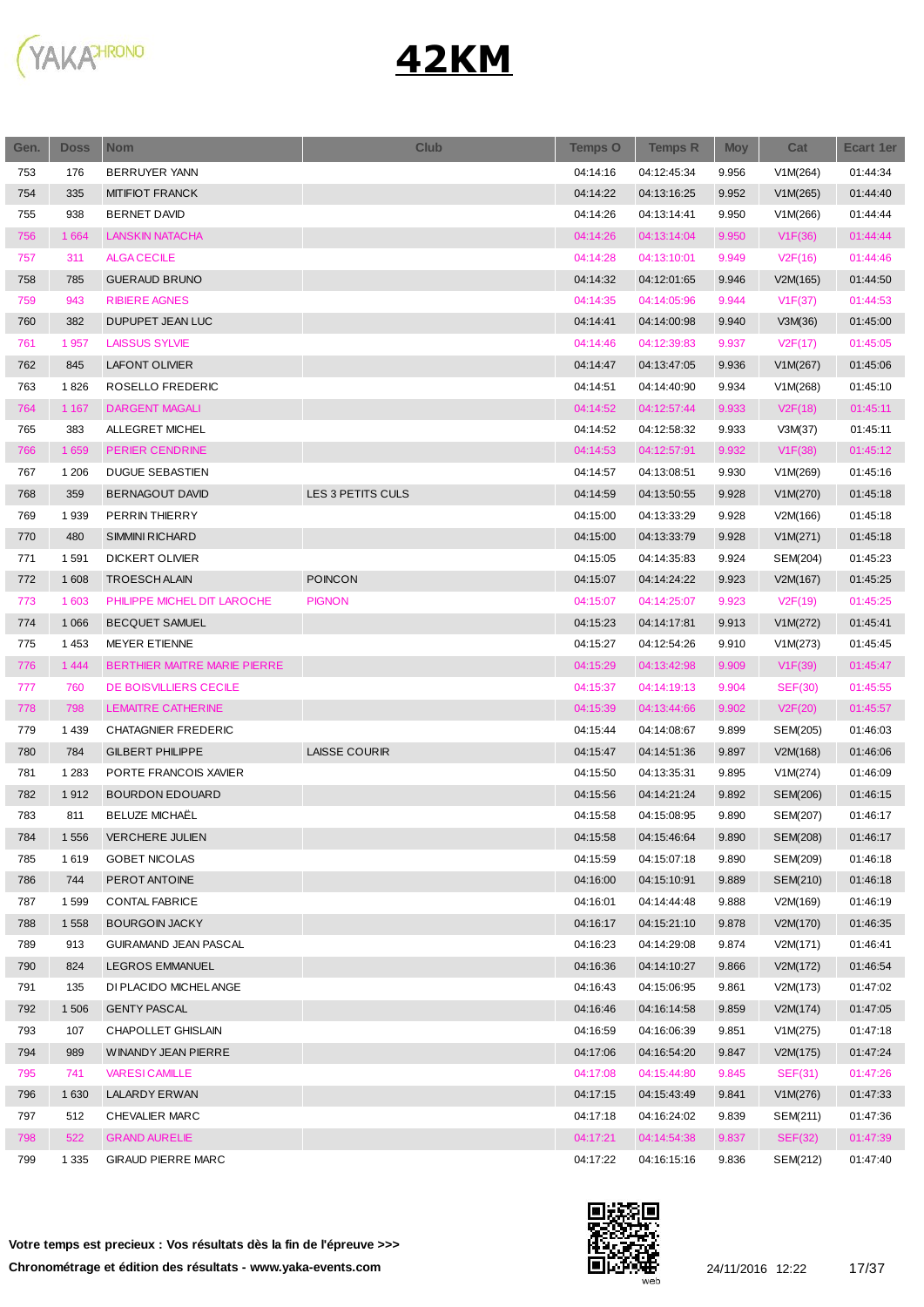

| Gen. | <b>Doss</b> | <b>Nom</b>                  | <b>Club</b>           | <b>Temps O</b> | <b>Temps R</b> | <b>Moy</b> | Cat            | <b>Ecart 1er</b>     |
|------|-------------|-----------------------------|-----------------------|----------------|----------------|------------|----------------|----------------------|
| 800  | 137         | <b>KLINGNER JOERG</b>       |                       | 04:17:27       | 04:16:22:48    | 9.833      | V2M(176)       | 01:47:45             |
| 801  | 293         | <b>GILBERT ANDRE</b>        | LA TORNADE QUEBECOISE | 04:17:31       | 04:17:06:09    | 9.831      | V2M(177)       | 01:47:49             |
| 802  | 1 4 5 8     | <b>GENSE AURORE</b>         |                       | 04:17:33       | 04:16:11:17    | 9.829      | <b>SEF(33)</b> | 01:47:51             |
| 803  | 1 4 5 7     | <b>GENSE SAMUEL</b>         |                       | 04:17:33       | 04:16:10:99    | 9.829      | V1M(277)       | 01:47:51             |
| 804  | 1616        | BERRARD STEPHAN             |                       | 04:17:40       | 04:16:53:31    | 9.825      | V1M(278)       | 01:47:58             |
| 805  | 1976        | <b>OUILLON RICHARD</b>      |                       | 04:17:45       | 04:17:03:27    | 9.822      | V1M(279)       | 01:48:04             |
| 806  | 975         | <b>ASTRUC OLIVIER</b>       | <b>LES FURIEUX</b>    | 04:17:46       | 04:16:43:64    | 9.821      | V2M(178)       | 01:48:05             |
| 807  | 1752        | MOISSONNIER GERALD          |                       | 04:17:48       | 04:15:54:99    | 9.820      | V1M(280)       | 01:48:07             |
| 808  | 2 0 5 2     | <b>LHOPITAL GEORGES</b>     |                       | 04:17:49       | 04:17:42:77    | 9.819      | V3M(38)        | 01:48:08             |
| 809  | 1950        | SPRUYTTE CLAUDE             |                       | 04:17:50       | 04:16:46:35    | 9.819      | V3M(39)        | 01:48:09             |
| 810  | 537         | LEPERCQ FREDDY              |                       | 04:17:54       | 04:16:41:60    | 9.816      | V1M(281)       | 01:48:13             |
| 811  | 2 0 0 8     | <b>COMPANIS IULIA</b>       |                       | 04:17:57       | 04:16:40:20    | 9.814      | SEF(34)        | 01:48:16             |
| 812  | 687         | CAMBECEDES SEBASTIEN        |                       | 04:18:05       | 04:15:59:30    | 9.809      | V1M(282)       | 01:48:23             |
| 813  | 700         | BONNEAU MICHAEL             |                       | 04:18:06       | 04:16:00:40    | 9.808      | V1M(283)       | 01:48:24             |
| 814  | 684         | <b>MORVAN ADELE</b>         |                       | 04:18:08       | 04:16:31:31    | 9.807      | <b>SEF(35)</b> | 01:48:26             |
| 815  | 774         | KARLESKIND PIERRE EMMANUEL  |                       | 04:18:17       | 04:17:47:12    | 9.802      | SEM(213)       | 01:48:35             |
| 816  | 1 3 6 2     | <b>FAURE BERTRAND</b>       |                       | 04:18:30       | 04:17:11:61    | 9.793      | V2M(179)       | 01:48:48             |
| 817  | 1 3 6 1     | POYET CARINE                |                       | 04:18:30       | 04:17:10:19    | 9.793      | V1F(40)        | 01:48:48             |
| 818  | 1 3 5 5     | MONTSERRET FRANCK           |                       | 04:18:32       | 04:18:23:40    | 9.792      | V1M(284)       | 01:48:50             |
| 819  | 2 0 8 2     | RUTY JACQUES                |                       | 04:18:33       | 04:18:24:37    | 9.791      | V2M(180)       | 01:48:51             |
| 820  | 1793        | <b>CASSOU LENS CECILE</b>   |                       | 04:18:39       | 04:18:02:13    | 9.788      | SEF(36)        | 01:48:57             |
| 821  | 1792        | CASSOU LENS FABIAN          |                       | 04:18:39       | 04:18:01:58    | 9.788      | SEM(214)       | 01:48:57             |
| 822  | 1 0 4 1     | COUSTY ALEXANDRE            |                       | 04:18:47       | 04:18:01:17    | 9.783      | V1M(285)       | 01:49:06             |
| 823  | 1584        | <b>BLANCHARD XAVIER</b>     |                       | 04:18:48       | 04:18:29:32    | 9.782      | SEM(215)       | 01:49:07             |
| 824  | 1 0 4 9     | <b>MICHAUD ANNICK</b>       |                       | 04:18:51       | 04:17:03:90    | 9.780      | V1F(41)        | 01:49:10             |
| 825  | 852         | <b>VERDIER EDOUARD</b>      |                       | 04:18:51       | 04:18:30:42    | 9.780      | V1M(286)       | 01:49:10             |
| 826  | 1 903       | <b>SCHIUMERINI HERVE</b>    |                       | 04:18:56       | 04:18:50:68    | 9.777      | V2M(181)       | 01:49:15             |
| 827  | 929         | NANCEY SEBASTIEN            |                       | 04:18:56       | 04:16:31:43    | 9.777      | V1M(287)       | 01:49:15             |
| 828  | 1651        | <b>GROS LAURENT</b>         |                       | 04:18:58       | 04:17:52:44    | 9.776      | V1M(288)       | 01:49:17             |
| 829  | 288         | <b>VILLET THOMAS</b>        |                       | 04:19:03       | 04:18:15:94    | 9.773      | V1M(289)       | 01:49:21             |
| 830  | 833         | <b>KESSLER THIERRY</b>      |                       | 04:19:08       | 04:18:23:18    | 9.769      | V2M(182)       | 01:49:26             |
| 831  | 686         | REIGNIER VINCENT            |                       | 04:19:08       | 04:17:38:38    | 9.769      | V1M(290)       | 01:49:26             |
| 832  | 1 2 5 8     | <b>DOS SANTOS ALAIN</b>     |                       | 04:19:12       | 04:18:00:03    | 9.767      | V3M(40)        | 01:49:30             |
| 833  | 1919        | VANHEE REGIS                |                       | 04:19:14       | 04:18:27:90    | 9.766      | SEM(216)       | 01:49:32             |
| 834  | 703         | MEUNIER THIERRY             |                       | 04:19:18       | 04:18:38:61    | 9.763      | V2M(183)       | 01:49:36             |
| 835  | 2017        | <b>ANCELIN DENIS</b>        |                       | 04:19:24       | 04:19:13:16    | 9.759      | V3M(41)        | 01:49:42             |
|      | 1 9 6 9     | <b>SAVARY CHARLES</b>       |                       |                |                |            |                |                      |
| 836  |             |                             |                       | 04:19:27       | 04:17:23:95    | 9.757      | SEM(217)       | 01:49:45             |
| 837  | 1611        | ROUGIS AURELIE              | <b>LEALEX1</b>        | 04:19:33       | 04:18:59:20    | 9.754      | <b>SEF(37)</b> | 01:49:51<br>01:49:52 |
| 838  | 1829        | <b>PARIS MYLENE</b>         |                       | 04:19:34       | 04:18:59:86    | 9.753      | V1F(42)        |                      |
| 839  | 647         | <b>JALLON AURELIEN</b>      |                       | 04:19:40       | 04:19:32:57    | 9.749      | SEM(218)       | 01:49:58             |
| 840  | 1668        | <b>BACHEROT GILLES</b>      |                       | 04:19:40       | 04:18:40:28    | 9.749      | V1M(291)       | 01:49:58             |
| 841  | 1601        | DOZIER VINCENT              | <b>PIGNON</b>         | 04:19:55       | 04:19:42:80    | 9.740      | V1M(292)       | 01:50:14             |
| 842  | 224         | <b>MCALLISTER ANNE</b>      |                       | 04:20:00       | 04:17:46:01    | 9.737      | V1F(43)        | 01:50:18             |
| 843  | 1783        | SEGARD ARNAUD               |                       | 04:20:02       | 04:17:34:47    | 9.736      | SEM(219)       | 01:50:20             |
| 844  | 1 2 5 1     | <b>CORBILLON CHRISTOPHE</b> |                       | 04:20:03       | 04:17:43:83    | 9.735      | V1M(293)       | 01:50:21             |
| 845  | 1819        | <b>CONDEMINE DAMIEN</b>     |                       | 04:20:03       | 04:18:02:74    | 9.735      | V1M(294)       | 01:50:21             |
| 846  | 889         | ROGEMOND RAPHAEL            |                       | 04:20:05       | 04:20:01:49    | 9.734      | V1M(295)       | 01:50:23             |



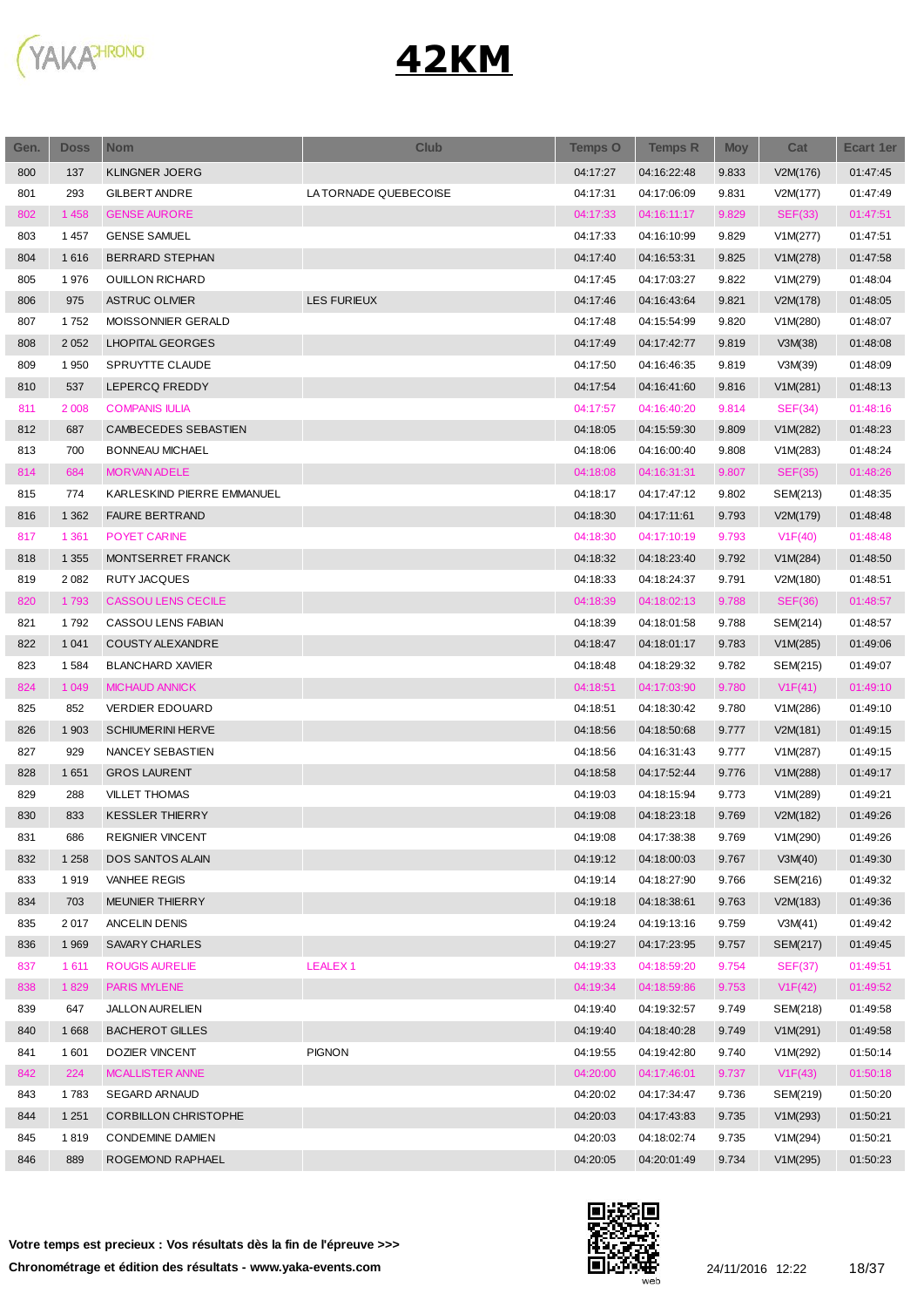

| Gen. | <b>Doss</b> | <b>Nom</b>                   | <b>Club</b> | <b>Temps O</b> | <b>Temps R</b> | <b>Moy</b> | Cat            | Ecart 1er |
|------|-------------|------------------------------|-------------|----------------|----------------|------------|----------------|-----------|
| 847  | 1 400       | DURAND LAURENT               |             | 04:20:08       | 04:19:05:80    | 9.732      | V1M(296)       | 01:50:26  |
| 848  | 757         | <b>LUCHINI NATACHA</b>       |             | 04:20:15       | 04:19:38:91    | 9.727      | V1F(44)        | 01:50:33  |
| 849  | 1702        | POUGEOL ANNE                 |             | 04:20:17       | 04:19:01:37    | 9.726      | V1F(45)        | 01:50:35  |
| 850  | 1692        | <b>MATRAY VINCENT</b>        |             | 04:20:18       | 04:19:44:31    | 9.726      | SEM(220)       | 01:50:36  |
| 851  | 1 0 7 4     | ARSAC GUY                    |             | 04:20:26       | 04:18:05:67    | 9.721      | V1M(297)       | 01:50:44  |
| 852  | 2 0 6 8     | ABREU CHRISTOPHE             |             | 04:20:39       | 04:19:06:54    | 9.713      | SEM(221)       | 01:50:57  |
| 853  | 1 2 7 8     | <b>FALLEUR JEAN PIERRE</b>   |             | 04:20:41       | 04:18:54:28    | 9.711      | V3M(42)        | 01:51:00  |
| 854  | 140         | MAGNOLON LAURENT             |             | 04:20:49       | 04:19:27:28    | 9.706      | V1M(298)       | 01:51:08  |
| 855  | 849         | <b>FEYS MARC</b>             |             | 04:20:49       | 04:20:09:62    | 9.706      | V1M(299)       | 01:51:08  |
| 856  | 722         | <b>COURRALY VALERIE</b>      |             | 04:20:52       | 04:20:22:28    | 9.704      | V2F(21)        | 01:51:11  |
| 857  | 375         | <b>VERMARE CHRISTINE</b>     |             | 04:20:54       | 04:20:23:74    | 9.703      | V2F(22)        | 01:51:13  |
| 858  | 1922        | <b>CARAGE VINCENT</b>        |             | 04:21:00       | 04:20:29:60    | 9.7        | V1M(300)       | 01:51:18  |
| 859  | 1461        | CHAZALETTE JILLIAN           |             | 04:21:06       | 04:20:35:39    | 9.696      | SEM(222)       | 01:51:24  |
| 860  | 1 4 0 6     | <b>D HONNEUR MARIE</b>       |             | 04:21:06       | 04:20:04:84    | 9.696      | V2F(23)        | 01:51:24  |
| 861  | 777         | MAISONNEUVE EDDIE            |             | 04:21:14       | 04:18:45:88    | 9.691      | SEM(223)       | 01:51:32  |
| 862  | 441         | <b>BRUN STEPHANIE</b>        |             | 04:21:15       | 04:20:18:57    | 9.690      | V1F(46)        | 01:51:33  |
| 863  | 602         | <b>ANTRAS PIERRE</b>         |             | 04:21:15       | 04:19:15:93    | 9.690      | SEM(224)       | 01:51:33  |
| 864  | 1 2 3 5     | <b>GRAD STEPHANIE</b>        |             | 04:21:15       | 04:20:16:85    | 9.690      | V1F(47)        | 01:51:33  |
| 865  | 443         | <b>MICHON CATHERINE</b>      |             | 04:21:15       | 04:20:18:46    | 9.690      | V1F(48)        | 01:51:33  |
| 866  | 1 1 1 6     | ASSA JEAN CHRISTOPHE         |             | 04:21:17       | 04:20:34:81    | 9.689      | V2M(184)       | 01:51:35  |
| 867  | 1 4 5 1     | MELDENER GAËL                |             | 04:21:21       | 04:18:39:79    | 9.687      | V1M(301)       | 01:51:39  |
| 868  | 622         | <b>BOURDON THIERRY</b>       |             | 04:21:34       | 04:20:03:70    | 9.678      | V2M(185)       | 01:51:52  |
| 869  | 435         | PATIN AMAURY                 |             | 04:21:39       | 04:19:08:81    | 9.675      | V1M(302)       | 01:51:57  |
| 870  | 1 2 3 3     | LOI LUDOVIC                  |             | 04:21:40       | 04:20:47:18    | 9.675      | SEM(225)       | 01:51:58  |
| 871  | 651         | <b>LOI CHRISTELLE</b>        |             | 04:21:40       | 04:20:45:98    | 9.675      | V1F(49)        | 01:51:58  |
| 872  | 507         | <b>BORG PHILIPPE</b>         |             | 04:21:41       | 04:20:44:80    | 9.674      | V2M(186)       | 01:52:00  |
| 873  | 476         | <b>KARSENTY LIONEL</b>       |             | 04:21:43       | 04:21:38:20    | 9.673      | V1M(303)       | 01:52:02  |
| 874  | 1 2 1 7     | <b>SIBOLD MATTHIEU</b>       |             | 04:21:48       | 04:21:05:32    | 9.670      | SEM(226)       | 01:52:07  |
| 875  | 1507        | <b>BOURDELON FABRICE</b>     |             | 04:21:48       | 04:21:04:85    | 9.670      | V1M(304)       | 01:52:07  |
| 876  | 1686        | <b>MAGNE NICOLAS</b>         |             | 04:21:57       | 04:21:41:83    | 9.664      | SEM(227)       | 01:52:16  |
| 877  | 1419        | <b>GAUTIER BASTIEN</b>       |             | 04:21:59       | 04:20:45:06    | 9.663      | SEM(228)       | 01:52:18  |
| 878  | 139         | MOUNIER CHRISTOPHE           |             | 04:22:05       | 04:20:43:96    | 9.659      | V2M(187)       | 01:52:23  |
| 879  | 408         | PASSOT YANNICK               |             | 04:22:09       | 04:22:03:62    | 9.657      | V1M(305)       | 01:52:27  |
| 880  | 1 2 5 3     | <b>BIGOT PIERRE</b>          |             | 04:22:12       | 04:20:19:27    | 9.655      | V2M(188)       | 01:52:30  |
| 881  | 766         | RAUX MARQUIGNY SEBASTIEN     |             | 04:22:16       | 04:19:52:01    | 9.653      | SEM(229)       | 01:52:34  |
| 882  | 1 3 5 3     | MOREAU PASCAL                |             | 04:22:17       | 04:20:32:81    | 9.652      | V2M(189)       | 01:52:35  |
| 883  | 1753        | <b>GENDRE AYMERIC</b>        |             | 04:22:26       | 04:21:14:17    | 9.647      | V1M(306)       | 01:52:44  |
| 884  | 1889        | MATUSZEW SKI PHILIPPE        |             | 04:22:31       | 04:22:18:28    | 9.643      | V2M(190)       | 01:52:49  |
| 885  | 770         | DJORDJALIAN STEPHANE         |             | 04:22:31       | 04:20:46:76    | 9.643      | V1M(307)       | 01:52:49  |
| 886  | 685         | DURAND GERARD                |             | 04:22:31       | 04:20:46:51    | 9.643      | V3M(43)        | 01:52:49  |
| 887  | 869         | <b>WOERLY VERONIQUE</b>      |             | 04:22:34       | 04:21:26:11    | 9.642      | V2F(24)        | 01:52:52  |
| 888  | 1799        | <b>BROCHET EDDY</b>          |             | 04:22:51       | 04:21:55:92    | 9.631      | SEM(230)       | 01:53:10  |
| 889  | 1671        | NIGAY MICHEL                 |             | 04:22:57       | 04:20:53:06    | 9.628      | V2M(191)       | 01:53:16  |
| 890  | 2 0 8 5     | PONTUS JOELLE                |             | 04:22:57       | 04:22:31:36    | 9.628      | V1F(50)        | 01:53:16  |
| 891  | 149         | <b>CUINAT GUERRAZ MARINA</b> |             | 04:23:04       | 04:22:22:94    | 9.623      | <b>SEF(38)</b> | 01:53:22  |
| 892  | 419         | <b>FAYNEL FABRICE</b>        |             | 04:23:18       | 04:22:37:35    | 9.615      | V1M(308)       | 01:53:36  |
| 893  | 1 1 5 0     | AUBERT JEAN MARIE            |             | 04:23:22       | 04:22:54:72    | 9.612      | V2M(192)       | 01:53:40  |
|      |             |                              |             |                |                |            |                |           |

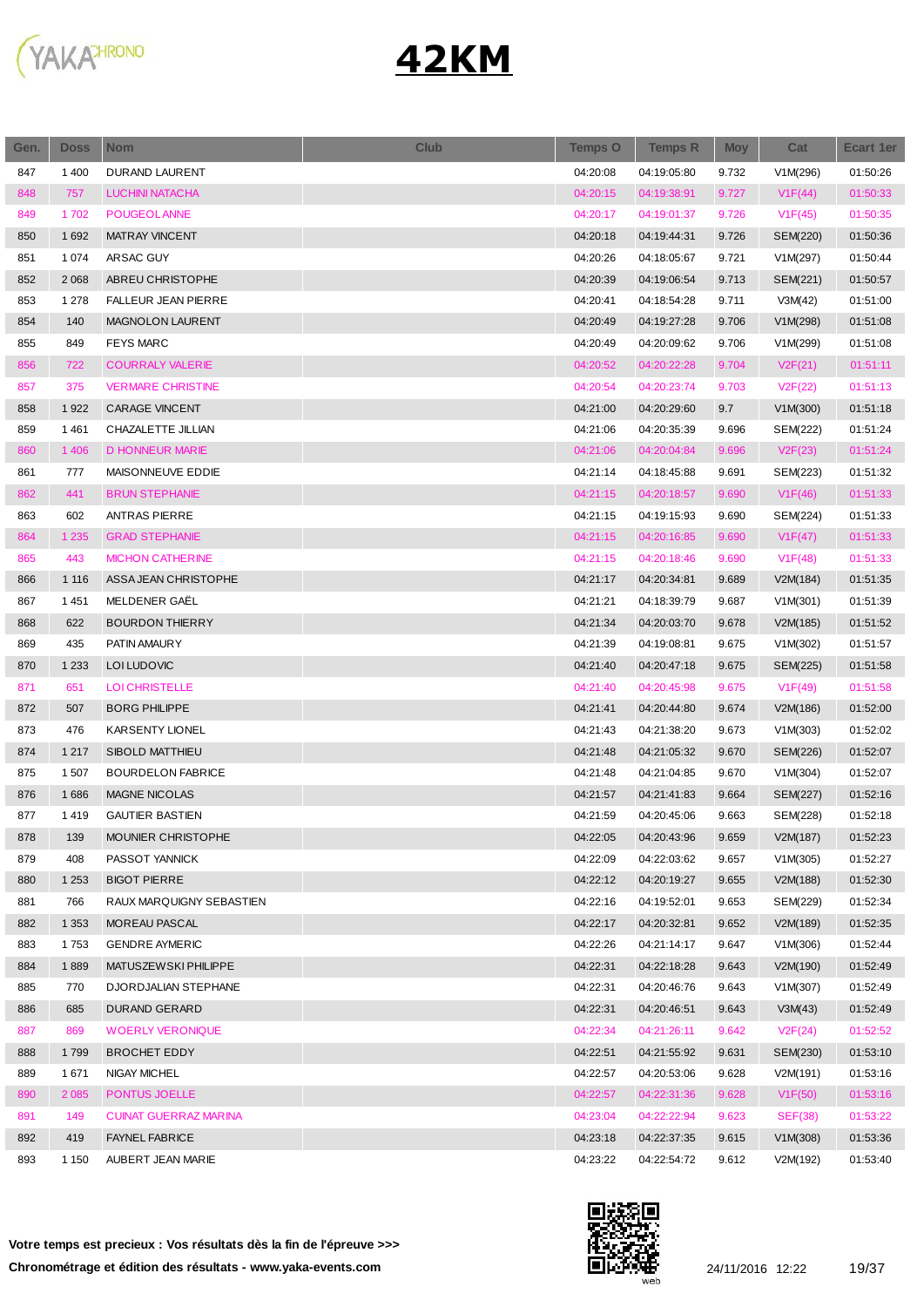

| Gen. | <b>Doss</b> | <b>Nom</b>                 | <b>Club</b> | <b>Temps O</b> | <b>Temps R</b> | <b>Moy</b> | Cat            | <b>Ecart 1er</b> |
|------|-------------|----------------------------|-------------|----------------|----------------|------------|----------------|------------------|
| 894  | 715         | VIGNOT JEAN CHARLES        |             | 04:23:26       | 04:22:31:78    | 9.610      | V2M(193)       | 01:53:44         |
| 895  | 1 2 3 0     | <b>GUICHARD OLIVIER</b>    |             | 04:23:29       | 04:23:07:96    | 9.608      | V1M(309)       | 01:53:47         |
| 896  | 714         | <b>HEUX DAMIEN</b>         |             | 04:23:29       | 04:21:39:41    | 9.608      | SEM(231)       | 01:53:47         |
| 897  | 1566        | <b>GAUTHIER MARIE</b>      |             | 04:23:37       | 04:21:34:73    | 9.603      | V1F(51)        | 01:53:55         |
| 898  | 807         | <b>GRIMALDI SERGIO</b>     |             | 04:23:39       | 04:23:01:88    | 9.602      | V1F(52)        | 01:53:57         |
| 899  | 1785        | <b>BERGERET JULIEN</b>     |             | 04:23:45       | 04:22:50:31    | 9.598      | SEM(232)       | 01:54:04         |
| 900  | 966         | CAILLEUX PHILIPPE          |             | 04:23:55       | 04:22:40:26    | 9.592      | V1M(310)       | 01:54:14         |
| 901  | 1675        | ARNAUD ROLLAND             |             | 04:23:59       | 04:23:13:11    | 9.590      | V2M(194)       | 01:54:18         |
| 902  | 719         | <b>HUMBERT MALORIE</b>     |             | 04:24:12       | 04:22:56:27    | 9.582      | V1F(53)        | 01:54:30         |
| 903  | 1 4 5 2     | LEVET CHRISTEL             |             | 04:24:13       | 04:23:29:37    | 9.581      | V1F(54)        | 01:54:31         |
| 904  | 1559        | <b>CHANEL SANDRINE</b>     |             | 04:24:22       | 04:23:17:49    | 9.576      | V1F(55)        | 01:54:40         |
| 905  | 1938        | <b>POINAS EMELINE</b>      |             | 04:24:33       | 04:23:04:85    | 9.569      | <b>SEF(39)</b> | 01:54:51         |
| 906  | 876         | SEYSSEL NICOLAS            | <b>TCN</b>  | 04:24:38       | 04:23:25:53    | 9.566      | V1M(311)       | 01:54:56         |
| 907  | 877         | ROUSSIOT JEROME            | <b>TCN</b>  | 04:24:39       | 04:23:24:73    | 9.566      | SEM(233)       | 01:54:57         |
| 908  | 1968        | <b>MAILLOT GILLES</b>      |             | 04:24:40       | 04:23:35:72    | 9.565      | V2M(195)       | 01:54:58         |
| 909  | 104         | <b>MAILLOT BABETTE</b>     |             | 04:24:41       | 04:23:36:16    | 9.565      | V2F(25)        | 01:55:00         |
| 910  | 242         | <b>GRIGNARD SEBASTIEN</b>  |             | 04:24:45       | 04:23:39:18    | 9.562      | V1M(312)       | 01:55:04         |
| 911  | 1 2 8 4     | <b>TRAVERSE LUC</b>        |             | 04:24:50       | 04:23:40:25    | 9.559      | V2M(196)       | 01:55:09         |
| 912  | 1 2 8 1     | <b>VILBOIS ROMAIN</b>      |             | 04:24:54       | 04:24:22:43    | 9.557      | SEM(234)       | 01:55:13         |
| 913  | 968         | PONSOT CHRISTOPHE          |             | 04:24:55       | 04:23:51:85    | 9.556      | SEM(235)       | 01:55:14         |
| 914  | 1 300       | <b>FERAL BRUNO</b>         |             | 04:24:57       | 04:24:24:10    | 9.555      | V1M(313)       | 01:55:16         |
| 915  | 498         | <b>FERALANNE</b>           |             | 04:24:58       | 04:24:25:55    | 9.554      | V1F(56)        | 01:55:17         |
| 916  | 1518        | <b>MANAKLI SERDAR</b>      |             | 04:25:05       | 04:24:53:63    | 9.550      | V1M(314)       | 01:55:23         |
| 917  | 1485        | <b>CLEVES OLIVIER</b>      |             | 04:25:08       | 04:23:53:06    | 9.548      | SEM(236)       | 01:55:26         |
| 918  | 1 4 8 4     | <b>BOUVIER LAURENT</b>     |             | 04:25:11       | 04:23:53:81    | 9.546      | SEM(237)       | 01:55:29         |
| 919  | 1 4 0 1     | OREAL FREDERIC             |             | 04:25:12       | 04:24:09:81    | 9.546      | V1M(315)       | 01:55:30         |
| 920  | 568         | <b>ZAMMIT CHRISTIAN</b>    |             | 04:25:22       | 04:23:48:61    | 9.540      | V2M(197)       | 01:55:40         |
| 921  | 640         | <b>FAAD JULIEN</b>         |             | 04:25:24       | 04:23:49:44    | 9.539      | SEM(238)       | 01:55:42         |
| 922  | 560         | <b>JUREK FRANCOIS</b>      |             | 04:25:30       | 04:23:56:69    | 9.535      | V1M(316)       | 01:55:48         |
| 923  | 508         | <b>CORDIER MICHEL</b>      |             | 04:25:34       | 04:25:25:09    | 9.533      | SEM(239)       | 01:55:52         |
| 924  | 986         | <b>DENIS SYLVAIN</b>       |             | 04:25:45       | 04:25:32:97    | 9.526      | SEM(240)       | 01:56:04         |
| 925  | 1 5 5 3     | <b>GUILLAUMOT ERIC</b>     |             | 04:25:47       | 04:23:49:41    | 9.525      | V2M(198)       | 01:56:06         |
| 926  | 1824        | MILHEM CHRISTOPHE          |             | 04:25:47       | 04:23:45:27    | 9.525      | V2M(199)       | 01:56:06         |
| 927  | 2079        | <b>CANTAT OLIVIER</b>      |             | 04:25:53       | 04:23:48:71    | 9.521      | V1M(317)       | 01:56:12         |
| 928  | 1 3 2 9     | PEYRE DAVID                |             | 04:25:54       | 04:24:12:75    | 9.521      | SEM(241)       | 01:56:13         |
| 929  | 587         | COMBE JEROME               |             | 04:25:54       | 04:23:22:68    | 9.521      | SEM(242)       | 01:56:13         |
| 930  | 1693        | LUCAS FRANCOIS             |             | 04:25:58       | 04:25:24:47    | 9.518      | SEM(243)       | 01:56:17         |
| 931  | 1672        | <b>BILAU VINCENT</b>       |             | 04:25:59       | 04:25:25:18    | 9.518      | SEM(244)       | 01:56:18         |
| 932  | 721         | <b>COURRALY CHRISTOPHE</b> |             | 04:26:01       | 04:25:27:59    | 9.517      | V2M(200)       | 01:56:19         |
| 933  | 1717        | RAYMOND NICOLAS            |             | 04:26:05       | 04:23:51:13    | 9.514      | V1M(318)       | 01:56:23         |
| 934  | 2 0 6 4     | <b>VAREILLE ERIC</b>       |             | 04:26:07       | 04:25:30:51    | 9.513      | V2M(201)       | 01:56:25         |
| 935  | 1 0 0 8     | JEANNIER EMMANUEL          |             | 04:26:07       | 04:25:54:37    | 9.513      | SEM(245)       | 01:56:25         |
| 936  | 792         | PELLIS LAURENT             |             | 04:26:16       | 04:24:10:90    | 9.508      | SEM(246)       | 01:56:34         |
| 937  | 791         | <b>CHANEL YVES</b>         |             | 04:26:17       | 04:24:12:86    | 9.507      | SEM(247)       | 01:56:35         |
| 938  | 962         | <b>BRACHET CEDRIC</b>      |             | 04:26:20       | 04:25:27:20    | 9.505      | V1M(319)       | 01:56:38         |
| 939  | 783         | OVIZE DAMIEN               |             | 04:26:22       | 04:26:02:58    | 9.504      | SEM(248)       | 01:56:40         |
| 940  | 2 0 4 7     | <b>DRAPS FRANCOISE</b>     |             | 04:26:24       | 04:25:37:46    | 9.503      | SEF(40)        | 01:56:42         |

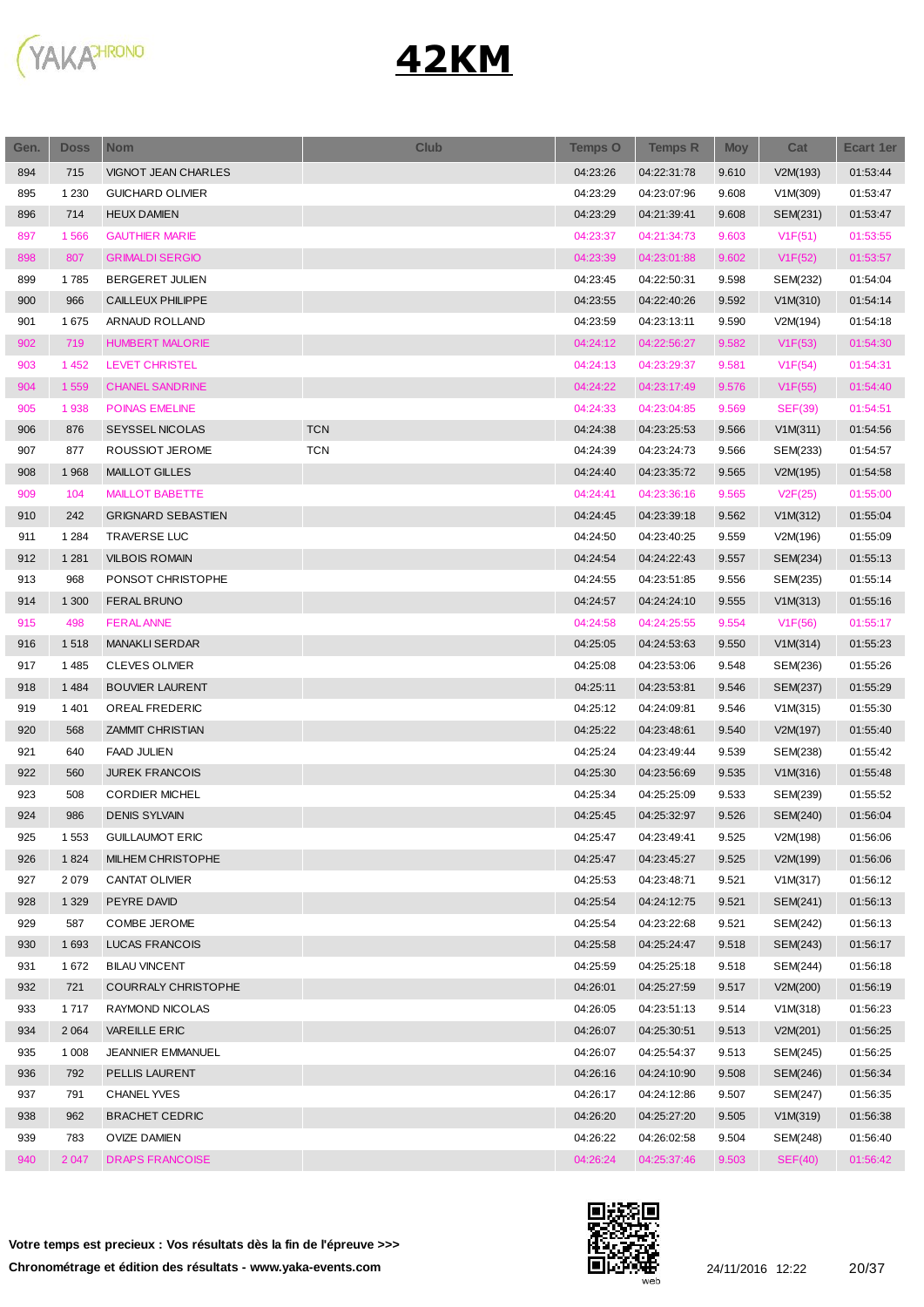

| Gen. | <b>Doss</b> | <b>Nom</b>                | <b>Club</b>          | <b>Temps O</b> | <b>Temps R</b> | <b>Moy</b> | Cat      | <b>Ecart 1er</b> |
|------|-------------|---------------------------|----------------------|----------------|----------------|------------|----------|------------------|
| 941  | 1724        | PRINTEMPS CHRISTOPHE      |                      | 04:26:27       | 04:25:37:55    | 9.501      | V2M(202) | 01:56:45         |
| 942  | 2 0 7 1     | <b>CANARD THIBAUT</b>     |                      | 04:26:36       | 04:26:02:19    | 9.496      | SEM(249) | 01:56:54         |
| 943  | 1417        | <b>COLLIGNON YANNICK</b>  |                      | 04:26:41       | 04:26:19:25    | 9.493      | V1M(320) | 01:57:00         |
| 944  | 186         | <b>MOGIN SEBASTIEN</b>    |                      | 04:26:54       | 04:25:50:20    | 9.485      | V1M(321) | 01:57:13         |
| 945  | 229         | VETTE JEAN JACQUES        |                      | 04:26:55       | 04:25:52:48    | 9.484      | V1M(322) | 01:57:14         |
| 946  | 320         | THOMAS SEBASTIEN          |                      | 04:27:00       | 04:25:55:35    | 9.482      | V1M(323) | 01:57:18         |
| 947  | 1990        | <b>BEREZIAT SERGE</b>     |                      | 04:27:02       | 04:26:55:74    | 9.480      | V2M(203) | 01:57:20         |
| 948  | 401         | <b>CHRIST MANUEL</b>      |                      | 04:27:04       | 04:26:35:22    | 9.479      | V1M(324) | 01:57:22         |
| 949  | 400         | <b>MEYER JACQUES</b>      |                      | 04:27:05       | 04:26:36:51    | 9.479      | V1M(325) | 01:57:23         |
| 950  | 399         | <b>HAVARD FRANCK</b>      |                      | 04:27:05       | 04:26:37:83    | 9.479      | V1F(57)  | 01:57:23         |
| 951  | 2 0 6 3     | WANDLAINCOURT PIERRE      |                      | 04:27:10       | 04:26:09:74    | 9.476      | SEM(250) | 01:57:28         |
| 952  | 1789        | DEGLUAIRE JEAN MICHEL     |                      | 04:27:13       | 04:27:02:51    | 9.474      | V2M(204) | 01:57:31         |
| 953  | 1574        | <b>SATORRES DENIS</b>     |                      | 04:27:17       | 04:27:09:59    | 9.471      | V2M(205) | 01:57:35         |
| 954  | 748         | <b>LIBERT VINCENT</b>     |                      | 04:27:24       | 04:25:02:18    | 9.467      | V1M(326) | 01:57:42         |
| 955  | 735         | DEDONCKER DAMIEN          |                      | 04:27:24       | 04:25:00:14    | 9.467      | V1M(327) | 01:57:42         |
| 956  | 738         | POUCET BENOIT             |                      | 04:27:24       | 04:25:02:09    | 9.467      | V2M(206) | 01:57:42         |
| 957  | 660         | <b>BENBETKA TATIANA</b>   |                      | 04:27:25       | 04:25:02:35    | 9.467      | V1F(58)  | 01:57:43         |
| 958  | 739         | <b>FICHET LAURENT</b>     |                      | 04:27:29       | 04:25:06:39    | 9.464      | V1M(328) | 01:57:47         |
| 959  | 945         | FREUDENREICH MICKAEL      | PROMOMAYENNE         | 04:27:31       | 04:25:25:58    | 9.463      | SEM(251) | 01:57:49         |
| 960  | 952         | PETIT ALAIN               | <b>PROMOFEZ</b>      | 04:27:31       | 04:25:28:27    | 9.463      | SEM(252) | 01:57:49         |
| 961  | 654         | ROUPIN PIERRE YVES        |                      | 04:27:35       | 04:26:34:59    | 9.461      | V1M(329) | 01:57:53         |
| 962  | 1 602       | <b>JOUD FRANCK</b>        | <b>PIGNON</b>        | 04:27:39       | 04:26:50:49    | 9.458      | V1M(330) | 01:57:57         |
| 963  | 1 3 2 4     | <b>MANIN NELLY</b>        |                      | 04:27:43       | 04:26:21:13    | 9.456      | SEF(41)  | 01:58:02         |
|      | 1 3 2 5     | MESTRALLET BENOIT         |                      | 04:27:44       |                |            |          |                  |
| 964  |             |                           |                      |                | 04:26:20:67    | 9.456      | SEM(253) | 01:58:03         |
| 965  | 1866        | JACQUAND FRANCK           |                      | 04:27:53       | 04:26:54:00    | 9.450      | V1M(331) | 01:58:12         |
| 966  | 1 1 4 3     | <b>MURPHY ALAN</b>        |                      | 04:27:53       | 04:25:51:35    | 9.450      | V2M(207) | 01:58:12         |
| 967  | 1 1 0 3     | <b>CHAMPION PRISCILLA</b> |                      | 04:27:58       | 04:26:05:72    | 9.447      | SEF(42)  | 01:58:17         |
| 968  | 1747        | <b>SOULIER WILLIAM</b>    | <b>CONSCRITS EQ1</b> | 04:28:01       | 04:27:53:64    | 9.446      | SEM(254) | 01:58:19         |
| 969  | 545         | ROCHETTE BENOIT           |                      | 04:28:19       | 04:25:56:85    | 9.435      | SEM(255) | 01:58:37         |
| 970  | 1547        | <b>COUSIN LAURENT</b>     |                      | 04:28:23       | 04:28:17:99    | 9.433      | V1M(332) | 01:58:41         |
| 971  | 1509        | <b>IMBERT MICHEL</b>      |                      | 04:28:23       | 04:27:28:58    | 9.433      | V3M(44)  | 01:58:41         |
| 972  | 974         | MAGNARD REMY              | LES FURIEUX          | 04:28:30       | 04:27:28:99    | 9.429      | V1M(333) | 01:58:48         |
| 973  | 1796        | <b>DUPERRAY CHOUCHOU</b>  |                      | 04:28:31       | 04:26:32:26    | 9.428      | SEF(43)  | 01:58:49         |
| 974  | 948         | CHEVALIER CHRISTOPHE      |                      | 04:28:32       | 04:26:40:63    | 9.427      | V1M(334) | 01:58:50         |
| 975  | 733         | LABROSSE GUILLAUME        |                      | 04:28:33       | 04:27:51:57    | 9.427      | V1M(335) | 01:58:51         |
| 976  | 642         | JACQUEMOND ISABELLE       |                      | 04:28:34       | 04:27:13:25    | 9.426      | SEF(44)  | 01:58:52         |
| 977  | 1613        | <b>GANZIN WILLIAM</b>     | LEALEX <sub>2</sub>  | 04:28:34       | 04:27:25:76    | 9.426      | SEM(256) | 01:58:52         |
| 978  | 469         | <b>MOREL VIRGINIE</b>     |                      | 04:28:36       | 04:27:19:35    | 9.425      | SEF(45)  | 01:58:54         |
| 979  | 1492        | <b>MICHLER PETR</b>       |                      | 04:28:41       | 04:27:51:55    | 9.422      | V3M(45)  | 01:59:00         |
| 980  | 1 3 3 9     | MORAT JEROME              |                      | 04:28:48       | 04:26:50:71    | 9.418      | V2M(208) | 01:59:07         |
| 981  | 1665        | <b>VIVIER DAMIEN</b>      |                      | 04:28:48       | 04:26:50:85    | 9.418      | V1M(336) | 01:59:07         |
| 982  | 1873        | MONTEL NICOLAS            |                      | 04:28:52       | 04:27:59:24    | 9.416      | SEM(257) | 01:59:11         |
| 983  | 1575        | GOUDARD JEAN PHILIPPE     |                      | 04:28:54       | 04:27:41:86    | 9.415      | V1M(337) | 01:59:13         |
| 984  | 937         | BERTRAND PIERRE           |                      | 04:28:54       | 04:28:02:02    | 9.415      | SEM(258) | 01:59:13         |
| 985  | 606         | NECTOUX BERTRAND          |                      | 04:28:54       | 04:27:38:22    | 9.415      | SEM(259) | 01:59:13         |
| 986  | 1 2 0 1     | <b>GAUCHOUX REMI</b>      |                      | 04:29:06       | 04:27:16:27    | 9.408      | V1M(338) | 01:59:24         |
| 987  | 1539        | MATEO LIONEL              |                      | 04:29:08       | 04:27:25:80    | 9.406      | V1M(339) | 01:59:26         |

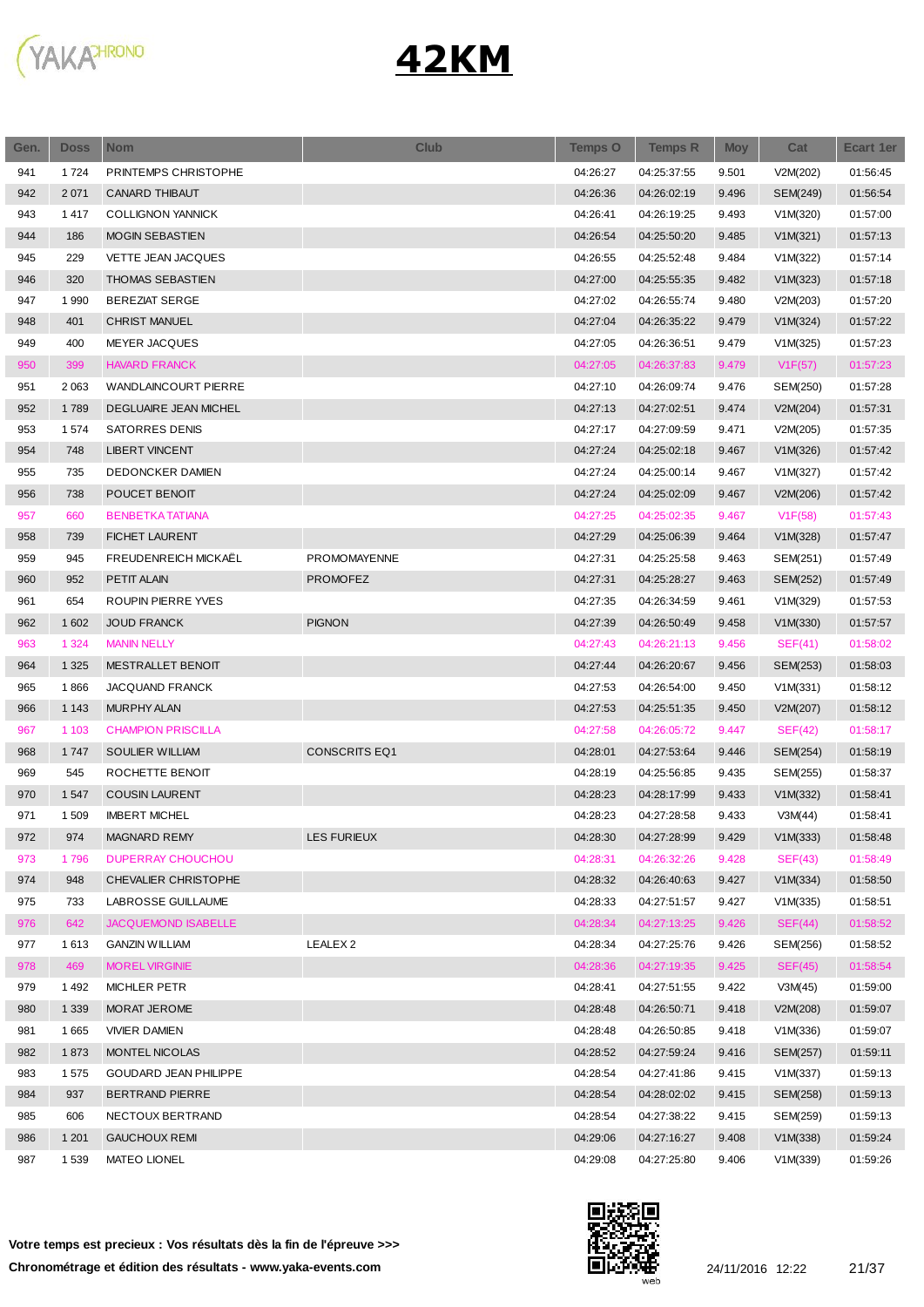

| Gen.    | <b>Doss</b> | <b>Nom</b>                | <b>Club</b>          | <b>Temps O</b> | <b>Temps R</b> | <b>Moy</b> | Cat      | Ecart 1er |
|---------|-------------|---------------------------|----------------------|----------------|----------------|------------|----------|-----------|
| 988     | 1 0 1 7     | <b>BUSCHIAZZO DAMIEN</b>  |                      | 04:29:11       | 04:28:49:80    | 9.405      | SEM(260) | 01:59:29  |
| 989     | 1 3 3 3     | <b>SABOT FLORENCE</b>     |                      | 04:29:14       | 04:28:31:65    | 9.403      | V2F(26)  | 01:59:32  |
| 990     | 282         | <b>GUIGNARD GILLES</b>    |                      | 04:29:19       | 04:28:21:12    | 9.400      | V1M(340) | 01:59:37  |
| 991     | 1 3 4 6     | <b>GERENTES NATHALIE</b>  |                      | 04:29:25       | 04:28:41:51    | 9.396      | V1F(59)  | 01:59:43  |
| 992     | 1 4 0 3     | <b>JEANJEAN CLAUDE</b>    |                      | 04:29:27       | 04:29:05:56    | 9.395      | V3M(46)  | 01:59:45  |
| 993     | 1 0 9 8     | <b>CARRET MURIEL</b>      |                      | 04:29:28       | 04:27:25:88    | 9.395      | V2F(27)  | 01:59:46  |
| 994     | 222         | PILLOUD VALERIE           |                      | 04:29:30       | 04:27:39:32    | 9.394      | V1F(60)  | 01:59:48  |
| 995     | 742         | <b>MACK THIERRY</b>       |                      | 04:29:37       | 04:28:19:87    | 9.389      | V2M(209) | 01:59:55  |
| 996     | 1 3 5 0     | <b>MAURIN NELLY</b>       |                      | 04:29:47       | 04:29:04:67    | 9.384      | V1F(61)  | 02:00:06  |
| 997     | 1874        | <b>BRAGA FREDERIK</b>     |                      | 04:29:57       | 04:29:43:67    | 9.378      | V1M(341) | 02:00:16  |
| 998     | 2 0 0 7     | <b>DEVAUX RUDY</b>        |                      | 04:29:59       | 04:29:46:24    | 9.377      | SEM(261) | 02:00:18  |
| 999     | 822         | <b>BRUCKERT JEREMIE</b>   |                      | 04:29:59       | 04:28:04:96    | 9.377      | SEM(262) | 02:00:18  |
| 1 0 0 0 | 2 0 6 2     | MAUREL DAMIEN             |                      | 04:29:59       | 04:29:24:18    | 9.377      | SEM(263) | 02:00:18  |
| 1 0 0 1 | 2 0 6 1     | <b>CANARD CELINE</b>      |                      | 04:30:00       | 04:29:25:18    | 9.376      | SEF(46)  | 02:00:18  |
| 1 0 0 2 | 1 0 3 5     | <b>ROQUES PIERRE</b>      | <b>LEQ GIVRES</b>    | 04:30:03       | 04:28:45:13    | 9.374      | V2M(210) | 02:00:21  |
| 1 0 0 3 | 1995        | NOUYRIGAT DAVID           |                      | 04:30:06       | 04:29:19:99    | 9.373      | V1M(342) | 02:00:24  |
| 1 0 0 4 | 1 6 4 8     | <b>GONZALEZ VICTORINE</b> |                      | 04:30:10       | 04:28:07:33    | 9.370      | V1F(62)  | 02:00:28  |
| 1 0 0 5 | 1754        | LIGER DIDIER              |                      | 04:30:15       | 04:29:49:03    | 9.367      | V2M(211) | 02:00:33  |
| 1 0 0 6 | 1 3 7 2     | <b>LEDOUX OLIVIER</b>     |                      | 04:30:15       | 04:28:27:01    | 9.367      | V1M(343) | 02:00:33  |
| 1 0 0 7 | 404         | <b>CHASSAGNOUX LAURE</b>  |                      | 04:30:19       | 04:28:37:13    | 9.365      | SEF(47)  | 02:00:37  |
| 1 0 0 8 | 731         | LEVEQUE COLETTE           |                      | 04:30:22       | 04:29:42:71    | 9.363      | V1F(63)  | 02:00:40  |
| 1 0 0 9 | 814         | <b>JOSSO MALLORY</b>      |                      | 04:30:25       | 04:28:34:29    | 9.362      | V1F(64)  | 02:00:43  |
| 1 0 1 0 | 817         | <b>DUFOSSE VALERIE</b>    |                      | 04:30:26       | 04:28:33:95    | 9.361      | V2F(28)  | 02:00:44  |
| 1 0 1 1 | 1 2 8 2     | PIC ETIENNE               |                      | 04:30:28       | 04:29:56:74    | 9.360      | SEM(264) | 02:00:46  |
| 1 0 1 2 | 2 0 8 7     | <b>BATTEUX ANTHONY</b>    |                      | 04:30:32       | 04:29:00:74    | 9.358      | SEM(265) | 02:00:50  |
| 1013    | 342         | CARREAUD JEAN FRANCOIS    |                      | 04:30:35       | 04:29:23:81    | 9.356      | V2M(212) | 02:00:53  |
| 1 0 1 4 | 1 4 8 2     | MONTAGNE JEAN FRANCOIS    |                      | 04:31:02       | 04:29:15:67    | 9.340      | V2M(213) | 02:01:20  |
| 1015    | 283         | <b>STEFFAN CATHERINE</b>  |                      | 04:31:07       | 04:29:32:73    | 9.338      | V1F(65)  | 02:01:25  |
| 1016    | 2 0 7 3     | <b>VACHET VIVIEN</b>      |                      | 04:31:21       | 04:30:44:52    | 9.330      | SEM(266) | 02:01:39  |
| 1017    | 806         | DRUESNE FLORIAN           |                      | 04:31:21       | 04:30:42:07    | 9.330      | SEM(267) | 02:01:39  |
| 1018    | 1 1 1 1     | LATTE BENJAMIN            |                      | 04:31:27       | 04:30:20:99    | 9.326      | SEM(268) | 02:01:45  |
| 1019    | 1 1 1 2     | HOUVENAEGHEL DAMIEN       |                      | 04:31:27       | 04:30:20:75    | 9.326      | SEM(269) | 02:01:45  |
| 1 0 2 0 | 209         | <b>ACHAIN ETIENNE</b>     |                      | 04:31:29       | 04:30:49:89    | 9.325      | SEM(270) | 02:01:47  |
| 1 0 2 1 | 835         | <b>JANDARD OLIVIER</b>    | <b>TCN</b>           | 04:31:33       | 04:30:19:71    | 9.323      | V1M(344) | 02:01:51  |
| 1 0 2 2 | 1526        | <b>HENRY COHEN</b>        |                      | 04:31:35       | 04:29:27:25    | 9.322      | V2M(214) | 02:01:53  |
| 1 0 2 3 | 1 3 1 8     | PELLETIER WILLIAM         |                      | 04:31:41       | 04:30:14:91    | 9.318      | V2M(215) | 02:02:00  |
| 1 0 24  | 245         | PEREIRA DAS NEVES DAVID   |                      | 04:31:44       | 04:30:24:26    | 9.316      | V1M(345) | 02:02:03  |
| 1 0 2 5 | 947         | DI SABATINO GIGI          |                      | 04:31:47       | 04:31:12:67    | 9.315      | V1M(346) | 02:02:06  |
| 1 0 2 6 | 1870        | <b>MEDECI GILBERT</b>     |                      | 04:31:52       | 04:29:42:44    | 9.312      | V3M(47)  | 02:02:11  |
| 1 0 2 7 | 1014        | EMONARD LUDOVIC           |                      | 04:31:52       | 04:31:44:66    | 9.312      | SEM(271) | 02:02:11  |
| 1 0 28  | 307         | <b>FERRIER STEPHANIE</b>  | <b>MACADAM GIRLS</b> | 04:31:53       | 04:29:51:78    | 9.311      | SEF(48)  | 02:02:12  |
| 1 0 2 9 | 495         | <b>LORE SYLVIE</b>        | <b>MACADAM GIRLS</b> | 04:31:53       | 04:29:52:55    | 9.311      | V1F(66)  | 02:02:12  |
| 1 0 3 0 | 1974        | <b>BERAUD PIERRE</b>      |                      | 04:31:57       | 04:30:49:97    | 9.309      | V2M(216) | 02:02:16  |
| 1 0 3 1 | 776         | <b>GUICHARD LAURE</b>     |                      | 04:32:00       | 04:30:26:88    | 9.307      | V1F(67)  | 02:02:18  |
| 1 0 3 2 | 181         | NEMOZ LUC                 |                      | 04:32:01       | 04:30:30:99    | 9.307      | V2M(217) | 02:02:19  |
| 1 0 3 3 | 1728        | <b>BINTEIN BASTIEN</b>    |                      | 04:32:02       | 04:31:47:32    | 9.306      | V1M(347) | 02:02:20  |
| 1 0 34  | 324         | <b>GILLETTE ALINE</b>     |                      | 04:32:06       | 04:29:50:98    | 9.304      | SEF(49)  | 02:02:24  |
|         |             |                           |                      |                |                |            |          |           |

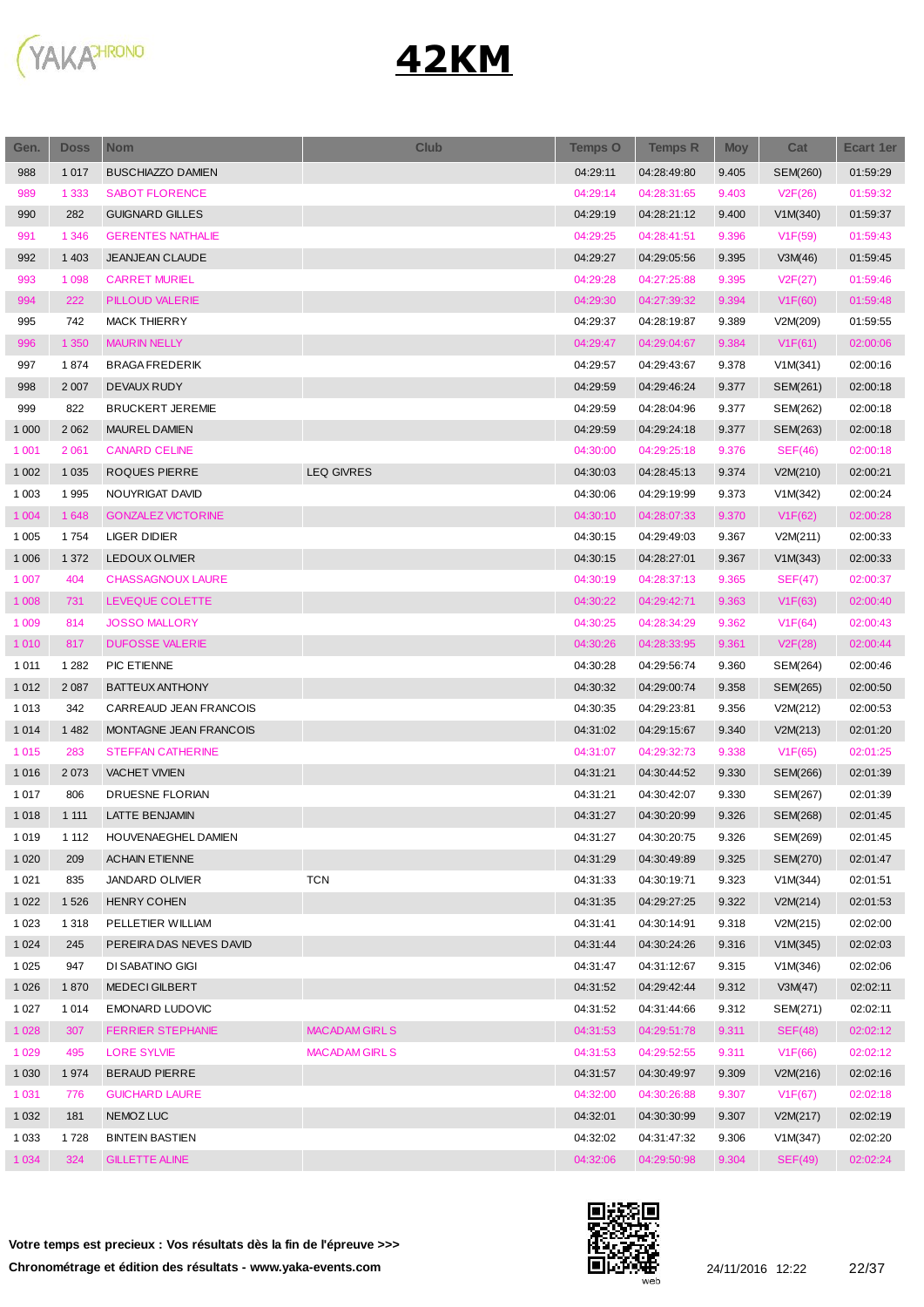

| Gen.    | <b>Doss</b> | <b>Nom</b>                  | <b>Club</b>        | <b>Temps O</b> | <b>Temps R</b> | <b>Moy</b> | Cat            | Ecart 1er |
|---------|-------------|-----------------------------|--------------------|----------------|----------------|------------|----------------|-----------|
| 1 0 3 5 | 2015        | <b>MATRAY LAETITIA</b>      |                    | 04:32:07       | 04:30:27:87    | 9.303      | V1F(68)        | 02:02:25  |
| 1 0 3 6 | 1 2 0 4     | <b>BLUTEAU CHRISTIAN</b>    |                    | 04:32:21       | 04:31:09:92    | 9.295      | V3M(48)        | 02:02:39  |
| 1 0 3 7 | 1 2 0 5     | <b>BLUTEAU DAVID</b>        |                    | 04:32:22       | 04:31:10:42    | 9.295      | V1M(348)       | 02:02:40  |
| 1 0 38  | 1683        | <b>MARCON GREGORY</b>       | AXIMA <sub>3</sub> | 04:32:34       | 04:31:42:97    | 9.288      | SEM(272)       | 02:02:52  |
| 1 0 3 9 | 1684        | PELLETIER DANIEL            | AXIMA 3            | 04:32:34       | 04:31:42:96    | 9.288      | V2M(218)       | 02:02:52  |
| 1 0 4 0 | 1 3 1 1     | <b>DONEDDU SYLVIE</b>       |                    | 04:32:41       | 04:30:43:28    | 9.284      | V1F(69)        | 02:03:00  |
| 1 0 4 1 | 1 4 0 7     | <b>VERICEL JEAN</b>         |                    | 04:32:54       | 04:32:08:18    | 9.277      | V4M(4)         | 02:03:13  |
| 1 0 4 2 | 1 5 6 5     | <b>LEROY NICOLAS</b>        |                    | 04:32:58       | 04:31:20:09    | 9.274      | SEM(273)       | 02:03:17  |
| 1 0 4 3 | 1 2 9 1     | <b>MOULERGUE VINCIANE</b>   |                    | 04:33:02       | 04:32:20:42    | 9.272      | <b>SEF(50)</b> | 02:03:20  |
| 1 0 4 4 | 259         | <b>TANGUY VERONIQUE</b>     |                    | 04:33:05       | 04:32:03:56    | 9.270      | V2F(29)        | 02:03:23  |
| 1 0 4 5 | 1972        | ARGOUD FABRICE              |                    | 04:33:06       | 04:31:43:08    | 9.270      | V1M(349)       | 02:03:24  |
| 1 0 4 6 | 345         | <b>GOURE LAURENT</b>        |                    | 04:33:11       | 04:31:05:85    | 9.267      | V1M(350)       | 02:03:29  |
| 1 0 4 7 | 764         | PAKULA NATHALIE             |                    | 04:33:23       | 04:32:24:45    | 9.260      | V1F(70)        | 02:03:41  |
| 1 0 4 8 | 787         | <b>CAILLY SANDRA</b>        |                    | 04:33:23       | 04:32:24:22    | 9.260      | V1F(71)        | 02:03:41  |
| 1 0 4 9 | 763         | <b>MAUGEN SYLVIE</b>        |                    | 04:33:23       | 04:32:24:76    | 9.260      | V1F(72)        | 02:03:41  |
| 1 0 5 0 | 682         | LARGE PIERRE YVES           |                    | 04:33:23       | 04:32:45:03    | 9.260      | V2M(219)       | 02:03:41  |
| 1 0 5 1 | 1 2 3 9     | <b>GILBERT YANN</b>         |                    | 04:33:35       | 04:31:55:85    | 9.253      | V1M(351)       | 02:03:53  |
| 1 0 5 2 | 1797        | <b>BRUNEL OLIVIER</b>       |                    | 04:33:36       | 04:32:24:99    | 9.253      | SEM(274)       | 02:03:54  |
| 1 0 5 3 | 1 2 3 8     | <b>GALTIER ANTOINE</b>      |                    | 04:33:36       | 04:31:56:33    | 9.253      | V1M(352)       | 02:03:54  |
| 1 0 5 4 | 1 4 0 2     | <b>MASSART BEATRICE</b>     |                    | 04:33:51       | 04:33:29:67    | 9.244      | V3F(2)         | 02:04:10  |
| 1 0 5 5 | 762         | <b>BACHELET MARGAUX</b>     |                    | 04:33:59       | 04:31:41:36    | 9.240      | <b>SEF(51)</b> | 02:04:18  |
| 1 0 5 6 | 1830        | <b>ATTIA ADAL</b>           |                    | 04:33:59       | 04:33:48:24    | 9.240      | V1M(353)       | 02:04:18  |
| 1 0 5 7 | 1 6 3 4     | <b>KREMER STEPHANIE</b>     |                    | 04:34:01       | 04:33:22:55    | 9.239      | V1F(73)        | 02:04:19  |
| 1 0 5 8 | 1 6 3 5     | <b>VALETTE GUTTY AUDREY</b> |                    | 04:34:01       | 04:33:22:69    | 9.239      | V1F(74)        | 02:04:19  |
| 1 0 5 9 | 1 0 4 4     | <b>AUBRY PHILIPPE</b>       |                    | 04:34:02       | 04:33:02:16    | 9.238      | V2M(220)       | 02:04:20  |
| 1 0 6 0 | 1892        | NATHALIE LAGOUTTE           |                    | 04:34:15       | 04:34:02:78    | 9.231      | V1F(75)        | 02:04:33  |
| 1 0 6 1 | 1 2 8 8     | <b>MOREAU ERIC</b>          |                    | 04:34:54       | 04:34:25:50    | 9.209      | V1M(354)       | 02:05:13  |
| 1 0 6 2 | 1 3 3 6     | <b>CACLIN GAETAN</b>        |                    | 04:35:00       | 04:33:58:86    | 9.206      | SEM(275)       | 02:05:18  |
| 1 0 6 3 | 417         | <b>FARRELL EMMA</b>         |                    | 04:35:06       | 04:32:47:05    | 9.202      | V1F(76)        | 02:05:24  |
| 1 0 6 4 | 412         | <b>RYAN DEIRDRE</b>         |                    | 04:35:07       | 04:32:47:79    | 9.202      | V1F(77)        | 02:05:25  |
| 1 0 6 5 | 1012        | HORELLOU ANNE MARIE         |                    | 04:35:12       | 04:34:27:33    | 9.199      | V1F(78)        | 02:05:30  |
| 1 0 6 6 | 1 0 2 5     | <b>IMBERT MARTINE</b>       |                    | 04:35:12       | 04:34:27:51    | 9.199      | V2F(30)        | 02:05:30  |
| 1 0 6 7 | 605         | <b>JANACEK VERONIQUE</b>    |                    | 04:35:13       | 04:33:50:96    | 9.198      | V2F(31)        | 02:05:31  |
| 1 0 6 8 | 1 3 3 0     | <b>GUY NICOLAS</b>          | SOTRADEL 42KM      | 04:35:17       | 04:34:43:94    | 9.196      | V1M(355)       | 02:05:35  |
| 1 0 6 9 | 536         | <b>COLLET BEILLON BRICE</b> |                    | 04:35:31       | 04:34:06:21    | 9.188      | V1M(356)       | 02:05:49  |
| 1 0 7 0 | 597         | <b>MAILLARD ROMAIN</b>      |                    | 04:35:32       | 04:34:07:97    | 9.188      | SEM(276)       | 02:05:50  |
| 1 0 7 1 | 611         | MEYER SIMON                 |                    | 04:35:32       | 04:34:08:22    | 9.188      | V1M(357)       | 02:05:50  |
| 1 0 7 2 | 1 3 2 0     | <b>BARRANCO CHRISTIAN</b>   |                    | 04:35:36       | 04:33:05:36    | 9.186      | V2M(221)       | 02:05:54  |
| 1 0 7 3 | 1 3 9 3     | <b>BOISSON STEPHANE</b>     |                    | 04:35:45       | 04:35:18:47    | 9.181      | SEM(277)       | 02:06:04  |
| 1 0 7 4 | 1878        | <b>BALANDRAS NICOLAS</b>    |                    | 04:35:46       | 04:35:18:45    | 9.180      | SEM(278)       | 02:06:05  |
| 1 0 7 5 | 1 4 0 5     | <b>FONTENAS ANNE</b>        |                    | 04:35:48       | 04:35:28:39    | 9.179      | V2F(32)        | 02:06:07  |
| 1 0 7 6 | 1 4 0 4     | <b>TORRES VALERIE</b>       |                    | 04:35:49       | 04:35:28:10    | 9.178      | V2F(33)        | 02:06:08  |
| 1 0 7 7 | 688         | <b>GONCALVES FILIPE</b>     |                    | 04:35:51       | 04:34:38:46    | 9.177      | V1M(358)       | 02:06:10  |
| 1 0 7 8 | 1 4 7 5     | PETITJEAN LOIC              |                    | 04:35:53       | 04:33:24:97    | 9.176      | SEM(279)       | 02:06:12  |
| 1 0 7 9 | 1 605       | RIBEIRO DIAS JERVASIO       | <b>NOUE</b>        | 04:35:53       | 04:34:41:09    | 9.176      | V1M(359)       | 02:06:12  |
| 1 0 8 0 | 1 2 7 9     | PALLADE MARIE ANGE          |                    | 04:35:59       | 04:35:05:35    | 9.173      | V2F(34)        | 02:06:18  |
| 1 0 8 1 | 32          | NICHOLLS ADAM               | TCN BAD BOYS       | 04:36:03       | 04:34:06:67    | 9.171      | V1M(360)       | 02:06:21  |
|         |             |                             |                    |                |                |            |                |           |

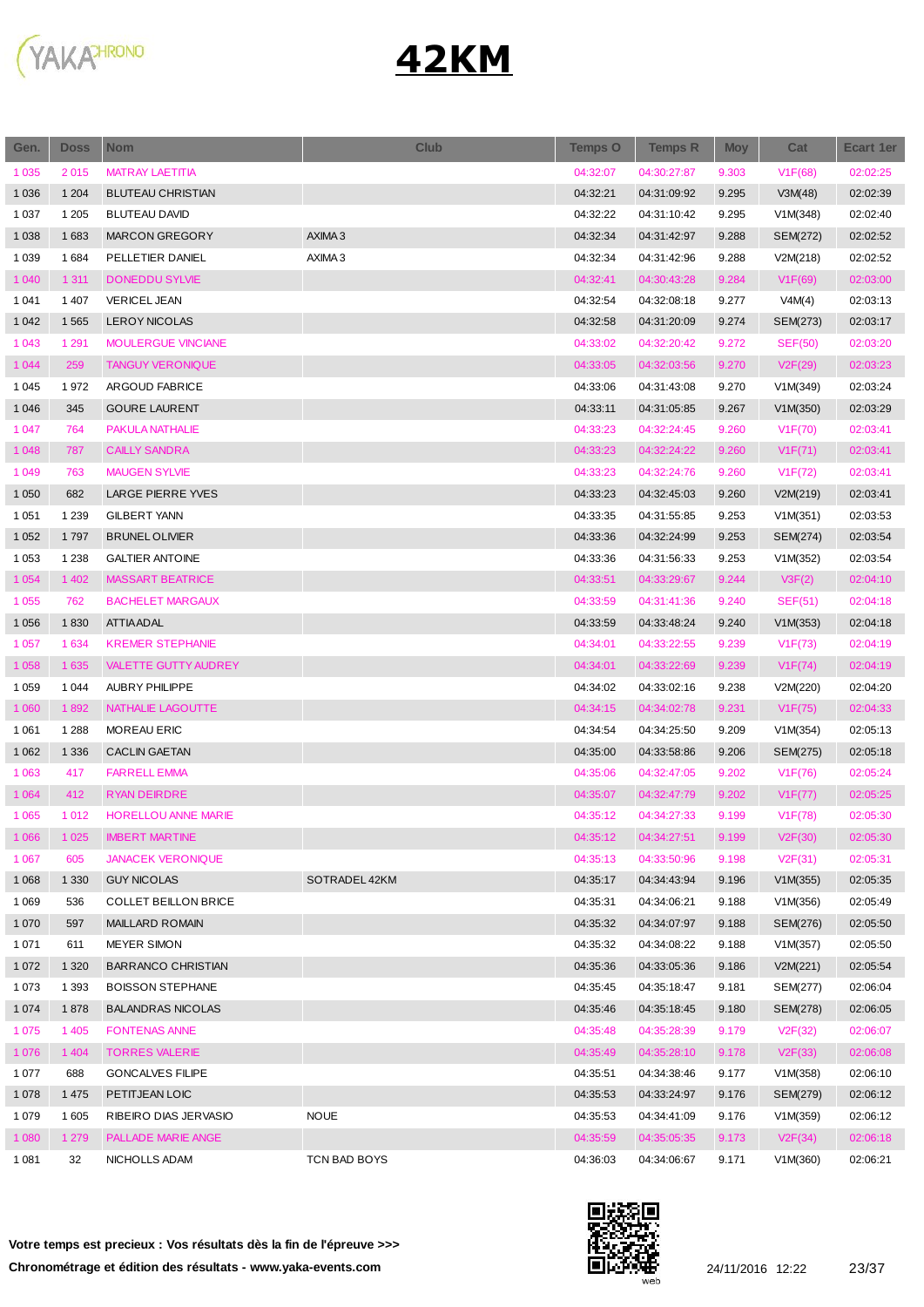

| Gen.    | <b>Doss</b> | <b>Nom</b>                 | <b>Club</b>         | <b>Temps O</b> | <b>Temps R</b> | <b>Moy</b> | Cat            | Ecart 1er |
|---------|-------------|----------------------------|---------------------|----------------|----------------|------------|----------------|-----------|
| 1 0 8 2 | 881         | <b>GERVAIS DAMIEN</b>      |                     | 04:36:06       | 04:35:43:04    | 9.169      | V1M(361)       | 02:06:24  |
| 1 0 8 3 | 347         | PATRAS HERVE               |                     | 04:36:19       | 04:35:00:02    | 9.162      | V2M(222)       | 02:06:37  |
| 1 0 8 4 | 330         | <b>BIER PATRICK</b>        |                     | 04:36:19       | 04:35:00:70    | 9.162      | V2M(223)       | 02:06:37  |
| 1 0 8 5 | 1 2 9 2     | ELAMBERT STEPHANE          |                     | 04:36:27       | 04:35:03:51    | 9.157      | V2M(224)       | 02:06:45  |
| 1 0 8 6 | 124         | <b>DECKER CYRIL</b>        |                     | 04:36:30       | 04:35:09:10    | 9.156      | SEM(280)       | 02:06:48  |
| 1 0 8 7 | 1459        | <b>DUFRENEY CECILE</b>     |                     | 04:36:33       | 04:34:42:20    | 9.154      | <b>SEF(52)</b> | 02:06:51  |
| 1 0 8 8 | 755         | ROMESTAING CEDRIC          |                     | 04:36:38       | 04:34:11:18    | 9.151      | SEM(281)       | 02:06:56  |
| 1 0 8 9 | 752         | <b>DESBOS NICOLAS</b>      |                     | 04:36:41       | 04:34:14:20    | 9.150      | V1M(362)       | 02:07:00  |
| 1 0 9 0 | 1689        | <b>MARTEL OLIVIER</b>      |                     | 04:36:45       | 04:34:43:22    | 9.147      | V1M(363)       | 02:07:04  |
| 1 0 9 1 | 1615        | <b>DEFOND RENAUD</b>       | LEALEX <sub>2</sub> | 04:36:52       | 04:35:42:93    | 9.144      | SEM(282)       | 02:07:11  |
| 1 0 9 2 | 547         | <b>CICUT GERALDINE</b>     |                     | 04:36:56       | 04:36:35:79    | 9.141      | V2F(35)        | 02:07:15  |
| 1 0 9 3 | 579         | PELISSIER PHILIPPE         |                     | 04:37:14       | 04:36:37:17    | 9.132      | V1M(364)       | 02:07:32  |
| 1 0 9 4 | 2 0 9 1     | <b>MACHIDA SEUI</b>        |                     | 04:37:38       | 04:36:31:45    | 9.118      | V3M(49)        | 02:07:56  |
| 1 0 9 5 | 1 1 9 9     | KLEINBERG JULIEN           |                     | 04:37:45       | 04:36:12:71    | 9.115      | SEM(283)       | 02:08:04  |
| 1 0 9 6 | 402         | POIROT GAELLE              |                     | 04:37:49       | 04:36:12:33    | 9.112      | <b>SEF(53)</b> | 02:08:08  |
| 1 0 9 7 | 1 2 4 5     | ARBANT REGIS               |                     | 04:37:49       | 04:36:32:87    | 9.112      | V1M(365)       | 02:08:08  |
| 1 0 9 8 | 1894        | <b>CONDOM PIERRE</b>       |                     | 04:37:54       | 04:36:20:36    | 9.110      | SEM(284)       | 02:08:13  |
| 1 0 9 9 | 1 3 1 7     | <b>COLLETTE CARINE</b>     |                     | 04:37:55       | 04:36:40:64    | 9.109      | V1F(79)        | 02:08:14  |
| 1 100   | 1 4 6 6     | <b>ANTOULY CHIFF</b>       |                     | 04:37:56       | 04:36:04:32    | 9.109      | V1F(80)        | 02:08:15  |
| 1 1 0 1 | 299         | <b>MERLIER JOEL</b>        | <b>MACADAMBOY</b>   | 04:38:05       | 04:37:35:20    | 9.104      | V1M(366)       | 02:08:23  |
| 1 1 0 2 | 1984        | <b>THOME YANNICK</b>       |                     | 04:38:09       | 04:36:33:25    | 9.101      | V1M(367)       | 02:08:27  |
| 1 1 0 3 | 939         | <b>BERTHONNEAU VALERIE</b> |                     | 04:38:17       | 04:36:39:38    | 9.097      | V2F(36)        | 02:08:35  |
| 1 1 0 4 | 940         | <b>BERTHONNEAU ERIC</b>    |                     | 04:38:17       | 04:36:39:38    | 9.097      | V2M(225)       | 02:08:35  |
| 1 1 0 5 | 1 2 6 8     | <b>BONY THIERRY</b>        |                     | 04:38:29       | 04:37:53:71    | 9.091      | V2M(226)       | 02:08:47  |
| 1 1 0 6 | 1804        | <b>FRITSCH VIRGINIE</b>    |                     | 04:38:38       | 04:36:37:23    | 9.086      | V1F(81)        | 02:08:56  |
| 1 1 0 7 | 488         | <b>DELATRECHE CELINE</b>   |                     | 04:38:50       | 04:37:34:26    | 9.079      | V1F(82)        | 02:09:09  |
| 1 1 0 8 | 1880        | <b>GONZALEZ FRANCK</b>     |                     | 04:38:53       | 04:37:11:75    | 9.077      | V2M(227)       | 02:09:12  |
| 1 1 0 9 | 1 3 4 9     | <b>SCHITZ MARIE REINE</b>  |                     | 04:38:59       | 04:37:25:27    | 9.074      | V1F(83)        | 02:09:18  |
| 1 1 1 0 | 1 3 5 2     | LEPRINCE DOMINIQUE         |                     | 04:39:00       | 04:37:21:03    | 9.074      | V2M(228)       | 02:09:18  |
| 1 1 1 1 | 616         | JACQUEMIN JEAN PIERRE      |                     | 04:39:08       | 04:38:30:98    | 9.069      | V3M(50)        | 02:09:26  |
| 1 1 1 2 | 1 0 5 5     | <b>AULAS PHILIPPE</b>      |                     | 04:39:13       | 04:38:23:09    | 9.067      | V1M(368)       | 02:09:31  |
| 1 1 1 3 | 630         | <b>GATE DENYS</b>          |                     | 04:39:17       | 04:38:13:40    | 9.064      | V2M(229)       | 02:09:35  |
| 1 1 1 4 | 1 5 2 3     | LABALME FREDERIC           |                     | 04:39:31       | 04:38:32:57    | 9.057      | V1M(369)       | 02:09:49  |
| 1 1 1 5 | 880         | SEGUIN CHRISTOPHE          |                     | 04:39:37       | 04:38:16:34    | 9.054      | V2M(230)       | 02:09:55  |
| 1 1 1 6 | 1742        | <b>RIEHL ROLAND</b>        |                     | 04:39:37       | 04:37:18:89    | 9.054      | V3M(51)        | 02:09:55  |
| 1 1 1 7 | 1 1 3 5     | <b>CERDON LUCIE</b>        |                     | 04:39:42       | 04:37:39:49    | 9.051      | SEF(54)        | 02:10:01  |
| 1 1 1 8 | 934         | SAINT EVE VINCENT          | <b>PROMOMAYENNE</b> | 04:39:42       | 04:37:38:89    | 9.051      | SEM(285)       | 02:10:01  |
| 1 1 1 9 | 930         | GABERT JEAN CLAUDE         |                     | 04:39:45       | 04:37:19:81    | 9.049      | SEM(286)       | 02:10:04  |
| 1 1 2 0 | 1831        | <b>LIMPENS ALAIN</b>       |                     | 04:39:46       | 04:38:52:93    | 9.049      | V3M(52)        | 02:10:05  |
| 1 1 2 1 | 1415        | <b>WOEHRE YANN</b>         |                     | 04:39:48       | 04:38:52:12    | 9.048      | SEM(287)       | 02:10:07  |
| 1 1 2 2 | 932         | MEUNIER RIVIERE EMMANUEL   |                     | 04:39:49       | 04:37:23:97    | 9.047      | SEM(288)       | 02:10:08  |
| 1 1 2 3 | 1 2 2 1     | PASCAL MICHEL              |                     | 04:39:50       | 04:38:55:18    | 9.047      | V3M(53)        | 02:10:09  |
| 1 1 2 4 | 1 1 7 7     | THOMAS SEBASTIEN           |                     | 04:39:55       | 04:38:58:26    | 9.044      | SEM(289)       | 02:10:14  |
| 1 1 2 5 | 238         | <b>GOGUILLOT TRISTAN</b>   |                     | 04:40:04       | 04:37:35:01    | 9.039      | SEM(290)       | 02:10:22  |
| 1 1 2 6 | 433         | TROADEC SIMON              |                     | 04:40:06       | 04:37:38:08    | 9.038      | SEM(291)       | 02:10:24  |
| 1 1 2 7 | 1763        | DEMAUGE BOST LIONEL        |                     | 04:40:09       | 04:39:40:31    | 9.036      | SEM(292)       | 02:10:27  |
| 1 1 2 8 | 1917        | MARGIOTTA MAGALIE          |                     | 04:40:10       | 04:39:41:51    | 9.036      | V1F(84)        | 02:10:28  |

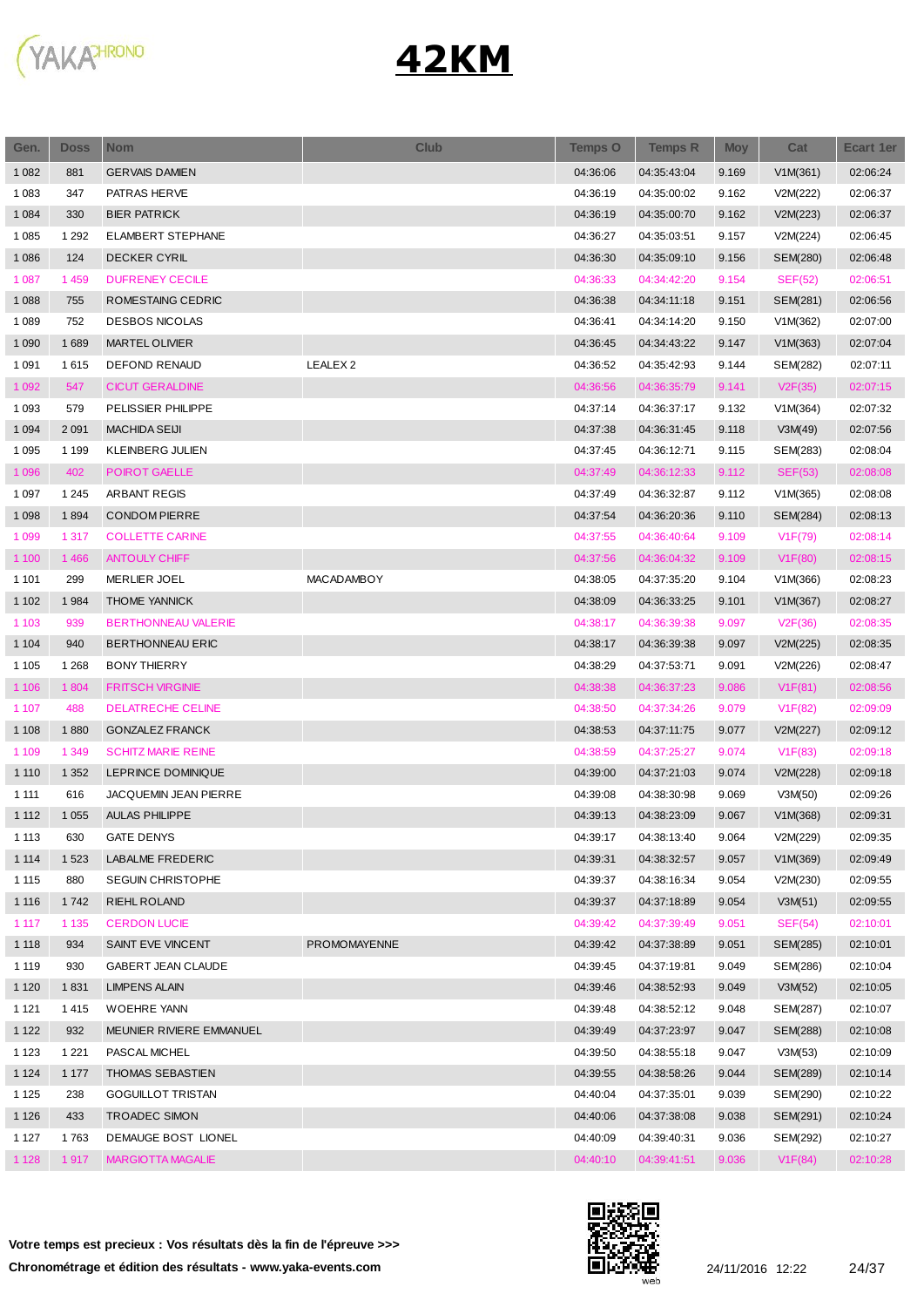

| Gen.    | <b>Doss</b> | <b>Nom</b>                     | <b>Club</b>          | <b>Temps O</b> | <b>Temps R</b> | <b>Moy</b> | Cat            | <b>Ecart 1er</b> |
|---------|-------------|--------------------------------|----------------------|----------------|----------------|------------|----------------|------------------|
| 1 1 2 9 | 1920        | <b>CORDEY MAUD</b>             |                      | 04:40:12       | 04:39:41:79    | 9.035      | <b>SEF(55)</b> | 02:10:30         |
| 1 1 3 0 | 1921        | <b>RAVEAU ROLANDE</b>          |                      | 04:40:14       | 04:39:44:18    | 9.034      | V2F(37)        | 02:10:32         |
| 1 1 3 1 | 1511        | <b>BOUDON WILLIAM</b>          |                      | 04:40:16       | 04:38:57:04    | 9.033      | V1M(370)       | 02:10:34         |
| 1 1 3 2 | 847         | <b>DEMONET XAVIER</b>          |                      | 04:40:20       | 04:39:39:38    | 9.031      | V1M(371)       | 02:10:38         |
| 1 1 3 3 | 1 2 2 8     | <b>BUCHARD ALAIN</b>           |                      | 04:40:20       | 04:38:39:67    | 9.031      | V2M(231)       | 02:10:38         |
| 1 1 3 4 | 2 0 5 6     | <b>FERRER EDDIE</b>            |                      | 04:40:36       | 04:40:15:39    | 9.022      | V1M(372)       | 02:10:54         |
| 1 1 3 5 | 1794        | <b>SEGOND JEREMY</b>           |                      | 04:40:38       | 04:38:25:37    | 9.021      | SEM(293)       | 02:10:56         |
| 1 1 3 6 | 1 0 0 0     | <b>WATT PIERRE</b>             |                      | 04:40:39       | 04:39:57:59    | 9.020      | V2M(232)       | 02:10:57         |
| 1 1 3 7 | 967         | FREGEAC YOANN                  |                      | 04:40:39       | 04:39:34:49    | 9.020      | SEM(294)       | 02:10:57         |
| 1 1 3 8 | 188         | <b>MALIN SEVERINE</b>          |                      | 04:40:41       | 04:40:22:85    | 9.019      | <b>SEF(56)</b> | 02:11:00         |
| 1 1 3 9 | 944         | THETE FRANCOIS                 |                      | 04:40:53       | 04:39:09:10    | 9.013      | SEM(295)       | 02:11:12         |
| 1 1 4 0 | 878         | <b>BARENGER PASCAL</b>         |                      | 04:41:02       | 04:40:20:66    | 9.008      | V1M(373)       | 02:11:20         |
| 1 1 4 1 | 1655        | <b>DIMONTE MATHIEU</b>         |                      | 04:41:02       | 04:39:28:62    | 9.008      | SEM(296)       | 02:11:20         |
| 1 1 4 2 | 1 1 0 6     | POUGET ERIC                    |                      | 04:41:06       | 04:40:11:22    | 9.006      | V2M(233)       | 02:11:24         |
| 1 1 4 3 | 1464        | <b>GABRIELLE ROCH</b>          |                      | 04:41:07       | 04:40:14:77    | 9.005      | SEM(297)       | 02:11:25         |
| 1 1 4 4 | 1989        | <b>GONIN MARC</b>              |                      | 04:41:10       | 04:40:41:84    | 9.004      | V2M(234)       | 02:11:28         |
| 1 1 4 5 | 1 1 9 4     | <b>DAGAULT KEVIN</b>           |                      | 04:41:10       | 04:40:41:90    | 9.004      | SEM(298)       | 02:11:28         |
| 1 1 4 6 | 167         | CHAUVEL PHILIPPE               |                      | 04:41:18       | 04:40:04:05    | 9          | V2M(235)       | 02:11:36         |
| 1 1 4 7 | 1 1 4 9     | DREIER KLAUS                   |                      | 04:41:25       | 04:39:45:96    | 8.996      | V2M(236)       | 02:11:43         |
| 1 1 4 8 | 803         | <b>TOUATI ROGER</b>            |                      | 04:41:34       | 04:41:27:68    | 8.991      | V2M(237)       | 02:11:52         |
| 1 1 4 9 | 864         | <b>AGUILERA CHRISTINE</b>      |                      | 04:41:42       | 04:39:58:47    | 8.987      | V2F(38)        | 02:12:01         |
| 1 1 5 0 | 863         | <b>AGUILERA DIDIER</b>         |                      | 04:41:42       | 04:39:59:40    | 8.987      | V3M(54)        | 02:12:01         |
| 1 1 5 1 | 573         | PARIS JEAN LUC                 |                      | 04:41:47       | 04:40:34:31    | 8.984      | V1M(374)       | 02:12:06         |
| 1 1 5 2 | 1 1 0 0     | <b>CHAMPION GUILLAUME</b>      |                      | 04:41:49       | 04:40:51:12    | 8.983      | SEM(299)       | 02:12:08         |
| 1 1 5 3 | 1808        | <b>MEBARKI DOUDJA</b>          |                      | 04:41:50       | 04:39:42:42    | 8.982      | V1F(85)        | 02:12:09         |
| 1 1 5 4 | 1 4 6 0     | <b>BEAUGIRAUD CECILE</b>       |                      | 04:41:54       | 04:40:31:85    | 8.980      | V1F(86)        | 02:12:13         |
| 1 1 5 5 | 2 0 8 0     | <b>FRAGNE NICOLAS</b>          |                      | 04:42:02       | 04:41:21:65    | 8.976      | V1M(375)       | 02:12:20         |
| 1 1 5 6 | 1980        | <b>LACROIX BRUNO</b>           |                      | 04:42:05       | 04:42:00:32    | 8.975      | V2M(238)       | 02:12:23         |
| 1 1 5 7 | 589         | <b>GALLAND GUY</b>             | <b>CONSCRITS EQ1</b> | 04:42:08       | 04:40:31:35    | 8.973      | V3M(55)        | 02:12:26         |
| 1 1 5 8 | 1809        | <b>BONIERE MARTINE</b>         |                      | 04:42:25       | 04:40:17:64    | 8.964      | V2F(39)        | 02:12:43         |
| 1 1 5 9 | 1646        | <b>TRAUB KURT</b>              |                      | 04:42:30       | 04:39:58:00    | 8.961      | V4M(5)         | 02:12:48         |
| 1 1 6 0 | 1872        | CHAY PASCAL                    |                      | 04:42:39       | 04:40:04:97    | 8.957      | V2M(239)       | 02:12:57         |
| 1 1 6 1 | 424         | CHAPUIS JEROME                 |                      | 04:42:40       | 04:40:39:94    | 8.956      | V1M(376)       | 02:12:58         |
| 1 1 6 2 | 529         | <b>BAUD MATHILDE</b>           |                      | 04:42:48       | 04:41:41:75    | 8.952      | SEF(57)        | 02:13:07         |
| 1 1 6 3 | 1476        | <b>GARCIA PILIPPE</b>          | CACTUS TEAM 1        | 04:42:52       | 04:42:40:83    | 8.950      | V2M(240)       | 02:13:11         |
| 1 1 6 4 | 1478        | PEYSSON OLIVIER                | CACTUS TEAM 1        | 04:42:53       | 04:40:50:53    | 8.949      | V1M(377)       | 02:13:12         |
| 1 1 6 5 | 454         | <b>DANIEL PAULE</b>            |                      | 04:42:57       | 04:41:59:28    | 8.947      | V2F(40)        | 02:13:16         |
| 1 1 6 6 | 843         | <b>FALQUET JEROME</b>          |                      | 04:42:58       | 04:42:08:18    | 8.946      | V1M(378)       | 02:13:17         |
| 1 1 6 7 | 1 0 9 5     | CADRAN BASTIEN                 | PROMOFEZ             | 04:43:06       | 04:41:01:37    | 8.942      | SEM(300)       | 02:13:24         |
| 1 1 6 8 | 771         | SANGNIER ARNAUD                |                      | 04:43:09       | 04:41:50:30    | 8.941      | SEM(301)       | 02:13:27         |
| 1 1 6 9 | 350         | RIOU PASCAL                    | PAROISSE SAINT ANNE  | 04:43:12       | 04:40:50:08    | 8.939      | V2M(241)       | 02:13:30         |
| 1 1 7 0 | 1 3 2 2     | <b>BUATIER MARIE CHRISTINE</b> |                      | 04:43:13       | 04:41:53:54    | 8.939      | V2F(41)        | 02:13:31         |
| 1 1 7 1 | 1788        | <b>ROSAZ NOEMIE</b>            |                      | 04:43:22       | 04:42:50:17    | 8.934      | <b>SEF(58)</b> | 02:13:40         |
| 1 1 7 2 | 769         | PERRAUD ELODIE                 |                      | 04:43:24       | 04:42:20:40    | 8.933      | SEF(59)        | 02:13:42         |
| 1 1 7 3 | 1 0 5 1     | DUPONT ANTHONY                 |                      | 04:43:26       | 04:43:06:11    | 8.932      | SEM(302)       | 02:13:44         |
| 1 1 7 4 | 671         | <b>JOSSE ALAIN</b>             |                      | 04:43:31       | 04:41:19:11    | 8.929      | V2M(242)       | 02:13:49         |
| 1 1 7 5 | 348         | <b>JOSSE CHLOE</b>             |                      | 04:43:31       | 04:41:20:29    | 8.929      | <b>SEF(60)</b> | 02:13:49         |

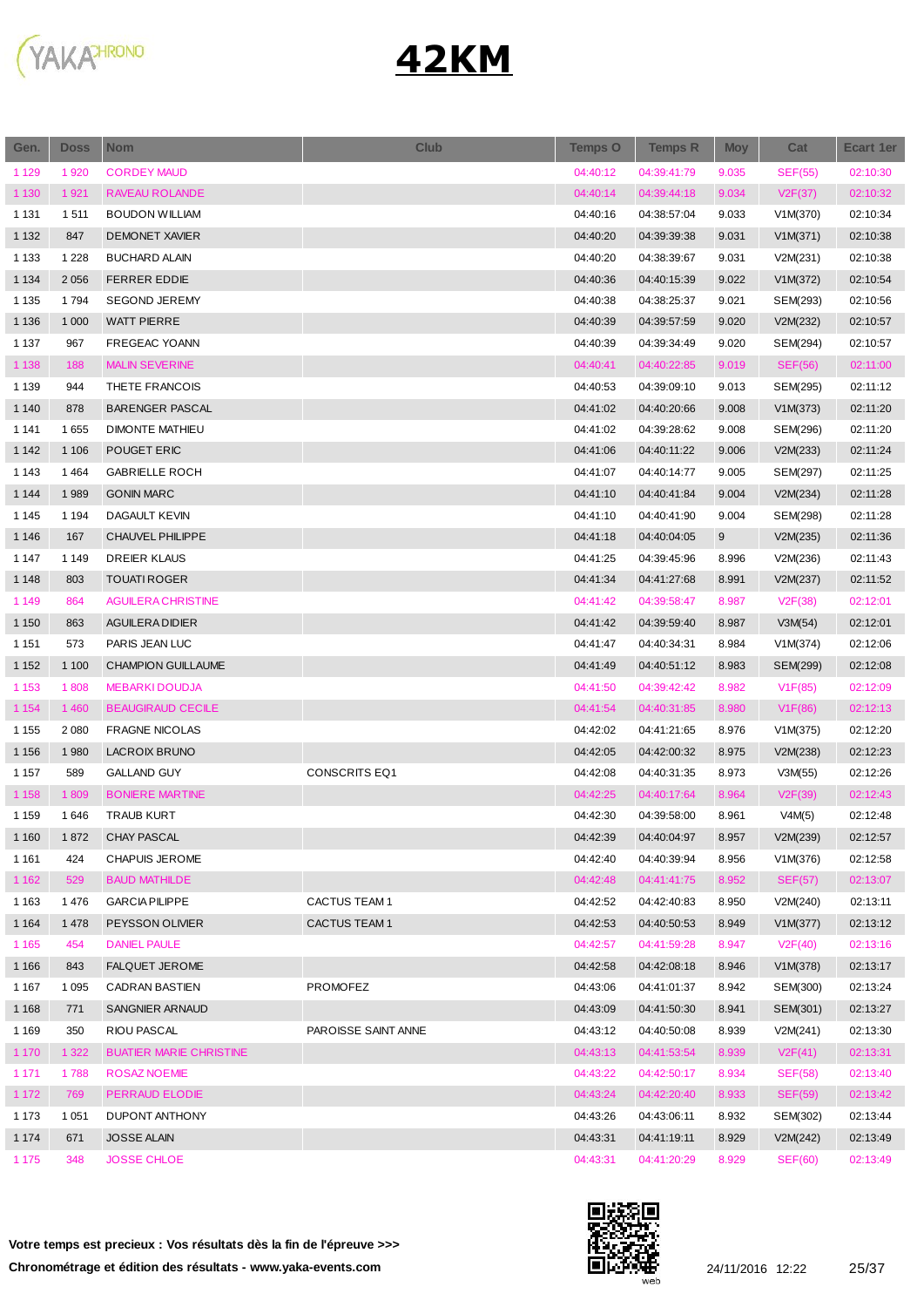

| Gen.    | <b>Doss</b> | <b>Nom</b>                                 | <b>Club</b> | <b>Temps O</b> | <b>Temps R</b> | <b>Moy</b> | Cat            | Ecart 1er |
|---------|-------------|--------------------------------------------|-------------|----------------|----------------|------------|----------------|-----------|
| 1 1 7 6 | 2 0 0 5     | <b>BRESSON SYLVAIN</b>                     |             | 04:43:39       | 04:41:58:62    | 8.925      | V1M(379)       | 02:13:57  |
| 1 1 7 7 | 559         | <b>DROUILLON VANESSA</b>                   |             | 04:43:40       | 04:41:59:46    | 8.924      | <b>SEF(61)</b> | 02:13:58  |
| 1 1 7 8 | 577         | <b>BRANCART HINDA</b>                      |             | 04:43:48       | 04:41:52:41    | 8.920      | V1F(87)        | 02:14:07  |
| 1 1 7 9 | 2 0 3 4     | <b>BURDIN CHRISTOPHE</b>                   |             | 04:43:52       | 04:42:43:55    | 8.918      | V1M(380)       | 02:14:11  |
| 1 1 8 0 | 134         | <b>DUGELET YANN</b>                        |             | 04:43:52       | 04:43:32:86    | 8.918      | V1M(381)       | 02:14:11  |
| 1 1 8 1 | 1 0 8 0     | <b>MUS HERVE</b>                           |             | 04:43:58       | 04:42:17:82    | 8.915      | V2M(243)       | 02:14:17  |
| 1 1 8 2 | 857         | <b>TAVERNIER BENJAMIN</b>                  |             | 04:44:00       | 04:43:27:69    | 8.914      | SEM(303)       | 02:14:18  |
| 1 1 8 3 | 1 0 1 5     | VILLATTE DE PEUFEILHOUX<br><b>GHISLAIN</b> |             | 04:44:02       | 04:43:54:39    | 8.913      | V2M(244)       | 02:14:20  |
| 1 1 8 4 | 1847        | <b>FONTAINE MARIE CHRISTINE</b>            |             | 04:44:04       | 04:41:59:34    | 8.912      | V2F(42)        | 02:14:22  |
| 1 1 8 5 | 1769        | DE NAILLY VERONIQUE                        |             | 04:44:05       | 04:42:01:44    | 8.911      | V2F(43)        | 02:14:23  |
| 1 1 8 6 | 1673        | <b>DALMAIS GEORGES</b>                     |             | 04:44:06       | 04:42:00:44    | 8.911      | V2M(245)       | 02:14:24  |
| 1 1 8 7 | 1770        | DE NAILLY CAMILLE                          |             | 04:44:06       | 04:42:04:08    | 8.911      | <b>SEF(62)</b> | 02:14:24  |
| 1 1 8 8 | 1 1 5 3     | <b>DURAND XAVIER</b>                       |             | 04:44:13       | 04:42:29:66    | 8.907      | SEM(304)       | 02:14:31  |
| 1 1 8 9 | 1723        | <b>DUTEY OLIVIER</b>                       |             | 04:44:15       | 04:43:58:02    | 8.906      | SEM(305)       | 02:14:33  |
| 1 1 9 0 | 625         | CHERADAME JEAN CHRISTOPHE                  |             | 04:44:21       | 04:42:56:19    | 8.903      | SEM(306)       | 02:14:39  |
| 1 1 9 1 | 958         | <b>DESCHAMPS MATTHIEU</b>                  |             | 04:44:28       | 04:43:15:79    | 8.899      | SEM(307)       | 02:14:46  |
| 1 1 9 2 | 957         | <b>DESCHAMPS SEGOLENE</b>                  |             | 04:44:28       | 04:43:16:16    | 8.899      | <b>SEF(63)</b> | 02:14:46  |
| 1 1 9 3 | 1786        | <b>FAIVRE RAMPANT KEVIN</b>                |             | 04:44:56       | 04:44:00:65    | 8.885      | SEM(308)       | 02:15:15  |
| 1 1 9 4 | 1 6 9 5     | <b>WUTHRICH CATHERINE</b>                  |             | 04:45:10       | 04:43:39:23    | 8.877      | V1F(88)        | 02:15:28  |
| 1 1 9 5 | 1710        | <b>LIGIOS AGNES</b>                        |             | 04:45:10       | 04:43:39:61    | 8.877      | V2F(44)        | 02:15:28  |
| 1 1 9 6 | 1726        | <b>HERRERO SYLVIE</b>                      |             | 04:45:10       | 04:43:39:88    | 8.877      | V2F(45)        | 02:15:28  |
| 1 1 9 7 | 361         | <b>MORET PIERRE</b>                        |             | 04:45:12       | 04:43:55:85    | 8.876      | ESM(3)         | 02:15:30  |
| 1 1 9 8 | 217         | MARCHE JEROME                              |             | 04:45:14       | 04:43:14:27    | 8.875      | V1M(382)       | 02:15:32  |
| 1 1 9 9 | 1652        | <b>MARCZYK MARLENA</b>                     |             | 04:45:17       | 04:44:35:15    | 8.874      | SEF(64)        | 02:15:35  |
| 1 200   | 1653        | <b>CHAVANON DAVID</b>                      |             | 04:45:17       | 04:44:36:21    | 8.874      | V1M(383)       | 02:15:35  |
| 1 2 0 1 | 142         | <b>GANZ UTE</b>                            |             | 04:45:20       | 04:43:35:11    | 8.872      | V2F(46)        | 02:15:38  |
| 1 2 0 2 | 116         | <b>GANZ ANDREAS</b>                        |             | 04:45:20       | 04:43:37:57    | 8.872      | V2M(246)       | 02:15:38  |
| 1 2 0 3 | 141         | <b>GANZ UWE</b>                            |             | 04:45:20       | 04:43:36:64    | 8.872      | V2M(247)       | 02:15:38  |
| 1 2 0 4 | 117         | PLATZ ANNETT                               |             | 04:45:20       | 04:43:36:09    | 8.872      | V1F(89)        | 02:15:38  |
| 1 2 0 5 | 1 3 0 2     | COQUARD SEBASTIEN                          |             | 04:45:21       | 04:44:03:91    | 8.872      | V1M(384)       | 02:15:39  |
| 1 2 0 6 | 318         | ZABIOLLE LAURENT                           |             | 04:45:28       | 04:43:13:15    | 8.868      | V3M(56)        | 02:15:46  |
| 1 207   | 1 2 1 3     | <b>MOULIN CHRISTIAN</b>                    |             | 04:45:33       | 04:43:52:73    | 8.866      | V2M(248)       | 02:15:51  |
| 1 2 0 8 | 1 2 1 4     | <b>DUC JASMINA</b>                         |             | 04:45:33       | 04:43:52:96    | 8.866      | SEF(65)        | 02:15:51  |
| 1 2 0 9 | 1 6 2 9     | <b>MAZZINI ADRIEN</b>                      |             | 04:45:34       | 04:43:18:43    | 8.865      | SEM(309)       | 02:15:52  |
| 1 2 1 0 | 1592        | REGOTTAZ GERSENDE                          |             | 04:45:48       | 04:43:52:67    | 8.858      | V1F(90)        | 02:16:07  |
| 1 2 1 1 | 152         | <b>FOUREL FABRICE</b>                      |             | 04:46:01       | 04:43:48:59    | 8.851      | V1M(385)       | 02:16:19  |
| 1 2 1 2 | 1 0 4 8     | OLIVIER BRUNO                              |             | 04:46:04       | 04:45:57:23    | 8.850      | V2M(249)       | 02:16:22  |
| 1 2 1 3 | 1 0 1 0     | PRUNIER STEPHANE                           |             | 04:46:06       | 04:45:38:69    | 8.849      | V1M(386)       | 02:16:24  |
| 1 2 1 4 | 1582        | <b>NEZET ERWAN</b>                         |             | 04:46:07       | 04:45:03:07    | 8.848      | V1M(387)       | 02:16:25  |
| 1 2 1 5 | 535         | <b>JOUBERT FRANCK</b>                      |             | 04:46:12       | 04:45:44:12    | 8.845      | V1M(388)       | 02:16:30  |
| 1 2 1 6 | 896         | <b>GRISLAIN CEDRIC</b>                     |             | 04:46:16       | 04:45:11:10    | 8.843      | V1M(389)       | 02:16:34  |
| 1 2 1 7 | 1 0 2 8     | <b>ROGUET BRIGITTE</b>                     |             | 04:46:26       | 04:46:11:20    | 8.838      | V2F(47)        | 02:16:44  |
| 1 2 1 8 | 2 0 2 7     | <b>KAJACKAS TOMAS</b>                      |             | 04:46:28       | 04:45:52:65    | 8.837      | V1M(390)       | 02:16:46  |
| 1 2 1 9 | 874         | CEBOLLADA HELENE                           |             | 04:46:29       | 04:45:20:49    | 8.837      | V2F(48)        | 02:16:47  |
| 1 2 2 0 | 994         | POTVIN CHRISTOPHE                          |             | 04:46:33       | 04:44:46:16    | 8.835      | V2M(250)       | 02:16:51  |
| 1 2 2 1 | 1863        | DE SERCEY GUILLAUME                        |             | 04:46:39       | 04:44:17:06    | 8.832      | SEM(310)       | 02:16:57  |
| 1 2 2 2 | 477         | <b>DESNAULT ANTOINE</b>                    | CASTELLANI  | 04:47:04       | 04:45:16:39    | 8.819      | SEM(311)       | 02:17:22  |
|         |             |                                            |             |                |                |            |                |           |

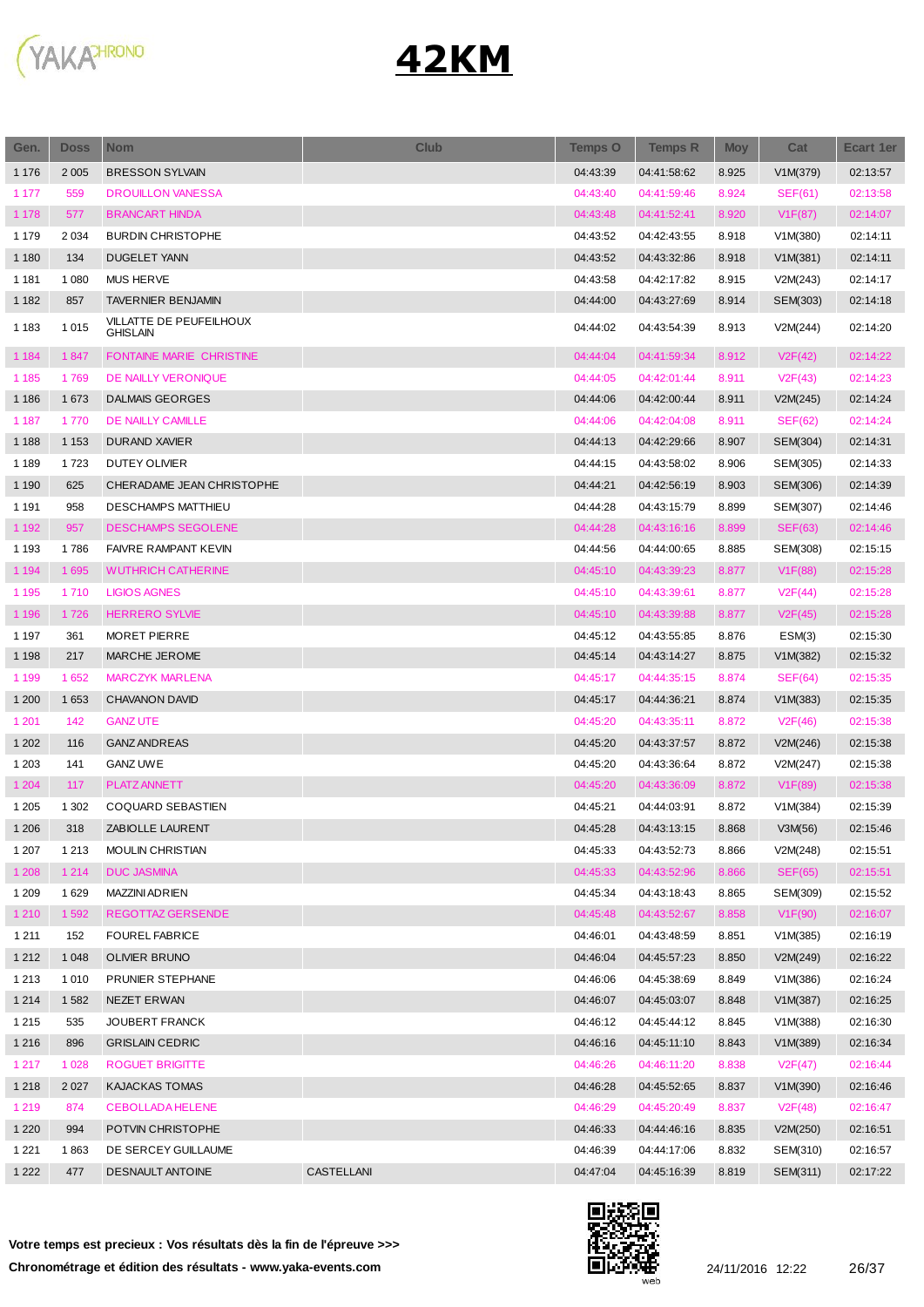

| Gen.    | <b>Doss</b> | <b>Nom</b>                   | <b>Club</b>    | <b>Temps O</b> | <b>Temps R</b> | <b>Moy</b> | Cat            | <b>Ecart 1er</b> |
|---------|-------------|------------------------------|----------------|----------------|----------------|------------|----------------|------------------|
| 1 2 2 3 | 558         | <b>BALDERER ANDREAS</b>      |                | 04:47:15       | 04:45:34:49    | 8.813      | SEM(312)       | 02:17:33         |
| 1 2 2 4 | 1 2 5 0     | <b>BEAUVAIS RICHARD</b>      |                | 04:47:21       | 04:45:39:73    | 8.810      | V2M(251)       | 02:17:39         |
| 1 2 2 5 | 1 2 6 5     | <b>LOISON AURELIEN</b>       |                | 04:47:24       | 04:45:11:78    | 8.808      | SEM(313)       | 02:17:42         |
| 1 2 2 6 | 1 1 8 2     | <b>STORRIE CARL</b>          |                | 04:47:26       | 04:45:02:75    | 8.807      | SEM(314)       | 02:17:44         |
| 1 2 2 7 | 1680        | <b>GROSJEAN PHILIPPE</b>     | AXIMA 2        | 04:47:33       | 04:46:41:81    | 8.804      | V1M(391)       | 02:17:51         |
| 1 2 2 8 | 1744        | <b>HERMARY YANNICK</b>       |                | 04:47:34       | 04:45:37:12    | 8.803      | V1M(392)       | 02:17:52         |
| 1 2 2 9 | 1 1 2 0     | <b>GRUFFAT JEAN MARC</b>     |                | 04:47:38       | 04:47:02:27    | 8.801      | V2F(49)        | 02:17:56         |
| 1 2 3 0 | 1713        | <b>CEDRIC LANGEL</b>         |                | 04:47:41       | 04:46:56:49    | 8.800      | V1M(393)       | 02:18:00         |
| 1 2 3 1 | 598         | PELOT VERONIQUE              |                | 04:47:43       | 04:47:34:62    | 8.799      | V1F(91)        | 02:18:02         |
| 1 2 3 2 | 1926        | <b>ATTALA NATHALIE</b>       |                | 04:47:43       | 04:46:57:42    | 8.799      | V2F(50)        | 02:18:02         |
| 1 2 3 3 | 144         | <b>KIESENDAHL FRED</b>       |                | 04:47:48       | 04:45:39:71    | 8.796      | V2M(252)       | 02:18:07         |
| 1 2 3 4 | 1 2 9 8     | <b>VALLET FRANCK</b>         |                | 04:47:49       | 04:46:09:51    | 8.796      | V1M(394)       | 02:18:08         |
| 1 2 3 5 | 1 2 9 9     | <b>RAMPON CELINE</b>         |                | 04:47:51       | 04:46:11:52    | 8.795      | <b>SEF(66)</b> | 02:18:10         |
| 1 2 3 6 | 1 607       | <b>TRICRI ALAIN</b>          | <b>POINCON</b> | 04:48:04       | 04:47:21:63    | 8.788      | V2M(253)       | 02:18:22         |
| 1 2 3 7 | 451         | BONHOMME CLEMENT             |                | 04:48:04       | 04:45:35:75    | 8.788      | SEM(315)       | 02:18:22         |
| 1 2 3 8 | 1 1 3 9     | <b>FINNEGAN ANNABEL</b>      |                | 04:48:11       | 04:45:34:42    | 8.785      | V1F(92)        | 02:18:29         |
| 1 2 3 9 | 1 0 9 9     | CHAMPELY JEAN CLAUDE         |                | 04:48:31       | 04:46:02:93    | 8.774      | V3M(57)        | 02:18:49         |
| 1 2 4 0 | 1 0 4 0     | <b>BOUVIER CHRISTOPHE</b>    |                | 04:48:57       | 04:47:43:52    | 8.761      | V1M(395)       | 02:19:16         |
| 1 2 4 1 | 1925        | <b>MARTIN HERVE</b>          |                | 04:48:57       | 04:47:43:58    | 8.761      | V1M(396)       | 02:19:16         |
| 1 2 4 2 | 954         | MOISSONNIER FREDERIC         |                | 04:48:57       | 04:48:35:29    | 8.761      | V2M(254)       | 02:19:16         |
| 1 2 4 3 | 1 3 4 5     | CHABERT PHILIPPE             |                | 04:48:58       | 04:47:44:11    | 8.761      | V2M(255)       | 02:19:17         |
| 1 2 4 4 | 1 1 6 9     | <b>BOIRON JEAN MICHEL</b>    |                | 04:49:04       | 04:47:14:93    | 8.758      | V4M(6)         | 02:19:22         |
| 1 2 4 5 | 450         | DA PALMA NATHALIE            |                | 04:49:07       | 04:48:09:52    | 8.756      | V1F(93)        | 02:19:25         |
|         |             |                              |                |                |                |            |                |                  |
| 1 2 4 6 | 310         | ZAOUI EDITH                  |                | 04:49:07       | 04:48:09:45    | 8.756      | V2F(51)        | 02:19:25         |
| 1 2 4 7 | 431         | <b>CULLATI CHRISTOPHE</b>    |                | 04:49:17       | 04:47:17:97    | 8.751      | SEM(316)       | 02:19:35         |
| 1 2 4 8 | 1 647       | <b>STADELMANN FABIENNE</b>   |                | 04:49:26       | 04:46:52:49    | 8.747      | V2F(52)        | 02:19:44         |
| 1 2 4 9 | 1955        | <b>AURELIE RINGUET</b>       |                | 04:49:29       | 04:47:39:68    | 8.745      | <b>SEF(67)</b> | 02:19:47         |
| 1 2 5 0 | 265         | POILVET CHRISTINE            |                | 04:49:43       | 04:47:25:71    | 8.738      | V2F(53)        | 02:20:02         |
| 1 2 5 1 | 150         | <b>NIXON ROSEMARY</b>        |                | 04:50:05       | 04:48:54:58    | 8.727      | V1F(94)        | 02:20:23         |
| 1 2 5 2 | 1877        | <b>VICTORIO LUIS</b>         |                | 04:50:07       | 04:49:19:13    | 8.726      | V1M(397)       | 02:20:25         |
| 1 2 5 3 | 1941        | <b>DUMAS PIERRE FRANCOIS</b> |                | 04:50:15       | 04:47:43:78    | 8.722      | V2M(256)       | 02:20:33         |
| 1 2 5 4 | 544         | DESCOMBES JEAN PHILIPPE      |                | 04:50:21       | 04:49:53:68    | 8.719      | V2M(257)       | 02:20:39         |
| 1 2 5 5 | 1 3 2 3     | MICHEL CHRISTIAN             |                | 04:50:23       | 04:48:37:17    | 8.718      | V2M(258)       | 02:20:41         |
| 1 2 5 6 | 1 0 6 5     | D YVOIRE GABRIEL             |                | 04:50:24       | 04:48:56:63    | 8.717      | SEM(317)       | 02:20:42         |
| 1 2 5 7 | 1 2 4 2     | <b>FORTUNE MARYLISE</b>      |                | 04:50:24       | 04:48:38:36    | 8.717      | <b>SEF(68)</b> | 02:20:42         |
| 1 2 5 8 | 1 0 4 5     | PONT COLINE                  |                | 04:50:24       | 04:48:57:17    | 8.717      | <b>SEF(69)</b> | 02:20:42         |
| 1 2 5 9 | 322         | LATRU OLIVIER                |                | 04:50:31       | 04:48:15:12    | 8.714      | SEM(318)       | 02:20:49         |
| 1 2 6 0 | 1746        | FERNANDEZ TOM                |                | 04:50:47       | 04:49:52:54    | 8.706      | SEM(319)       | 02:21:06         |
| 1 2 6 1 | 1 0 3 1     | NICOLAS FRANCK               |                | 04:50:49       | 04:48:12:85    | 8.705      | V2M(259)       | 02:21:08         |
| 1 2 6 2 | 1 5 0 5     | EDI QUENDOLO                 |                | 04:50:50       | 04:50:35:54    | 8.704      | V3M(58)        | 02:21:09         |
| 1 2 6 3 | 1 1 9 3     | <b>SIMONET MARYSE</b>        |                | 04:50:52       | 04:49:33:05    | 8.703      | V2F(54)        | 02:21:11         |
| 1 2 6 4 | 1 1 6 2     | HARDOT ELIE                  |                | 04:51:01       | 04:49:06:37    | 8.699      | SEM(320)       | 02:21:19         |
| 1 2 6 5 | 1993        | VIOLLIER JEAN CLAUDE         |                | 04:51:01       | 04:49:10:78    | 8.699      | V2M(260)       | 02:21:19         |
| 1 2 6 6 | 901         | <b>MONGOIN VIRGINIE</b>      |                | 04:51:14       | 04:50:27:30    | 8.693      | <b>SEF(70)</b> | 02:21:32         |
| 1 2 6 7 | 872         | <b>VINAY JULIEN</b>          |                | 04:51:15       | 04:50:30:86    | 8.692      | SEM(321)       | 02:21:33         |
| 1 2 6 8 | 504         | LAMBERT ALEXANDRE            | CASTELLANI     | 04:51:24       | 04:49:36:67    | 8.688      | SEM(322)       | 02:21:42         |
| 1 2 6 9 | 392         | <b>FRANCOIS CHRISTINE</b>    |                | 04:51:24       | 04:50:51:10    | 8.688      | V2F(55)        | 02:21:42         |

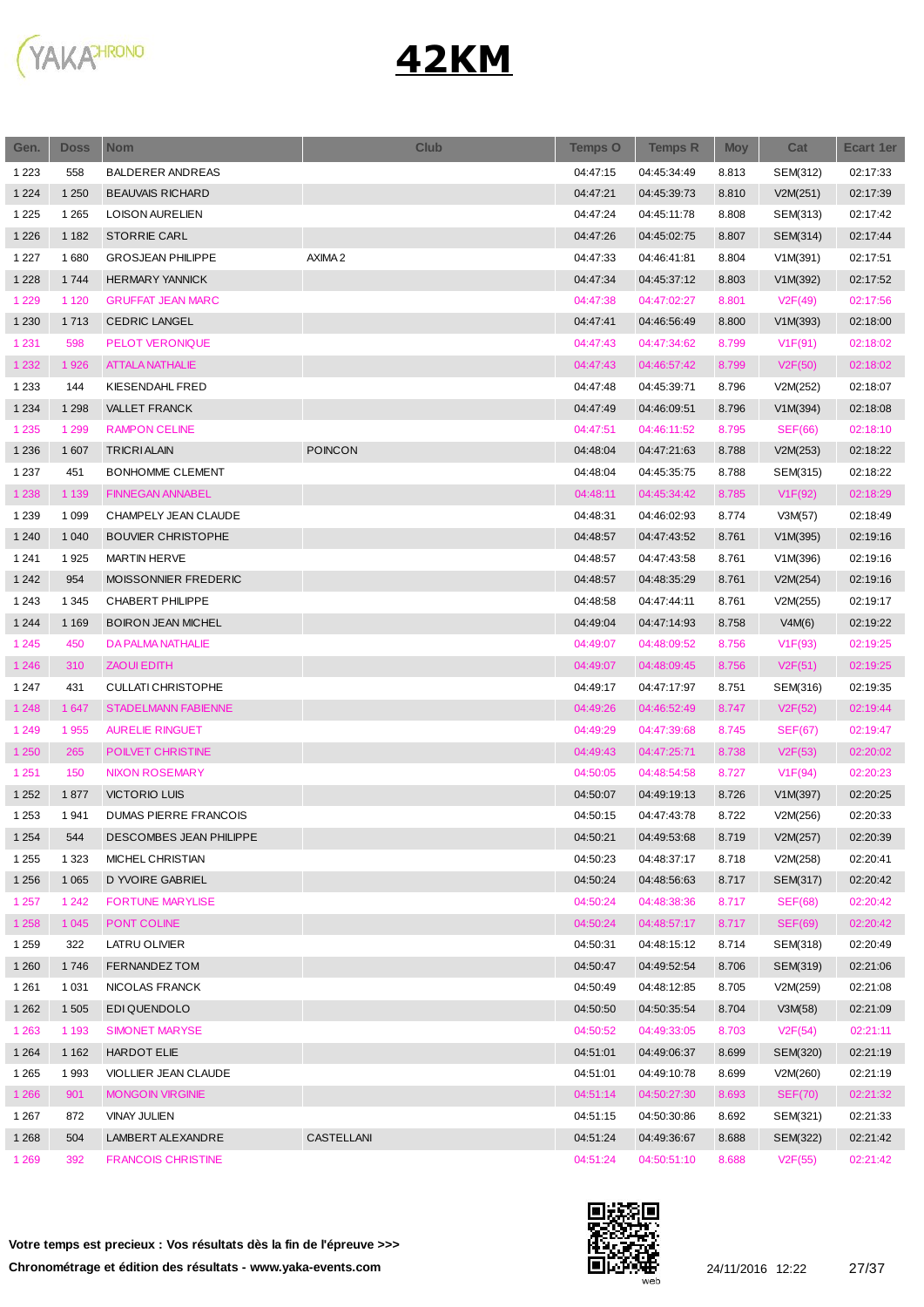

| Gen.    | <b>Doss</b> | <b>Nom</b>                     | <b>Club</b>         | <b>Temps O</b> | <b>Temps R</b> | <b>Moy</b> | Cat                  | <b>Ecart 1er</b> |
|---------|-------------|--------------------------------|---------------------|----------------|----------------|------------|----------------------|------------------|
| 1 2 7 0 | 395         | <b>CASTELLANI STEPHANE</b>     | <b>LES CHACALS</b>  | 04:51:29       | 04:49:41:65    | 8.685      | SEM(323)             | 02:21:47         |
| 1 2 7 1 | 362         | PERELMAN CLAIRE                |                     | 04:51:30       | 04:50:13:17    | 8.685      | V2F(56)              | 02:21:48         |
| 1 2 7 2 | 1735        | <b>BERGE LAETITIA</b>          |                     | 04:51:30       | 04:50:14:34    | 8.685      | SEF(71)              | 02:21:48         |
| 1 2 7 3 | 479         | <b>SIMMINI BARBARA</b>         |                     | 04:51:37       | 04:51:03:98    | 8.681      | V1F(95)              | 02:21:55         |
| 1 2 7 4 | 471         | <b>PUTHOD GERSENDE</b>         |                     | 04:51:46       | 04:50:54:88    | 8.677      | V1F(96)              | 02:22:05         |
| 1 2 7 5 | 1 503       | THEVENET CHARLY                |                     | 04:51:55       | 04:50:13:57    | 8.672      | SEM(324)             | 02:22:14         |
| 1 2 7 6 | 1636        | <b>ZUKUMIAN PATRICK</b>        |                     | 04:52:04       | 04:50:27:62    | 8.668      | V1M(398)             | 02:22:22         |
| 1 2 7 7 | 821         | <b>CROGUENNEC TANGUY</b>       |                     | 04:52:06       | 04:52:00:52    | 8.667      | SEM(325)             | 02:22:24         |
| 1 2 7 8 | 1 200       | CHOCOT CYRIL                   |                     | 04:52:24       | 04:50:46:00    | 8.658      | V1M(399)             | 02:22:42         |
| 1 2 7 9 | 410         | THEVENET SERGE                 |                     | 04:52:26       | 04:51:06:84    | 8.657      | V2M(261)             | 02:22:44         |
| 1 2 8 0 | 2013        | MANUGUERRAALLAN                |                     | 04:52:30       | 04:51:41:87    | 8.655      | SEM(326)             | 02:22:48         |
| 1 2 8 1 | 708         | <b>VIRGINIE BREILLET</b>       |                     | 04:52:32       | 04:51:45:42    | 8.654      | V <sub>1</sub> F(97) | 02:22:50         |
| 1 2 8 2 | 1805        | <b>GOURDON PAULINE</b>         |                     | 04:52:48       | 04:51:58:72    | 8.646      | <b>SEF(72)</b>       | 02:23:07         |
| 1 2 8 3 | 1 7 2 1     | <b>GOURDON OLIVIER</b>         |                     | 04:52:48       | 04:51:58:75    | 8.646      | V2M(262)             | 02:23:07         |
| 1 2 8 4 | 166         | <b>CHAUVEL MARIE CHRISTINE</b> |                     | 04:53:11       | 04:51:56:12    | 8.635      | V2F(57)              | 02:23:29         |
| 1 2 8 5 | 718         | <b>MARTIN VERONIQUE</b>        |                     | 04:53:14       | 04:51:01:29    | 8.633      | V2F(58)              | 02:23:32         |
| 1 2 8 6 | 1 1 8 4     | <b>BROOKS SAMANTHA</b>         |                     | 04:53:16       | 04:50:55:42    | 8.632      | V1F(98)              | 02:23:34         |
| 1 2 8 7 | 220         | <b>GARRON ANTHONY</b>          |                     | 04:53:30       | 04:51:13:06    | 8.625      | SEM(327)             | 02:23:48         |
| 1 2 8 8 | 225         | <b>GUILLOT WILLIAM</b>         |                     | 04:53:33       | 04:51:22:48    | 8.624      | V1M(400)             | 02:23:51         |
| 1 2 8 9 | 978         | HANQUIER DOMINIQUE             |                     | 04:53:35       | 04:52:46:03    | 8.623      | V2M(263)             | 02:23:53         |
| 1 2 9 0 | 979         | <b>HANQUIER LYSIANE</b>        |                     | 04:53:36       | 04:52:45:98    | 8.622      | V1F(99)              | 02:23:54         |
| 1 2 9 1 | 223         | DELAHAYE BERNARD               |                     | 04:53:40       | 04:53:31:92    | 8.620      | V3M(59)              | 02:23:58         |
| 1 2 9 2 | 551         | <b>DURIF YANNICK</b>           |                     | 04:53:44       | 04:51:44:06    | 8.619      | V1M(401)             | 02:24:03         |
| 1 2 9 3 | 447         | <b>FAJON VIANNEY</b>           | CASTELLANI          | 04:53:55       | 04:52:24:63    | 8.613      | SEM(328)             | 02:24:14         |
| 1 2 9 4 | 319         | ROUGER ERIC                    |                     | 04:54:00       | 04:52:56:67    | 8.611      | V1M(402)             | 02:24:18         |
| 1 2 9 5 | 1 1 7 3     | NICOD JEAN PHILIPPE            |                     | 04:54:15       | 04:51:40:74    | 8.603      | V2M(264)             | 02:24:33         |
| 1 2 9 6 | 1 640       | ROLANDO CHRISTIAN              |                     | 04:54:17       | 04:53:32:30    | 8.602      | V3M(60)              | 02:24:35         |
| 1 2 9 7 | 557         | <b>PEUGNY DELPHINE</b>         |                     | 04:54:20       | 04:53:45:54    | 8.601      | <b>SEF(73)</b>       | 02:24:38         |
| 1 2 9 8 | 1 3 2 8     | PONCETY CATHERINE              |                     | 04:54:33       | 04:53:13:39    | 8.595      | V2F(59)              | 02:24:51         |
| 1 2 9 9 | 1 1 1 0     | <b>MATASSONI CATHERINE</b>     |                     | 04:54:34       | 04:53:13:34    | 8.594      | V2F(60)              | 02:24:52         |
| 1 300   | 1846        | <b>GLATTARD JEAN PAUL</b>      |                     | 04:54:38       | 04:53:25:25    | 8.592      | V2M(265)             | 02:24:56         |
| 1 3 0 1 | 233         | NOTEL PHILIPPE                 |                     | 04:54:39       | 04:52:58:41    | 8.592      | V3M(61)              | 02:24:57         |
| 1 3 0 2 | 990         | <b>STEFFEN CHRISTIAN</b>       |                     | 04:54:45       | 04:54:12:72    | 8.589      | V2M(266)             | 02:25:04         |
| 1 3 0 3 | 1481        | <b>FOURIE ANNE</b>             |                     | 04:54:46       | 04:52:38:09    | 8.588      | SEF(74)              | 02:25:05         |
| 1 3 0 4 | 474         | CHALLAN BELVAL ANTOINE         |                     | 04:54:53       | 04:52:29:86    | 8.585      | SEM(329)             | 02:25:12         |
| 1 3 0 5 | 1477        | NESME STEPHANE                 | <b>CACTUS TEAM1</b> | 04:54:54       | 04:52:51:91    | 8.584      | V1M(403)             | 02:25:13         |
| 1 3 0 6 | 562         | <b>VIAL MICHEL</b>             |                     | 04:54:57       | 04:53:32:16    | 8.583      | V2M(267)             | 02:25:16         |
| 1 3 0 7 | 581         | THIBERT CHRISTOPHE             |                     | 04:54:57       | 04:53:30:87    | 8.583      | V1M(404)             | 02:25:16         |
| 1 3 0 8 | 1 4 9 4     | CANTAT PHILIPPE                |                     | 04:55:08       | 04:52:55:88    | 8.578      | V2M(268)             | 02:25:26         |
| 1 3 0 9 | 1 3 4 1     | <b>TROUILLET REMY</b>          |                     | 04:55:52       | 04:55:11:91    | 8.556      | SEM(330)             | 02:26:11         |
| 1 3 1 0 | 1 1 7 1     | <b>INDERCHIT CHRISTIAN</b>     |                     | 04:55:57       | 04:54:28:03    | 8.554      | V2M(269)             | 02:26:16         |
| 1 3 1 1 | 1 1 3 2     | <b>INDERCHIT LAURIE</b>        |                     | 04:55:57       | 04:54:28:06    | 8.554      | <b>SEF(75)</b>       | 02:26:16         |
| 1 3 1 2 | 509         | PRIEST THOMAS                  |                     | 04:56:02       | 04:55:38:78    | 8.552      | SEM(331)             | 02:26:20         |
| 1 3 1 3 | 564         | <b>HOERTER MONIQUE</b>         |                     | 04:56:03       | 04:54:37:84    | 8.551      | V2F(61)              | 02:26:21         |
| 1 3 1 4 | 121         | VAUVERT SERGE                  |                     | 04:56:13       | 04:54:46:67    | 8.546      | V4M(7)               | 02:26:31         |
| 1 3 1 5 | 179         | EGRAZ JEAN MICHEL              |                     | 04:56:20       | 04:55:10:97    | 8.543      | V2M(270)             | 02:26:38         |
| 1 3 1 6 | 110         | MASSOT MICHAEL                 |                     | 04:56:24       | 04:55:32:29    | 8.541      | V1M(405)             | 02:26:42         |

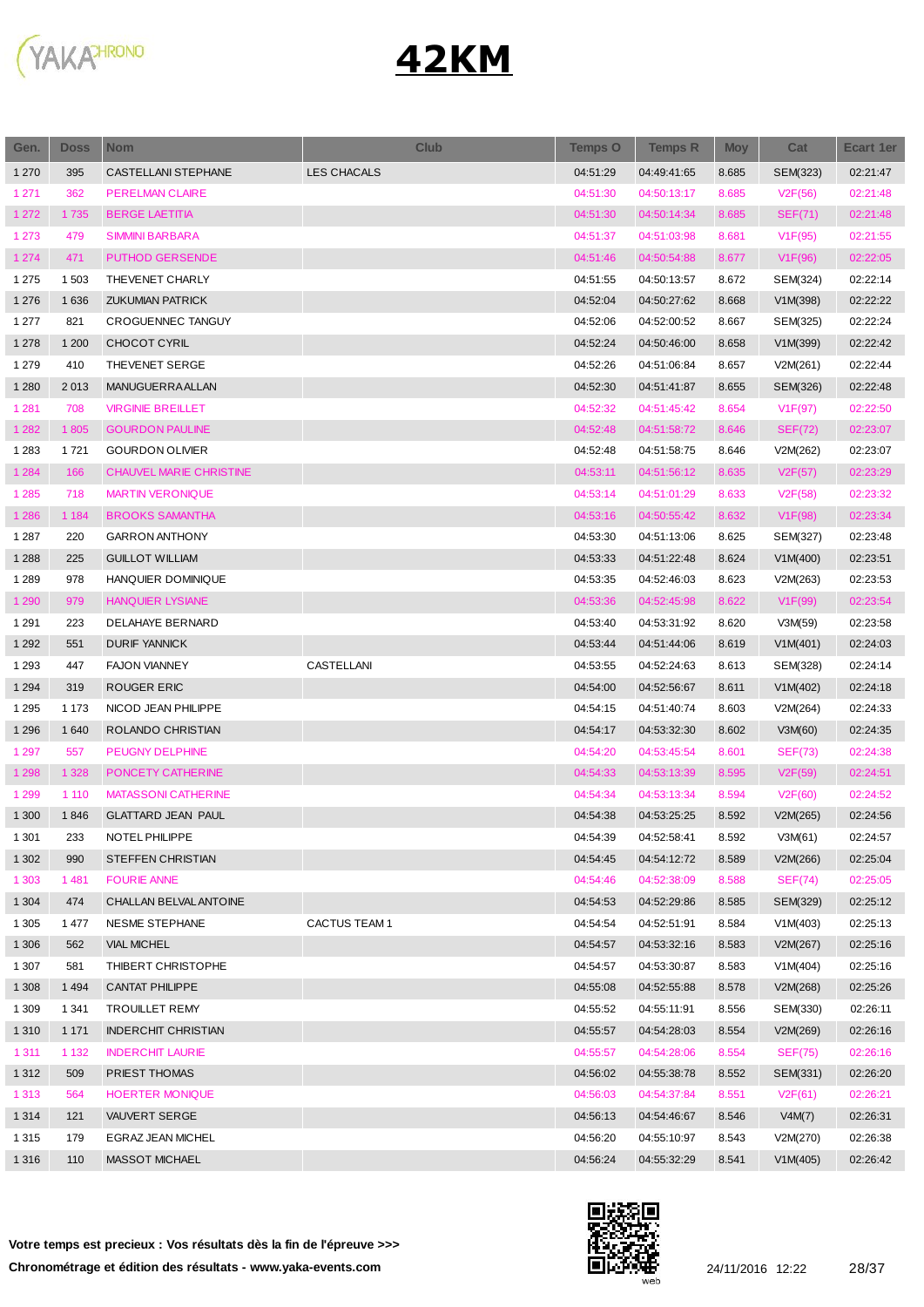

| Gen.    | <b>Doss</b> | <b>Nom</b>                     | <b>Club</b>          | <b>Temps O</b> | <b>Temps R</b> | <b>Moy</b> | Cat                   | <b>Ecart 1er</b> |
|---------|-------------|--------------------------------|----------------------|----------------|----------------|------------|-----------------------|------------------|
| 1 3 1 7 | 336         | STEPHANE GUEDES RIBEIRO        |                      | 04:56:36       | 04:55:12:47    | 8.535      | SEM(332)              | 02:26:54         |
| 1 3 1 8 | 358         | POMMIER STEPHANE               | LES 3 PETITS CULS    | 04:56:40       | 04:55:30:47    | 8.533      | V1M(406)              | 02:26:58         |
| 1 3 1 9 | 2012        | <b>LANGLOIS DANIEL</b>         |                      | 04:56:57       | 04:55:24:37    | 8.525      | V3M(62)               | 02:27:16         |
| 1 3 2 0 | 836         | <b>MICHON ISABELLE</b>         |                      | 04:57:23       | 04:55:50:03    | 8.513      | V1F(100)              | 02:27:41         |
| 1 3 2 1 | 136         | <b>KLINGNER KIRSTEN</b>        |                      | 04:57:35       | 04:56:30:19    | 8.507      | V2F(62)               | 02:27:53         |
| 1 3 2 2 | 184         | <b>BECKER CLAUDIA</b>          |                      | 04:57:35       | 04:56:27:43    | 8.507      | V1F(101)              | 02:27:53         |
| 1 3 2 3 | 183         | <b>BECKER MARTIN</b>           |                      | 04:57:35       | 04:56:28:01    | 8.507      | V1M(407)              | 02:27:53         |
| 1 3 2 4 | 1 4 3 6     | ROCHAIX LAURE                  |                      | 04:57:45       | 04:55:59:42    | 8.502      | V1F(102)              | 02:28:04         |
| 1 3 2 5 | 1 4 3 7     | ROCHAIX CYRIL                  |                      | 04:57:46       | 04:55:57:89    | 8.502      | V1M(408)              | 02:28:05         |
| 1 3 2 6 | 706         | <b>SERGENT ISABELLE</b>        |                      | 04:57:47       | 04:56:36:99    | 8.501      | V1F(103)              | 02:28:06         |
| 1 3 2 7 | 541         | <b>FALLER VIRGINIE</b>         | <b>TOKAY</b>         | 04:57:58       | 04:57:47:35    | 8.496      | <b>SEF(76)</b>        | 02:28:17         |
| 1 3 2 8 | 539         | <b>FALLER CHRISTOPHE</b>       | <b>TOKAY</b>         | 04:58:00       | 04:57:48:64    | 8.495      | SEM(333)              | 02:28:18         |
| 1 3 2 9 | 1679        | <b>MARCON FRANCK</b>           | AXIMA 3              | 04:58:05       | 04:57:40:40    | 8.493      | V2M(271)              | 02:28:23         |
| 1 3 3 0 | 707         | <b>KASL LIBOR</b>              |                      | 04:58:10       | 04:56:36:21    | 8.490      | V1M(409)              | 02:28:28         |
| 1 3 3 1 | 961         | <b>DEROO NATHALIE</b>          |                      | 04:58:11       | 04:56:39:46    | 8.490      | V1F(104)              | 02:28:29         |
| 1 3 3 2 | 1 1 3 1     | <b>RIBOULET FANNY</b>          |                      | 04:58:11       | 04:56:39:35    | 8.490      | V1F(105)              | 02:28:29         |
| 1 3 3 3 | 1961        | <b>GERIN NICOLAS</b>           |                      | 04:58:24       | 04:55:54:12    | 8.484      | V2M(272)              | 02:28:42         |
| 1 3 3 4 | 1705        | <b>BLATRIX OLIVIER</b>         |                      | 04:58:55       | 04:58:49:54    | 8.469      | V1M(410)              | 02:29:14         |
| 1 3 3 5 | 983         | NOEL DANY                      |                      | 04:58:59       | 04:58:21:39    | 8.467      | V3M(63)               | 02:29:18         |
| 1 3 3 6 | 991         | <b>DOHOGNE CHRISTIAN</b>       |                      | 04:59:01       | 04:58:47:97    | 8.466      | V1M(411)              | 02:29:19         |
| 1 3 3 7 | 1578        | <b>JOUVE STEPHANIE</b>         |                      | 04:59:13       | 04:57:52:12    | 8.461      | V1F(106)              | 02:29:31         |
| 1 3 3 8 | 1572        | <b>CARTIER CLAIRE</b>          |                      | 04:59:17       | 04:57:56:52    | 8.459      | <b>SEF(77)</b>        | 02:29:35         |
| 1 3 3 9 | 1818        | <b>CHABLI MAGALI</b>           |                      | 04:59:22       | 04:58:01:14    | 8.456      | V1F(107)              | 02:29:40         |
| 1 3 4 0 | 1 1 6 0     | <b>HEURTAULT MARIE</b>         |                      | 04:59:23       | 04:58:49:78    | 8.456      | <b>SEF(78)</b>        | 02:29:41         |
| 1 3 4 1 | 1 0 2 0     | LE LONS FABRICE                |                      | 04:59:28       | 04:58:14:33    | 8.454      | V1M(412)              | 02:29:46         |
| 1 3 4 2 | 216         | <b>WAGNER NATHALIE</b>         |                      | 04:59:51       | 04:58:18:09    | 8.443      | V1F(108)              | 02:30:10         |
| 1 3 4 3 | 585         | DERRIDA JEAN CHRISTOPHE        |                      | 04:59:55       | 04:59:13:54    | 8.441      | V2M(273)              | 02:30:14         |
| 1 3 4 4 | 950         | <b>JARLATH TUNNEY</b>          |                      | 04:59:56       | 04:58:53:71    | 8.440      | V2M(274)              | 02:30:15         |
| 1 3 4 5 | 1 1 0 2     | PERRET PASCAL                  |                      | 04:59:57       | 04:58:42:74    | 8.440      | V2M(275)              | 02:30:16         |
| 1 3 4 6 | 670         | <b>KROLAK SALMON ALEXANDRE</b> |                      | 04:59:59       | 04:57:47:05    | 8.439      | V1M(413)              | 02:30:18         |
| 1 3 4 7 | 338         | <b>SAVIN FREDERICK</b>         |                      | 05:00:14       | 04:57:42:98    | 8.432      | V2M(276)              | 02:30:32         |
| 1 3 4 8 | 2 0 5 3     | <b>JEUNINK MAXIME</b>          |                      | 05:00:14       | 05:00:13:96    | 8.432      | SEM(334)              | 02:30:32         |
| 1 3 4 9 | 1862        | MEYER SERGE                    |                      | 05:00:23       | 04:58:21:77    | 8.428      | V2M(277)              | 02:30:41         |
| 1 3 5 0 | 155         | LERCIER CEDRIC                 |                      | 05:00:47       | 04:59:26:52    | 8.417      | V1M(414)              | 02:31:06         |
| 1 3 5 1 | 977         | <b>CROCQUEVIEILLE THIERRY</b>  |                      | 05:00:59       | 04:59:32:76    | 8.411      | V2M(278)              | 02:31:18         |
| 1 3 5 2 | 1737        | LOIR PIERRE                    |                      | 05:01:13       | 04:59:18:76    | 8.404      | SEM(335)              | 02:31:31         |
| 1 3 5 3 | 33          | DANTZER GILBERT                |                      | 05:01:19       | 05:00:37:52    | 8.402      | V3M(64)               | 02:31:37         |
| 1 3 5 4 | 834         | TROMMENSCHLAGER CHRISTIAN      |                      | 05:01:20       | 05:00:35:17    | 8.401      | V3M(65)               | 02:31:38         |
| 1 3 5 5 | 1 0 5 6     | <b>VANDENDRIESSCHE ANNE</b>    |                      | 05:01:21       | 05:00:30:12    | 8.401      | V <sub>1</sub> F(109) | 02:31:39         |
| 1 3 5 6 | 252         | <b>BERTHIER ALAIN</b>          |                      | 05:01:22       | 04:59:05:09    | 8.400      | V3M(66)               | 02:31:40         |
| 1 3 5 7 | 1 1 4 2     | <b>BOYON CAROLE</b>            |                      | 05:01:29       | 04:59:52:15    | 8.397      | V2F(63)               | 02:31:47         |
| 1 3 5 8 | 620         | <b>CHOMEL CECILE</b>           |                      | 05:01:37       | 05:00:12:84    | 8.393      | V2F(64)               | 02:31:55         |
| 1 3 5 9 | 1 0 8 8     | <b>GIOT LUC</b>                |                      | 05:01:41       | 04:59:09:17    | 8.391      | V2M(279)              | 02:32:00         |
| 1 3 6 0 | 394         | ARRAOU CHRISTOPHE              |                      | 05:01:41       | 04:59:11:93    | 8.391      | SEM(336)              | 02:32:00         |
| 1 3 6 1 | 415         | LALOYEAU SEBASTIEN             |                      | 05:01:43       | 04:59:14:07    | 8.390      | SEM(337)              | 02:32:02         |
| 1 3 6 2 | 218         | MARIGLIANO BAPTISTE            | <b>CONSCRITS EQ1</b> | 05:01:45       | 05:00:42:72    | 8.390      | SEM(338)              | 02:32:04         |
| 1 3 6 3 | 713         | TARDY JEROME                   |                      | 05:01:50       | 05:01:13:92    | 8.387      | V2M(280)              | 02:32:09         |
|         |             |                                |                      |                |                |            |                       |                  |

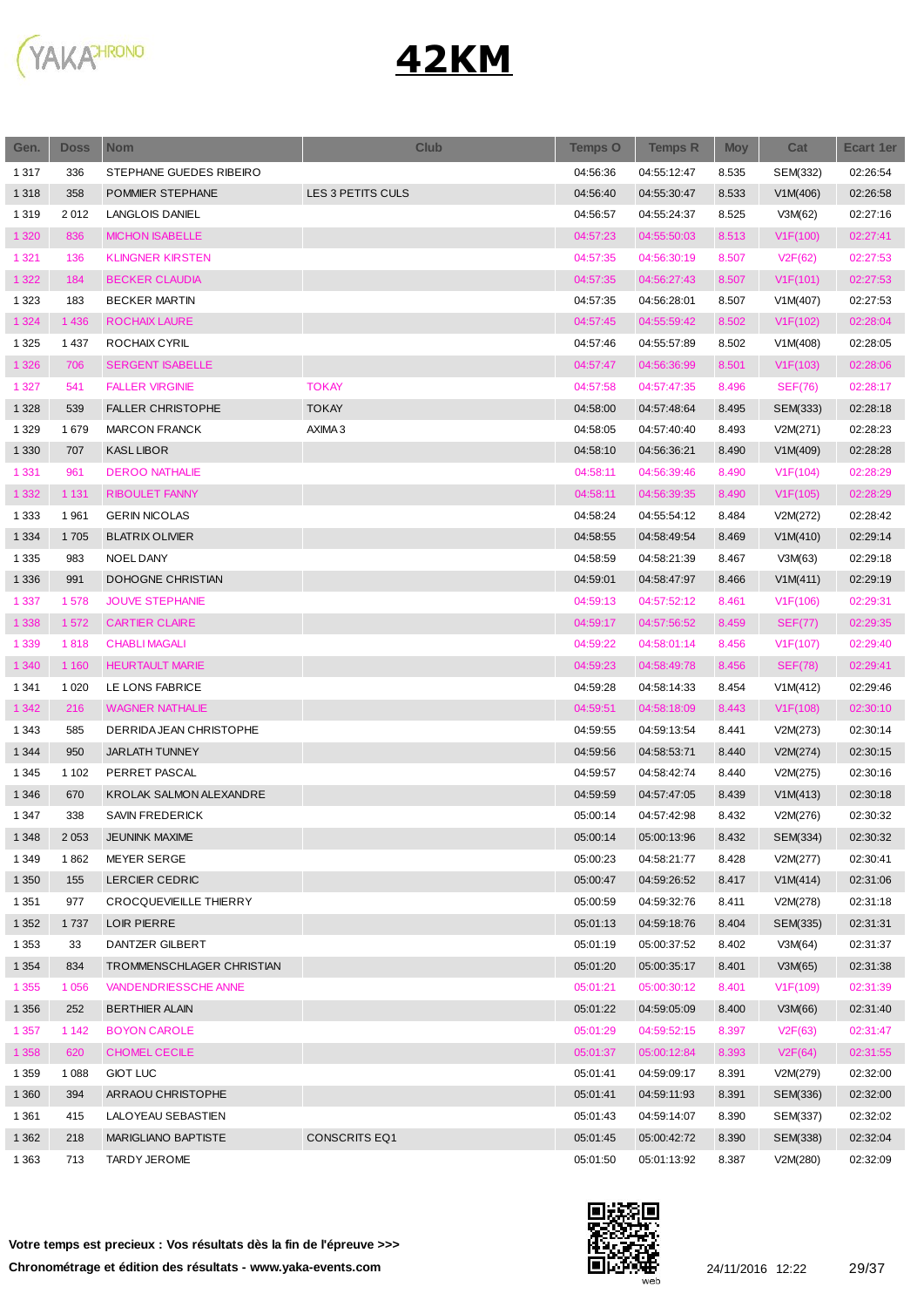

| Gen.    | <b>Doss</b> | <b>Nom</b>                   | <b>Club</b>           | <b>Temps O</b> | <b>Temps R</b> | <b>Moy</b> | Cat                  | <b>Ecart 1er</b> |
|---------|-------------|------------------------------|-----------------------|----------------|----------------|------------|----------------------|------------------|
| 1 3 6 4 | 712         | <b>BELLEMIN PHILIPPE</b>     |                       | 05:01:50       | 05:01:13:67    | 8.387      | V1M(415)             | 02:32:09         |
| 1 3 6 5 | 903         | <b>MAZZONI PAOLO</b>         |                       | 05:01:55       | 04:59:26:71    | 8.385      | V3M(67)              | 02:32:14         |
| 1 3 6 6 | 773         | SOCQUET JUGGLARD CHRISTINE   |                       | 05:01:57       | 05:00:50:32    | 8.384      | V1F(110)             | 02:32:16         |
| 1 3 6 7 | 1806        | <b>GUILLET JEAN BAPTISTE</b> |                       | 05:02:10       | 04:59:45:22    | 8.378      | SEM(339)             | 02:32:28         |
| 1 3 6 8 | 262         | <b>LINTANF CLAUDINE</b>      |                       | 05:02:12       | 04:59:52:84    | 8.377      | V1F(111)             | 02:32:30         |
| 1 3 6 9 | 255         | <b>GROSOS THIERRY</b>        |                       | 05:02:12       | 04:59:56:72    | 8.377      | V1M(416)             | 02:32:30         |
| 1 370   | 253         | <b>CARO SYLVIE</b>           |                       | 05:02:13       | 04:59:54:12    | 8.377      | V2F(65)              | 02:32:31         |
| 1 3 7 1 | 251         | <b>EOUZAN PHILIPPE</b>       |                       | 05:02:13       | 04:59:57:15    | 8.377      | V2M(281)             | 02:32:31         |
| 1 3 7 2 | 260         | LE GOT JEAN CHRISTOPHE       |                       | 05:02:13       | 04:59:57:46    | 8.377      | V1M(417)             | 02:32:31         |
| 1 3 7 3 | 256         | <b>BURLOT JOEL</b>           |                       | 05:02:14       | 04:59:53:02    | 8.376      | V2M(282)             | 02:32:32         |
| 1 3 7 4 | 995         | <b>TREDEZ NICOLAS</b>        | <b>PROMOMAYENNE</b>   | 05:02:14       | 05:00:10:43    | 8.376      | SEM(340)             | 02:32:32         |
| 1 3 7 5 | 1 1 3 3     | <b>MUSY PIERRE</b>           |                       | 05:02:22       | 05:01:55:53    | 8.372      | V4M(8)               | 02:32:40         |
| 1 3 7 6 | 1 3 0 1     | <b>FILATOVA IRINA</b>        |                       | 05:02:42       | 05:00:16:27    | 8.363      | V1F(112)             | 02:33:01         |
| 1 3 7 7 | 928         | <b>COCHARD DAMIEN</b>        |                       | 05:02:45       | 05:00:19:88    | 8.362      | V1M(418)             | 02:33:04         |
| 1 3 7 8 | 2 0 6 9     | PAQUELET FRANCK              |                       | 05:02:56       | 05:01:02:67    | 8.357      | V1M(419)             | 02:33:15         |
| 1 3 7 9 | 1 2 6 4     | <b>MAUGUEN BAPTISTE</b>      |                       | 05:03:13       | 05:01:01:88    | 8.349      | V1M(420)             | 02:33:31         |
| 1 3 8 0 | 626         | <b>HIESSE OLIVIER</b>        |                       | 05:03:24       | 05:03:16:31    | 8.344      | SEM(341)             | 02:33:42         |
| 1 3 8 1 | 1895        | <b>FORGE ARNAUD</b>          |                       | 05:03:44       | 05:02:12:02    | 8.335      | V1M(421)             | 02:34:03         |
| 1 3 8 2 | 1486        | DAROCHA CHRISTIAN            |                       | 05:03:49       | 05:01:24:48    | 8.332      | SEM(342)             | 02:34:08         |
| 1 3 8 3 | 287         | <b>FARAMIA JOEL</b>          |                       | 05:03:52       | 05:01:25:15    | 8.331      | V1M(422)             | 02:34:11         |
| 1 3 8 4 | 198         | <b>NICAISE MICHEL</b>        |                       | 05:04:00       | 05:02:52:67    | 8.327      | V2M(283)             | 02:34:18         |
| 1 3 8 5 | 269         | <b>BOURGAULT NICOLAS</b>     |                       | 05:04:10       | 05:02:18:95    | 8.323      | V1M(423)             | 02:34:28         |
| 1 3 8 6 | 210         | PALLOT CHRISTIAN             |                       | 05:04:33       | 05:03:55:90    | 8.312      | V3M(68)              | 02:34:51         |
| 1 3 8 7 | 1546        | <b>GRIMAUD BERNARD</b>       |                       | 05:04:43       | 05:04:11:73    | 8.308      | V3M(69)              | 02:35:02         |
| 1 3 8 8 | 935         | <b>OLIVIER YANNICK</b>       | <b>PROMOFEZ</b>       | 05:04:48       | 05:02:43:35    | 8.306      | SEM(343)             | 02:35:07         |
| 1 3 8 9 | 1 3 4 7     | <b>RICHARDS REBECCA</b>      |                       | 05:04:59       | 05:02:36:36    | 8.301      | <b>SEF(79)</b>       | 02:35:18         |
| 1 3 9 0 | 1 1 8 1     | <b>HOUGHTON ABIGAIL</b>      |                       | 05:05:01       | 05:02:37:21    | 8.300      | <b>SEF(80)</b>       | 02:35:19         |
| 1 3 9 1 | 1833        | <b>CHAISSE VALERIE</b>       |                       | 05:05:01       | 05:03:20:90    | 8.300      | V <sub>2</sub> F(66) | 02:35:19         |
| 1 3 9 2 | 483         | PRUVOT BRUNO                 |                       | 05:05:02       | 05:02:37:99    | 8.299      | V2M(284)             | 02:35:20         |
| 1 3 9 3 | 1 1 1 3     | <b>GIROBY OLIVIER</b>        |                       | 05:05:05       | 05:03:43:71    | 8.298      | V1M(424)             | 02:35:23         |
| 1 3 9 4 | 515         | <b>WERNER GUY</b>            | LES POUSSINS D ISTRES | 05:05:24       | 05:04:28:78    | 8.289      | V2M(285)             | 02:35:42         |
| 1 3 9 5 | 853         | TAVERNIERE AURELIO           |                       | 05:05:41       | 05:03:46:03    | 8.282      | SEM(344)             | 02:36:00         |
| 1 3 9 6 | 381         | <b>OBLIN HERVE</b>           |                       | 05:05:49       | 05:04:40:55    | 8.278      | V3M(70)              | 02:36:08         |
| 1 3 9 7 | 357         | LALOY STEPHANE               | LES 3 PETITS CULS     | 05:05:49       | 05:04:39:39    | 8.278      | V1M(425)             | 02:36:08         |
| 1 3 9 8 | 1 1 0 7     | <b>GELY JEAN MICHEL</b>      |                       | 05:06:04       | 05:04:40:79    | 8.271      | V2M(286)             | 02:36:22         |
| 1 3 9 9 | 2088        | PORQUET DAMIEN               |                       | 05:06:19       | 05:04:01:34    | 8.264      | V1M(426)             | 02:36:37         |
| 1 4 0 0 | 506         | <b>GUILLET LAURENT</b>       |                       | 05:06:25       | 05:06:24:54    | 8.262      | V2M(287)             | 02:36:43         |
| 1401    | 1 1 3 7     | MICHEL SERGE                 |                       | 05:06:25       | 05:05:47:50    | 8.262      | V2M(288)             | 02:36:43         |
| 1 4 0 2 | 750         | MEULEMEESTER PATRICK         |                       | 05:06:26       | 05:04:01:37    | 8.261      | V2M(289)             | 02:36:44         |
| 1 4 0 3 | 728         | <b>VICAT LAURENCE</b>        | <b>ORALIA1</b>        | 05:06:44       | 05:04:34:10    | 8.253      | V1F(113)             | 02:37:03         |
| 1 4 0 4 | 727         | <b>GOUJON PATRICE</b>        | ORALIA1               | 05:06:46       | 05:04:36:45    | 8.252      | V2M(290)             | 02:37:05         |
| 1 4 0 5 | 534         | <b>BAVAI HERVE</b>           |                       | 05:06:47       | 05:05:40:76    | 8.252      | V3M(71)              | 02:37:06         |
| 1 4 0 6 | 1852        | ALLEMAND JEAN PIERRE         |                       | 05:07:10       | 05:05:40:00    | 8.242      | V2M(291)             | 02:37:28         |
| 1 4 0 7 | 1962        | LECOURIEUX PHILIPPE          |                       | 05:07:16       | 05:05:23:87    | 8.239      | V1M(427)             | 02:37:34         |
| 1408    | 1425        | <b>CASTAGNET PHILIPPE</b>    |                       | 05:07:44       | 05:05:41:06    | 8.226      | V2M(292)             | 02:38:03         |
| 1409    | 1 2 6 0     | GILGUY JEAN CHRISTOPHE       |                       | 05:07:45       | 05:05:40:00    | 8.226      | V1M(428)             | 02:38:04         |
| 1410    | 1 3 6 8     | STAELENS JEAN LOUIS          |                       | 05:08:28       | 05:07:07:78    | 8.207      | V3M(72)              | 02:38:46         |
|         |             |                              |                       |                |                |            |                      |                  |

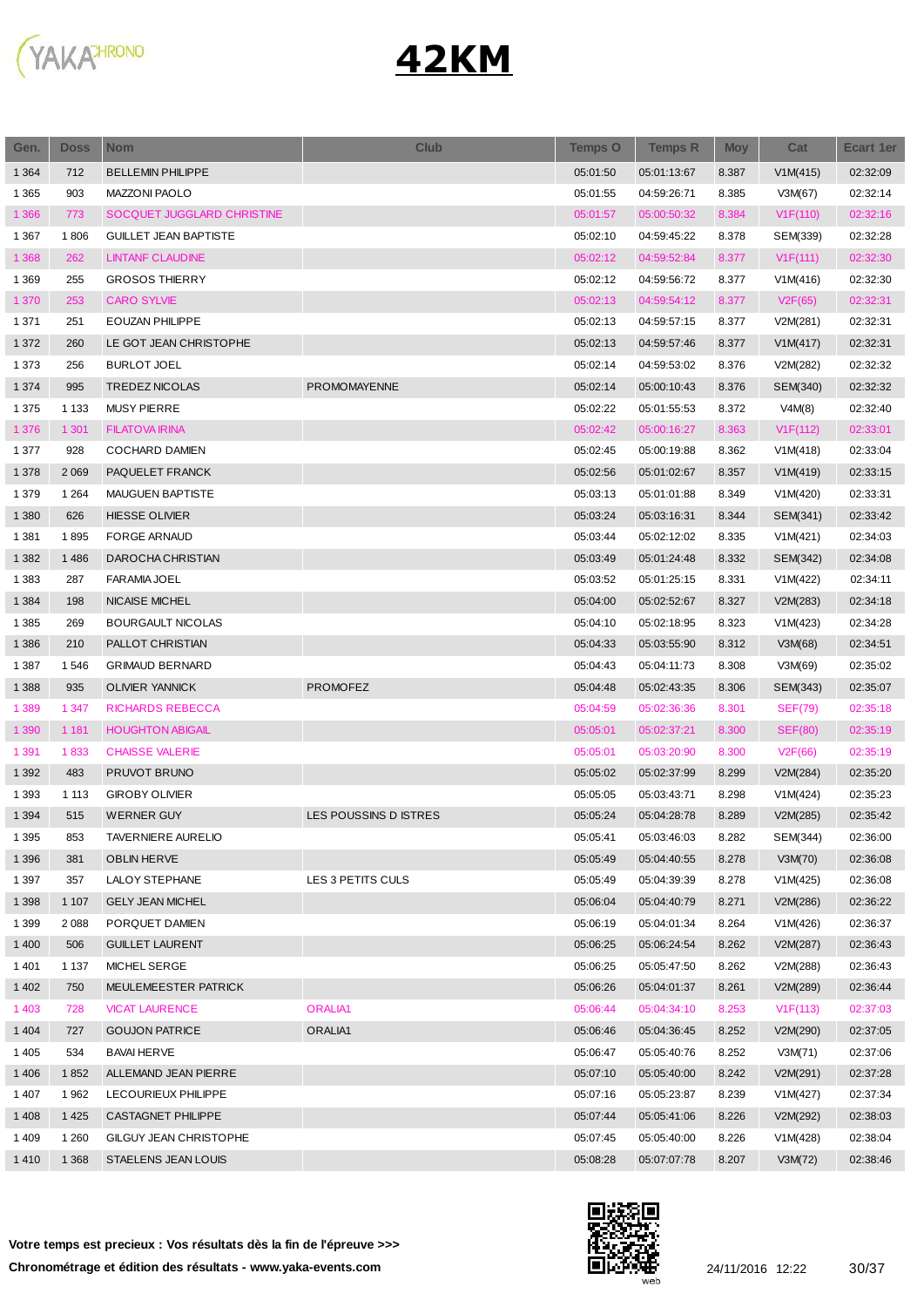

| Gen.    | <b>Doss</b> | <b>Nom</b>                 | <b>Club</b>         | Temps O  | <b>Temps R</b> | <b>Moy</b> | Cat                   | <b>Ecart 1er</b> |
|---------|-------------|----------------------------|---------------------|----------|----------------|------------|-----------------------|------------------|
| 1411    | 406         | <b>BABINGUI CECILE</b>     |                     | 05:08:33 | 05:07:14:70    | 8.205      | V1F(114)              | 02:38:51         |
| 1412    | 246         | PEREIRA DAS NEVES FABIENNE |                     | 05:08:33 | 05:07:14:23    | 8.205      | V1F(115)              | 02:38:51         |
| 1413    | 1871        | <b>GIRAUD MARCEL</b>       |                     | 05:08:56 | 05:07:12:77    | 8.194      | V4M(9)                | 02:39:15         |
| 1414    | 1 4 2 3     | <b>LAGNEAU DIDIER</b>      |                     | 05:09:04 | 05:07:50:77    | 8.191      | V1M(429)              | 02:39:22         |
| 1415    | 1 1 4 6     | <b>FERRAGUT ERIC</b>       |                     | 05:09:44 | 05:07:45:46    | 8.173      | V2M(293)              | 02:40:03         |
| 1416    | 1 0 2 7     | JOURDAINNE SEBASTIEN       |                     | 05:09:44 | 05:07:44:66    | 8.173      | SEM(345)              | 02:40:03         |
| 1417    | 1 1 4 7     | <b>RIPOLLI SERGE</b>       |                     | 05:09:44 | 05:07:47:57    | 8.173      | V2M(294)              | 02:40:03         |
| 1418    | 1 1 7 4     | <b>VION LAURENCE</b>       |                     | 05:09:44 | 05:07:47:30    | 8.173      | SEF(81)               | 02:40:03         |
| 1419    | 1 2 5 4     | <b>SERVERA GAËLLE</b>      |                     | 05:09:44 | 05:07:48:28    | 8.173      | V1F(116)              | 02:40:03         |
| 1 4 2 0 | 1 0 8 9     | <b>BILLAULT VINCENT</b>    |                     | 05:09:47 | 05:07:47:30    | 8.172      | V2M(295)              | 02:40:06         |
| 1421    | 1 0 2 9     | <b>LEDDA PASCAL</b>        |                     | 05:09:47 | 05:07:48:94    | 8.172      | V2M(296)              | 02:40:06         |
| 1 4 2 2 | 1 1 3 6     | <b>BREGEON PASCAL</b>      |                     | 05:09:47 | 05:07:50:00    | 8.172      | SEM(346)              | 02:40:06         |
| 1423    | 1 2 2 4     | TURPIN ANTOINE PASCAL      |                     | 05:09:47 | 05:07:50:48    | 8.172      | V2M(297)              | 02:40:06         |
| 1 4 2 4 | 285         | <b>DUSSAUGE CORINNE</b>    |                     | 05:09:53 | 05:08:54:31    | 8.169      | V1F(117)              | 02:40:12         |
| 1425    | 286         | BERTRAND DUSSAUGE          |                     | 05:09:57 | 05:08:57:19    | 8.168      | V2M(298)              | 02:40:16         |
| 1426    | 904         | <b>CHAUVIN MARIOT</b>      | <b>LES CHACALS</b>  | 05:10:06 | 05:08:17:65    | 8.164      | SEM(347)              | 02:40:24         |
| 1427    | 931         | <b>VILAPLANA LAURENT</b>   |                     | 05:10:12 | 05:07:47:66    | 8.161      | V1M(430)              | 02:40:30         |
| 1428    | 920         | <b>CLEARD JEROME</b>       |                     | 05:10:21 | 05:09:17:12    | 8.157      | V1M(431)              | 02:40:39         |
| 1 4 2 9 | 1 0 4 2     | LENOIRE ELISABETH          |                     | 05:10:24 | 05:09:49:11    | 8.156      | V2F(67)               | 02:40:42         |
| 1 4 3 0 | 1 0 4 3     | <b>DUCREUX CORINNE</b>     |                     | 05:10:40 | 05:08:14:63    | 8.149      | V1F(118)              | 02:40:58         |
| 1431    | 1840        | <b>BIDAUD JEAN</b>         |                     | 05:10:46 | 05:09:19:38    | 8.146      | V4M(10)               | 02:41:05         |
| 1 4 3 2 | 617         | <b>FOULQUIER DOMINIQUE</b> |                     | 05:10:54 | 05:09:54:86    | 8.143      | V3M(73)               | 02:41:13         |
| 1 4 3 3 | 633         | PARIS GILLES               |                     | 05:11:02 | 05:10:25:52    | 8.139      | V2M(299)              | 02:41:20         |
| 1 4 3 4 | 1 2 8 7     | <b>MULLER DIDIER</b>       |                     | 05:11:18 | 05:09:15:09    | 8.132      | V2M(300)              | 02:41:36         |
| 1 4 3 5 | 1 0 5 7     | <b>GAGNAIRE ALAIN</b>      |                     | 05:11:43 | 05:10:19:58    | 8.121      | V2M(301)              | 02:42:02         |
| 1 4 3 6 | 1 0 0 6     | <b>LAURENT FANNY</b>       |                     | 05:11:59 | 05:10:20:96    | 8.114      | V <sub>1</sub> F(119) | 02:42:18         |
| 1 4 3 7 | 800         | <b>GUERAUD DIANE</b>       |                     | 05:12:02 | 05:09:29:65    | 8.113      | V1F(120)              | 02:42:20         |
| 1 4 3 8 | 830         | <b>LEGROS AMANDA</b>       |                     | 05:12:03 | 05:09:30:80    | 8.113      | V1F(121)              | 02:42:21         |
| 1 4 3 9 | 1598        | <b>LACROIX JULIETTE</b>    |                     | 05:12:19 | 05:10:49:12    | 8.106      | <b>SEF(82)</b>        | 02:42:37         |
| 1 4 4 0 | 1924        | LECOEUVRE DELPHINE         |                     | 05:12:59 | 05:11:23:44    | 8.088      | V1F(122)              | 02:43:18         |
| 1441    | 924         | <b>FLOTAT REGIS</b>        |                     | 05:13:00 | 05:11:24:44    | 8.088      | V1M(432)              | 02:43:18         |
| 1442    | 313         | MELCHIORETTO ARNAUD        |                     | 05:13:00 | 05:10:28:93    | 8.088      | V1M(433)              | 02:43:18         |
| 1443    | 868         | <b>CLERC MICHEL</b>        |                     | 05:13:10 | 05:11:16:61    | 8.084      | V3M(74)               | 02:43:28         |
| 1 4 4 4 | 1698        | DERNONCOURT FRANCK         |                     | 05:13:10 | 05:11:24:32    | 8.084      | SEM(348)              | 02:43:28         |
| 1445    | 865         | <b>CLERC NATHALIE</b>      |                     | 05:13:10 | 05:11:16:10    | 8.084      | <b>SEF(83)</b>        | 02:43:28         |
| 1446    | 866         | <b>GUYOT JEAN CHARLES</b>  |                     | 05:13:12 | 05:11:18:22    | 8.083      | V1M(434)              | 02:43:30         |
| 1447    | 2059        | <b>DUGNY VERONIQUE</b>     |                     | 05:13:14 | 05:10:44:02    | 8.082      | V2F(68)               | 02:43:32         |
| 1448    | 953         | PERE LAETITIA              |                     | 05:13:15 | 05:12:28:98    | 8.082      | V1F(123)              | 02:43:33         |
| 1449    | 1424        | <b>GAROUX ANNE MARIE</b>   |                     | 05:13:22 | 05:12:37:52    | 8.079      | V2F(69)               | 02:43:40         |
| 1 4 5 0 | 1 5 3 3     | MASSON PASCAL              |                     | 05:13:38 | 05:13:23:16    | 8.072      | V1M(435)              | 02:43:56         |
| 1451    | 453         | STOLIN JOSEF               |                     | 05:14:18 | 05:11:44:65    | 8.055      | V1M(436)              | 02:44:36         |
| 1 4 5 2 | 1 0 8 2     | HAVRANOVÁ STANISLAVA       |                     | 05:14:19 | 05:11:48:53    | 8.054      | V1F(124)              | 02:44:37         |
| 1453    | 444         | <b>BARRET BENEDICTE</b>    | <b>LES BOLOSSES</b> | 05:14:20 | 05:12:17:24    | 8.054      | SEF(84)               | 02:44:38         |
| 1 4 5 4 | 1715        | <b>CHLUMECKA KLARA</b>     |                     | 05:14:21 | 05:11:50:00    | 8.053      | <b>SEF(85)</b>        | 02:44:39         |
| 1 4 5 5 | 452         | <b>JANOSIKOVA KAROLINA</b> |                     | 05:14:21 | 05:11:50:86    | 8.053      | <b>SEF(86)</b>        | 02:44:39         |
| 1456    | 619         | <b>DUFOUR SOLENNE</b>      |                     | 05:14:51 | 05:13:26:06    | 8.040      | V1F(125)              | 02:45:10         |
| 1457    | 264         | <b>GAUTIER LOUISE ANNE</b> |                     | 05:15:18 | 05:13:01:58    | 8.029      | V2F(70)               | 02:45:36         |

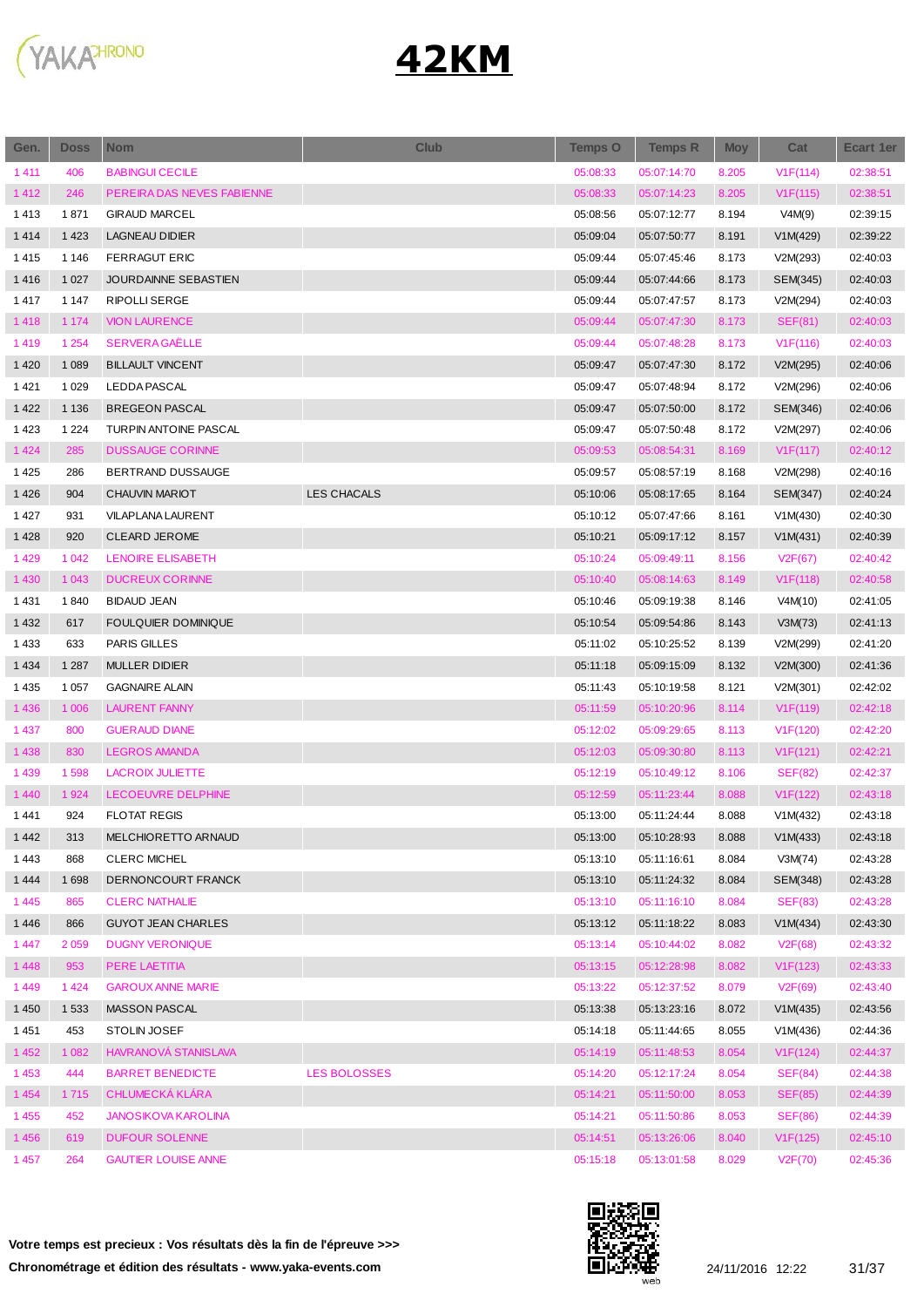

| Gen.    | <b>Doss</b> | <b>Nom</b>                        | <b>Club</b>    | <b>Temps O</b> | <b>Temps R</b> | <b>Moy</b> | Cat            | Ecart 1er |
|---------|-------------|-----------------------------------|----------------|----------------|----------------|------------|----------------|-----------|
| 1458    | 482         | <b>SABATIER SYLVIE</b>            |                | 05:15:35       | 05:13:50:22    | 8.022      | <b>SEF(87)</b> | 02:45:53  |
| 1459    | 1992        | WANG HAO                          |                | 05:15:35       | 05:15:07:73    | 8.022      | V2M(302)       | 02:45:53  |
| 1 4 6 0 | 481         | <b>SABATIER PIERRE</b>            |                | 05:15:35       | 05:13:51:45    | 8.022      | SEM(349)       | 02:45:53  |
| 1461    | 914         | <b>FRANCOIS THOMAS</b>            |                | 05:15:35       | 05:13:49:77    | 8.022      | SEM(350)       | 02:45:53  |
| 1 4 6 2 | 484         | DANJOU FOUCAULD                   |                | 05:15:35       | 05:13:49:95    | 8.022      | SEM(351)       | 02:45:53  |
| 1463    | 1 905       | <b>DEREYMEZ MANON</b>             |                | 05:15:36       | 05:14:47:64    | 8.021      | <b>SEF(88)</b> | 02:45:54  |
| 1464    | 178         | <b>DUCLOS BRUNO</b>               |                | 05:15:51       | 05:15:18:10    | 8.015      | V2M(303)       | 02:46:10  |
| 1465    | 1 3 1 5     | PERIER STEPHANE                   |                | 05:16:24       | 05:15:09:86    | 8.001      | V1M(437)       | 02:46:42  |
| 1466    | 1865        | <b>CID LAETITIA</b>               |                | 05:16:36       | 05:15:11:43    | 7.996      | <b>SEF(89)</b> | 02:46:54  |
| 1467    | 2 0 5 0     | <b>BADIN DANIEL</b>               |                | 05:16:36       | 05:15:09:60    | 7.996      | V3M(75)        | 02:46:54  |
| 1468    | 2 0 2 2     | <b>BRON PHILIPPE</b>              |                | 05:16:36       | 05:14:07:56    | 7.996      | SEM(352)       | 02:46:54  |
| 1469    | 165         | <b>BRUSQ ALAIN</b>                |                | 05:16:46       | 05:15:32:28    | 7.992      | V2M(304)       | 02:47:05  |
| 1 4 7 0 | 1879        | <b>GUILLOUET REALAN MURIEL JO</b> |                | 05:16:49       | 05:14:38:84    | 7.991      | V3F(3)         | 02:47:08  |
| 1 4 7 1 | 841         | RUIS BELLES ANNE LYSE MARIE       |                | 05:17:08       | 05:15:37:19    | 7.983      | V2F(71)        | 02:47:26  |
| 1 4 7 2 | 391         | <b>DECROIX NICOLAS</b>            | <b>DEJEOIX</b> | 05:17:11       | 05:15:29:69    | 7.981      | V2M(305)       | 02:47:29  |
| 1473    | 2058        | CAILLET ALEXANDRE                 |                | 05:17:47       | 05:15:56:48    | 7.966      | V1M(438)       | 02:48:06  |
| 1 4 7 4 | 1 4 2 2     | <b>BUCHET REGIS</b>               |                | 05:17:48       | 05:16:49:59    | 7.966      | V2M(306)       | 02:48:07  |
| 1475    | 788         | CAILLY SEBASTIEN                  |                | 05:17:48       | 05:16:51:17    | 7.966      | V1M(439)       | 02:48:07  |
| 1 4 7 6 | 1 60 6      | <b>BADIN CEDRIC</b>               | <b>POINCON</b> | 05:17:52       | 05:16:25:63    | 7.964      | SEM(353)       | 02:48:11  |
| 1 477   | 1 172       | <b>TALLEUX FRANCOISE</b>          |                | 05:17:54       | 05:15:54:20    | 7.963      | V3F(4)         | 02:48:13  |
| 1478    | 239         | <b>ISABELLON ALAIN</b>            |                | 05:18:32       | 05:17:34:41    | 7.947      | V2M(307)       | 02:48:50  |
| 1479    | 403         | DELAVELLE ERIC                    |                | 05:18:37       | 05:18:36:68    | 7.945      | V1M(440)       | 02:48:55  |
| 1 4 8 0 | 1 6 2 4     | <b>RENIER EMMANUEL</b>            |                | 05:18:43       | 05:17:05:94    | 7.943      | SEM(354)       | 02:49:02  |
| 1481    | 753         | <b>FRANCOIS LAURENT</b>           |                | 05:18:46       | 05:17:45:59    | 7.942      | V1M(441)       | 02:49:05  |
| 1482    | 384         | PEINNET LUDOVIC                   |                | 05:18:47       | 05:17:46:29    | 7.941      | V1M(442)       | 02:49:06  |
| 1483    | 227         | ANCORA VITO PIERO                 |                | 05:18:50       | 05:17:41:86    | 7.940      | V3M(76)        | 02:49:09  |
| 1 4 8 4 | 485         | <b>ISABE CHRISTOPHE</b>           |                | 05:18:57       | 05:16:44:73    | 7.937      | V1M(443)       | 02:49:16  |
| 1485    | 556         | <b>AUFRANC CELINE</b>             |                | 05:18:59       | 05:17:52:83    | 7.936      | V1F(126)       | 02:49:18  |
| 1486    | 565         | <b>DUMOULIN AGNES</b>             |                | 05:19:00       | 05:17:53:03    | 7.936      | V1F(127)       | 02:49:18  |
| 1 4 8 7 | 563         | <b>CHUZEVILLE NATHALIE</b>        |                | 05:19:02       | 05:17:55:50    | 7.935      | V1F(128)       | 02:49:20  |
| 1488    | 1 4 3 2     | <b>FONTAINE GAEL</b>              |                | 05:19:22       | 05:17:24:80    | 7.927      | V1M(444)       | 02:49:40  |
| 1489    | 1767        | PLASSE CEDRIC                     |                | 05:19:23       | 05:17:22:53    | 7.926      | SEM(355)       | 02:49:41  |
| 1 4 9 0 | 263         | LE PICARD RAYMOND                 |                | 05:19:39       | 05:17:20:34    | 7.920      | V3M(77)        | 02:49:57  |
| 1491    | 261         | LE PICARD MURIELLE                |                | 05:19:39       | 05:17:20:21    | 7.920      | V2F(72)        | 02:49:57  |
| 1 4 9 2 | 1 5 9 3     | DELARUE PAUL ERIC                 |                | 05:19:44       | 05:17:54:92    | 7.918      | V1M(445)       | 02:50:03  |
| 1493    | 1775        | <b>FANNI GUILLAUME</b>            |                | 05:19:44       | 05:19:10:26    | 7.918      | V1M(446)       | 02:50:03  |
| 1 4 9 4 | 915         | <b>FORTEMAISON AURELIA</b>        |                | 05:19:53       | 05:18:42:23    | 7.914      | <b>SEF(90)</b> | 02:50:12  |
| 1495    | 1467        | <b>BLANCHON CHRIS</b>             |                | 05:19:53       | 05:18:00:69    | 7.914      | V1M(447)       | 02:50:12  |
| 1496    | 1 4 9 3     | DOLEJŠ JAN                        |                | 05:20:10       | 05:17:55:87    | 7.907      | V3M(78)        | 02:50:28  |
| 1 4 9 7 | 999         | <b>WATT ALINE</b>                 |                | 05:20:21       | 05:19:38:41    | 7.902      | V1F(129)       | 02:50:39  |
| 1498    | 988         | LODOMEZ JEAN LOUIS                |                | 05:20:31       | 05:20:19:11    | 7.898      | SEM(356)       | 02:50:49  |
| 1499    | 187         | MALIN JEAN PHILIPPE               |                | 05:21:16       | 05:20:59:34    | 7.880      | V2M(308)       | 02:51:34  |
| 1500    | 2 0 4 2     | DUMESNIL CYRIL                    |                | 05:21:50       | 05:19:24:26    | 7.866      | SEM(357)       | 02:52:09  |
| 1 5 0 1 | 1 3 5 8     | <b>GAY DIDIER</b>                 |                | 05:22:01       | 05:19:31:60    | 7.862      | V1M(448)       | 02:52:19  |
| 1 502   | 917         | CALLAND RICHARD                   |                | 05:22:09       |                | 7.858      |                | 02:52:27  |
|         |             | <b>BERLAND JEAN</b>               |                |                | 05:21:04:65    |            | V1M(449)       | 02:52:34  |
| 1 503   | 1802        |                                   |                | 05:22:16       | 05:21:40:57    | 7.855      | V4M(11)        |           |
| 1 5 0 4 | 308         | CHARBOUILLOT DIDIER               |                | 05:22:23       | 05:21:26:02    | 7.853      | V2M(309)       | 02:52:41  |

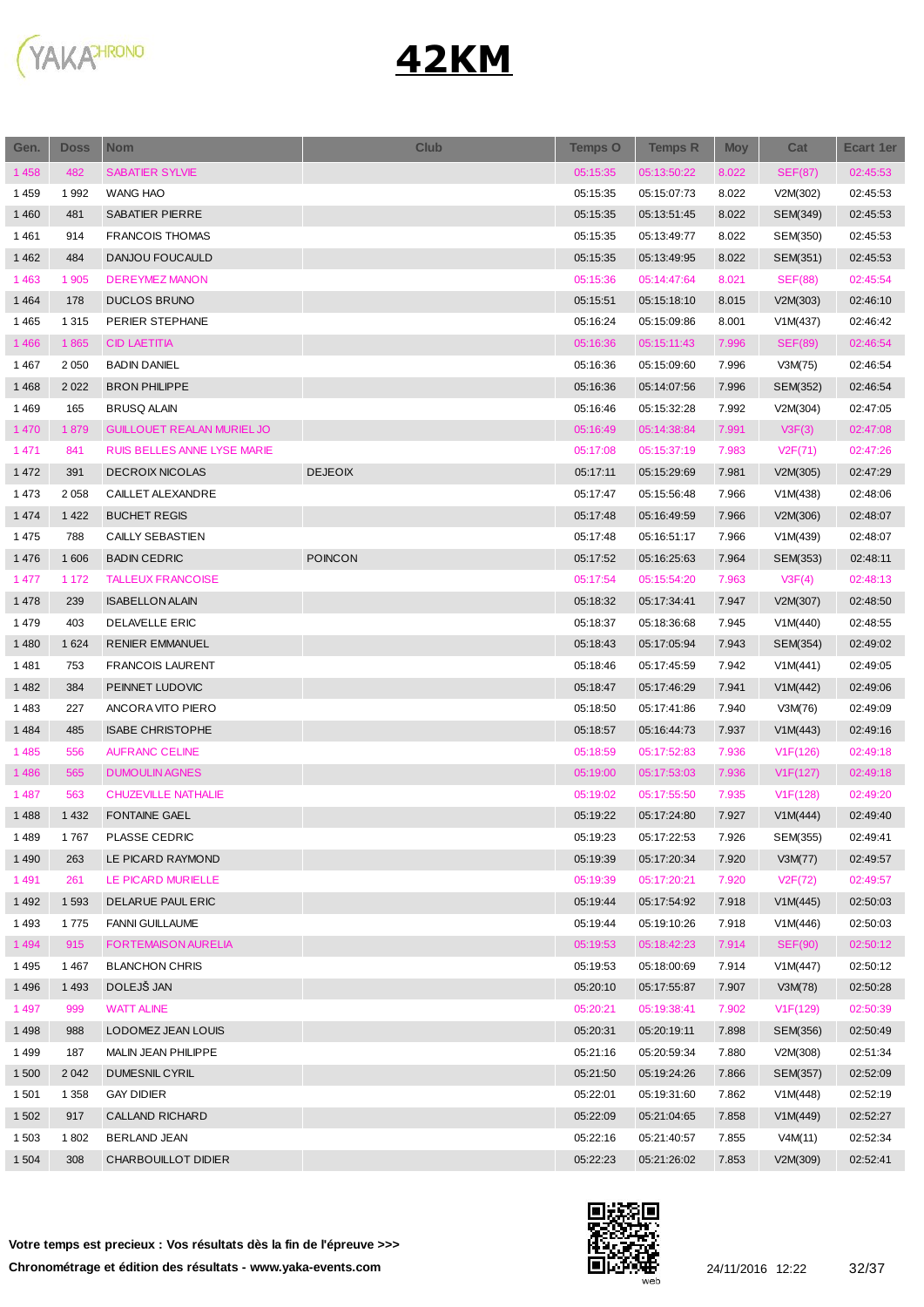

| Gen.    | <b>Doss</b> | <b>Nom</b>                   | <b>Club</b>    | <b>Temps O</b> | <b>Temps R</b> | <b>Moy</b> | Cat            | Ecart 1er |
|---------|-------------|------------------------------|----------------|----------------|----------------|------------|----------------|-----------|
| 1 5 0 5 | 1669        | PRIOLET HERVE                |                | 05:22:25       | 05:21:42:90    | 7.852      | V2M(310)       | 02:52:43  |
| 1 50 6  | 1 5 4 2     | <b>DINUCCI NICOLAS</b>       |                | 05:22:30       | 05:21:01:83    | 7.850      | SEM(358)       | 02:52:48  |
| 1507    | 326         | <b>SIVIGNON CHRISTINE</b>    |                | 05:22:41       | 05:20:25:83    | 7.845      | V1F(130)       | 02:53:00  |
| 1508    | 2 0 78      | <b>MARQUAT LEILA</b>         |                | 05:23:29       | 05:22:45:58    | 7.826      | V3F(5)         | 02:53:47  |
| 1509    | 1 0 9 4     | <b>MATHIEU DIDIER</b>        | <b>ASTE</b>    | 05:23:47       | 05:21:25:96    | 7.819      | V2M(311)       | 02:54:06  |
| 1510    | 300         | <b>ROEHR BRIGITTE</b>        |                | 05:23:53       | 05:22:16:37    | 7.816      | V3F(6)         | 02:54:12  |
| 1511    | 279         | <b>LEGALLOIS MARGUERITTE</b> |                | 05:24:27       | 05:22:12:58    | 7.803      | V4F(1)         | 02:54:45  |
| 1512    | 1589        | <b>COHIN ANTOINE</b>         |                | 05:24:39       | 05:24:23:84    | 7.798      | SEM(359)       | 02:54:57  |
| 1513    | 840         | <b>CAPOANI AMELIE</b>        |                | 05:24:50       | 05:22:57:42    | 7.793      | <b>SEF(91)</b> | 02:55:09  |
| 1514    | 203         | YAMANI LUCILE                |                | 05:24:51       | 05:22:57:60    | 7.793      | <b>SEF(92)</b> | 02:55:10  |
| 1515    | 1 1 4 5     | <b>DUBREUIL SYLVIE</b>       |                | 05:24:51       | 05:22:58:05    | 7.793      | V2F(73)        | 02:55:10  |
| 1516    | 204         | <b>ACERBIS BRIGITTE</b>      |                | 05:24:51       | 05:22:58:78    | 7.793      | V2F(74)        | 02:55:10  |
| 1517    | 205         | <b>FORISSIER ELODIE</b>      |                | 05:24:51       | 05:22:57:65    | 7.793      | <b>SEF(93)</b> | 02:55:10  |
| 1518    | 102         | <b>BELLE PIERRE</b>          | LES THALESIONS | 05:25:08       | 05:23:51:33    | 7.786      | SEM(360)       | 02:55:26  |
| 1519    | 1076        | <b>KAMBOUNON GUILLAUME</b>   |                | 05:25:54       | 05:23:33:03    | 7.768      | V1M(450)       | 02:56:13  |
| 1520    | 277         | LE LURON NICOLE              |                | 05:27:13       | 05:25:22:44    | 7.737      | V3F(7)         | 02:57:31  |
| 1521    | 278         | LE ROLLAND MICHELLE          |                | 05:27:13       | 05:25:21:47    | 7.737      | V3F(8)         | 02:57:31  |
| 1522    | 1541        | <b>GRAND LAURENCE</b>        |                | 05:27:28       | 05:25:43:88    | 7.731      | V2F(75)        | 02:57:46  |
| 1523    | 1 540       | <b>MEUNIER YVES</b>          |                | 05:27:28       | 05:25:43:07    | 7.731      | V2M(312)       | 02:57:46  |
| 1 5 2 4 | 1596        | <b>IZHAQ FARHAJ</b>          |                | 05:27:30       | 05:26:41:83    | 7.730      | SEM(361)       | 02:57:48  |
| 1 5 2 5 | 1 2 0 9     | <b>REYNAUD REGIS</b>         |                | 05:27:43       | 05:27:22:37    | 7.725      | SEM(362)       | 02:58:02  |
| 1526    | 818         | RICHARD LAURENT              |                | 05:28:07       | 05:27:22:77    | 7.715      | V2M(313)       | 02:58:25  |
| 1527    | 823         | <b>RICHARD STEPHANIE</b>     |                | 05:28:08       | 05:27:23:72    | 7.715      | V2F(76)        | 02:58:26  |
| 1528    | 108         | <b>GAILLARD DAMIEN</b>       |                | 05:28:12       | 05:27:22:73    | 7.713      | SEM(363)       | 02:58:30  |
| 1529    | 2 0 0 1     | <b>DUPIRE PHILIPPE</b>       |                | 05:28:22       | 05:27:32:73    | 7.709      | SEM(364)       | 02:58:40  |
| 1 5 3 0 | 2 0 0 3     | <b>COLIN ANTOINE</b>         |                | 05:28:23       | 05:27:32:29    | 7.709      | SEM(365)       | 02:58:41  |
| 1531    | 517         | <b>ISABE ROMAIN</b>          |                | 05:29:13       | 05:27:02:07    | 7.690      | SEM(366)       | 02:59:31  |
| 1 5 3 2 | 1 5 3 2     | <b>CEARD DAMIEN</b>          |                | 05:29:14       | 05:27:03:57    | 7.689      | SEM(367)       | 02:59:32  |
| 1 5 3 3 | 905         | <b>COURNAC AXEL</b>          |                | 05:29:15       | 05:27:02:14    | 7.689      | SEM(368)       | 02:59:33  |
| 1 5 3 4 | 1773        | <b>CROUVIZIER OLIVIER</b>    |                | 05:29:44       | 05:27:26:36    | 7.678      | SEM(369)       | 03:00:03  |
| 1535    | 1772        | RIGOLLET AGATHE              |                | 05:29:44       | 05:27:27:05    | 7.678      | SEM(370)       | 03:00:03  |
| 1536    | 1699        | DERNONCOURT OLIVIER          |                | 05:30:14       | 05:28:28:59    | 7.666      | V3M(79)        | 03:00:32  |
| 1537    | 1512        | <b>BERTHOUD DIDIER</b>       |                | 05:30:23       | 05:29:14:26    | 7.662      | V2M(314)       | 03:00:41  |
| 1538    | 1885        | <b>SUCK BERNARD</b>          |                | 05:31:06       | 05:29:58:55    | 7.646      | V2M(315)       | 03:01:24  |
| 1539    | 1 2 7 3     | LEHRICH CHRISTOPH            |                | 05:31:17       | 05:30:20:27    | 7.642      | V2M(316)       | 03:01:35  |
| 1540    | 1 5 9 5     | THIVOLLE CAZAT ELISE         |                | 05:32:01       | 05:31:12:73    | 7.625      | SEF(94)        | 03:02:19  |
| 1541    | 1568        | <b>BOUILLARD GISELE</b>      |                | 05:32:05       | 05:30:07:38    | 7.623      | V1F(131)       | 03:02:23  |
| 1542    | 1 6 28      | LAGRANGE CATHERINE           |                | 05:32:05       | 05:30:08:31    | 7.623      | V1F(132)       | 03:02:23  |
| 1543    | 569         | <b>DESSIRIER VALERIE</b>     |                | 05:32:36       | 05:31:06:13    | 7.611      | V2F(77)        | 03:02:54  |
| 1544    | 387         | <b>DOOLEY CAROLINE</b>       |                | 05:32:40       | 05:30:53:73    | 7.610      | V1F(133)       | 03:02:58  |
| 1545    | 855         | <b>GUYOT BRIGITTE</b>        |                | 05:32:44       | 05:31:09:09    | 7.608      | V2F(78)        | 03:03:03  |
| 1546    | 641         | <b>AUBERT CHRISTINE</b>      |                | 05:32:44       | 05:31:08:57    | 7.608      | V2F(79)        | 03:03:03  |
| 1547    | 396         | <b>JONES CIARA</b>           |                | 05:32:51       | 05:30:40:87    | 7.606      | <b>SEF(95)</b> | 03:03:10  |
| 1 5 4 8 | 397         | <b>JONES CHARLES</b>         |                | 05:32:51       | 05:30:41:06    | 7.606      | SEM(371)       | 03:03:10  |
| 1549    | 2 0 4 9     | <b>DIRICKX AURELIE</b>       |                | 05:33:06       | 05:31:25:30    | 7.600      | <b>SEF(96)</b> | 03:03:24  |
| 1 5 5 0 | 2 0 5 5     | <b>BONNEAU ANAËL</b>         |                | 05:33:07       | 05:31:24:56    | 7.600      | SEM(372)       | 03:03:25  |
| 1 5 5 1 | 1 2 6 1     | <b>MARTIN HOLAN</b>          |                | 05:33:34       | 05:31:08:25    | 7.589      | V2M(317)       | 03:03:52  |

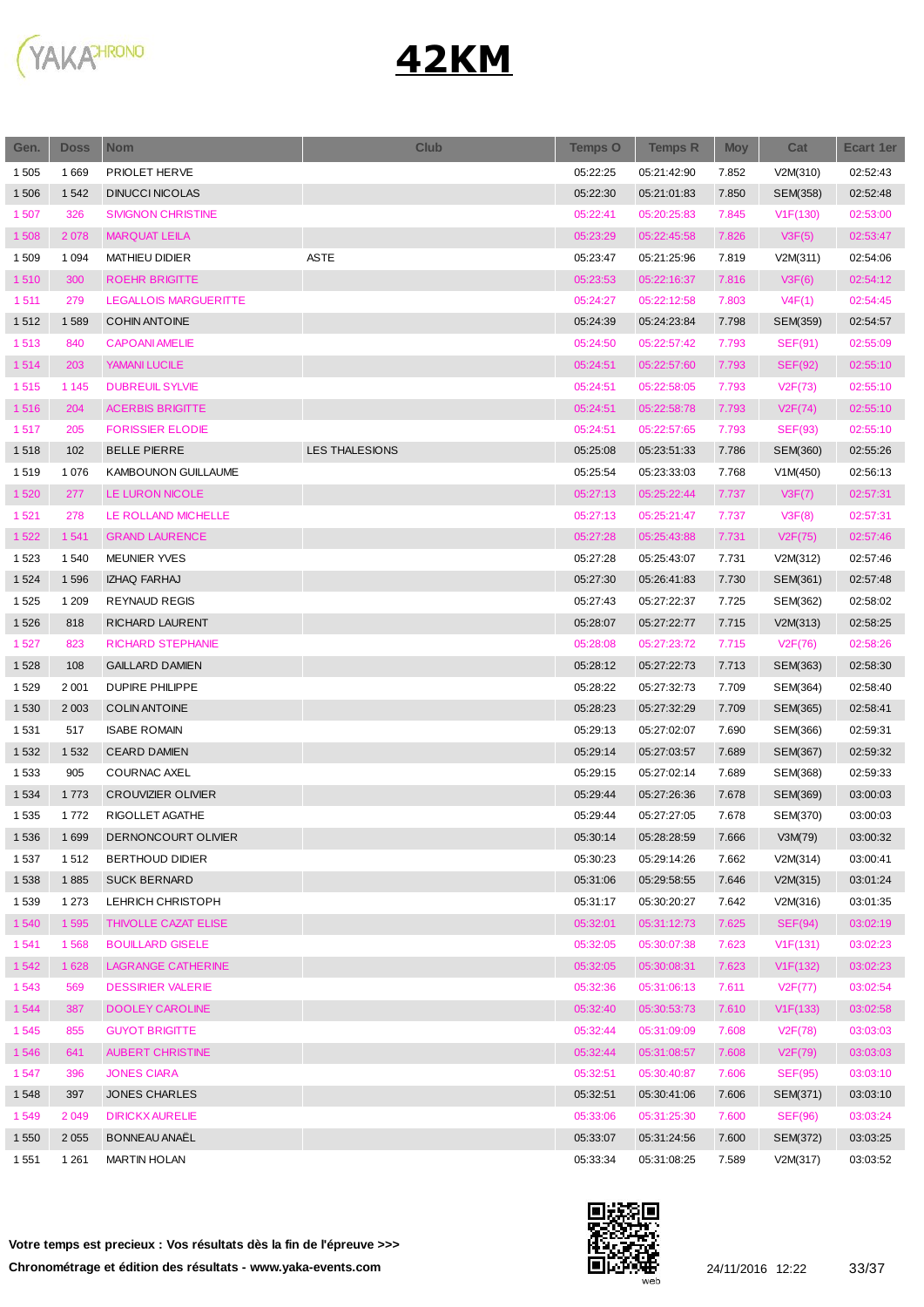

| Gen.    | <b>Doss</b> | <b>Nom</b>                  | <b>Club</b>    | <b>Temps O</b> | <b>Temps R</b> | <b>Moy</b> | Cat             | Ecart 1er |
|---------|-------------|-----------------------------|----------------|----------------|----------------|------------|-----------------|-----------|
| 1 5 5 2 | 1 504       | VANDER EECKEN MEDHI         |                | 05:34:14       | 05:33:32:24    | 7.574      | V1M(451)        | 03:04:32  |
| 1553    | 1864        | CADOT DOMINIQUE             |                | 05:35:02       | 05:32:13:05    | 7.556      | V4M(12)         | 03:05:20  |
| 1 5 5 4 | 1 1 0 9     | <b>GUITARD NICOLAS</b>      |                | 05:35:04       | 05:34:04:45    | 7.555      | SEM(373)        | 03:05:22  |
| 1555    | 1 1 9 0     | <b>BALIAN JOFFREY</b>       |                | 05:35:28       | 05:34:17:07    | 7.546      | SEM(374)        | 03:05:46  |
| 1556    | 1 4 7 9     | DELIGEARD FRANCK            |                | 05:35:55       | 05:33:58:23    | 7.536      | V1M(452)        | 03:06:14  |
| 1 5 5 7 | 2 0 8 3     | <b>LOPES TATIANA</b>        |                | 05:35:57       | 05:33:59:73    | 7.535      | V1F(134)        | 03:06:16  |
| 1558    | 2018        | <b>DAGONNEAU JULIE</b>      |                | 05:35:59       | 05:34:32:97    | 7.535      | <b>SEF(97)</b>  | 03:06:18  |
| 1559    | 2 0 0 6     | <b>VIGAN LAETITIA</b>       |                | 05:36:00       | 05:34:34:27    | 7.534      | <b>SEF(98)</b>  | 03:06:18  |
| 1560    | 272         | <b>NAVAS MIGUEL</b>         |                | 05:36:23       | 05:34:30:11    | 7.526      | V3M(80)         | 03:06:41  |
| 1561    | 635         | LACROIX FLORIAN             |                | 05:36:35       | 05:35:50:29    | 7.521      | SEM(375)        | 03:06:53  |
| 1562    | 632         | PIOTON ALAIN                |                | 05:36:35       | 05:35:51:76    | 7.521      | V3M(81)         | 03:06:53  |
| 1563    | 631         | LACROIX GASTON              |                | 05:36:37       | 05:35:53:49    | 7.521      | V3M(82)         | 03:06:55  |
| 1 5 6 4 | 832         | SOUBEYRAND QUENTIN          |                | 05:36:48       | 05:36:18:87    | 7.516      | SEM(376)        | 03:07:07  |
| 1565    | 1 960       | ANGIE SOUBIELLE             |                | 05:36:53       | 05:35:58:39    | 7.515      | <b>SEF(99)</b>  | 03:07:12  |
| 1566    | 1991        | <b>WANG MIN</b>             |                | 05:36:53       | 05:36:23:76    | 7.515      | V2M(318)        | 03:07:12  |
| 1567    | 1656        | <b>BOUHY MARINE</b>         |                | 05:36:53       | 05:36:41:81    | 7.515      | <b>SEF(100)</b> | 03:07:12  |
| 1568    | 627         | <b>MCCAFFREY KATE</b>       |                | 05:37:27       | 05:35:09:16    | 7.502      | SEF(101)        | 03:07:45  |
| 1569    | 628         | <b>SMIT LOUIS</b>           |                | 05:37:27       | 05:35:08:74    | 7.502      | SEM(377)        | 03:07:45  |
| 1570    | 1 1 9 1     | <b>FOSKETT NIGEL</b>        |                | 05:37:40       | 05:35:19:15    | 7.497      | V1M(453)        | 03:07:58  |
| 1571    | 232         | <b>BELLOT DANIELLE</b>      |                | 05:37:41       | 05:36:07:57    | 7.497      | V2F(80)         | 03:08:00  |
| 1572    | 231         | <b>DAM CATHERINE</b>        |                | 05:37:41       | 05:36:06:00    | 7.497      | V2F(81)         | 03:08:00  |
| 1573    | 230         | <b>DAM DANIEL</b>           |                | 05:37:41       | 05:36:05:75    | 7.497      | V3M(83)         | 03:08:00  |
| 1574    | 389         | <b>BOURGEOIS FREDERIQUE</b> | <b>DEJEOIX</b> | 05:38:18       | 05:36:35:91    | 7.483      | V1F(135)        | 03:08:36  |
| 1575    | 275         | <b>HOULLIER FRANCIS</b>     |                | 05:39:11       | 05:37:18:42    | 7.464      | V3M(84)         | 03:09:29  |
| 1576    | 274         | <b>HOULLIER BRIGITTE</b>    |                | 05:39:11       | 05:37:19:11    | 7.464      | V3F(9)          | 03:09:29  |
| 1577    | 1 2 3 7     | <b>CHAPPEL VALERIE</b>      |                | 05:39:30       | 05:37:23:68    | 7.457      | V1F(136)        | 03:09:48  |
| 1578    | 1 906       | <b>BORCKE CHARLES</b>       |                | 05:39:45       | 05:37:37:64    | 7.451      | SEM(378)        | 03:10:04  |
| 1579    | 1 0 6 0     | DERDERIAN JEROME            |                | 05:40:23       | 05:38:40:37    | 7.437      | V1M(454)        | 03:10:41  |
| 1580    | 566         | ROUDIL ALAIN                |                | 05:40:26       | 05:37:55:75    | 7.436      | V2M(319)        | 03:10:44  |
| 1581    | 456         | <b>JOURDAN PHILIPPE</b>     |                | 05:40:44       | 05:39:34:50    | 7.430      | V2M(320)        | 03:11:03  |
| 1582    | 377         | <b>TRINELLI ROBERTO</b>     |                | 05:41:16       | 05:40:21:42    | 7.418      | V2M(321)        | 03:11:34  |
| 1583    | 379         | <b>GUELI PAOLA</b>          |                | 05:41:16       | 05:40:20:43    | 7.418      | V2F(82)         | 03:11:34  |
| 1584    | 673         | MOUCHARD FANNY              |                | 05:41:22       | 05:39:58:57    | 7.416      | <b>SEF(102)</b> | 03:11:40  |
| 1585    | 675         | LE GOVIC JEREMIE            |                | 05:41:22       | 05:39:58:74    | 7.416      | SEM(379)        | 03:11:40  |
| 1586    | 1807        | URTH BRIGITTE               |                | 05:41:25       | 05:40:07:63    | 7.415      | V2F(83)         | 03:11:43  |
| 1587    | 280         | LEROUX ERIC                 |                | 05:41:39       | 05:39:46:03    | 7.410      | V1M(455)        | 03:11:57  |
| 1588    | 532         | DANTJOU LULU                |                | 05:42:52       | 05:41:31:07    | 7.383      | V1M(456)        | 03:13:11  |
| 1589    | 497         | SAIBI KELEHFA               |                | 05:42:53       | 05:41:31:47    | 7.383      | V2M(322)        | 03:13:12  |
| 1590    | 1 5 5 2     | <b>PERRIN CARINE</b>        |                | 05:42:57       | 05:41:26:08    | 7.382      | V1F(137)        | 03:13:16  |
| 1591    | 2 0 2 5     | <b>BARD PAULINE</b>         |                | 05:43:44       | 05:41:29:88    | 7.365      | SEF(103)        | 03:14:03  |
| 1592    | 1 639       | <b>MERCIER ELIZABETH</b>    |                | 05:45:06       | 05:44:51:91    | 7.336      | V1F(138)        | 03:15:24  |
| 1593    | 159         | <b>HERZIG GABRIELE</b>      |                | 05:45:29       | 05:43:14:68    | 7.327      | V2F(84)         | 03:15:47  |
| 1 5 9 4 | 160         | <b>HERZIG DIETMAR</b>       |                | 05:45:29       | 05:43:15:09    | 7.327      | V2M(323)        | 03:15:47  |
| 1595    | 1018        | <b>LAVILLE ARNAUD</b>       |                | 05:45:50       | 05:43:22:06    | 7.320      | SEM(380)        | 03:16:09  |
| 1596    | 190         | LETESSIER SOPHIE            |                | 05:46:15       | 05:45:30:00    | 7.311      | V2F(85)         | 03:16:33  |
| 1597    | 115         | NICOLAS CLEMENTINE          |                | 05:46:47       | 05:46:01:95    | 7.300      | SEF(104)        | 03:17:06  |
| 1598    | 2 0 7 7     | <b>MONIER DAMIEN</b>        |                | 05:48:18       | 05:45:55:30    | 7.268      | SEF(105)        | 03:18:36  |

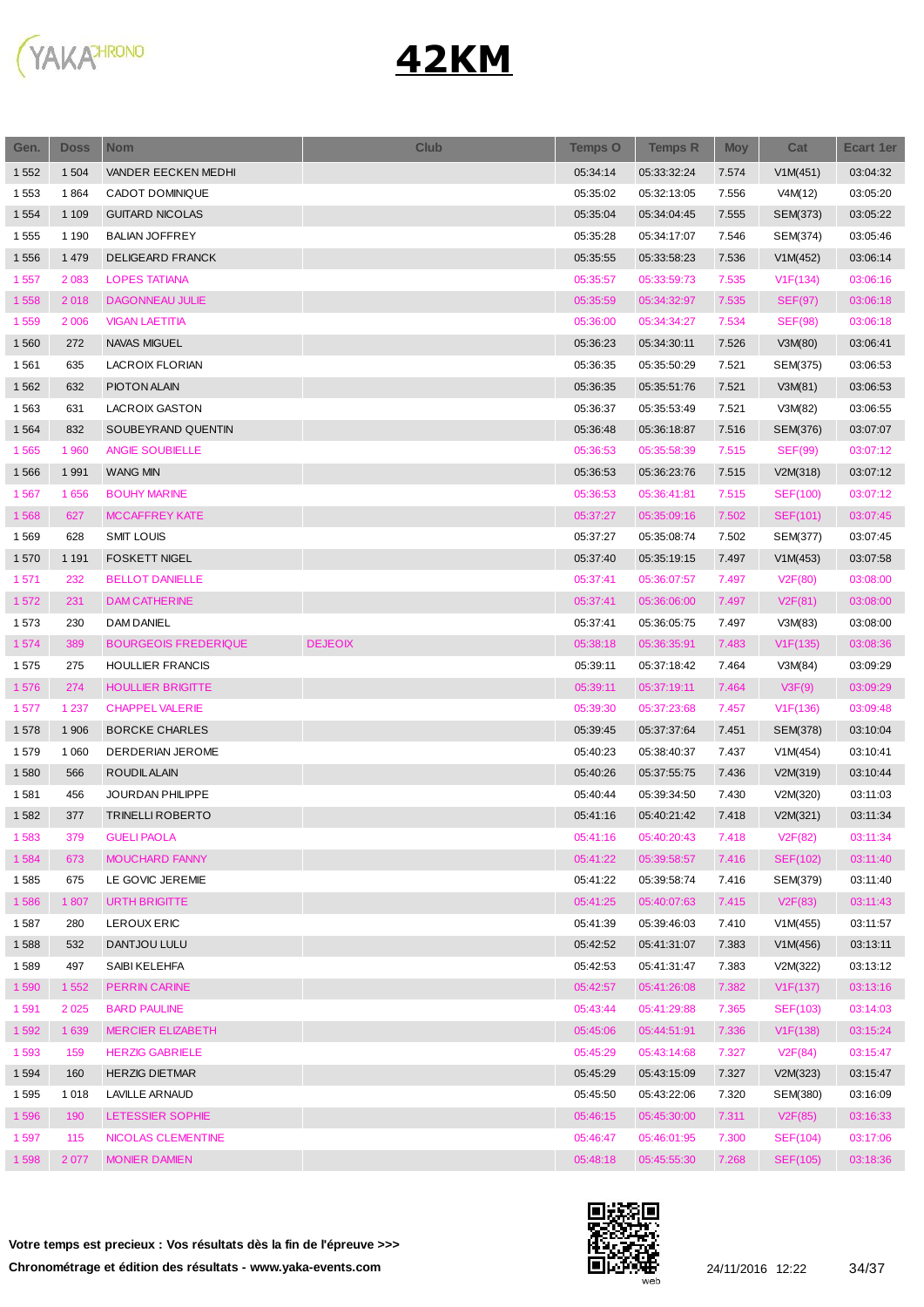

| 1599<br>1810<br><b>VILAIN STEPHANE</b><br>05:48:25<br>05:47:27:03<br>7.266<br>V3M(85)<br>1 600<br>351<br><b>BERTHELOT VALERIE</b><br>05:48:35<br>7.262<br>05:47:16:72<br>V2F(86)<br>1 601<br>2076<br><b>RICHEBOIS CELINE</b><br>05:48:37<br>05:46:31:16<br>V1F(139)<br>7.262<br>1 602<br>624<br><b>HEMERY VERONIQUE</b><br>05:48:39<br>05:46:32:85<br>7.261<br>V1F(140)<br>1 603<br>257<br>LE METAYER GILLES<br>05:48:53<br>05:48:52:84<br>7.256<br>V2M(324)<br>POLVE JACKY<br>1 604<br>674<br>05:49:37<br>05:48:14:69<br>7.241<br>V2M(325)<br>1 605<br>343<br><b>HUSSON GAETAN</b><br>05:50:05<br>05:48:29:61<br>7.231<br>V1M(457)<br>1 60 6<br>971<br>CHARDENON NICOLAS<br>05:50:52<br>05:50:12:31<br>7.215<br>V1M(458)<br>1 607<br>1 2 4 7<br><b>BISSUEL DAVID</b><br>05:52:15<br>05:50:26:25<br>7.187<br>V1F(141)<br>1 608<br>1 4 6 8<br><b>DUPERRIER THOMAS</b><br>05:52:17<br>05:50:33:16<br>V1M(459)<br>7.186<br><b>CHAPIT ARNAUD</b><br>1 609<br>2019<br>05:52:18<br>05:50:32:34<br>7.186<br>V1M(460)<br>1610<br>1839<br><b>FOUGERAS SEBASTIEN</b><br>05:52:19<br>05:50:32:94<br>V1M(461)<br>7.185<br>1611<br>1548<br>DUBOST MARTIN NICOLAS<br>05:52:19<br>05:50:32:37<br>7.185<br>V1M(462)<br>1612<br>1966<br><b>DESPRAS DOMINIQUE</b><br>05:52:19<br>05:50:31:46<br>7.185<br>V1M(463)<br>1613<br>1528<br><b>LAURENT REGIS</b><br>05:52:20<br>05:50:34:68<br>7.185<br>V1M(464)<br>1614<br>1 9 6 5<br><b>DANGUIN CYRILLE</b><br>05:52:20<br>V1M(465)<br>05:50:32:41<br>7.185<br>1615<br>170<br><b>BESSAT MARIE AGNES</b><br>05:52:20<br>05:50:18:73<br>7.185<br>V2F(87)<br>1616<br>171<br><b>GLASSON ANNICK</b><br>05:52:21<br>05:50:19:93<br>7.185<br>V2F(88)<br>05:52:24<br>1617<br>1 3 5 9<br><b>GARAIX DAVID</b><br>05:49:54:57<br>7.184<br>V1M(466)<br>1618<br>1688<br><b>BERTHELIN LAURENT</b><br>05:52:39<br>05:50:41:36<br>7.179<br>V2M(326)<br>1619<br>ZARADNY LUDOVIC<br>1 7 1 1<br>05:52:40<br>05:50:42:54<br>7.178<br>V2M(327)<br>1620<br>1691<br><b>LUCAS FABRICE</b><br>05:52:40<br>05:50:41:65<br>7.178<br>V2M(328)<br>OCZACHOWSKI MICKAËL<br>1 6 2 1<br>1627<br>05:52:40<br>05:50:42:76<br>V1M(467)<br>7.178<br>1 6 2 2<br>910<br><b>SERVAT BERENGERE</b><br>05:53:02<br>7.171<br>V1F(142)<br>05:51:06:74<br>1 6 2 3<br>909<br><b>MARGARON MARGARET</b><br>05:53:03<br>05:51:07:35<br>7.170<br>V1F(143)<br>1 6 2 4<br>860<br><b>WALTER ANNE LISE</b><br>05:53:03<br>05:51:09:97<br>SEF(106)<br>7.170<br>1 6 2 5<br>815<br><b>MAGNI MARTINE</b><br>05:54:17<br>05:52:40:03<br>V <sub>2</sub> F(89)<br>7.145<br>1626<br>1 2 9 3<br>LAMBERT STEPHANE<br>05:54:17<br>05:52:40:47<br>7.145<br>V2M(329) | <b>Ecart 1er</b> |
|---------------------------------------------------------------------------------------------------------------------------------------------------------------------------------------------------------------------------------------------------------------------------------------------------------------------------------------------------------------------------------------------------------------------------------------------------------------------------------------------------------------------------------------------------------------------------------------------------------------------------------------------------------------------------------------------------------------------------------------------------------------------------------------------------------------------------------------------------------------------------------------------------------------------------------------------------------------------------------------------------------------------------------------------------------------------------------------------------------------------------------------------------------------------------------------------------------------------------------------------------------------------------------------------------------------------------------------------------------------------------------------------------------------------------------------------------------------------------------------------------------------------------------------------------------------------------------------------------------------------------------------------------------------------------------------------------------------------------------------------------------------------------------------------------------------------------------------------------------------------------------------------------------------------------------------------------------------------------------------------------------------------------------------------------------------------------------------------------------------------------------------------------------------------------------------------------------------------------------------------------------------------------------------------------------------------------------------------------------------------------------------------------------------------------------------------------------------------------------------------------------------------------------------------------------------------------------------------------------------------------|------------------|
|                                                                                                                                                                                                                                                                                                                                                                                                                                                                                                                                                                                                                                                                                                                                                                                                                                                                                                                                                                                                                                                                                                                                                                                                                                                                                                                                                                                                                                                                                                                                                                                                                                                                                                                                                                                                                                                                                                                                                                                                                                                                                                                                                                                                                                                                                                                                                                                                                                                                                                                                                                                                                           | 03:18:43         |
|                                                                                                                                                                                                                                                                                                                                                                                                                                                                                                                                                                                                                                                                                                                                                                                                                                                                                                                                                                                                                                                                                                                                                                                                                                                                                                                                                                                                                                                                                                                                                                                                                                                                                                                                                                                                                                                                                                                                                                                                                                                                                                                                                                                                                                                                                                                                                                                                                                                                                                                                                                                                                           | 03:18:53         |
|                                                                                                                                                                                                                                                                                                                                                                                                                                                                                                                                                                                                                                                                                                                                                                                                                                                                                                                                                                                                                                                                                                                                                                                                                                                                                                                                                                                                                                                                                                                                                                                                                                                                                                                                                                                                                                                                                                                                                                                                                                                                                                                                                                                                                                                                                                                                                                                                                                                                                                                                                                                                                           | 03:18:55         |
|                                                                                                                                                                                                                                                                                                                                                                                                                                                                                                                                                                                                                                                                                                                                                                                                                                                                                                                                                                                                                                                                                                                                                                                                                                                                                                                                                                                                                                                                                                                                                                                                                                                                                                                                                                                                                                                                                                                                                                                                                                                                                                                                                                                                                                                                                                                                                                                                                                                                                                                                                                                                                           | 03:18:57         |
|                                                                                                                                                                                                                                                                                                                                                                                                                                                                                                                                                                                                                                                                                                                                                                                                                                                                                                                                                                                                                                                                                                                                                                                                                                                                                                                                                                                                                                                                                                                                                                                                                                                                                                                                                                                                                                                                                                                                                                                                                                                                                                                                                                                                                                                                                                                                                                                                                                                                                                                                                                                                                           | 03:19:12         |
|                                                                                                                                                                                                                                                                                                                                                                                                                                                                                                                                                                                                                                                                                                                                                                                                                                                                                                                                                                                                                                                                                                                                                                                                                                                                                                                                                                                                                                                                                                                                                                                                                                                                                                                                                                                                                                                                                                                                                                                                                                                                                                                                                                                                                                                                                                                                                                                                                                                                                                                                                                                                                           | 03:19:55         |
|                                                                                                                                                                                                                                                                                                                                                                                                                                                                                                                                                                                                                                                                                                                                                                                                                                                                                                                                                                                                                                                                                                                                                                                                                                                                                                                                                                                                                                                                                                                                                                                                                                                                                                                                                                                                                                                                                                                                                                                                                                                                                                                                                                                                                                                                                                                                                                                                                                                                                                                                                                                                                           | 03:20:23         |
|                                                                                                                                                                                                                                                                                                                                                                                                                                                                                                                                                                                                                                                                                                                                                                                                                                                                                                                                                                                                                                                                                                                                                                                                                                                                                                                                                                                                                                                                                                                                                                                                                                                                                                                                                                                                                                                                                                                                                                                                                                                                                                                                                                                                                                                                                                                                                                                                                                                                                                                                                                                                                           | 03:21:11         |
|                                                                                                                                                                                                                                                                                                                                                                                                                                                                                                                                                                                                                                                                                                                                                                                                                                                                                                                                                                                                                                                                                                                                                                                                                                                                                                                                                                                                                                                                                                                                                                                                                                                                                                                                                                                                                                                                                                                                                                                                                                                                                                                                                                                                                                                                                                                                                                                                                                                                                                                                                                                                                           | 03:22:33         |
|                                                                                                                                                                                                                                                                                                                                                                                                                                                                                                                                                                                                                                                                                                                                                                                                                                                                                                                                                                                                                                                                                                                                                                                                                                                                                                                                                                                                                                                                                                                                                                                                                                                                                                                                                                                                                                                                                                                                                                                                                                                                                                                                                                                                                                                                                                                                                                                                                                                                                                                                                                                                                           | 03:22:35         |
|                                                                                                                                                                                                                                                                                                                                                                                                                                                                                                                                                                                                                                                                                                                                                                                                                                                                                                                                                                                                                                                                                                                                                                                                                                                                                                                                                                                                                                                                                                                                                                                                                                                                                                                                                                                                                                                                                                                                                                                                                                                                                                                                                                                                                                                                                                                                                                                                                                                                                                                                                                                                                           | 03:22:36         |
|                                                                                                                                                                                                                                                                                                                                                                                                                                                                                                                                                                                                                                                                                                                                                                                                                                                                                                                                                                                                                                                                                                                                                                                                                                                                                                                                                                                                                                                                                                                                                                                                                                                                                                                                                                                                                                                                                                                                                                                                                                                                                                                                                                                                                                                                                                                                                                                                                                                                                                                                                                                                                           | 03:22:37         |
|                                                                                                                                                                                                                                                                                                                                                                                                                                                                                                                                                                                                                                                                                                                                                                                                                                                                                                                                                                                                                                                                                                                                                                                                                                                                                                                                                                                                                                                                                                                                                                                                                                                                                                                                                                                                                                                                                                                                                                                                                                                                                                                                                                                                                                                                                                                                                                                                                                                                                                                                                                                                                           | 03:22:37         |
|                                                                                                                                                                                                                                                                                                                                                                                                                                                                                                                                                                                                                                                                                                                                                                                                                                                                                                                                                                                                                                                                                                                                                                                                                                                                                                                                                                                                                                                                                                                                                                                                                                                                                                                                                                                                                                                                                                                                                                                                                                                                                                                                                                                                                                                                                                                                                                                                                                                                                                                                                                                                                           | 03:22:37         |
|                                                                                                                                                                                                                                                                                                                                                                                                                                                                                                                                                                                                                                                                                                                                                                                                                                                                                                                                                                                                                                                                                                                                                                                                                                                                                                                                                                                                                                                                                                                                                                                                                                                                                                                                                                                                                                                                                                                                                                                                                                                                                                                                                                                                                                                                                                                                                                                                                                                                                                                                                                                                                           | 03:22:38         |
|                                                                                                                                                                                                                                                                                                                                                                                                                                                                                                                                                                                                                                                                                                                                                                                                                                                                                                                                                                                                                                                                                                                                                                                                                                                                                                                                                                                                                                                                                                                                                                                                                                                                                                                                                                                                                                                                                                                                                                                                                                                                                                                                                                                                                                                                                                                                                                                                                                                                                                                                                                                                                           | 03:22:38         |
|                                                                                                                                                                                                                                                                                                                                                                                                                                                                                                                                                                                                                                                                                                                                                                                                                                                                                                                                                                                                                                                                                                                                                                                                                                                                                                                                                                                                                                                                                                                                                                                                                                                                                                                                                                                                                                                                                                                                                                                                                                                                                                                                                                                                                                                                                                                                                                                                                                                                                                                                                                                                                           | 03:22:38         |
|                                                                                                                                                                                                                                                                                                                                                                                                                                                                                                                                                                                                                                                                                                                                                                                                                                                                                                                                                                                                                                                                                                                                                                                                                                                                                                                                                                                                                                                                                                                                                                                                                                                                                                                                                                                                                                                                                                                                                                                                                                                                                                                                                                                                                                                                                                                                                                                                                                                                                                                                                                                                                           | 03:22:39         |
|                                                                                                                                                                                                                                                                                                                                                                                                                                                                                                                                                                                                                                                                                                                                                                                                                                                                                                                                                                                                                                                                                                                                                                                                                                                                                                                                                                                                                                                                                                                                                                                                                                                                                                                                                                                                                                                                                                                                                                                                                                                                                                                                                                                                                                                                                                                                                                                                                                                                                                                                                                                                                           | 03:22:42         |
|                                                                                                                                                                                                                                                                                                                                                                                                                                                                                                                                                                                                                                                                                                                                                                                                                                                                                                                                                                                                                                                                                                                                                                                                                                                                                                                                                                                                                                                                                                                                                                                                                                                                                                                                                                                                                                                                                                                                                                                                                                                                                                                                                                                                                                                                                                                                                                                                                                                                                                                                                                                                                           | 03:22:57         |
|                                                                                                                                                                                                                                                                                                                                                                                                                                                                                                                                                                                                                                                                                                                                                                                                                                                                                                                                                                                                                                                                                                                                                                                                                                                                                                                                                                                                                                                                                                                                                                                                                                                                                                                                                                                                                                                                                                                                                                                                                                                                                                                                                                                                                                                                                                                                                                                                                                                                                                                                                                                                                           | 03:22:58         |
|                                                                                                                                                                                                                                                                                                                                                                                                                                                                                                                                                                                                                                                                                                                                                                                                                                                                                                                                                                                                                                                                                                                                                                                                                                                                                                                                                                                                                                                                                                                                                                                                                                                                                                                                                                                                                                                                                                                                                                                                                                                                                                                                                                                                                                                                                                                                                                                                                                                                                                                                                                                                                           | 03:22:58         |
|                                                                                                                                                                                                                                                                                                                                                                                                                                                                                                                                                                                                                                                                                                                                                                                                                                                                                                                                                                                                                                                                                                                                                                                                                                                                                                                                                                                                                                                                                                                                                                                                                                                                                                                                                                                                                                                                                                                                                                                                                                                                                                                                                                                                                                                                                                                                                                                                                                                                                                                                                                                                                           | 03:22:58         |
|                                                                                                                                                                                                                                                                                                                                                                                                                                                                                                                                                                                                                                                                                                                                                                                                                                                                                                                                                                                                                                                                                                                                                                                                                                                                                                                                                                                                                                                                                                                                                                                                                                                                                                                                                                                                                                                                                                                                                                                                                                                                                                                                                                                                                                                                                                                                                                                                                                                                                                                                                                                                                           | 03:23:20         |
|                                                                                                                                                                                                                                                                                                                                                                                                                                                                                                                                                                                                                                                                                                                                                                                                                                                                                                                                                                                                                                                                                                                                                                                                                                                                                                                                                                                                                                                                                                                                                                                                                                                                                                                                                                                                                                                                                                                                                                                                                                                                                                                                                                                                                                                                                                                                                                                                                                                                                                                                                                                                                           | 03:23:21         |
|                                                                                                                                                                                                                                                                                                                                                                                                                                                                                                                                                                                                                                                                                                                                                                                                                                                                                                                                                                                                                                                                                                                                                                                                                                                                                                                                                                                                                                                                                                                                                                                                                                                                                                                                                                                                                                                                                                                                                                                                                                                                                                                                                                                                                                                                                                                                                                                                                                                                                                                                                                                                                           | 03:23:21         |
|                                                                                                                                                                                                                                                                                                                                                                                                                                                                                                                                                                                                                                                                                                                                                                                                                                                                                                                                                                                                                                                                                                                                                                                                                                                                                                                                                                                                                                                                                                                                                                                                                                                                                                                                                                                                                                                                                                                                                                                                                                                                                                                                                                                                                                                                                                                                                                                                                                                                                                                                                                                                                           | 03:24:35         |
|                                                                                                                                                                                                                                                                                                                                                                                                                                                                                                                                                                                                                                                                                                                                                                                                                                                                                                                                                                                                                                                                                                                                                                                                                                                                                                                                                                                                                                                                                                                                                                                                                                                                                                                                                                                                                                                                                                                                                                                                                                                                                                                                                                                                                                                                                                                                                                                                                                                                                                                                                                                                                           | 03:24:35         |
| 390<br>1 6 2 7<br><b>DECROIX ANNE</b><br><b>DEJEOIX</b><br>05:54:36<br>05:52:53:46<br>7.139<br>V1F(144)                                                                                                                                                                                                                                                                                                                                                                                                                                                                                                                                                                                                                                                                                                                                                                                                                                                                                                                                                                                                                                                                                                                                                                                                                                                                                                                                                                                                                                                                                                                                                                                                                                                                                                                                                                                                                                                                                                                                                                                                                                                                                                                                                                                                                                                                                                                                                                                                                                                                                                                   | 03:24:54         |
| 1 4 5 6<br>JUHEM ROLAND<br>05:55:01<br>1628<br>05:52:57:98<br>7.131<br>V3M(86)                                                                                                                                                                                                                                                                                                                                                                                                                                                                                                                                                                                                                                                                                                                                                                                                                                                                                                                                                                                                                                                                                                                                                                                                                                                                                                                                                                                                                                                                                                                                                                                                                                                                                                                                                                                                                                                                                                                                                                                                                                                                                                                                                                                                                                                                                                                                                                                                                                                                                                                                            | 03:25:19         |
| 1629<br>747<br><b>COLSON GUILLAUME</b><br>05:55:01<br>05:52:37:66<br>7.131<br>SEM(381)                                                                                                                                                                                                                                                                                                                                                                                                                                                                                                                                                                                                                                                                                                                                                                                                                                                                                                                                                                                                                                                                                                                                                                                                                                                                                                                                                                                                                                                                                                                                                                                                                                                                                                                                                                                                                                                                                                                                                                                                                                                                                                                                                                                                                                                                                                                                                                                                                                                                                                                                    | 03:25:19         |
| 1 6 3 0<br>2 0 4 0<br><b>LANOIS CLOTILDE</b><br>05:55:06<br>05:53:44:79<br>7.129<br><b>SEF(107)</b>                                                                                                                                                                                                                                                                                                                                                                                                                                                                                                                                                                                                                                                                                                                                                                                                                                                                                                                                                                                                                                                                                                                                                                                                                                                                                                                                                                                                                                                                                                                                                                                                                                                                                                                                                                                                                                                                                                                                                                                                                                                                                                                                                                                                                                                                                                                                                                                                                                                                                                                       | 03:25:24         |
| 1631<br>2 0 3 9<br>LANOIS GAUTHIER<br>05:55:06<br>7.129<br>SEM(382)<br>05:53:45:07                                                                                                                                                                                                                                                                                                                                                                                                                                                                                                                                                                                                                                                                                                                                                                                                                                                                                                                                                                                                                                                                                                                                                                                                                                                                                                                                                                                                                                                                                                                                                                                                                                                                                                                                                                                                                                                                                                                                                                                                                                                                                                                                                                                                                                                                                                                                                                                                                                                                                                                                        | 03:25:24         |
| 321<br>1 6 3 2<br><b>VENZAL TONY</b><br>05:55:36<br>7.119<br>05:53:31:01<br>V2M(330)                                                                                                                                                                                                                                                                                                                                                                                                                                                                                                                                                                                                                                                                                                                                                                                                                                                                                                                                                                                                                                                                                                                                                                                                                                                                                                                                                                                                                                                                                                                                                                                                                                                                                                                                                                                                                                                                                                                                                                                                                                                                                                                                                                                                                                                                                                                                                                                                                                                                                                                                      | 03:25:54         |
| 1633<br>DUFOSSE GILLES<br>05:55:36<br>05:52:48:74<br>7.119<br>V1M(468)<br>1 1 2 9                                                                                                                                                                                                                                                                                                                                                                                                                                                                                                                                                                                                                                                                                                                                                                                                                                                                                                                                                                                                                                                                                                                                                                                                                                                                                                                                                                                                                                                                                                                                                                                                                                                                                                                                                                                                                                                                                                                                                                                                                                                                                                                                                                                                                                                                                                                                                                                                                                                                                                                                         | 03:25:54         |
| 1 6 3 4<br>100<br><b>HAMAR OLIVIER</b><br>05:55:36<br>05:52:51:41<br>7.119<br>V1M(469)                                                                                                                                                                                                                                                                                                                                                                                                                                                                                                                                                                                                                                                                                                                                                                                                                                                                                                                                                                                                                                                                                                                                                                                                                                                                                                                                                                                                                                                                                                                                                                                                                                                                                                                                                                                                                                                                                                                                                                                                                                                                                                                                                                                                                                                                                                                                                                                                                                                                                                                                    | 03:25:54         |
| 1635<br>202<br>MASSET LAURENT<br>05:55:37<br>05:52:52:18<br>7.119<br>V2M(331)                                                                                                                                                                                                                                                                                                                                                                                                                                                                                                                                                                                                                                                                                                                                                                                                                                                                                                                                                                                                                                                                                                                                                                                                                                                                                                                                                                                                                                                                                                                                                                                                                                                                                                                                                                                                                                                                                                                                                                                                                                                                                                                                                                                                                                                                                                                                                                                                                                                                                                                                             | 03:25:55         |
| ORLOWSKY JEAN MARC<br>05:53:44:77<br>V2M(332)<br>1636<br>1 2 1 0<br>05:55:37<br>7.119                                                                                                                                                                                                                                                                                                                                                                                                                                                                                                                                                                                                                                                                                                                                                                                                                                                                                                                                                                                                                                                                                                                                                                                                                                                                                                                                                                                                                                                                                                                                                                                                                                                                                                                                                                                                                                                                                                                                                                                                                                                                                                                                                                                                                                                                                                                                                                                                                                                                                                                                     | 03:25:55         |
| 1637<br>693<br>05:55:37<br>7.119<br>V1M(470)<br><b>CLOP ALEXANDRE</b><br>05:53:32:81                                                                                                                                                                                                                                                                                                                                                                                                                                                                                                                                                                                                                                                                                                                                                                                                                                                                                                                                                                                                                                                                                                                                                                                                                                                                                                                                                                                                                                                                                                                                                                                                                                                                                                                                                                                                                                                                                                                                                                                                                                                                                                                                                                                                                                                                                                                                                                                                                                                                                                                                      | 03:25:55         |
| 1638<br>1 3 3 4<br>NOBLET ROMAIN<br>05:55:37<br>05:53:45:34<br>7.119<br>SEM(383)                                                                                                                                                                                                                                                                                                                                                                                                                                                                                                                                                                                                                                                                                                                                                                                                                                                                                                                                                                                                                                                                                                                                                                                                                                                                                                                                                                                                                                                                                                                                                                                                                                                                                                                                                                                                                                                                                                                                                                                                                                                                                                                                                                                                                                                                                                                                                                                                                                                                                                                                          | 03:25:55         |
| 05:55:37<br>1639<br>466<br><b>MESLIER OLIVIER</b><br>05:53:32:51<br>7.119<br>V2M(333)                                                                                                                                                                                                                                                                                                                                                                                                                                                                                                                                                                                                                                                                                                                                                                                                                                                                                                                                                                                                                                                                                                                                                                                                                                                                                                                                                                                                                                                                                                                                                                                                                                                                                                                                                                                                                                                                                                                                                                                                                                                                                                                                                                                                                                                                                                                                                                                                                                                                                                                                     | 03:25:55         |
| 1 640<br><b>GELINAS LUC</b><br>05:55:37<br>05:53:22:40<br>7.119<br>V2M(334)<br>1 555                                                                                                                                                                                                                                                                                                                                                                                                                                                                                                                                                                                                                                                                                                                                                                                                                                                                                                                                                                                                                                                                                                                                                                                                                                                                                                                                                                                                                                                                                                                                                                                                                                                                                                                                                                                                                                                                                                                                                                                                                                                                                                                                                                                                                                                                                                                                                                                                                                                                                                                                      | 03:25:55         |
| DA SILVA CARLOS<br>1641<br>678<br>05:55:38<br>05:53:31:62<br>7.118<br>V1M(471)                                                                                                                                                                                                                                                                                                                                                                                                                                                                                                                                                                                                                                                                                                                                                                                                                                                                                                                                                                                                                                                                                                                                                                                                                                                                                                                                                                                                                                                                                                                                                                                                                                                                                                                                                                                                                                                                                                                                                                                                                                                                                                                                                                                                                                                                                                                                                                                                                                                                                                                                            | 03:25:56         |
| LAMER MARIE NOELLE<br>1 642<br>1 0 6 4<br>05:55:39<br>05:53:23:24<br>7.118<br>V2F(90)                                                                                                                                                                                                                                                                                                                                                                                                                                                                                                                                                                                                                                                                                                                                                                                                                                                                                                                                                                                                                                                                                                                                                                                                                                                                                                                                                                                                                                                                                                                                                                                                                                                                                                                                                                                                                                                                                                                                                                                                                                                                                                                                                                                                                                                                                                                                                                                                                                                                                                                                     | 03:25:57         |
| <b>BIEU FREDERIC</b><br>05:55:58<br>7.112<br>V1M(472)<br>1 643<br>1 1 7 8<br>05:54:41:81                                                                                                                                                                                                                                                                                                                                                                                                                                                                                                                                                                                                                                                                                                                                                                                                                                                                                                                                                                                                                                                                                                                                                                                                                                                                                                                                                                                                                                                                                                                                                                                                                                                                                                                                                                                                                                                                                                                                                                                                                                                                                                                                                                                                                                                                                                                                                                                                                                                                                                                                  | 03:26:17         |
| 1740<br>MICHEL JACQUES<br>05:56:28<br>V4M(13)<br>1644<br>05:55:52:10<br>7.102                                                                                                                                                                                                                                                                                                                                                                                                                                                                                                                                                                                                                                                                                                                                                                                                                                                                                                                                                                                                                                                                                                                                                                                                                                                                                                                                                                                                                                                                                                                                                                                                                                                                                                                                                                                                                                                                                                                                                                                                                                                                                                                                                                                                                                                                                                                                                                                                                                                                                                                                             | 03:26:46         |
| 1645<br>1690<br><b>GOTTRANT FABIENNE</b><br>05:56:45<br>7.096<br>05:54:47:65<br>V2F(91)                                                                                                                                                                                                                                                                                                                                                                                                                                                                                                                                                                                                                                                                                                                                                                                                                                                                                                                                                                                                                                                                                                                                                                                                                                                                                                                                                                                                                                                                                                                                                                                                                                                                                                                                                                                                                                                                                                                                                                                                                                                                                                                                                                                                                                                                                                                                                                                                                                                                                                                                   | 03:27:04         |

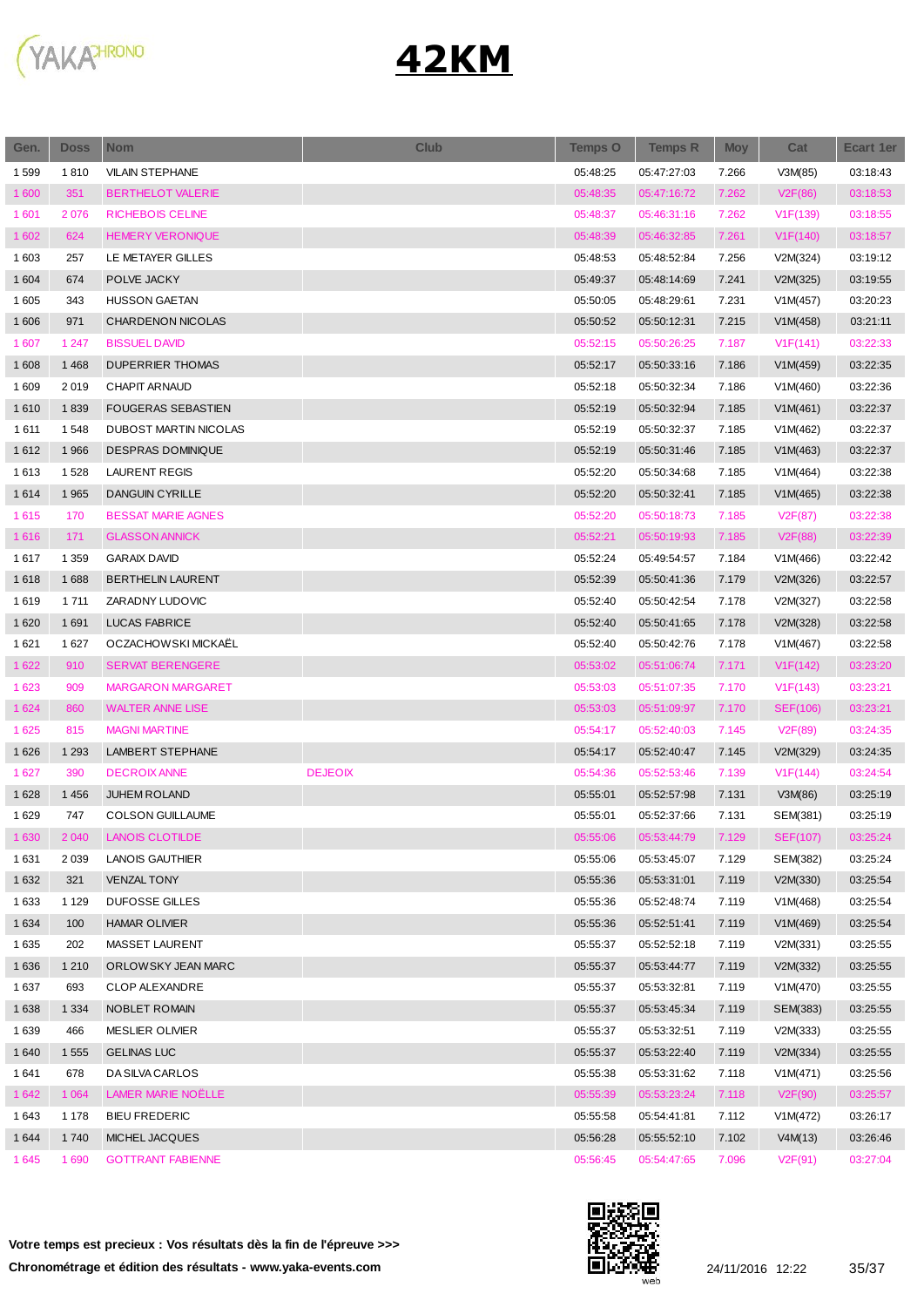

| Gen.    | <b>Doss</b> | <b>Nom</b>                      | <b>Club</b>            | <b>Temps O</b> | <b>Temps R</b> | <b>Moy</b> | Cat             | <b>Ecart 1er</b> |
|---------|-------------|---------------------------------|------------------------|----------------|----------------|------------|-----------------|------------------|
| 1646    | 177         | ARNAUDO CHRISTIAN               | <b>COURIR LE MONDE</b> | 05:57:44       | 05:55:43:67    | 7.077      | V3M(87)         | 03:28:03         |
| 1647    | 2086        | ROTA JEAN PHILIPPE              |                        | 05:57:44       | 05:55:43:50    | 7.077      | SEM(384)        | 03:28:03         |
| 1648    | 655         | <b>GUHUR PIERRE</b>             |                        | 05:57:44       | 05:55:35:60    | 7.077      | V3M(88)         | 03:28:03         |
| 1649    | 729         | <b>CLEVER ULRICH</b>            |                        | 05:58:18       | 05:56:28:34    | 7.065      | V3M(89)         | 03:28:36         |
| 1650    | 1 907       | <b>CRISCUOLO QUENTIN</b>        |                        | 05:58:52       | 05:56:43:50    | 7.054      | SEM(385)        | 03:29:11         |
| 1651    | 1 1 7 9     | <b>BRICOU OLIVIER</b>           |                        | 05:58:58       | 05:56:27:69    | 7.052      | V1M(473)        | 03:29:17         |
| 1652    | 819         | <b>BAPTISTA JEAN</b>            |                        | 05:58:58       | 05:57:19:77    | 7.052      | V2M(335)        | 03:29:17         |
| 1653    | 1851        | <b>CASTELIN ELISABETH</b>       |                        | 05:58:58       | 05:57:31:16    | 7.052      | V2F(92)         | 03:29:17         |
| 1654    | 813         | <b>DUBOST PATRICK</b>           |                        | 05:58:59       | 05:57:20:04    | 7.052      | V2M(336)        | 03:29:18         |
| 1655    | 1861        | ETIENNE BERNARD                 |                        | 05:59:01       | 05:57:32:27    | 7.051      | V2M(337)        | 03:29:19         |
| 1656    | 1856        | <b>GERMAIN GUY</b>              |                        | 05:59:02       | 05:57:35:17    | 7.051      | V3M(90)         | 03:29:20         |
| 1657    | 1853        | PRUNIER THIERRY                 |                        | 05:59:02       | 05:57:33:42    | 7.051      | V2M(338)        | 03:29:20         |
| 1658    | 1850        | PHELIPPAUD BERTRAND             | LES AJITE(E)S          | 05:59:02       | 05:57:36:54    | 7.051      | V2M(339)        | 03:29:20         |
| 1659    | 1858        | <b>BRAULT CHRISTOPHE</b>        |                        | 05:59:02       | 05:57:33:13    | 7.051      | V2M(340)        | 03:29:20         |
| 1660    | 1857        | <b>DIAU PATRICK</b>             |                        | 05:59:03       | 05:57:31:60    | 7.051      | V2M(341)        | 03:29:21         |
| 1661    | 1854        | <b>BOTELLA ANTOINE</b>          |                        | 05:59:03       | 05:57:34:72    | 7.051      | V2M(342)        | 03:29:21         |
| 1662    | 1855        | <b>FRAIOLI MARIO</b>            |                        | 05:59:03       | 05:57:39:68    | 7.051      | V2M(343)        | 03:29:21         |
| 1663    | 1860        | RONDEAU GUILLAUME               |                        | 05:59:04       | 05:57:33:51    | 7.050      | V1M(474)        | 03:29:22         |
| 1 6 6 4 | 1859        | LE HENAFF LOIC                  |                        | 05:59:04       | 05:57:34:58    | 7.050      | V2M(344)        | 03:29:22         |
| 1665    | 1849        | <b>LEBLANC JULIEN</b>           | LES AJITE(E)S          | 05:59:06       | 05:57:38:94    | 7.050      | SEM(386)        | 03:29:24         |
| 1666    | 2 0 0 4     | <b>CHARON BERNARD</b>           |                        | 05:59:09       | 05:57:00:60    | 7.049      | V3M(91)         | 03:29:27         |
| 1667    | 1 2 1 5     | PEROT ROBERT                    |                        | 05:59:52       | 05:58:55:39    | 7.035      | V5M(1)          | 03:30:11         |
| 1 6 6 8 | 244         | PAPADOPULO ARIANE               |                        | 06:00:02       | 05:57:33:26    | 7.031      | SEF(108)        | 03:30:20         |
| 1669    | 1 2 2 2     | GONORD MARC ANDRE               |                        | 06:01:41       | 05:59:39:99    | 6.999      | V2M(345)        | 03:32:00         |
| 1670    | 2 0 8 4     | <b>MARA FACELY</b>              |                        | 06:02:07       | 06:01:06:15    | 6.991      | SEM(387)        | 03:32:25         |
| 1671    | 226         | <b>GAVAZZENI GIOVANNA CARLA</b> |                        | 06:04:27       | 06:03:20:11    | 6.946      | V3F(10)         | 03:34:45         |
| 1672    | 875         | OHANESSIAN LUC                  |                        | 06:04:59       | 06:03:50:94    | 6.936      | V2M(346)        | 03:35:18         |
| 1673    | 997         | <b>CONVERT DANIELLE</b>         |                        | 06:05:26       | 06:03:14:77    | 6.927      | V3F(11)         | 03:35:44         |
| 1674    | 996         | <b>CONVERT PIERRE</b>           |                        | 06:05:26       | 06:03:14:97    | 6.927      | V2M(347)        | 03:35:44         |
| 1675    | 1701        | <b>CHEVRY NATALIE</b>           |                        | 06:05:32       | 06:04:37:24    | 6.926      | V2F(93)         | 03:35:50         |
| 1676    | 1 4 6 2     | CHEVRY DOMINIQUE                |                        | 06:05:32       | 06:04:37:13    | 6.926      | V2M(348)        | 03:35:50         |
| 1677    | 704         | <b>JOLY CORENTIN</b>            |                        | 06:06:31       | 06:05:24:47    | 6.907      | SEM(388)        | 03:36:49         |
| 1678    | 247         | <b>DELIGNY BENOIT</b>           |                        | 06:06:47       | 06:04:26:02    | 6.902      | V2M(349)        | 03:37:06         |
| 1679    | 676         | MOUCHARD JEAN MICHEL            |                        | 06:10:37       | 06:09:14:70    | 6.831      | V2M(350)        | 03:40:55         |
| 1680    | 680         | <b>OSMANI MALIK</b>             |                        | 06:10:37       | 06:09:15:31    | 6.831      | V3M(92)         | 03:40:55         |
| 1681    | 690         | <b>HIGA NAOKI</b>               |                        | 06:10:39       | 06:09:30:15    | 6.830      | SEM(389)        | 03:40:57         |
| 1682    | 413         | <b>CRISTOFOLI SYLVIE</b>        |                        | 06:13:24       | 06:10:49:51    | 6.780      | V1F(145)        | 03:43:42         |
| 1683    | 1 3 1 9     | <b>HARTMANN ROGER</b>           |                        | 06:14:07       | 06:12:10:85    | 6.767      | V3M(93)         | 03:44:25         |
| 1684    | 1 0 5 2     | <b>FORD LIDA</b>                |                        | 06:15:05       | 06:13:00:67    | 6.749      | V1F(146)        | 03:45:23         |
| 1685    | 125         | LAURENT DOMINIQUE               |                        | 06:15:06       | 06:13:01:89    | 6.749      | V2M(351)        | 03:45:24         |
| 1686    | 1657        | <b>SCHWEITZER REGIS</b>         |                        | 06:16:21       | 06:14:19:88    | 6.726      | V1M(475)        | 03:46:39         |
| 1687    | 1658        | <b>MOUHEB AKLI</b>              |                        | 06:16:22       | 06:14:20:02    | 6.726      | V1M(476)        | 03:46:40         |
| 1688    | 1 3 9 1     | ROUAIX JEAN THIERRY             |                        | 06:19:34       | 06:16:55:50    | 6.669      | V2M(352)        | 03:49:52         |
| 1689    | 500         | <b>FREIS DANIEL</b>             |                        | 06:20:59       | 06:19:07:09    | 6.645      | V3M(94)         | 03:51:18         |
| 1690    | 1 3 8 8     | <b>DUPONT MAXIME</b>            |                        | 06:20:59       | 06:18:21:95    | 6.645      | SEM(390)        | 03:51:18         |
| 1691    | 1 3 9 2     | <b>GUYOT AMANDINE</b>           |                        | 06:21:00       | 06:20:59:40    | 6.644      | SEF(109)        | 03:51:18         |
| 1692    | 1 3 8 7     | <b>BREHIN ISABELLE</b>          |                        | 06:21:00       | 06:18:23:60    | 6.644      | <b>SEF(110)</b> | 03:51:18         |
|         |             |                                 |                        |                |                |            |                 |                  |